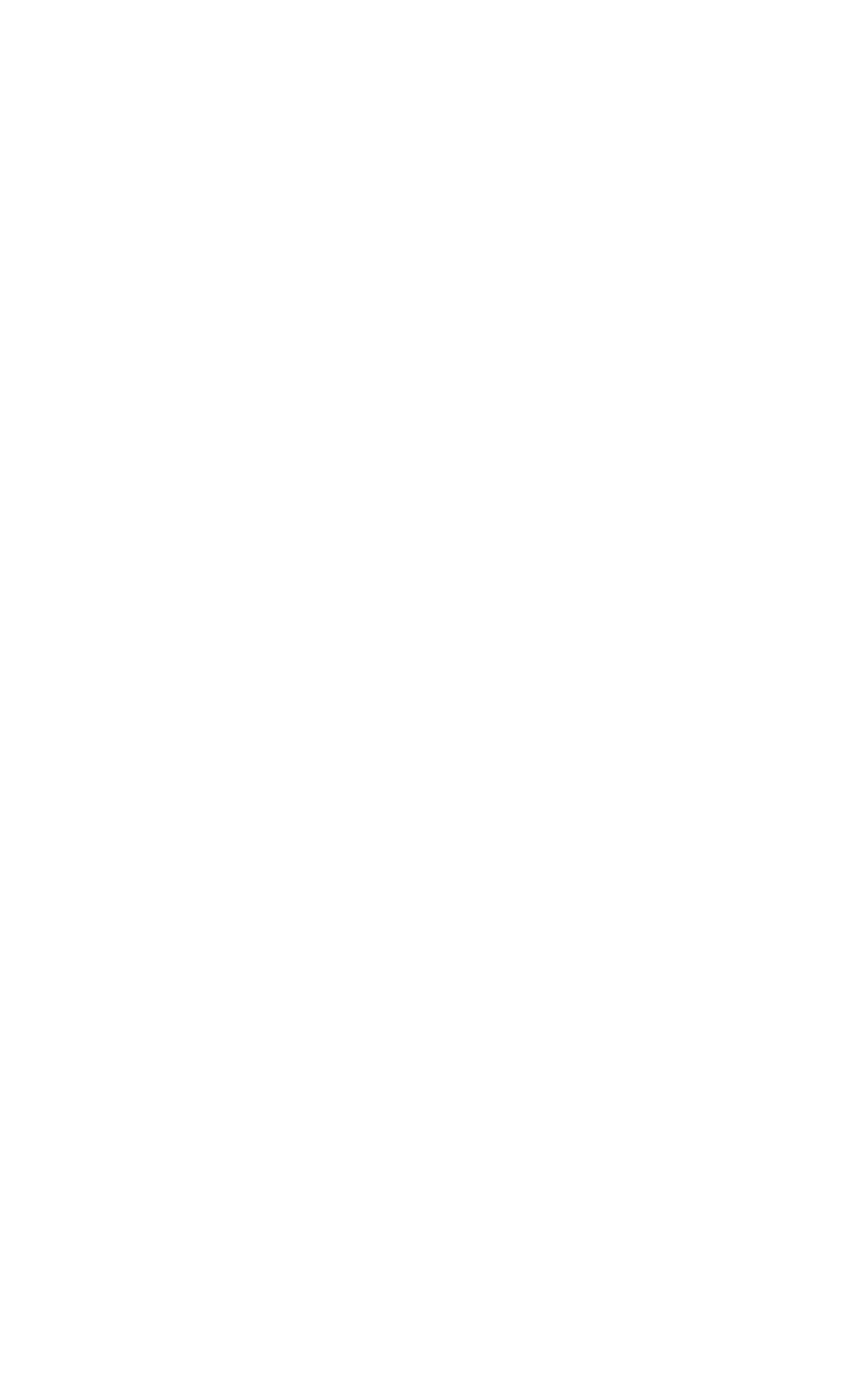*a s a t i r e*

### George Orwell

 $S$  A M I Z D A T **QUÉBEC**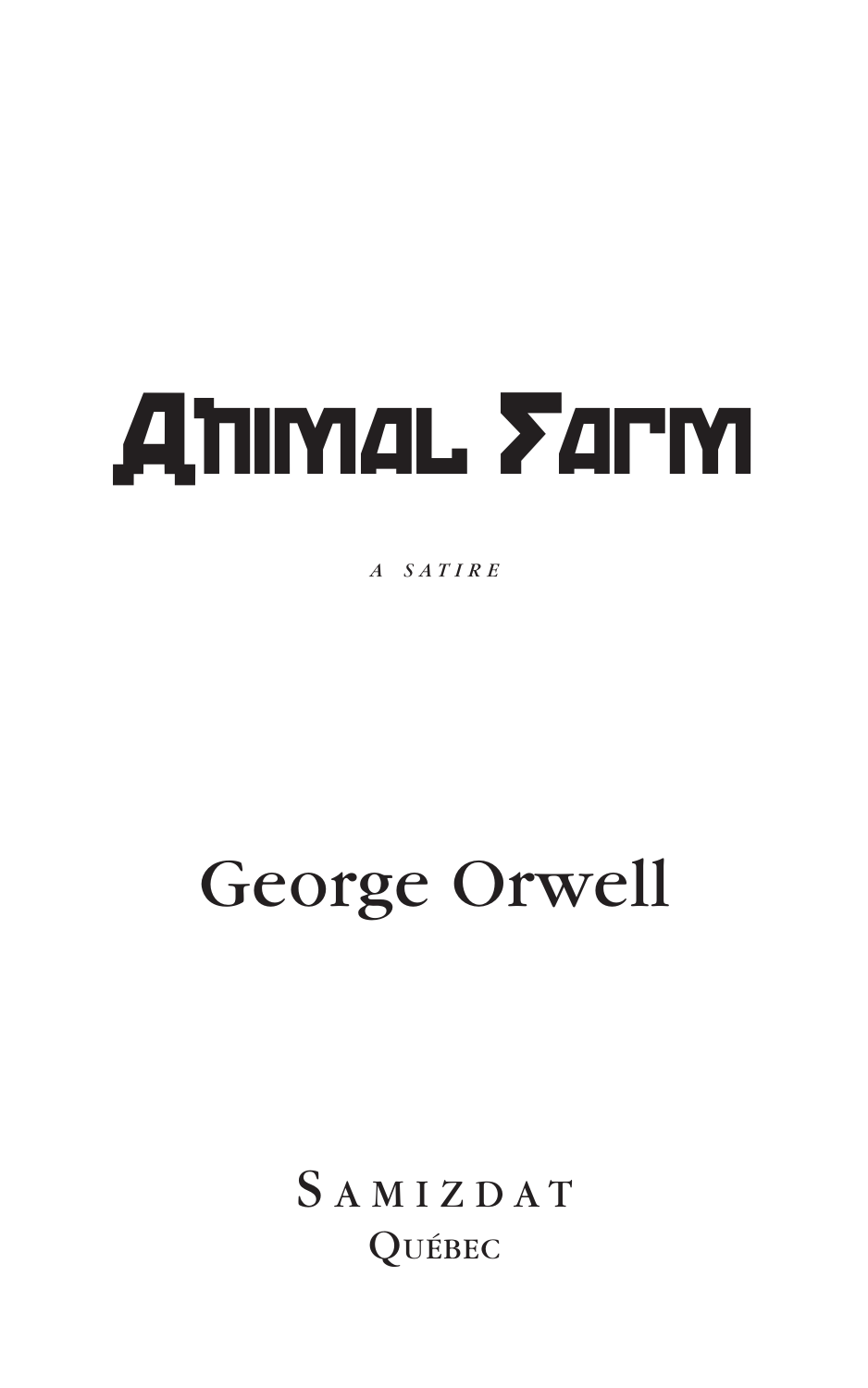*Animal Farm* by George Orwell (1903-1950). Date of first publication: 1945 - Secker and Warburg, London

Source: [Project Gutenberg Canada](http://www.gutenberg.ca/), Ebook #785. Ebook text was produced by Al Haines. Preface from [Orwell.ru](http://orwell.ru/library/novels/Animal_Farm/english/efp_go).

Samizdat, 2018 (public domain under [Canadian copyright law\)](http://laws-lois.justice.gc.ca/eng/acts/C-42/page-6.html#h-6)

Fonts: ITC Garamond Kremlin Kommisar [\(BoltCutterDesign\)](http://boltcutterdesign.net/)

**Disclaimer** This eBook is for the use of anyone anywhere at no cost. Copyright laws in your country also govern what you can do with this work. Copyright laws in most countries are in a constant state of flux. If you are outside Canada, check the laws of your country before downloading, copying, displaying, performing, distributing or creating derivative works based on this Samizdat Ebook. Samizdat makes no claims regarding the copyright status of any work in any country outside Canada.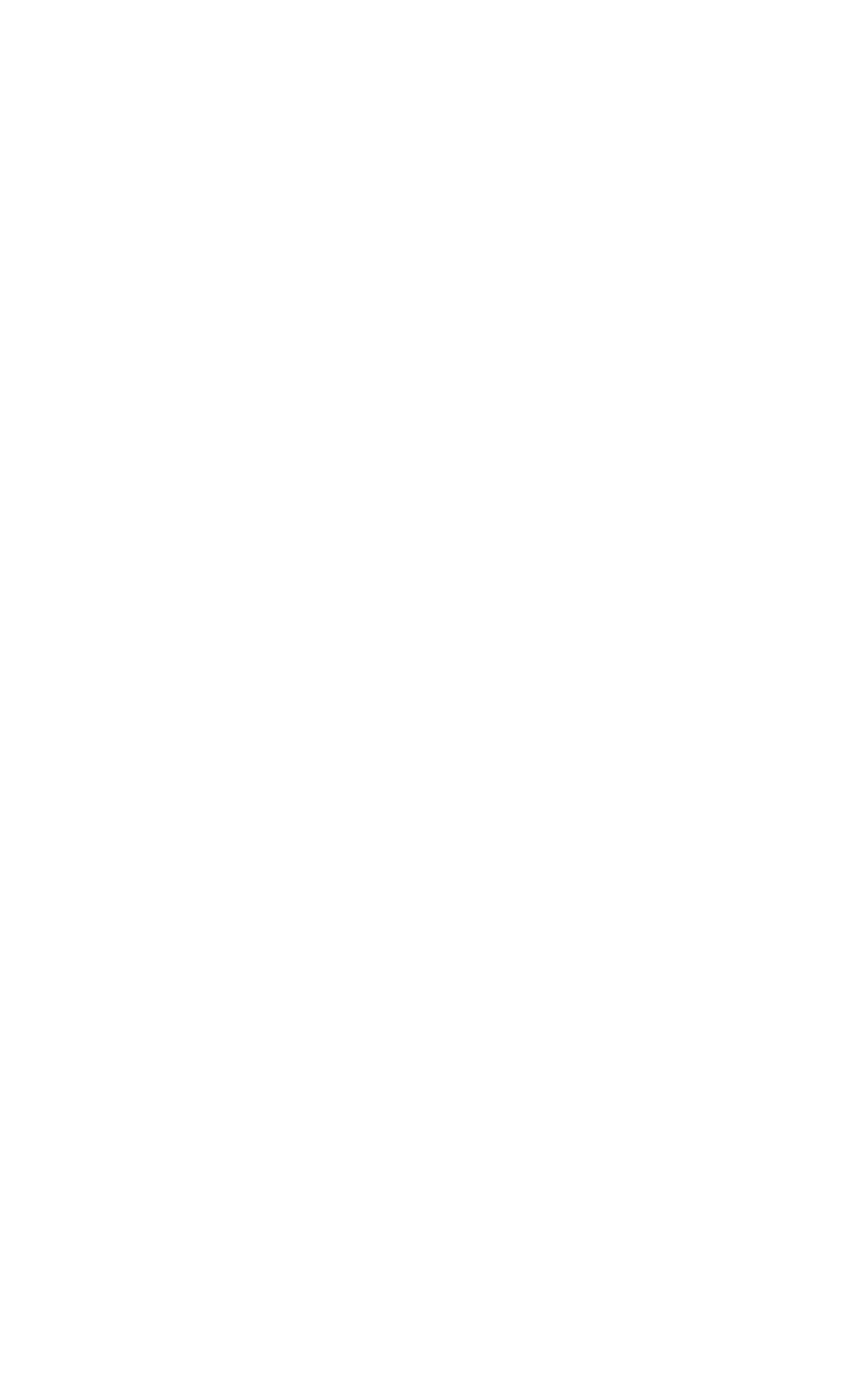# **Contents**

| The Freedom of the Press | $\mathbf{i}$ |
|--------------------------|--------------|
|                          |              |
| Chapter I                | 1            |
| Chapter II               | 8            |
| Chapter III              | 14           |
| Chapter IV               | 20           |
| Chapter V                | 24           |
| Chapter VI               | 32           |
| Chapter VII              | 39           |
| Chapter VIII             | 48           |
| Chapter IX               | 58           |
| Chapter X                | 67           |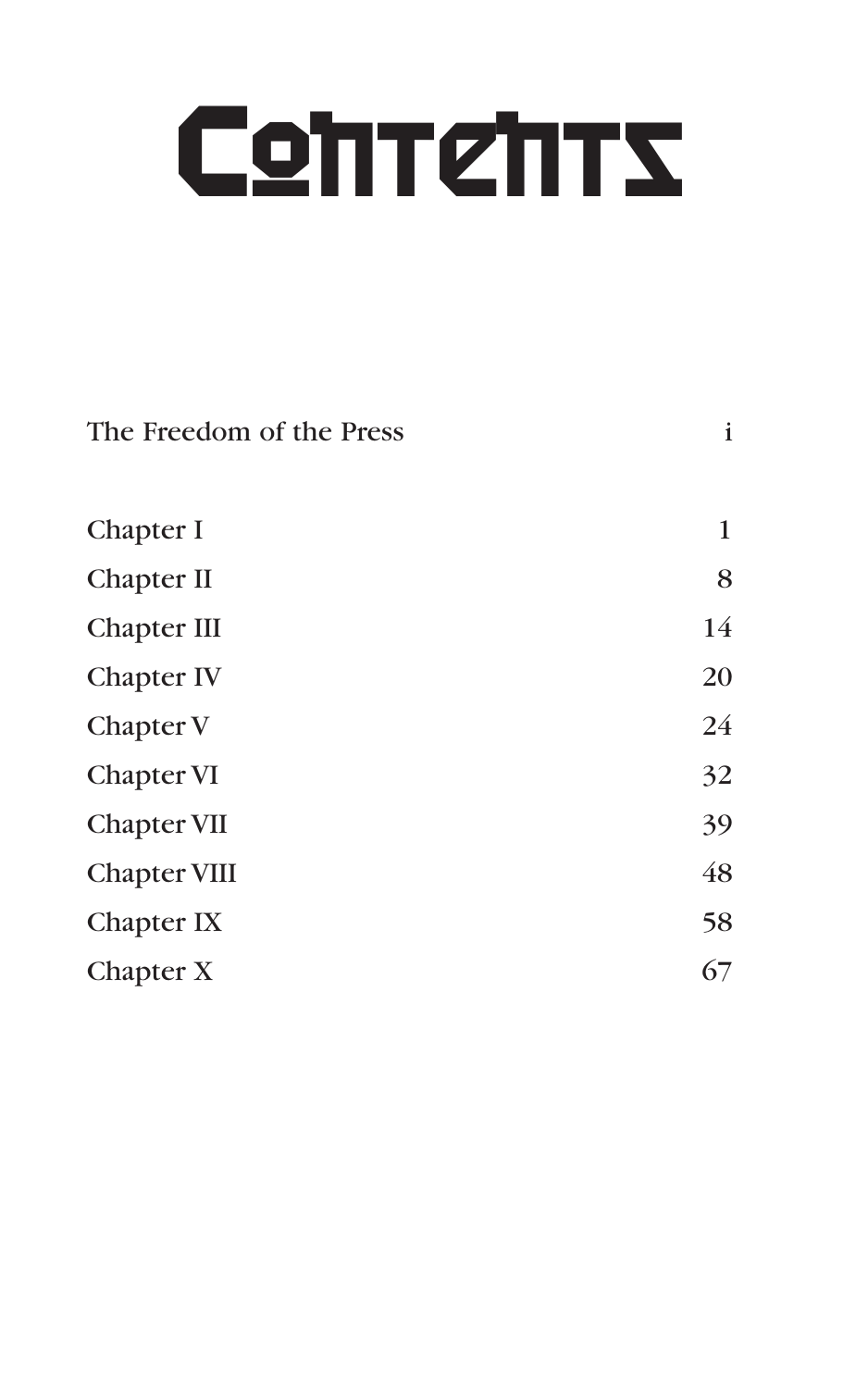# <span id="page-6-0"></span>THE Freedom of the Press

#### *Orwell's Proposed Preface to Animal Farm*

This book was first thought of, so far as the central idea goes, in 1937, but was not written down until about the end of 1943. By the time when it came to be written it was obvious that there would be great difficulty in getting it published (in spite of the present book shortage which ensures that anything describable as a book will 'sell'), and in the event it was refused by four publishers. Only one of these had any ideological motive. Two had been publishing anti-Russian books for years, and the other had no noticeable political colour. One publisher actually started by accepting the book, but after making the preliminary arrangements he decided to consult the Ministry of Information, who appear to have warned him, or at any rate strongly advised him, against publishing it. Here is an extract from his letter:

*I mentioned the reaction I had had from an important official in the Ministry of Information with regard to Animal Farm. I must confess that this expression of opinion has given me seriously to think... I can see now that it might be regarded as something which it was highly ill-advised to publish at the present time. If the fable were addressed generally to dictators and dictatorships at large then publication would be all right, but the fable does follow, as I see now, so completely the progress of the Russian Soviets and their two dictators, that it can apply only to Russia, to the exclusion of the other dictatorships. Another thing: it would be less offensive if the predominant caste in the fable were not pigs***<sup>1</sup>** *. I think the choice of pigs as the* 

tr<br>| 1 - It is not quite clear whether this suggested modification is Mr... 's own idea, or originated with the Ministry of Information; but it seems to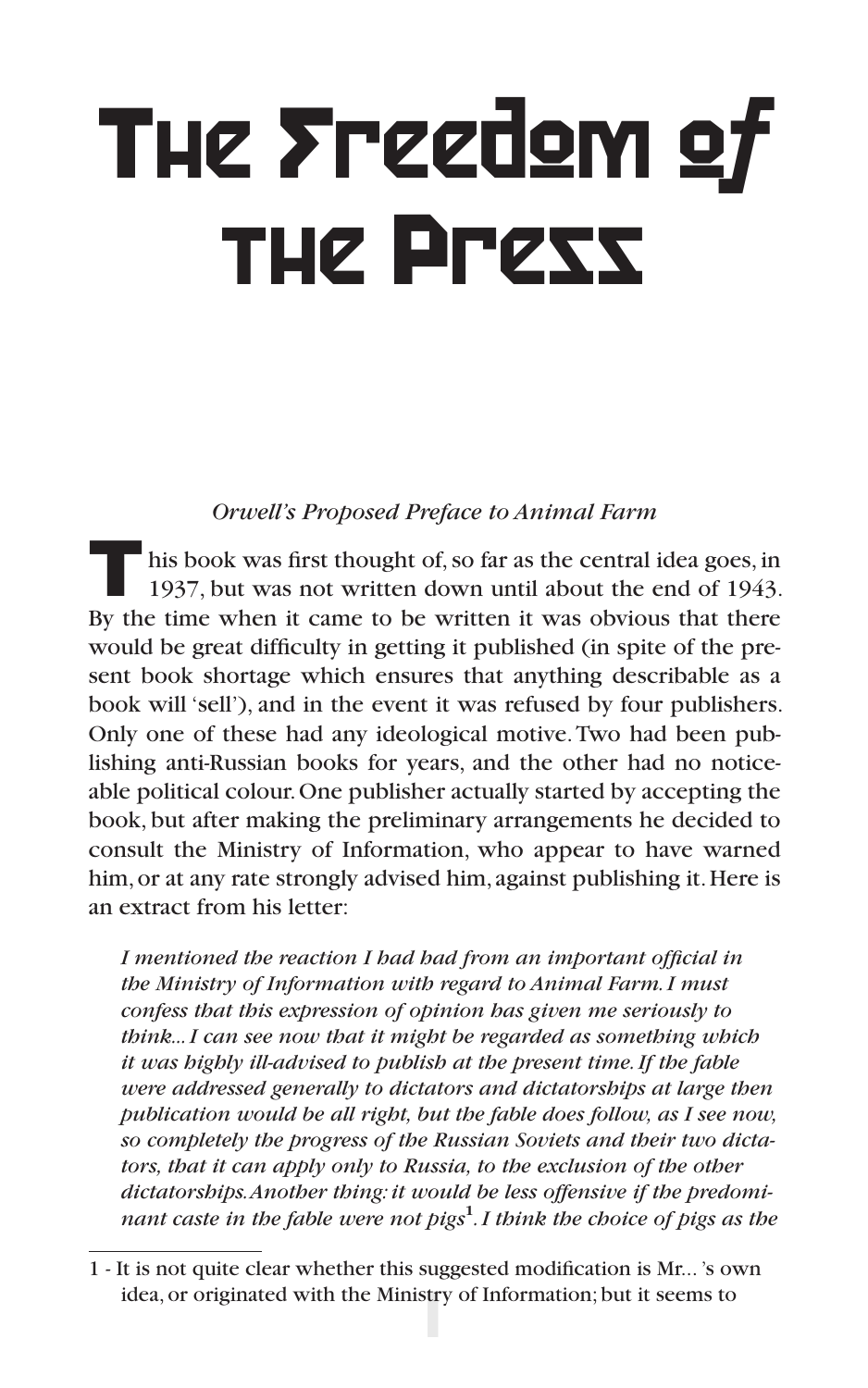#### *George Orwell*

*ruling caste will no doubt give offence to many people, and particularly to anyone who is a bit touchy, as undoubtedly the Russians are.*

This kind of thing is not a good symptom. Obviously it is not desirable that a government department should have any power of censorship (except security censorship, which no one objects to in war time) over books which are not officially sponsored. But the chief danger to freedom of thought and speech at this moment is not the direct interference of the MOI or any official body. If publishers and editors exert themselves to keep certain topics out of print, it is not because they are frightened of prosecution, but because they are frightened of public opinion. In this country intellectual cowardice is the worst enemy a writer or journalist has to face, and that fact does not seem to me to have had the discussion it deserves.

Any fairminded person with journalistic experience will admit that during this war *official* censorship has not been particularly irksome. We have not been subjected to the kind of totalitarian 'coordination' that it might have been reasonable to expect. The press has some justified grievances, but on the whole the Government has behaved well and has been surprisingly tolerant of minority opinions. The sinister fact about literary censorship in England is that it is largely voluntary.

Unpopular ideas can be silenced, and inconvenient facts kept dark, without the need for any official ban. Anyone who has lived long in a foreign country will know of instances of sensational items of news — things which on their own merits would get the big headlines — being kept right out of the British press, not because the Government intervened, but because of a general tacit agreement that 'it wouldn't do' to mention that particular fact. So far as the daily newspapers go, this is easy to understand. The British press is extremely centralised, and most of it is owned by wealthy men who have every motive to be dishonest on certain important topics. But the same kind of veiled censorship also operates in books and periodicals, as well as in plays, films and radio. At any given moment there is an orthodoxy, a body of ideas which it is assumed that all right-thinking people will accept without question. It is not exactly forbidden to say this, that or the other, but it is 'not done' to say it, just as in mid-Victorian times it was 'not done' to mention trousers in the presence of a lady. Anyone who challenges the prevailing orthodoxy finds himself silenced with surprising effectiveness. A genuine-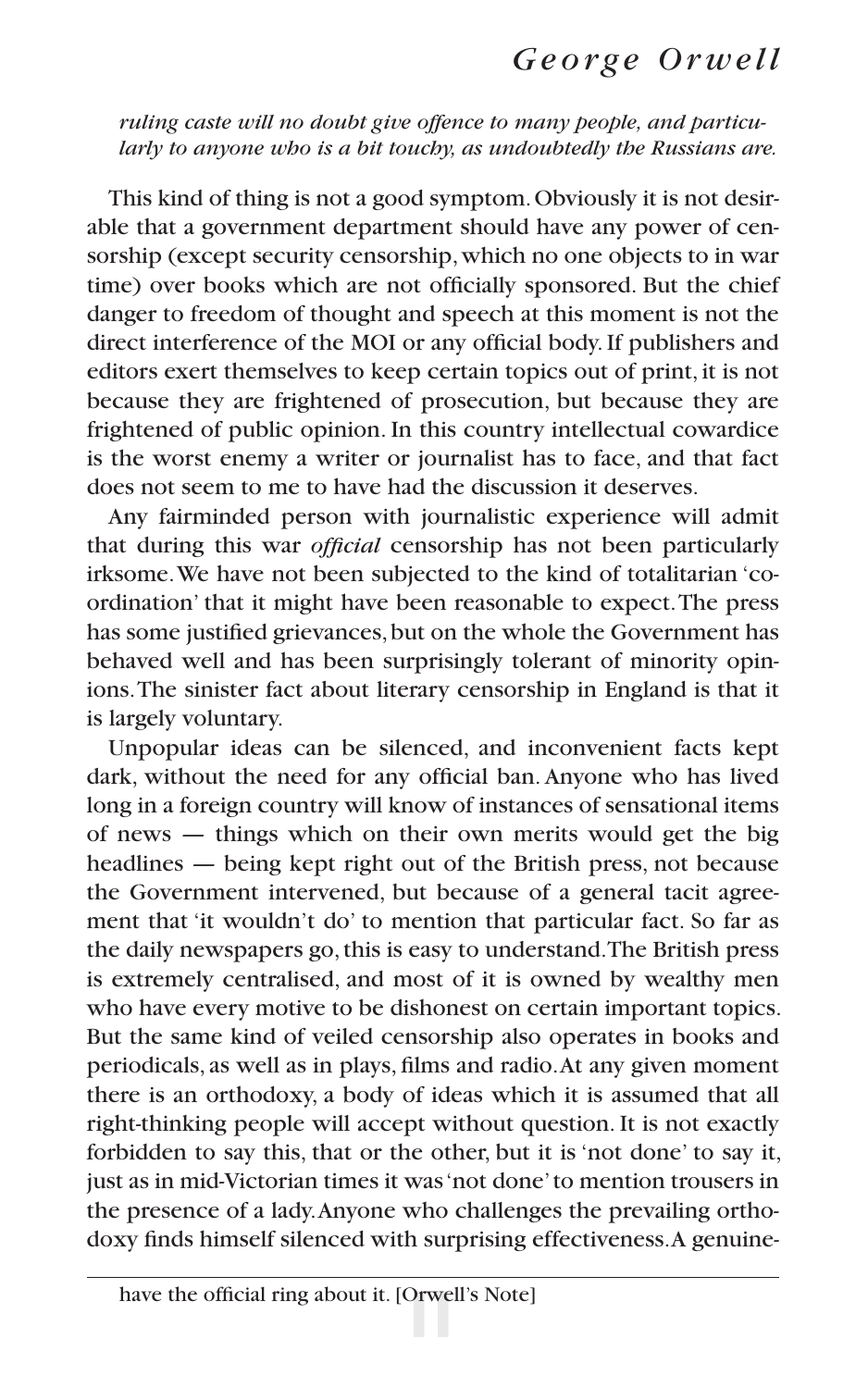ly unfashionable opinion is almost never given a fair hearing, either in the popular press or in the highbrow periodicals.

At this moment what is demanded by the prevailing orthodoxy is an uncritical admiration of Soviet Russia. Everyone knows this, nearly everyone acts on it. Any serious criticism of the Soviet régime, any disclosure of facts which the Soviet government would prefer to keep hidden, is next door to unprintable. And this nation-wide conspiracy to flatter our ally takes place, curiously enough, against a background of genuine intellectual tolerance. For though you arc not allowed to criticise the Soviet government, at least you are reasonably free to criticise our own. Hardly anyone will print an attack on Stalin, but it is quite safe to attack Churchill, at any rate in books and periodicals. And throughout five years of war, during two or three of which we were fighting for national survival, countless books, pamphlets and articles advocating a compromise peace have been published without interference. More, they have been published without exciting much disapproval. So long as the prestige of the USSR is not involved, the principle of free speech has been reasonably well upheld. There are other forbidden topics, and I shall mention some of them presently, but the prevailing attitude towards the USSR is much the most serious symptom. It is, as it were, spontaneous, and is not due to the action of any pressure group.

taken up by the British press: Mihailovich's supporters were given<br> The servility with which the greater part of the English intelligentsia have swallowed and repeated Russian propaganda from 1941 onwards would be quite astounding if it were not that they have behaved similarly on several earlier occasions. On one controversial issue after another the Russian viewpoint has been accepted without examination and then publicised with complete disregard to historical truth or intellectual decency. To name only one instance, the BBC celebrated the twenty-fifth anniversary of the Red Army without mentioning Trotsky. This was about as accurate as commemorating the battle of Trafalgar without mentioning Nelson, but it evoked no protest from the English intelligentsia. In the internal struggles in the various occupied countries, the British press has in almost all cases sided with the faction favoured by the Russians and libelled the opposing faction, sometimes suppressing material evidence in order to do so. A particularly glaring case was that of Colonel Mihailovich, the Jugoslav Chetnik leader. The Russians, who had their own Jugoslav protege in Marshal Tito, accused Mihailovich of collaborating with the Germans. This accusation was promptly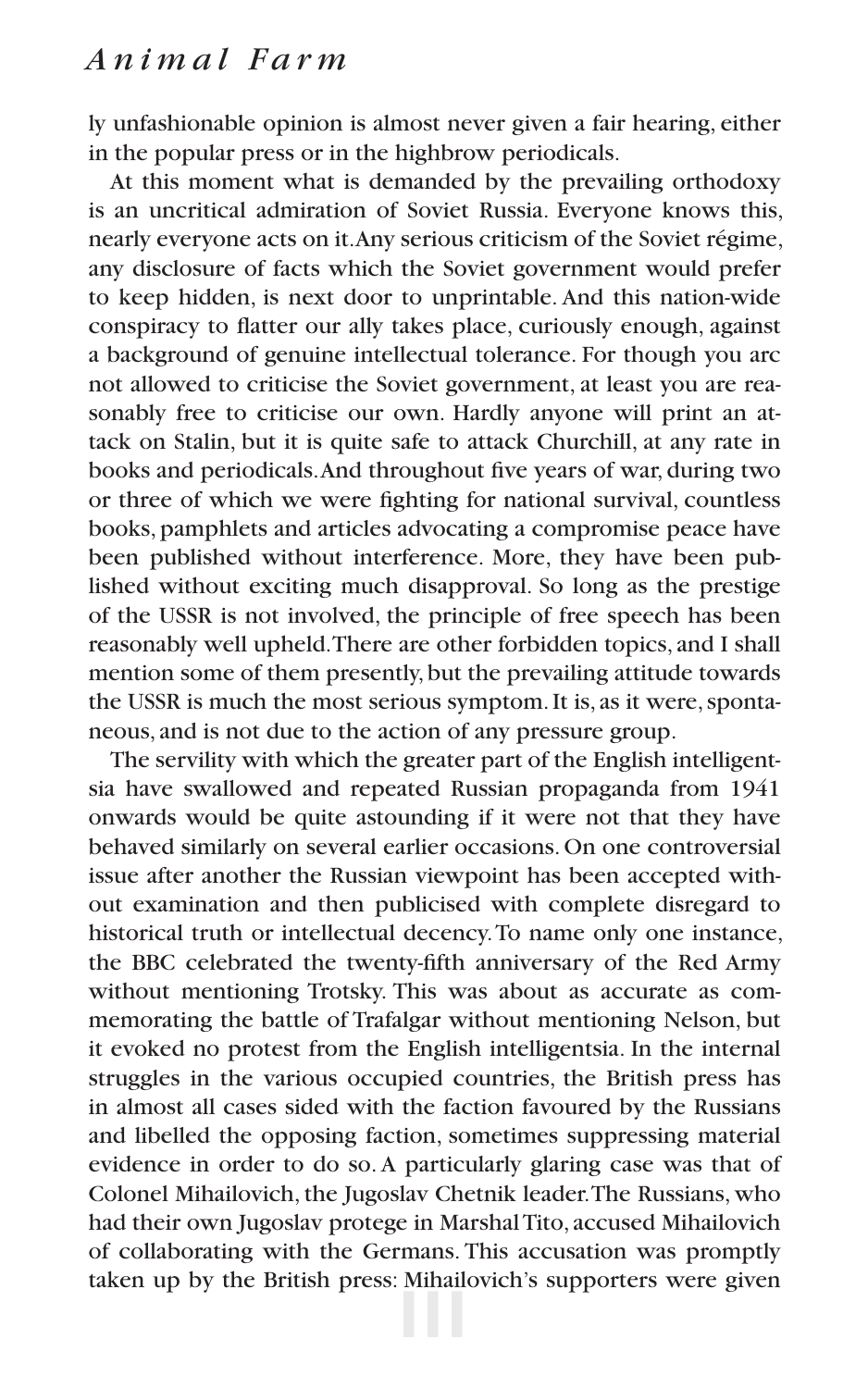no chance of answering it, and facts contradicting it were simply kept out of print. In July of 1943 the Germans offered a reward of 100,000 gold crowns for the capture of Tito, and a similar reward for the capture of Mihailovich. The British press 'splashed' the reward for Tito, but only one paper mentioned (in small print) the reward for Mihailovich: and the charges of collaborating with the Germans continued. Very similar things happened during the Spanish civil war. Then, too, the factions on the Republican side which the Russians were determined to crush were recklessly libelled in the English leftwing [*sic*] press, and any statement in their defence even in letter form, was refused publication. At present, not only is serious criticism of the USSR considered reprehensible, but even the fact of the existence of such criticism is kept secret in some cases. For example, shortly before his death Trotsky had written a biography of Stalin. One may assume that it was not an altogether unbiased book, but obviously it was saleable. An American publisher had arranged to issue it and the book was in print — 1 believe the review copies had been sent out — when the USSR entered the war. The book was immediately withdrawn. Not a word about this has ever appeared in the British press, though clearly the existence of such a book, and its suppression, was a news item worth a few paragraphs.

the *Catholic Herald* for what they are. What is disquieting is that the *Catholic Herald* for what they are. What is disquieting is that It is important to distinguish between the kind of censorship that the English literary intelligentsia voluntarily impose upon themselves, and the censorship that can sometimes be enforced by pressure groups. Notoriously, certain topics cannot be discussed because of 'vested interests'. The best-known case is the patent medicine racket. Again, the Catholic Church has considerable influence in the press and can silence criticism of itself to some extent. A scandal involving a Catholic priest is almost never given publicity, whereas an Anglican priest who gets into trouble (e.g. the Rector of Stiffkey) is headline news. It is very rare for anything of an anti-Catholic tendency to appear on the stage or in a film. Any actor can tell you that a play or film which attacks or makes fun of the Catholic Church is liable to be boycotted in the press and will probably be a failure. But this kind of thing is harmless, or at least it is understandable. Any large organisation will look after its own interests as best it can, and overt propaganda is not a thing to object to. One would no more expect the *Daily Worker* to publicise unfavourable facts about the USSR than one would expect the *Catholic Herald* to denounce the Pope. But then every thinking person knows the *Daily Worker* and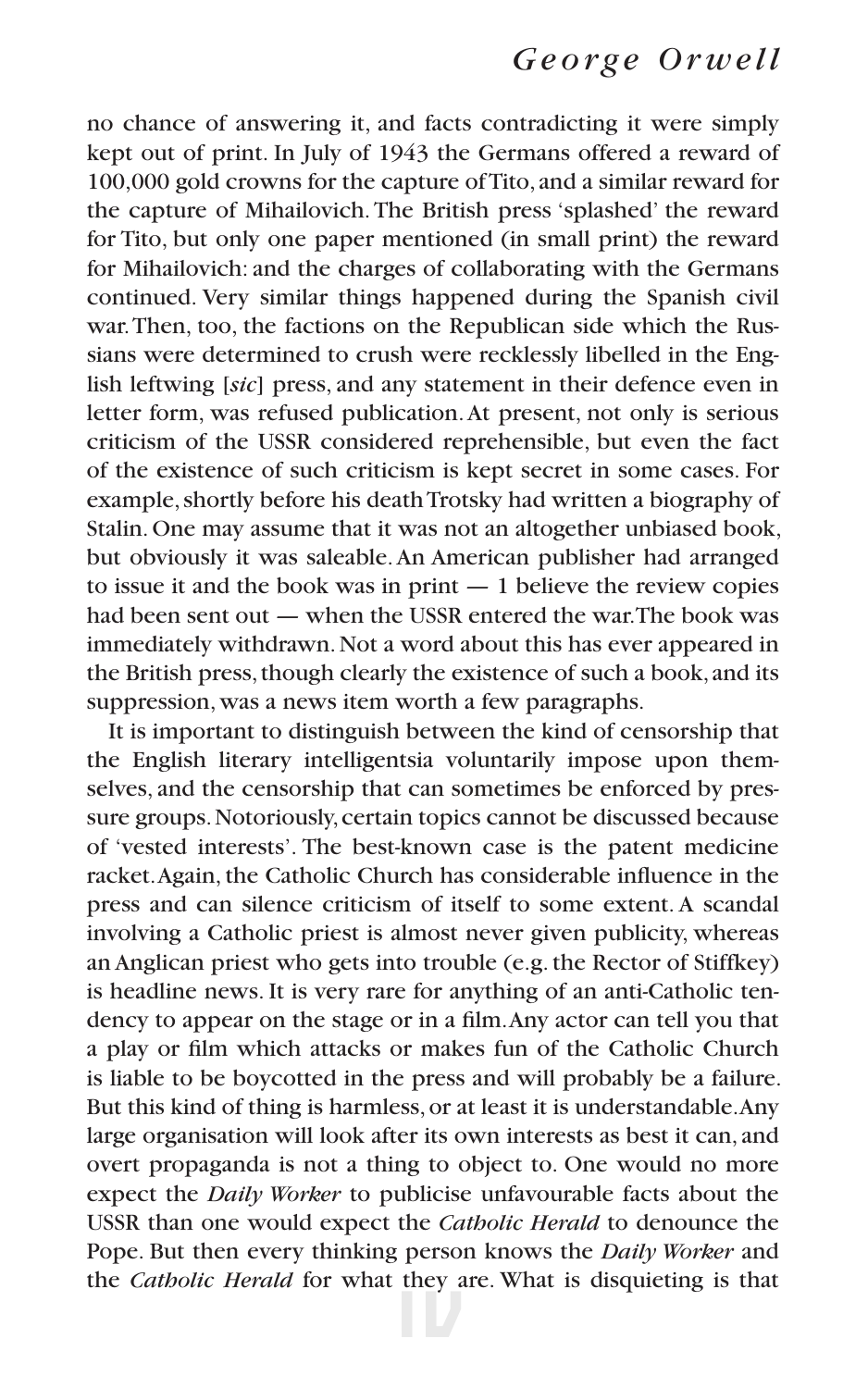where the USSR and its policies are concerned one cannot expect intelligent criticism or even, in many cases, plain honesty from Liberal [*sic* — and throughout as typescript] writers and journalists who are under no direct pressure to falsify their opinions. Stalin is sacrosanct and certain aspects of his policy must not be seriously discussed. This rule has been almost universally observed since 1941, but it had operated, to a greater extent than is sometimes realised, for ten years earlier than that. Throughout that time, criticism of the Soviet régime *from the left* could only obtain a hearing with difficulty. There was a huge output of anti-Russian literature, but nearly all of it was from the Conservative angle and manifestly dishonest, out of date and actuated by sordid motives. On the other side there was an equally huge and almost equally dishonest stream of pro-Russian propaganda, and what amounted to a boycott on anyone who tried to discuss all-important questions in a grown-up manner. You could, indeed, publish anti-Russian books, but to do so was to make sure of being ignored or misrepresented by nearly me whole of the highbrow press. Both publicly and privately you were warned that it was 'not done'. What you said might possibly be true, but it was 'inopportune' and played into the hands of this or that reactionary interest. This attitude was usually defended on the ground that the international situation, and me urgent need for an Anglo-Russian alliance, demanded it; but it was clear that this was a rationalisation. The English intelligentsia, or a great part of it, had developed a nationalistic loyalty towards me USSR, and in their hearts they felt that to cast any doubt on me wisdom of Stalin was a kind of blasphemy. Events in Russia and events elsewhere were to be judged by different standards. The endless executions in me purges of 1936-8 were applauded by life-long opponents of capital punishment, and it was considered equally proper to publicise famines when they happened in India and to conceal them when they happened in me Ukraine. And if this was true before the war, the intellectual atmosphere is certainly no better now.

been published' merely because it is a bad book. After all, acres of  $\overline{\phantom{a}}$ But now to come back to this book of mine. The reaction towards it of most English intellectuals will be quite simple: 'It oughtn't to have been published.' Naturally, those reviewers who understand the art of denigration will not attack it on political grounds but on literary ones. They will say that it is a dull, silly book and a disgraceful waste of paper. This may well be true, but it is obviously not me whole of the story. One does not say that a book 'ought not to have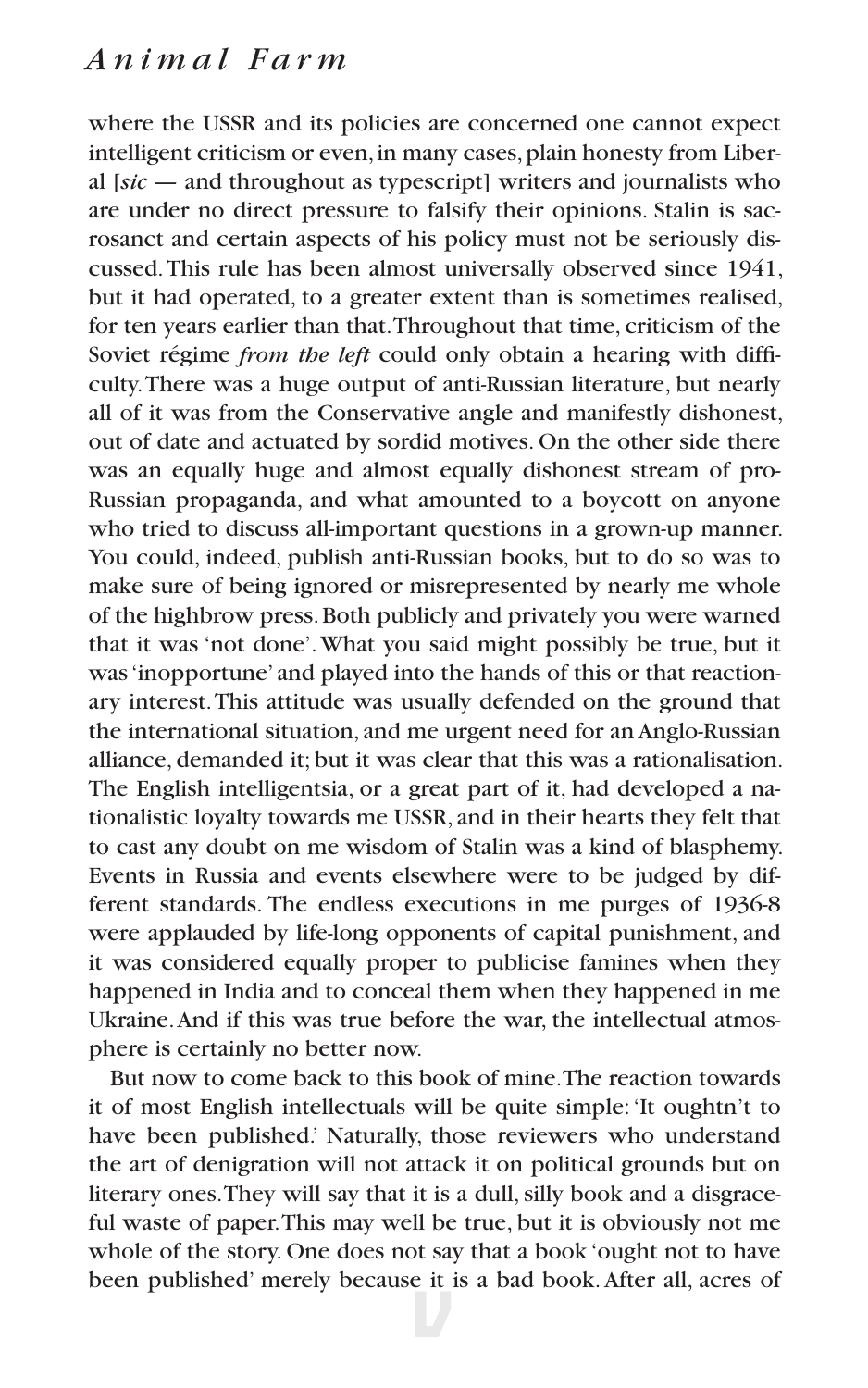#### *George Orwell*

rubbish are printed daily and no one bothers. The English intelligentsia, or most of them, will object to this book because it traduces their Leader and (as they see it) does harm to the cause of progress. If it did me opposite they would have nothing to say against it, even if its literary faults were ten times as glaring as they are. The success of, for instance, the Left Book Club over a period of four or five years shows how willing they are to tolerate both scurrility and slipshod writing, provided that it tells them what they want to hear.

The issue involved here is quite a simple one: Is every opinion, however unpopular — however foolish, even — entitled to a hearing? Put it in that form and nearly any English intellectual will feel that he ought to say 'Yes'. But give it a concrete shape, and ask, 'How about an attack on Stalin? Is *that* entitled to a hearing?', and the answer more often than not will be 'No', In that case the current orthodoxy happens to be challenged, and so the principle of free speech lapses. Now, when one demands liberty of speech and of the press, one is not demanding absolute liberty. There always must be, or at any rate there always will be, some degree of censorship, so long as organised societies endure. But freedom, as Rosa Luxembourg [*sic*] said, is 'freedom for the other fellow'. The same principle is contained in the famous words of Voltaire: 'I detest what you say; I will defend to the death your right to say it.' If the intellectual liberty which without a doubt has been one of the distinguishing marks of western civilisation means anything at all, it means that everyone shall have the right to say and to print what he believes to be the truth, provided only that it does not harm the rest of the community in some quite unmistakable way. Both capitalist democracy and the western versions of Socialism have till recently taken that principle for granted. Our Government, as I have already pointed out, still makes some show of respecting it. The ordinary people in the streetpartly, perhaps, because they are not sufficiently interested in ideas to be intolerant about them-still vaguely hold that 'I suppose everyone's got a right to their own opinion.' It is only, or at any rate it is chiefly, the literary and scientific intelligentsia, the very people who ought to be the guardians of liberty, who are beginning to despise it, in theory as well as in practice.

democracy, the argument runs, one must crush its enemies by no<br> One of the peculiar phenomena of our time is the renegade Liberal. Over and above the familiar Marxist claim that 'bourgeois liberty' is an illusion, there is now a widespread tendency to argue that one can only defend democracy by totalitarian methods. If one loves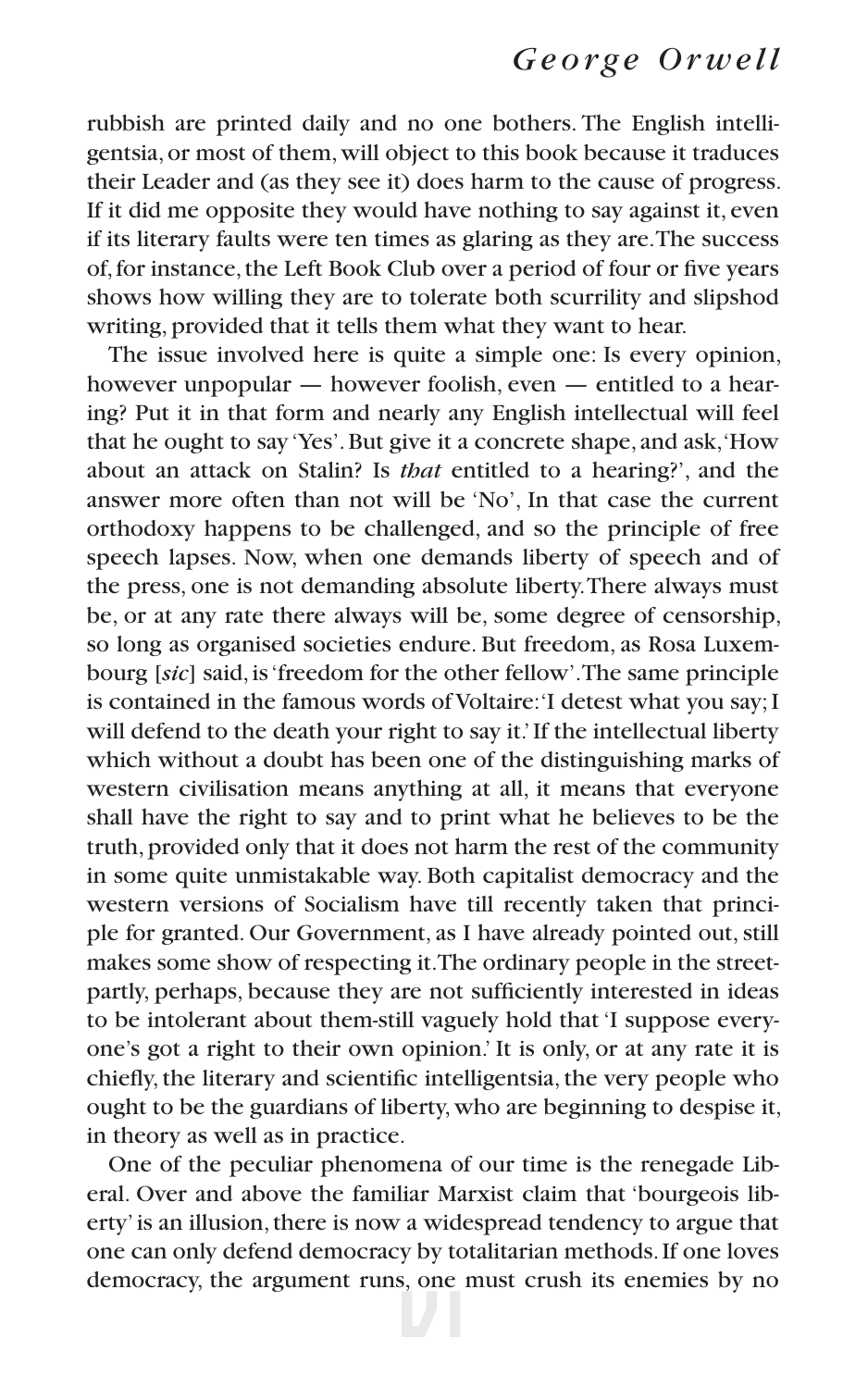matter what means. And who are its enemies? It always appears that they are not only those who attack it openly and consciously, but those who 'objectively' endanger it by spreading mistaken doctrines. In other words, defending democracy involves destroying all independence of thought. This argument was used, for instance, to justify the Russian purges. The most ardent Russophile hardly believed that all of the victims were guilty of all the things they were accused of: but by holding heretical opinions they 'objectively' harmed the régime, and therefore it was quite right not only to massacre them but to discredit them by false accusations. The same argument was used to justify the quite conscious lying that went on in the leftwing press about the Trotskyists and other Republican minorities in the Spanish civil war. And it was used again as a reason for yelping against *habeas corpus* when Mosley was released in 1943.

was partly factitious and partly a rationalisation of other discontents. These people don't see that if you encourage totalitarian methods, the time may come when they will be used against you instead of for you. Make a habit of imprisoning Fascists without trial, and perhaps the process won't stop at Fascists. Soon after the suppressed *Daily Worker* had been reinstated, I was lecturing to a workingmen's college in South London. The audience were working-class and lower-middle class intellectuals — the same sort of audience that one used to meet at Left Book Club branches. The lecture had touched on the freedom of the press, and at the end, to my astonishment, several questioners stood up and asked me: Did I not think that the lifting of the ban on the *Daily Worker* was a great mistake? When asked why, they said that it was a paper of doubtful loyalty and ought not to be tolerated in war time. I found myself defending the *Daily Worker,* which has gone out of its way to libel me more than once. But where had these people learned this essentially totalitarian outlook? Pretty certainly they had learned it from the Communists themselves! Tolerance and decency are deeply rooted in England, but they are not indestructible, and they have to be kept alive partly by conscious effort. The result of preaching totalitarian doctrines is to weaken the instinct by means of which free peoples know what is or is not dangerous. The case of Mosley illustrates this. In 1940 it was perfectly right to intern Mosley, whether or not he had committed any technical crime. We were fighting for our lives and could not allow a possible quisling to go free. To keep him shut up, without trial, in 1943 was an outrage. The general failure to see this was a bad symptom, though it is true that the agitation against Mosley's release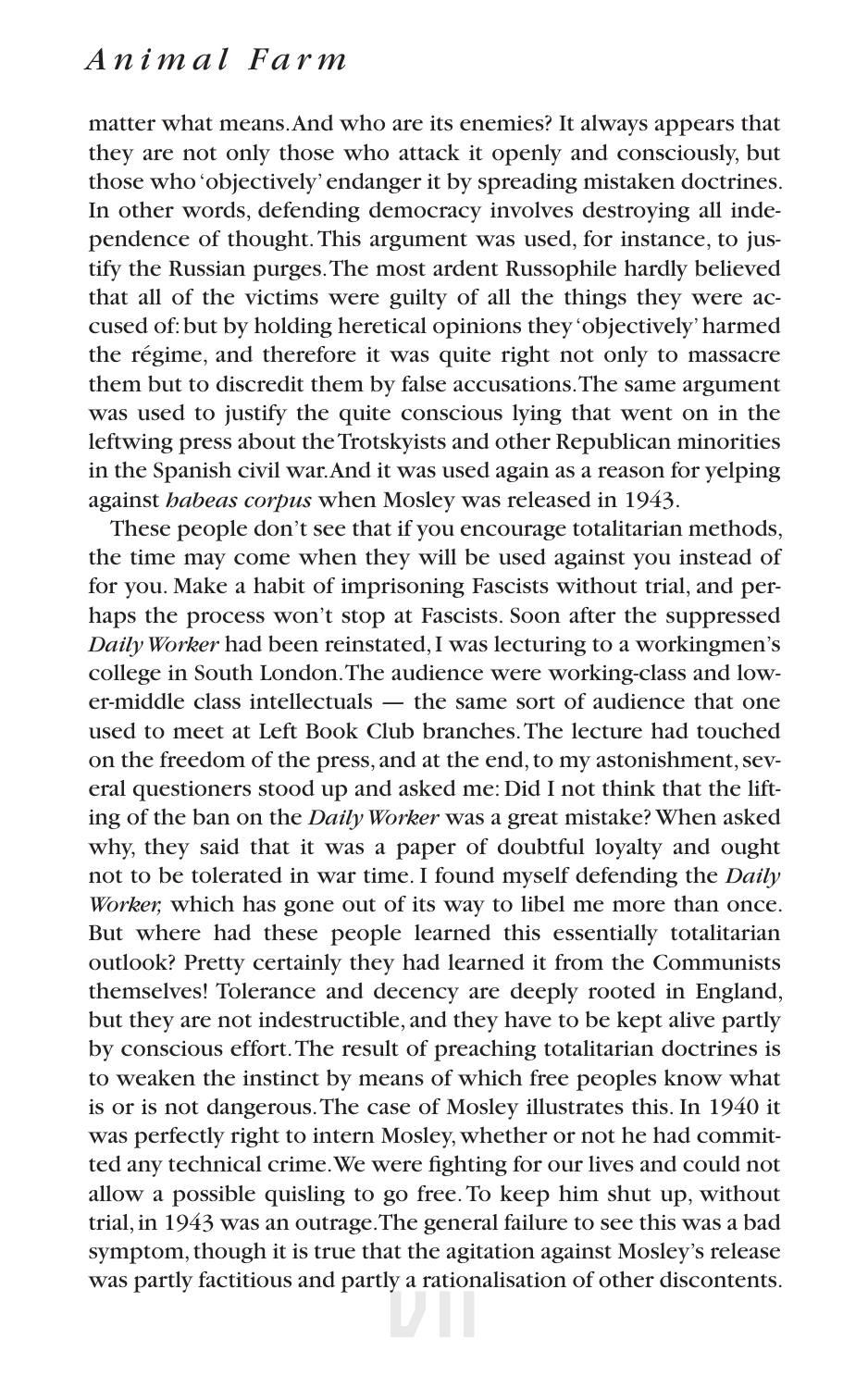how much of the present slide towards Fascist ways of thought is traceable to the 'anti-Fascism' of the past ten years and the unscrupulousness it has entailed?

It is important to realise that the current Russomania is only a symptom of the general weakening of the western liberal tradition. Had the MOI chipped in and definitely vetoed the publication of this book, the bulk of the English intelligentsia would have seen nothing disquieting in this. Uncritical loyalty to the USSR happens to be the current orthodoxy, and where the supposed interests of the USSR are involved they are willing to tolerate not only censorship, but the deliberate falsification of history. To name one instance. At the death of John Reed, the author of *Ten Days that Shook the World* — first-hand account of the early days of the Russian Revolution the copyright of the book passed into the hands of the British Communist Party, to whom I believe Reed had bequeathed it. Some years later the British Communists, having destroyed the original edition of the book as completely as they could, issued a garbled version from which they had eliminated mentions of Trotsky and also omitted the introduction written by Lenin. If a radical intelligentsia had still existed in Britain, this act of forgery would have been exposed and denounced in every literary paper in the country. As it was there was little or no protest. To many English intellectuals it seemed quite a natural thing to do. And this tolerance or [*sic* = of?] plain dishonesty means much more than that admiration for Russia happens to be fashionable at this moment. Quite possibly that particular fashion will not last. For all I know, by the time this book is published my view of the Soviet régime may be the generally-accepted one. But what use would that be in itself? To exchange one orthodoxy for another is not necessarily an advance. The enemy is the gramophone mind, whether or not one agrees with the record that is being played at the moment.

I am well acquainted with all the arguments against freedom of thought and speech — the arguments which claim that it cannot exist, and the arguments which claim that it ought not to. I answer simply that they don't convince me and that our civilisation over a period of four hundred years has been founded on the opposite notice. For quite a decade past I have believed that the existing Russian régime is a mainly evil thing, and I claim the right to say so, in spite of the fact that we are allies with the USSR in a war which I want to see won. If I had to choose a text to justify myself, I should choose the line from Milton: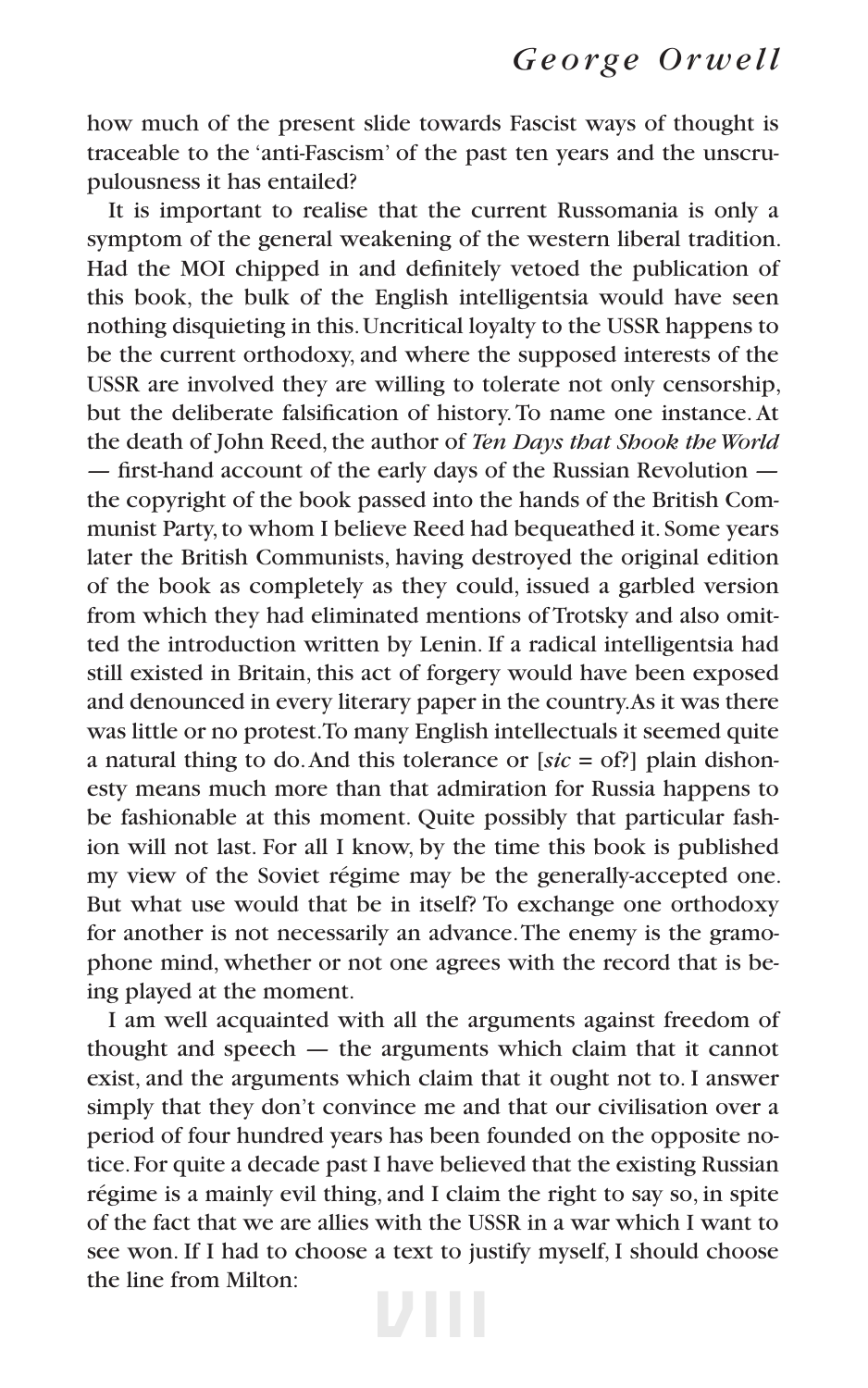*By the known rules of ancient liberty.*

The word *ancient* emphasises the fact that intellectual freedom is a deep-rooted tradition without which our characteristic western culture could only doubtfully exist. From that tradition many of our intellectuals arc visibly turning away. They have accepted the principle that a book should be published or suppressed, praised or damned, not on its merits, but according to political expediency. And others who do not actually hold this view assent to it from sheer cowardice. An example of this is the failure of the numerous and vocal English pacifists to raise their voices against the prevalent worship of Russian militarism. According to those pacifists, all violence is evil, and they have urged us at every stage of the war to give in or at least to make a compromise peace. But how many of them have ever suggested that war is also evil when it is waged by the Red Army? Apparently the Russians have a right to defend themselves, whereas for us to do [so] is a deadly sin. One can only explain this contradiction in one way: that is, by a cowardly desire to keep in with the bulk of the intelligentsia, whose patriotism is directed towards the USSR rather than towards Britain. I know that the English intelligentsia have plenty of reason for their timidity and dishonesty, indeed I know by heart the arguments by which they justify themselves. But at least let us have no more nonsense about defending liberty against Fascism. If liberty means anything at all it means the right to tell people what they do not want to hear. The common people still vaguely subscribe to that doctrine and act on it. In our country — it is not the same in all countries: it was not so in republican France, and it is not so in the USA today — it is the liberals who fear liberty and the intellectuals who want to do dirt on the intellect: it is to draw attention to that fact that I have written this preface.

i x

1945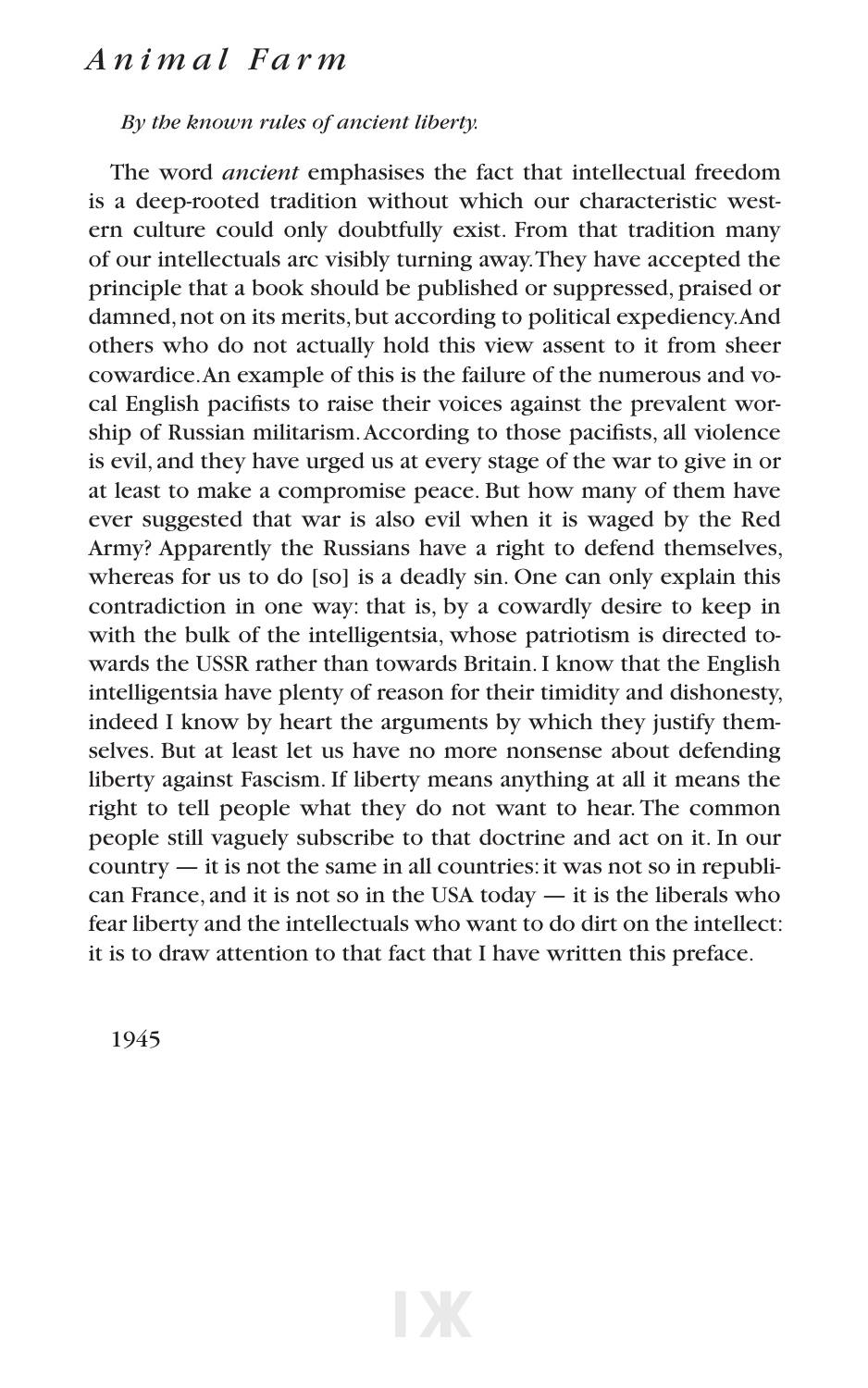### <span id="page-15-0"></span>CHAPTET **I**

Mr. Jones, of the Manor Farm, had locked the hen-houses for the night, but was too drunk to remember to shut the poopholes. With the ring of light from his lantern dancing from side to side, he lurched across the yard, kicked off his boots at the back door, drew himself a last glass of beer from the barrel in the scullery, and made his way up to bed, where Mrs. Jones was already snoring.

As soon as the light in the bedroom went out there was a stirring and a fluttering all through the farm buildings. Word had gone round during the day that old Major, the prize Middle White boar, had had a strange dream on the previous night and wished to communicate it to the other animals. It had been agreed that they should all meet in the big barn as soon as Mr. Jones was safely out of the way. Old Major (so he was always called, though the name under which he had been exhibited was Willingdon Beauty) was so highly regarded on the farm that everyone was quite ready to lose an hour's sleep in order to hear what he had to say.

1 fourth foal. Boxer was an enormous beast, nearly eighteen hands At one end of the big barn, on a sort of raised platform, Major was already ensconced on his bed of straw, under a lantern which hung from a beam. He was twelve years old and had lately grown rather stout, but he was still a majestic-looking pig, with a wise and benevolent appearance in spite of the fact that his tushes had never been cut. Before long the other animals began to arrive and make themselves comfortable after their different fashions. First came the three dogs, Bluebell, Jessie, and Pincher, and then the pigs, who settled down in the straw immediately in front of the platform. The hens perched themselves on the window-sills, the pigeons fluttered up to the rafters, the sheep and cows lay down behind the pigs and began to chew the cud. The two cart-horses, Boxer and Clover, came in together, walking very slowly and setting down their vast hairy hoofs with great care lest there should be some small animal concealed in the straw. Clover was a stout motherly mare approaching middle life, who had never quite got her figure back after her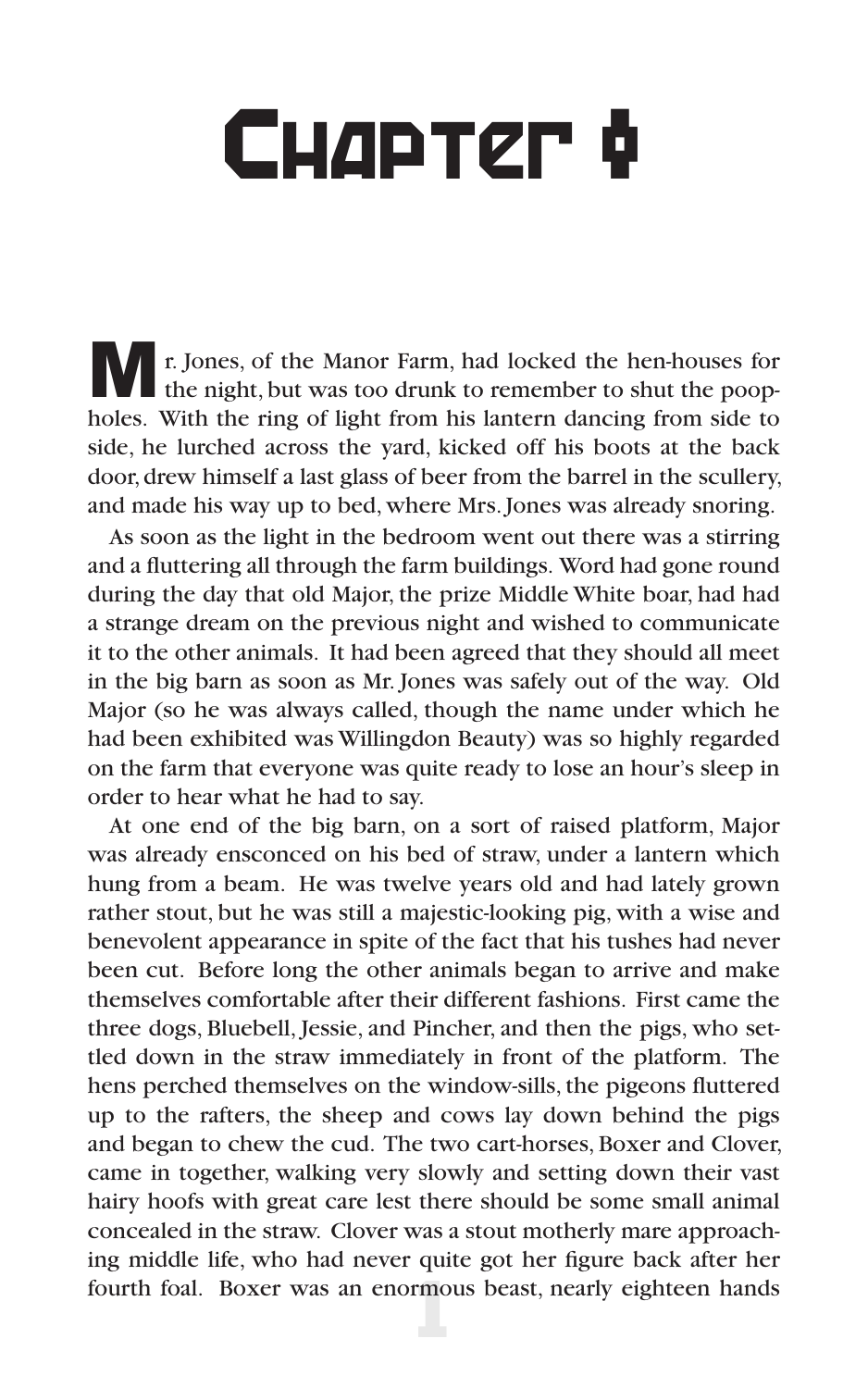high, and as strong as any two ordinary horses put together. A white stripe down his nose gave him a somewhat stupid appearance, and in fact he was not of first-rate intelligence, but he was universally respected for his steadiness of character and tremendous powers of work. After the horses came Muriel, the white goat, and Benjamin, the donkey. Benjamin was the oldest animal on the farm, and the worst tempered. He seldom talked, and when he did, it was usually to make some cynical remark—for instance, he would say that God had given him a tail to keep the flies off, but that he would sooner have had no tail and no flies. Alone among the animals on the farm he never laughed. If asked why, he would say that he saw nothing to laugh at. Nevertheless, without openly admitting it, he was devoted to Boxer; the two of them usually spent their Sundays together in the small paddock beyond the orchard, grazing side by side and never speaking.

The two horses had just lain down when a brood of ducklings, which had lost their mother, filed into the barn, cheeping feebly and wandering from side to side to find some place where they would not be trodden on. Clover made a sort of wall round them with her great foreleg, and the ducklings nestled down inside it and promptly fell asleep. At the last moment Mollie, the foolish, pretty white mare who drew Mr. Jones's trap, came mincing daintily in, chewing at a lump of sugar. She took a place near the front and began flirting her white mane, hoping to draw attention to the red ribbons it was plaited with. Last of all came the cat, who looked round, as usual, for the warmest place, and finally squeezed herself in between Boxer and Clover; there she purred contentedly throughout Major's speech without listening to a word of what he was saying.

All the animals were now present except Moses, the tame raven, who slept on a perch behind the back door. When Major saw that they had all made themselves comfortable and were waiting attentively, he cleared his throat and began:

"Comrades, you have heard already about the strange dream that I had last night. But I will come to the dream later. I have something else to say first. I do not think, comrades, that I shall be with you for many months longer, and before I die, I feel it my duty to pass on to you such wisdom as I have acquired. I have had a long life, I have had much time for thought as I lay alone in my stall, and I think I may say that I understand the nature of life on this earth as well as any animal now living. It is about this that I wish to speak to you.

2 "Now, comrades, what is the nature of this life of ours? Let us face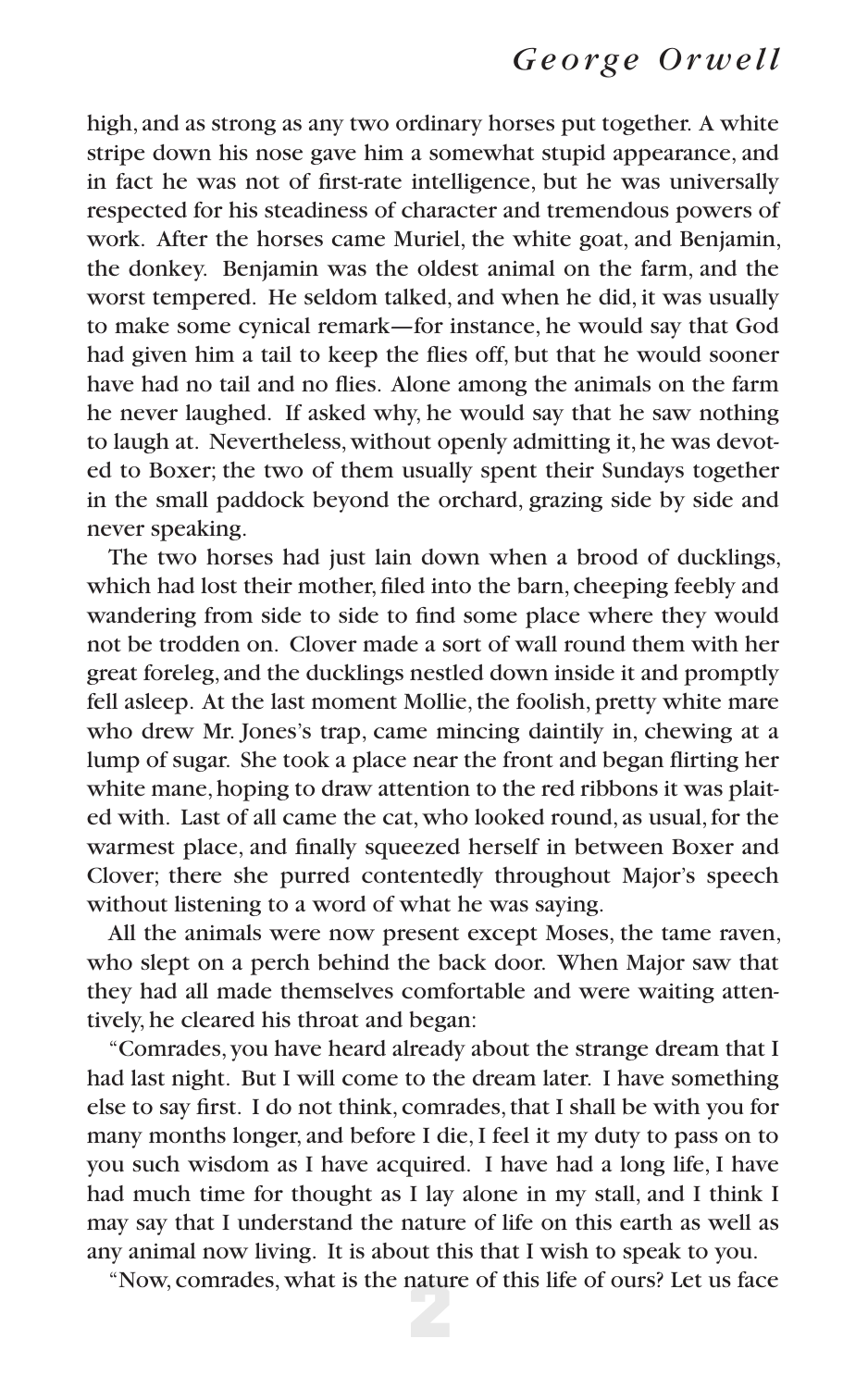it: our lives are miserable, laborious, and short. We are born, we are given just so much food as will keep the breath in our bodies, and those of us who are capable of it are forced to work to the last atom of our strength; and the very instant that our usefulness has come to an end we are slaughtered with hideous cruelty. No animal in England knows the meaning of happiness or leisure after he is a year old. No animal in England is free. The life of an animal is misery and slavery: that is the plain truth.

"But is this simply part of the order of nature? Is it because this land of ours is so poor that it cannot afford a decent life to those who dwell upon it? No, comrades, a thousand times no! The soil of England is fertile, its climate is good, it is capable of affording food in abundance to an enormously greater number of animals than now inhabit it. This single farm of ours would support a dozen horses, twenty cows, hundreds of sheep—and all of them living in a comfort and a dignity that are now almost beyond our imagining. Why then do we continue in this miserable condition? Because nearly the whole of the produce of our labour is stolen from us by human beings. There, comrades, is the answer to all our problems. It is summed up in a single word—Man. Man is the only real enemy we have. Remove Man from the scene, and the root cause of hunger and overwork is abolished for ever.

"Man is the only creature that consumes without producing. He does not give milk, he does not lay eggs, he is too weak to pull the plough, he cannot run fast enough to catch rabbits. Yet he is lord of all the animals. He sets them to work, he gives back to them the bare minimum that will prevent them from starving, and the rest he keeps for himself. Our labour tills the soil, our dung fertilises it, and yet there is not one of us that owns more than his bare skin. You cows that I see before me, how many thousands of gallons of milk have you given during this last year? And what has happened to that milk which should have been breeding up sturdy calves? Every drop of it has gone down the throats of our enemies. And you hens, how many eggs have you laid in this last year, and how many of those eggs ever hatched into chickens? The rest have all gone to market to bring in money for Jones and his men. And you, Clover, where are those four foals you bore, who should have been the support and pleasure of your old age? Each was sold at a year old—you will never see one of them again. In return for your four confinements and all your labour in the fields, what have you ever had except your bare rations and a stall?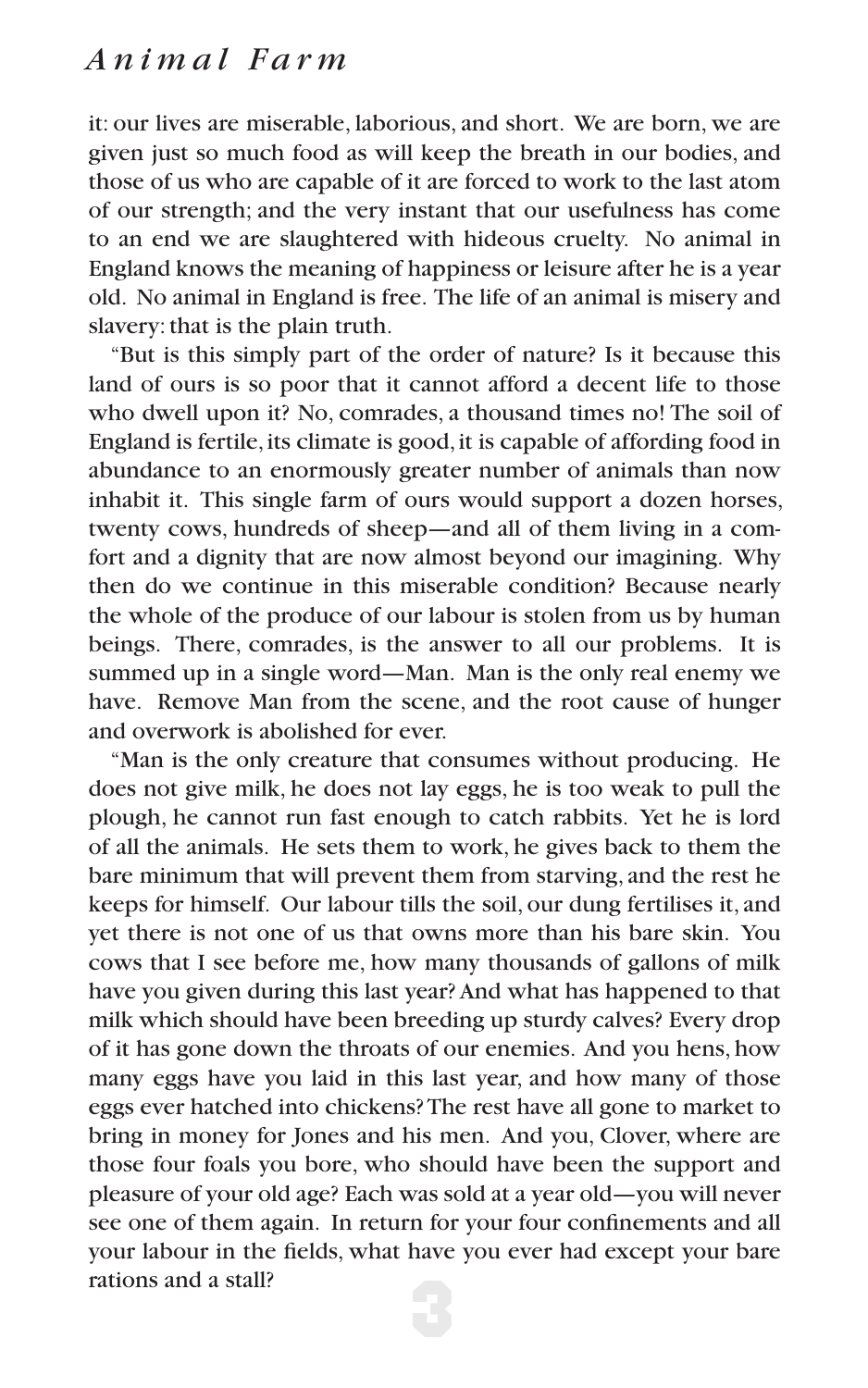"And even the miserable lives we lead are not allowed to reach their natural span. For myself I do not grumble, for I am one of the lucky ones. I am twelve years old and have had over four hundred children. Such is the natural life of a pig. But no animal escapes the cruel knife in the end. You young porkers who are sitting in front of me, every one of you will scream your lives out at the block within a year. To that horror we all must come—cows, pigs, hens, sheep, everyone. Even the horses and the dogs have no better fate. You, Boxer, the very day that those great muscles of yours lose their power, Jones will sell you to the knacker, who will cut your throat and boil you down for the foxhounds. As for the dogs, when they grow old and toothless, Jones ties a brick round their necks and drowns them in the nearest pond.

"Is it not crystal clear, then, comrades, that all the evils of this life of ours spring from the tyranny of human beings? Only get rid of Man, and the produce of our labour would be our own. Almost overnight we could become rich and free. What then must we do? Why, work night and day, body and soul, for the overthrow of the human race! That is my message to you, comrades: Rebellion! I do not know when that Rebellion will come, it might be in a week or in a hundred years, but I know, as surely as I see this straw beneath my feet, that sooner or later justice will be done. Fix your eyes on that, comrades, throughout the short remainder of your lives! And above all, pass on this message of mine to those who come after you, so that future generations shall carry on the struggle until it is victorious.

"And remember, comrades, your resolution must never falter. No argument must lead you astray. Never listen when they tell you that Man and the animals have a common interest, that the prosperity of the one is the prosperity of the others. It is all lies. Man serves the interests of no creature except himself. And among us animals let there be perfect unity, perfect comradeship in the struggle. All men are enemies. All animals are comrades."

At this moment there was a tremendous uproar. While Major was speaking four large rats had crept out of their holes and were sitting on their hindquarters, listening to him. The dogs had suddenly caught sight of them, and it was only by a swift dash for their holes that the rats saved their lives. Major raised his trotter for silence.

emies? Let us put it to the vote. I propose this question to the meet-<br> "Comrades," he said, "here is a point that must be settled. The wild creatures, such as rats and rabbits—are they our friends or our en-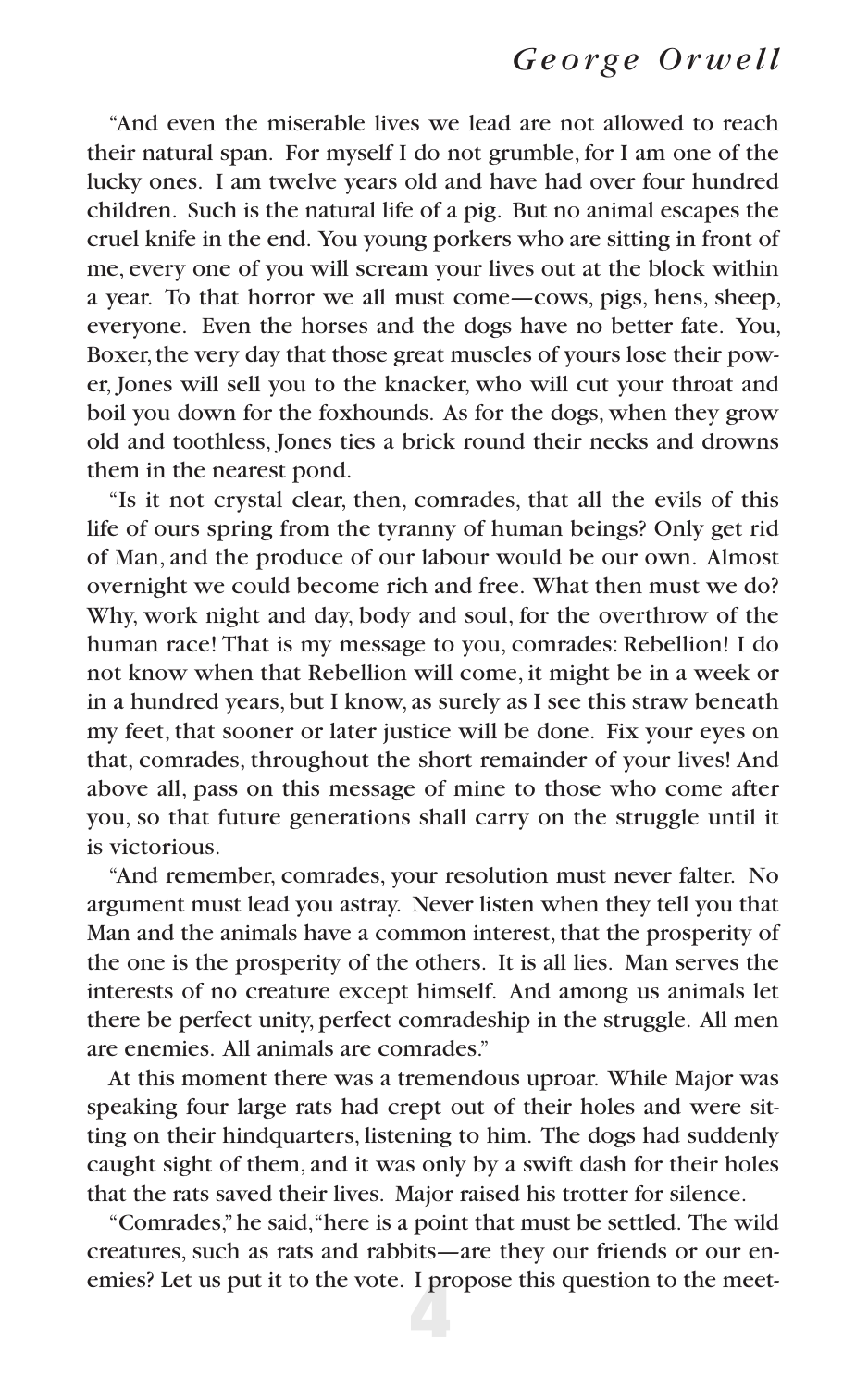ing: Are rats comrades?"

The vote was taken at once, and it was agreed by an overwhelming majority that rats were comrades. There were only four dissentients, the three dogs and the cat, who was afterwards discovered to have voted on both sides. Major continued:

"I have little more to say. I merely repeat, remember always your duty of enmity towards Man and all his ways. Whatever goes upon two legs is an enemy. Whatever goes upon four legs, or has wings, is a friend. And remember also that in fighting against Man, we must not come to resemble him. Even when you have conquered him, do not adopt his vices. No animal must ever live in a house, or sleep in a bed, or wear clothes, or drink alcohol, or smoke tobacco, or touch money, or engage in trade. All the habits of Man are evil. And, above all, no animal must ever tyrannise over his own kind. Weak or strong, clever or simple, we are all brothers. No animal must ever kill any other animal. All animals are equal.

"And now, comrades, I will tell you about my dream of last night. I cannot describe that dream to you. It was a dream of the earth as it will be when Man has vanished. But it reminded me of something that I had long forgotten. Many years ago, when I was a little pig, my mother and the other sows used to sing an old song of which they knew only the tune and the first three words. I had known that tune in my infancy, but it had long since passed out of my mind. Last night, however, it came back to me in my dream. And what is more, the words of the song also came back—words, I am certain, which were sung by the animals of long ago and have been lost to memory for generations. I will sing you that song now, comrades. I am old and my voice is hoarse, but when I have taught you the tune, you can sing it better for yourselves. It is called *Beasts of England*."

Old Major cleared his throat and began to sing. As he had said, his voice was hoarse, but he sang well enough, and it was a stirring tune, something between *Clementine* and *La Cucuracha*. The words ran:

*Beasts of England, beasts of Ireland, Beasts of every land and clime, Hearken to my joyful tidings Of the golden future time.*

*Soon or late the day is coming, Tyrant Man shall be o'erthrown, And the fruitful fields of England*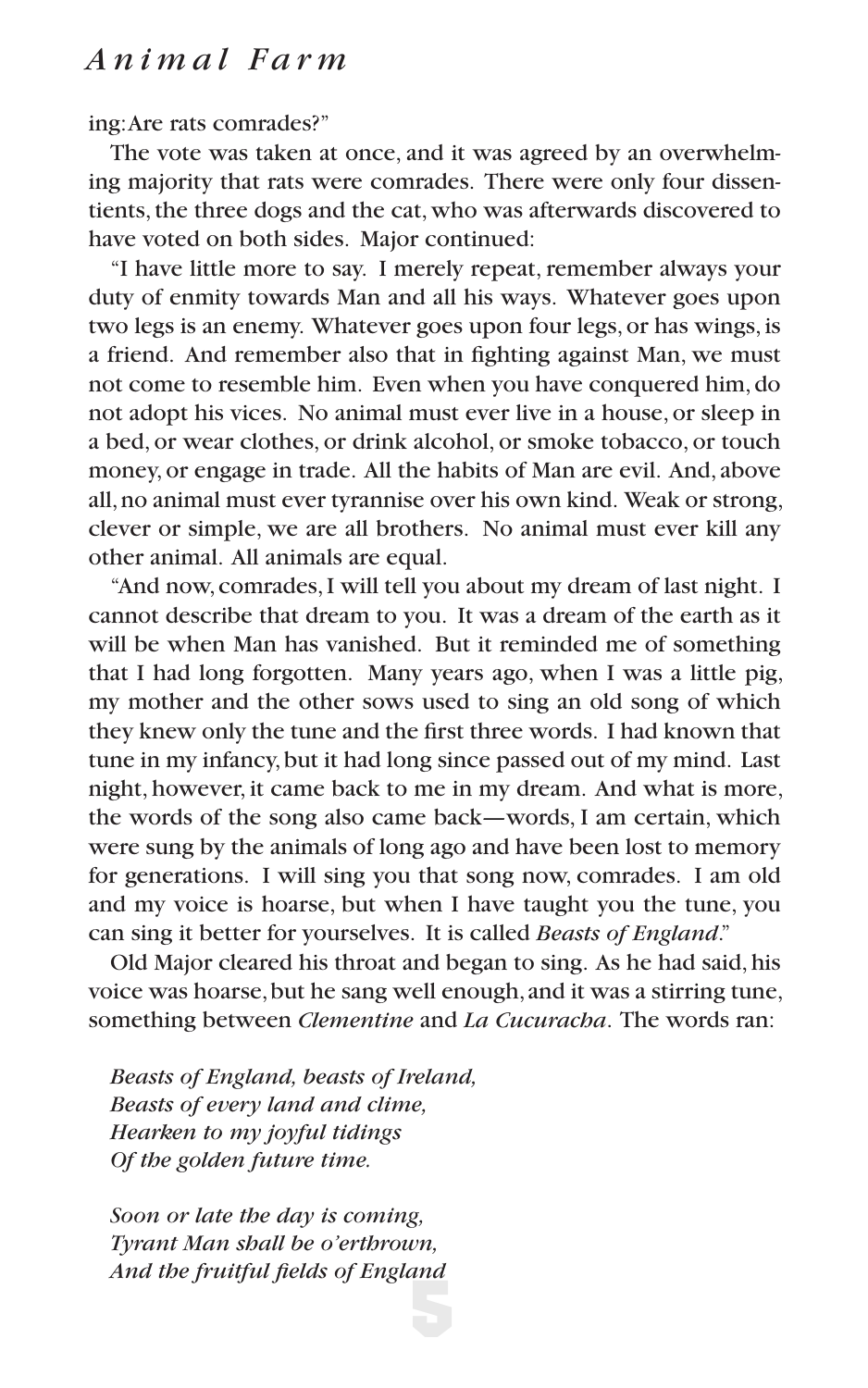*Shall be trod by beasts alone.*

*Rings shall vanish from our noses, And the harness from our back, Bit and spur shall rust forever, Cruel whips no more shall crack.*

*Riches more than mind can picture, Wheat and barley, oats and hay, Clover, beans, and mangel-wurzels Shall be ours upon that day.*

*Bright will shine the fields of England, Purer shall its waters be, Sweeter yet shall blow its breezes On the day that sets us free.*

*For that day we all must labour, Though we die before it break; Cows and horses, geese and turkeys, All must toil for freedom's sake.*

*Beasts of England, beasts of Ireland, Beasts of every land and clime, Hearken well and spread my tidings Of the golden future time.*

The singing of this song threw the animals into the wildest excitement. Almost before Major had reached the end, they had begun singing it for themselves. Even the stupidest of them had already picked up the tune and a few of the words, and as for the clever ones, such as the pigs and dogs, they had the entire song by heart within a few minutes. And then, after a few preliminary tries, the whole farm burst out into *Beasts of England* in tremendous unison. The cows lowed it, the dogs whined it, the sheep bleated it, the horses whinnied it, the ducks quacked it. They were so delighted with the song that they sang it right through five times in succession, and might have continued singing it all night if they had not been interrupted.

which always stood in a corner of his bedroom, and let fly a charge  $\overline{a}$ Unfortunately, the uproar awoke Mr. Jones, who sprang out of bed, making sure that there was a fox in the yard. He seized the gun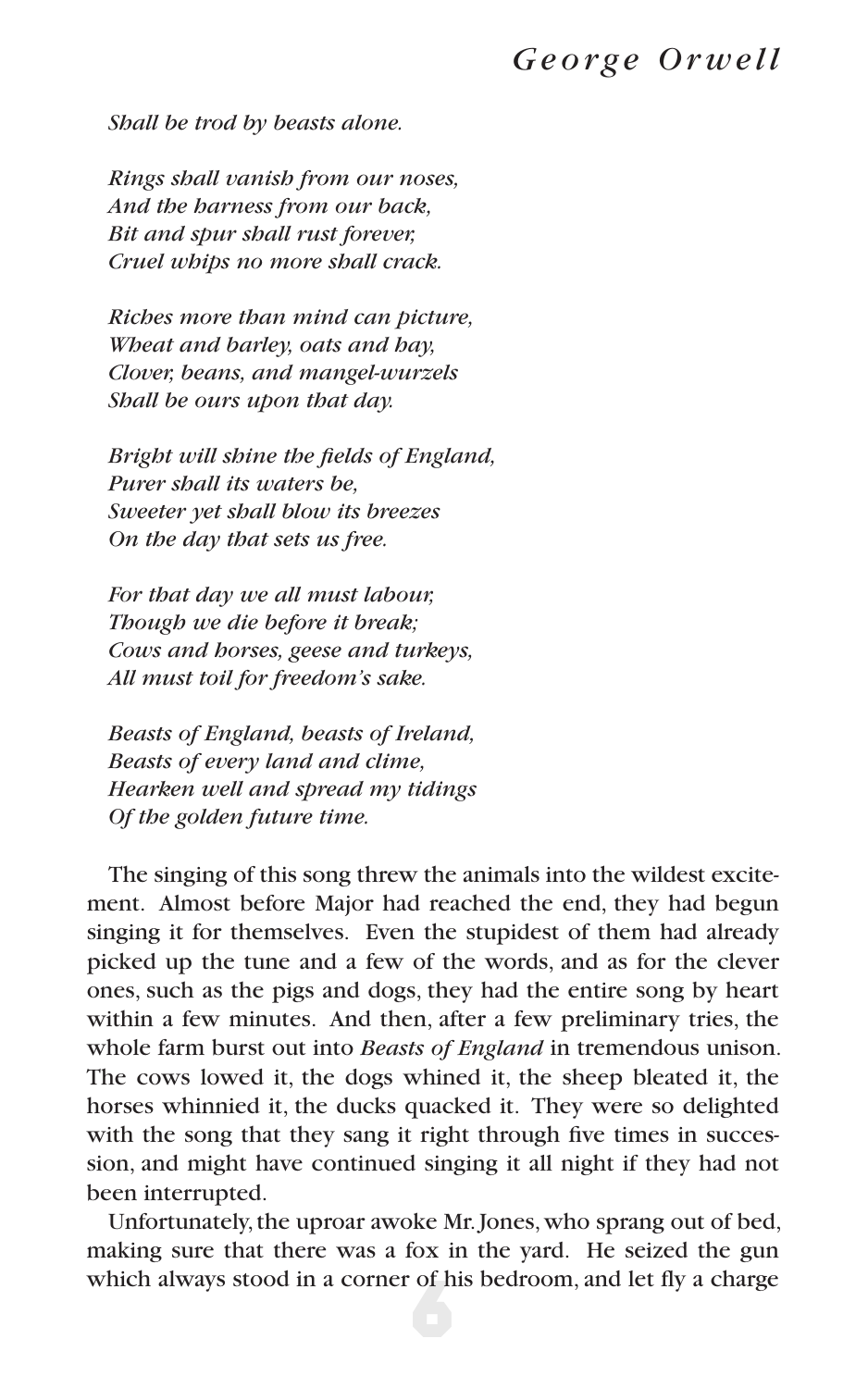of number 6 shot into the darkness. The pellets buried themselves in the wall of the barn and the meeting broke up hurriedly. Everyone fled to his own sleeping-place. The birds jumped on to their perches, the animals settled down in the straw, and the whole farm was asleep in a moment.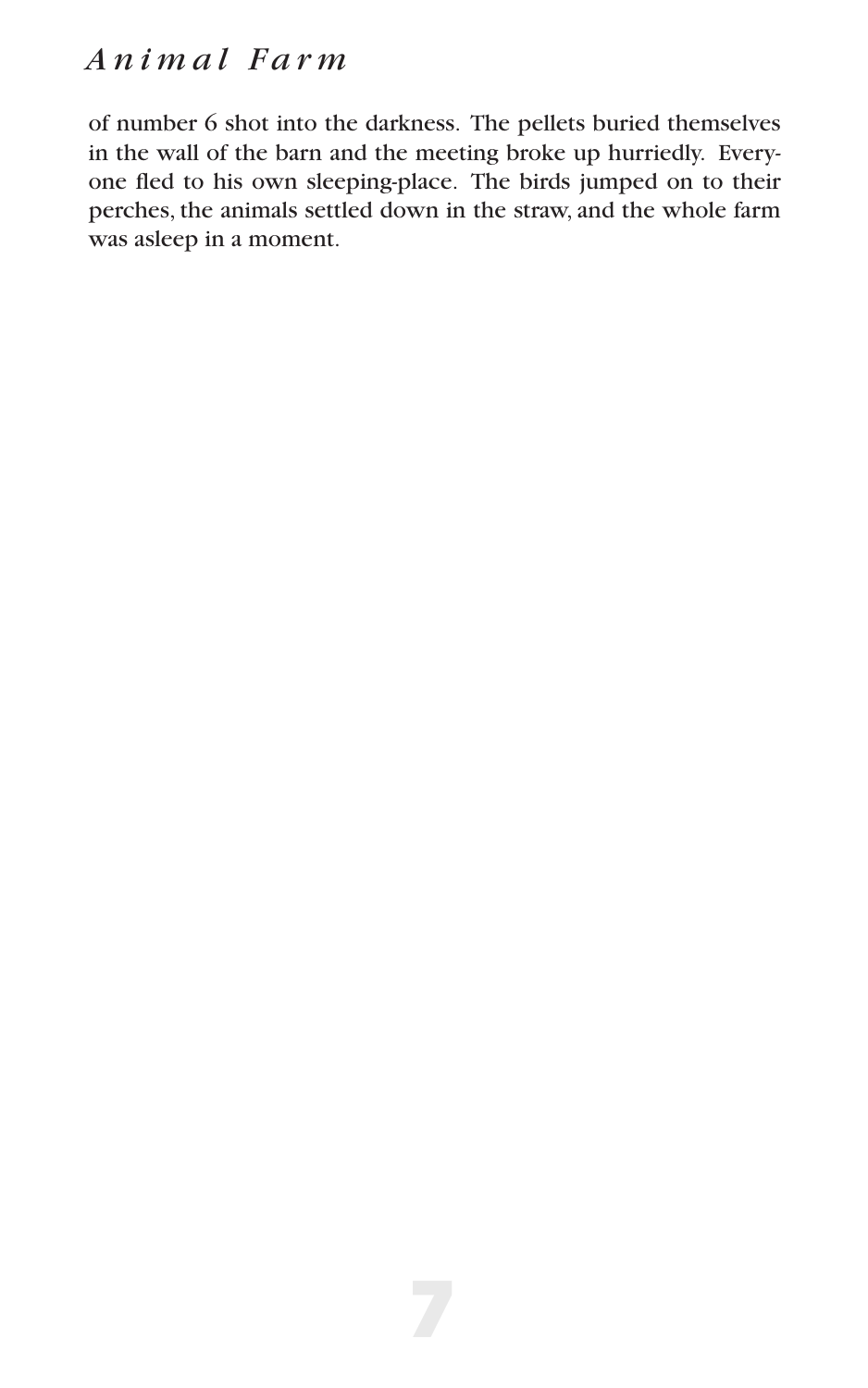## <span id="page-22-0"></span>CHAPTE<sub>r</sub> 00

hree nights later old Major died peacefully in his sleep. His body was buried at the foot of the orchard.

This was early in March. During the next three months there was much secret activity. Major's speech had given to the more intelligent animals on the farm a completely new outlook on life. They did not know when the Rebellion predicted by Major would take place, they had no reason for thinking that it would be within their own lifetime, but they saw clearly that it was their duty to prepare for it. The work of teaching and organising the others fell naturally upon the pigs, who were generally recognised as being the cleverest of the animals. Pre-eminent among the pigs were two young boars named Snowball and Napoleon, whom Mr. Jones was breeding up for sale. Napoleon was a large, rather fierce-looking Berkshire boar, the only Berkshire on the farm, not much of a talker, but with a reputation for getting his own way. Snowball was a more vivacious pig than Napoleon, quicker in speech and more inventive, but was not considered to have the same depth of character. All the other male pigs on the farm were porkers. The best known among them was a small fat pig named Squealer, with very round cheeks, twinkling eyes, nimble movements, and a shrill voice. He was a brilliant talker, and when he was arguing some difficult point he had a way of skipping from side to side and whisking his tail which was somehow very persuasive. The others said of Squealer that he could turn black into white.

asked such questions as "Why should we care what happens after all the state of  $\frac{1}{2}$ These three had elaborated old Major's teachings into a complete system of thought, to which they gave the name of Animalism. Several nights a week, after Mr. Jones was asleep, they held secret meetings in the barn and expounded the principles of Animalism to the others. At the beginning they met with much stupidity and apathy. Some of the animals talked of the of loyalty to Mr. Jones, whom they referred to as "Master," or made elementary remarks such as "Mr. Jones feeds us. If he were gone, we should starve to death." Others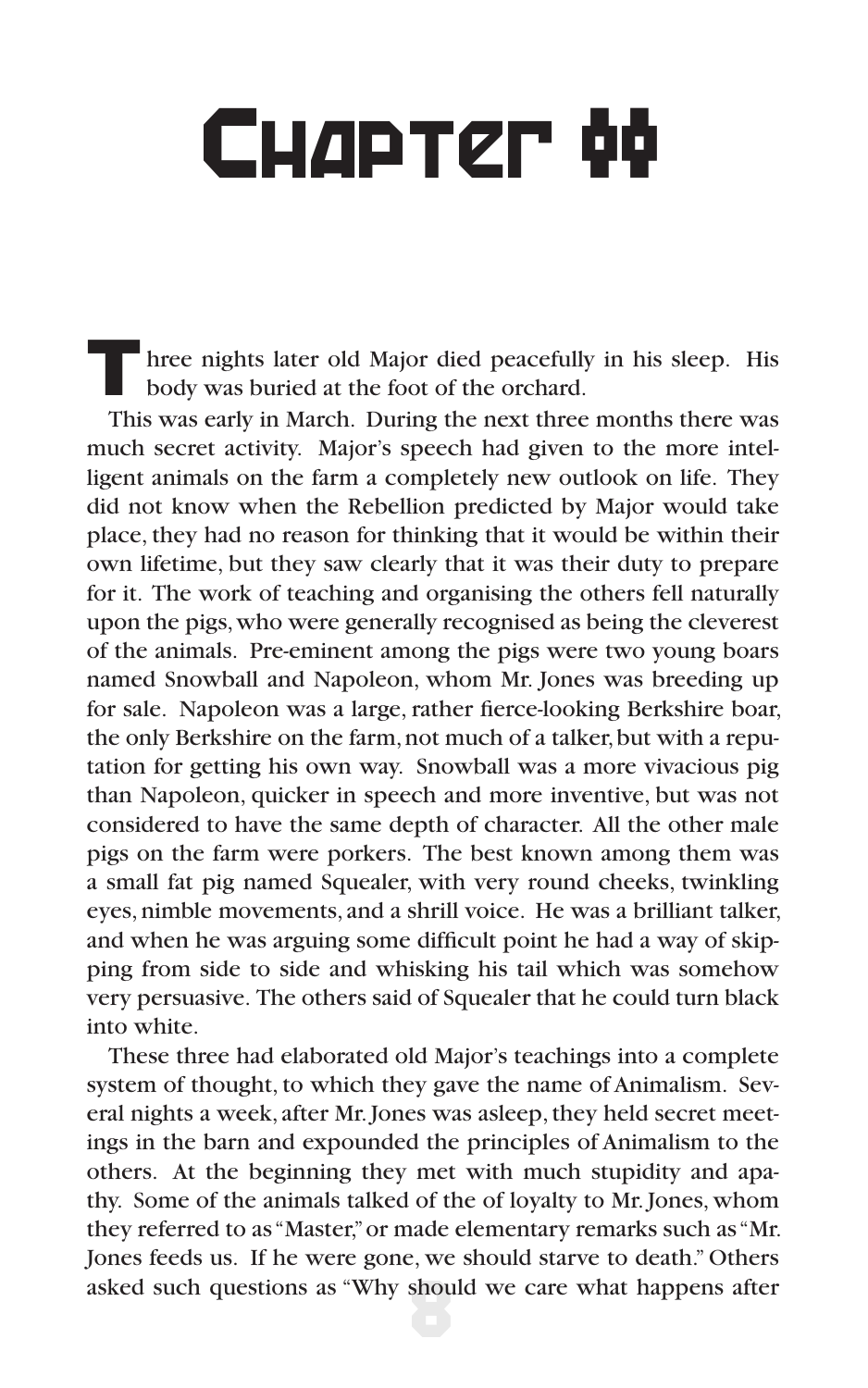we are dead?" or "If this Rebellion is to happen anyway, what difference does it make whether we work for it or not?", and the pigs had great difficulty in making them see that this was contrary to the spirit of Animalism. The stupidest questions of all were asked by Mollie, the white mare. The very first question she asked Snowball was: "Will there still be sugar after the Rebellion?"

"No," said Snowball firmly. "We have no means of making sugar on this farm. Besides, you do not need sugar. You will have all the oats and hay you want."

"And shall I still be allowed to wear ribbons in my mane?" asked Mollie.

"Comrade," said Snowball, "those ribbons that you are so devoted to are the badge of slavery. Can you not understand that liberty is worth more than ribbons?"

Mollie agreed, but she did not sound very convinced.

The pigs had an even harder struggle to counteract the lies put about by Moses, the tame raven. Moses, who was Mr. Jones's especial pet, was a spy and a tale-bearer, but he was also a clever talker. He claimed to know of the existence of a mysterious country called Sugarcandy Mountain, to which all animals went when they died. It was situated somewhere up in the sky, a little distance beyond the clouds, Moses said. In Sugarcandy Mountain it was Sunday seven days a week, clover was in season all the year round, and lump sugar and linseed cake grew on the hedges. The animals hated Moses because he told tales and did no work, but some of them believed in Sugarcandy Mountain, and the pigs had to argue very hard to persuade them that there was no such place.

Their most faithful disciples were the two cart-horses, Boxer and Clover. These two had great difficulty in thinking anything out for themselves, but having once accepted the pigs as their teachers, they absorbed everything that they were told, and passed it on to the other animals by simple arguments. They were unfailing in their attendance at the secret meetings in the barn, and led the singing of *Beasts of England*, with which the meetings always ended.

his Windsor chair in the kitchen, reading the newspapers, drinking,<br> $\overline{\phantom{a}}$ Now, as it turned out, the Rebellion was achieved much earlier and more easily than anyone had expected. In past years Mr. Jones, although a hard master, had been a capable farmer, but of late he had fallen on evil days. He had become much disheartened after losing money in a lawsuit, and had taken to drinking more than was good for him. For whole days at a time he would lounge in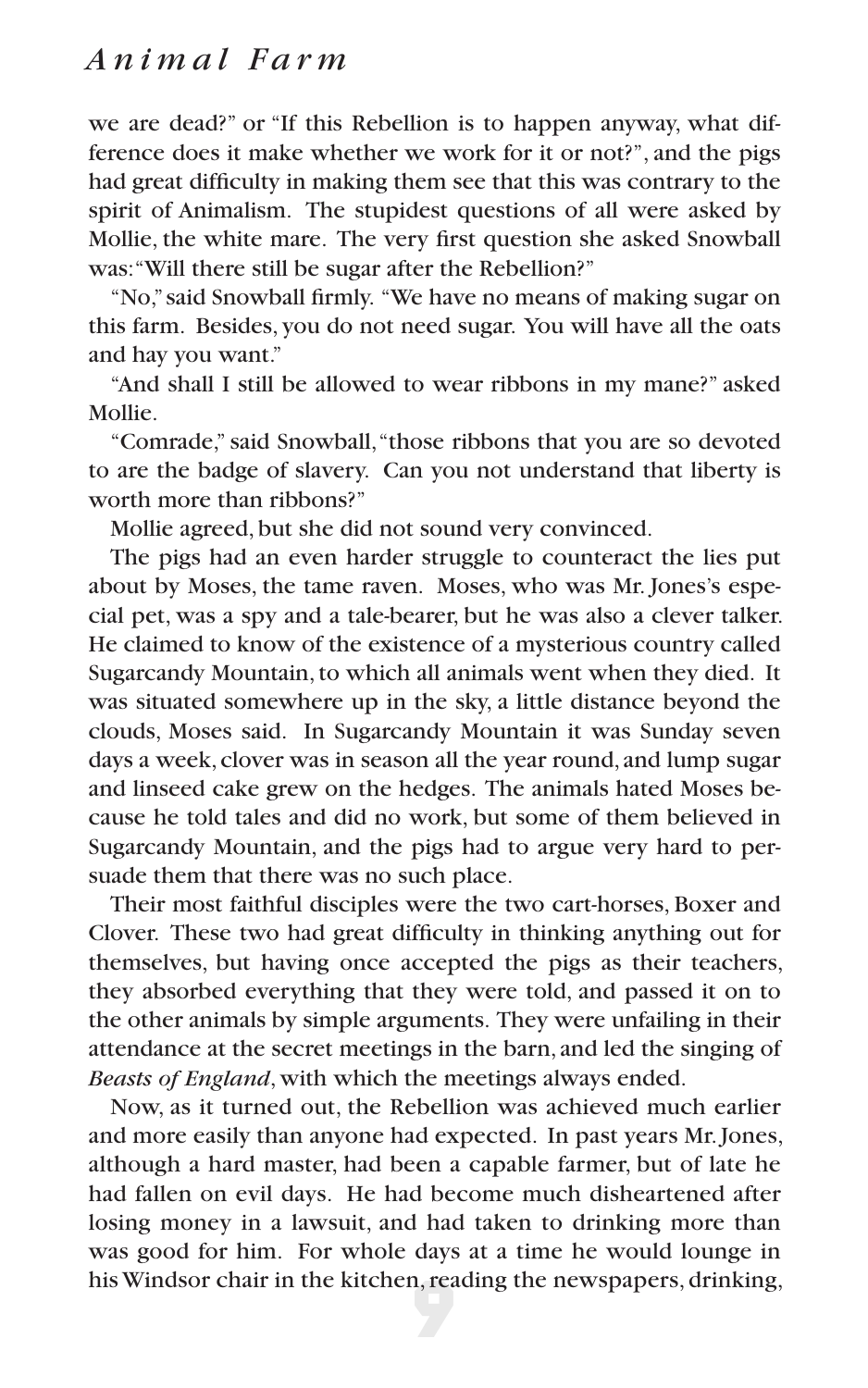and occasionally feeding Moses on crusts of bread soaked in beer. His men were idle and dishonest, the fields were full of weeds, the buildings wanted roofing, the hedges were neglected, and the animals were underfed.

June came and the hay was almost ready for cutting. On Midsummer's Eve, which was a Saturday, Mr. Jones went into Willingdon and got so drunk at the Red Lion that he did not come back till midday on Sunday. The men had milked the cows in the early morning and then had gone out rabbiting, without bothering to feed the animals. When Mr. Jones got back he immediately went to sleep on the drawing-room sofa with the *News of the World* over his face, so that when evening came, the animals were still unfed. At last they could stand it no longer. One of the cows broke in the door of the store-shed with her horn and all the animals began to help themselves from the bins. It was just then that Mr. Jones woke up. The next moment he and his four men were in the store-shed with whips in their hands, lashing out in all directions. This was more than the hungry animals could bear. With one accord, though nothing of the kind had been planned beforehand, they flung themselves upon their tormentors. Jones and his men suddenly found themselves being butted and kicked from all sides. The situation was quite out of their control. They had never seen animals behave like this before, and this sudden uprising of creatures whom they were used to thrashing and maltreating just as they chose, frightened them almost out of their wits. After only a moment or two they gave up trying to defend themselves and took to their heels. A minute later all five of them were in full flight down the cart-track that led to the main road, with the animals pursuing them in triumph.

Mrs. Jones looked out of the bedroom window, saw what was happening, hurriedly flung a few possessions into a carpet bag, and slipped out of the farm by another way. Moses sprang off his perch and flapped after her, croaking loudly. Meanwhile the animals had chased Jones and his men out on to the road and slammed the fivebarred gate behind them. And so, almost before they knew what was happening, the Rebellion had been successfully carried through: Jones was expelled, and the Manor Farm was theirs.

to the farm buildings to wipe out the last traces of Jones's hated<br> For the first few minutes the animals could hardly believe in their good fortune. Their first act was to gallop in a body right round the boundaries of the farm, as though to make quite sure that no human being was hiding anywhere upon it; then they raced back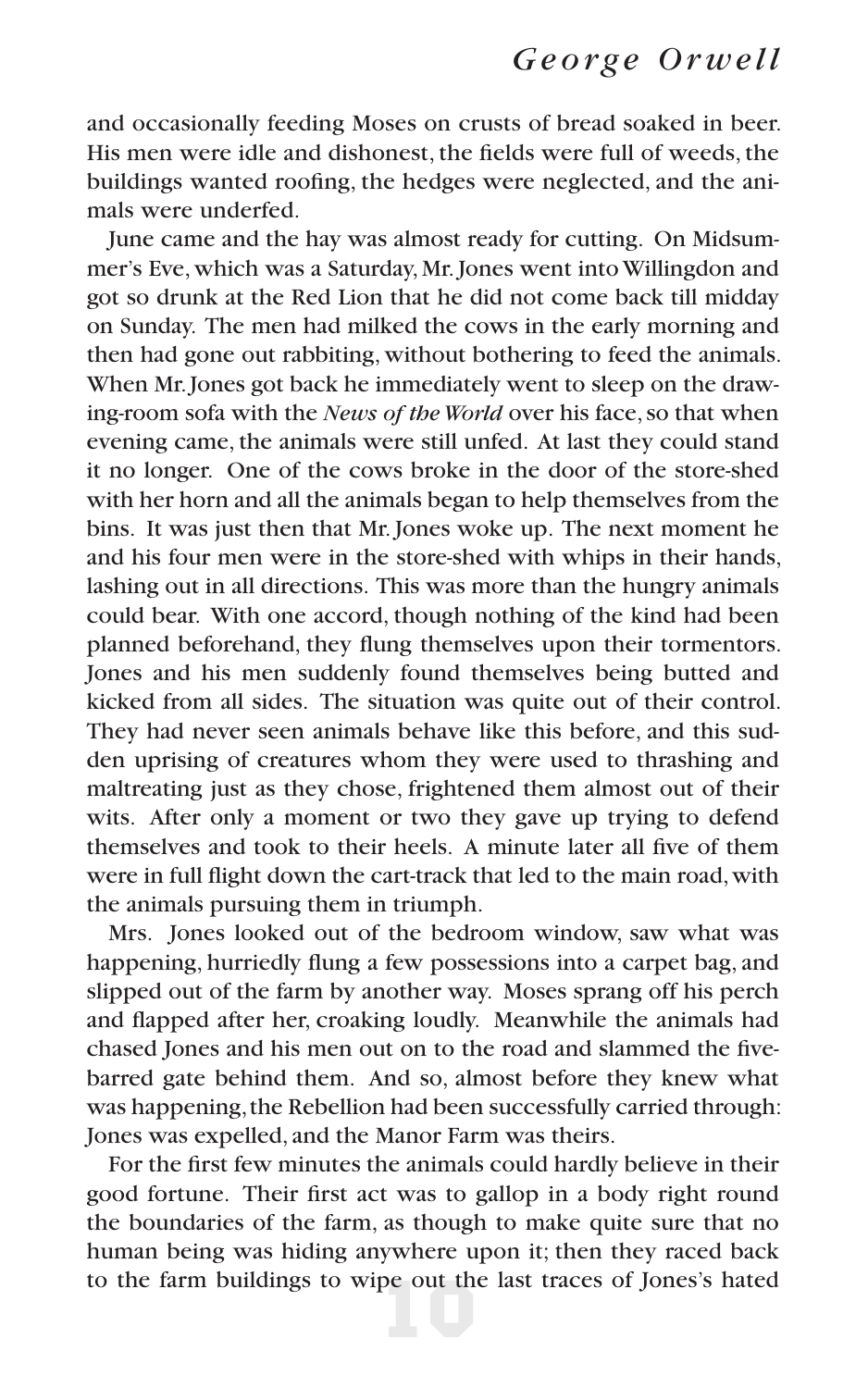reign. The harness-room at the end of the stables was broken open; the bits, the nose-rings, the dog-chains, the cruel knives with which Mr. Jones had been used to castrate the pigs and lambs, were all flung down the well. The reins, the halters, the blinkers, the degrading nosebags, were thrown on to the rubbish fire which was burning in the yard. So were the whips. All the animals capered with joy when they saw the whips going up in flames. Snowball also threw on to the fire the ribbons with which the horses' manes and tails had usually been decorated on market days. "Ribbons," he said, "should be considered as clothes, which are the mark of a human being. All animals should go naked."

When Boxer heard this he fetched the small straw hat which he wore in summer to keep the flies out of his ears, and flung it on to the fire with the rest.

In a very little while the animals had destroyed everything that reminded them of Mr. Jones. Napoleon then led them back to the store-shed and served out a double ration of corn to everybody, with two biscuits for each dog. Then they sang *Beasts of England* from end to end seven times running, and after that they settled down for the night and slept as they had never slept before.

But they woke at dawn as usual, and suddenly remembering the glorious thing that had happened, they all raced out into the pasture together. A little way down the pasture there was a knoll that commanded a view of most of the farm. The animals rushed to the top of it and gazed round them in the clear morning light. Yes, it was theirs—everything that they could see was theirs! In the ecstasy of that thought they gambolled round and round, they hurled themselves into the air in great leaps of excitement. They rolled in the dew, they cropped mouthfuls of the sweet summer grass, they kicked up clods of the black earth and snuffed its rich scent. Then they made a tour of inspection of the whole farm and surveyed with speechless admiration the ploughland, the hayfield, the orchard, the pool, the spinney. It was as though they had never seen these things before, and even now they could hardly believe that it was all their own.

Then they filed back to the farm buildings and halted in silence outside the door of the farmhouse. That was theirs too, but they were frightened to go inside. After a moment, however, Snowball and Napoleon butted the door open with their shoulders and the animals entered in single file, walking with the utmost care for fear of disturbing anything. They tip-toed from room to room, afraid to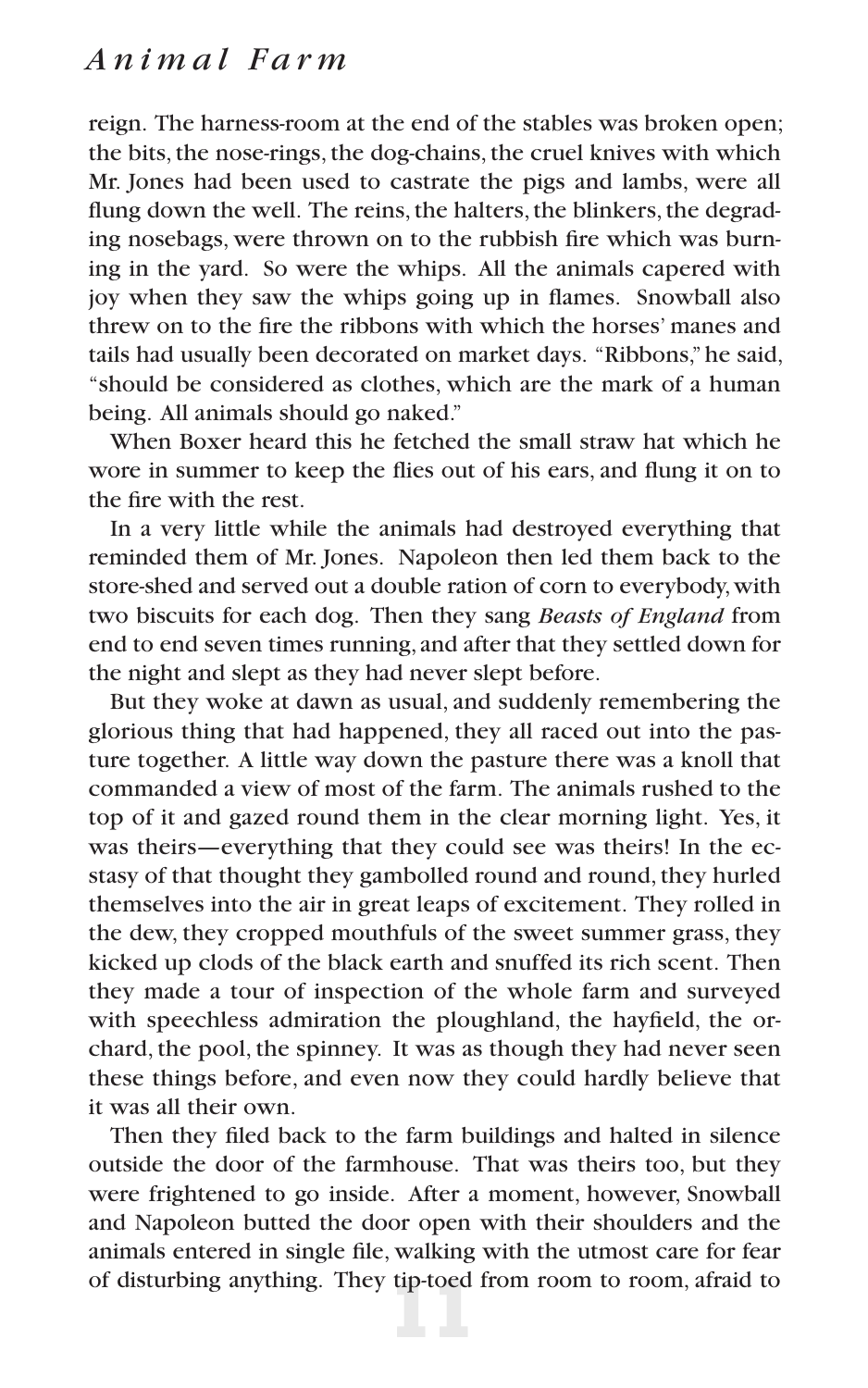speak above a whisper and gazing with a kind of awe at the unbelievable luxury, at the beds with their feather mattresses, the looking-glasses, the horsehair sofa, the Brussels carpet, the lithograph of Queen Victoria over the drawing-room mantelpiece. They were just coming down the stairs when Mollie was discovered to be missing. Going back, the others found that she had remained behind in the best bedroom. She had taken a piece of blue ribbon from Mrs. Jones's dressing-table, and was holding it against her shoulder and admiring herself in the glass in a very foolish manner. The others reproached her sharply, and they went outside. Some hams hanging in the kitchen were taken out for burial, and the barrel of beer in the scullery was stove in with a kick from Boxer's hoof, otherwise nothing in the house was touched. A unanimous resolution was passed on the spot that the farmhouse should be preserved as a museum. All were agreed that no animal must ever live there.

The animals had their breakfast, and then Snowball and Napoleon called them together again.

"Comrades," said Snowball, "it is half-past six and we have a long day before us. Today we begin the hay harvest. But there is another matter that must be attended to first."

The pigs now revealed that during the past three months they had taught themselves to read and write from an old spelling book which had belonged to Mr. Jones's children and which had been thrown on the rubbish heap. Napoleon sent for pots of black and white paint and led the way down to the five-barred gate that gave on to the main road. Then Snowball (for it was Snowball who was best at writing) took a brush between the two knuckles of his trotter, painted out MANOR FARM from the top bar of the gate and in its place painted ANIMAL FARM. This was to be the name of the farm from now onwards. After this they went back to the farm buildings, where Snowball and Napoleon sent for a ladder which they caused to be set against the end wall of the big barn. They explained that by their studies of the past three months the pigs had succeeded in reducing the principles of Animalism to Seven Commandments. These Seven Commandments would now be inscribed on the wall; they would form an unalterable law by which all the animals on Animal Farm must live for ever after. With some difficulty (for it is not easy for a pig to balance himself on a ladder) Snowball climbed up and set to work, with Squealer a few rungs below him holding the paint-pot. The Commandments were written on the tarred wall in great white letters that could be read thirty yards away. They ran thus: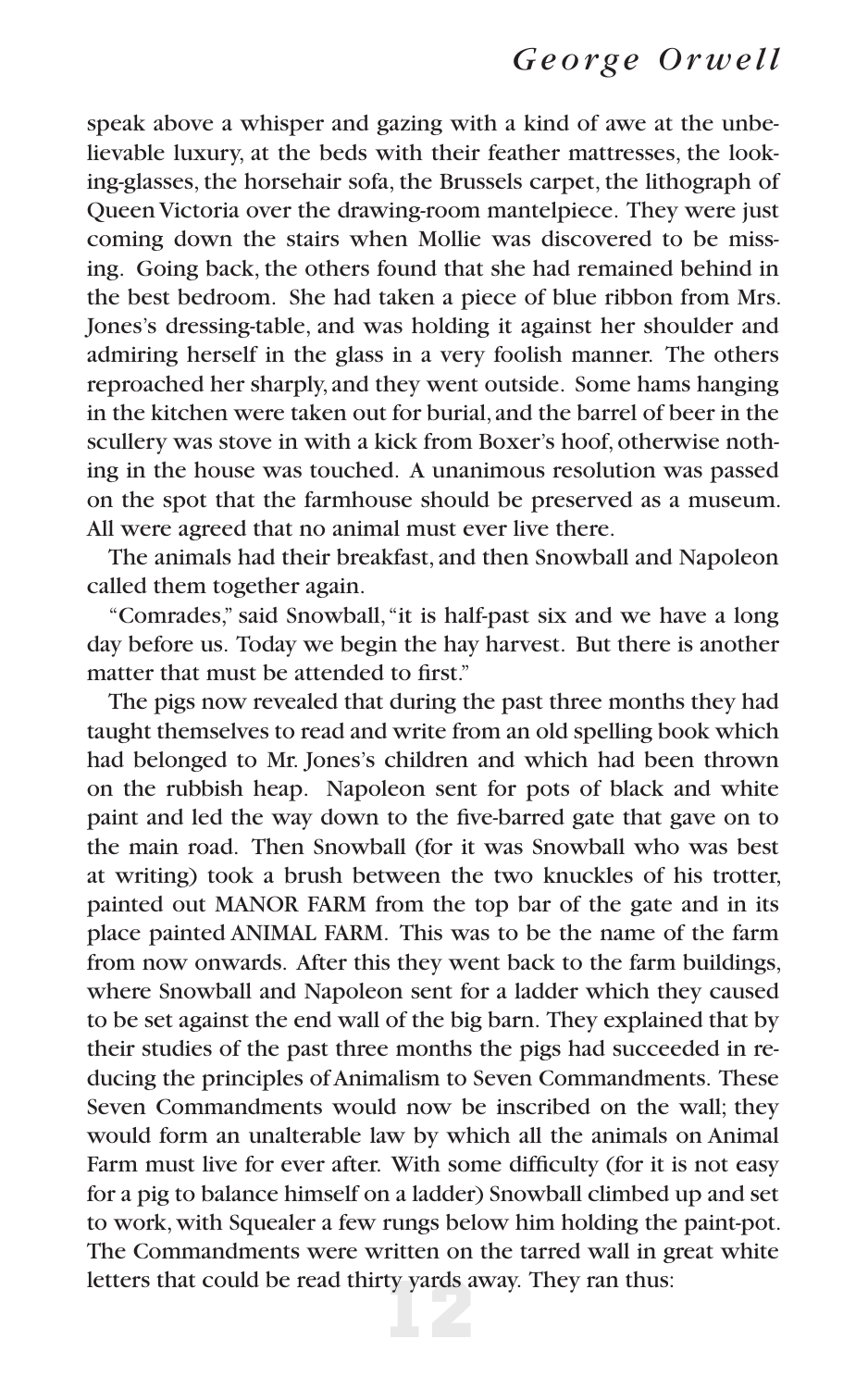#### THE SEVEN COMMANDMENTS

- *1. Whatever goes upon two legs is an enemy.*
- *2. Whatever goes upon four legs, or has wings, is a friend.*
- *3. No animal shall wear clothes.*
- *4. No animal shall sleep in a bed.*
- *5. No animal shall drink alcohol.*
- *6. No animal shall kill any other animal.*
- *7. All animals are equal.*

It was very neatly written, and except that "friend" was written "freind" and one of the "S's" was the wrong way round, the spelling was correct all the way through. Snowball read it aloud for the benefit of the others. All the animals nodded in complete agreement, and the cleverer ones at once began to learn the Commandments by heart.

"Now, comrades," cried Snowball, throwing down the paint-brush, "to the hayfield! Let us make it a point of honour to get in the harvest more quickly than Jones and his men could do."

But at this moment the three cows, who had seemed uneasy for some time past, set up a loud lowing. They had not been milked for twenty-four hours, and their udders were almost bursting. After a little thought, the pigs sent for buckets and milked the cows fairly successfully, their trotters being well adapted to this task. Soon there were five buckets of frothing creamy milk at which many of the animals looked with considerable interest.

"What is going to happen to all that milk?" said someone.

"Jones used sometimes to mix some of it in our mash," said one of the hens.

"Never mind the milk, comrades!" cried Napoleon, placing himself in front of the buckets. "That will be attended to. The harvest is more important. Comrade Snowball will lead the way. I shall follow in a few minutes. Forward, comrades! The hay is waiting."

So the animals trooped down to the hayfield to begin the harvest, and when they came back in the evening it was noticed that the milk had disappeared.

1 3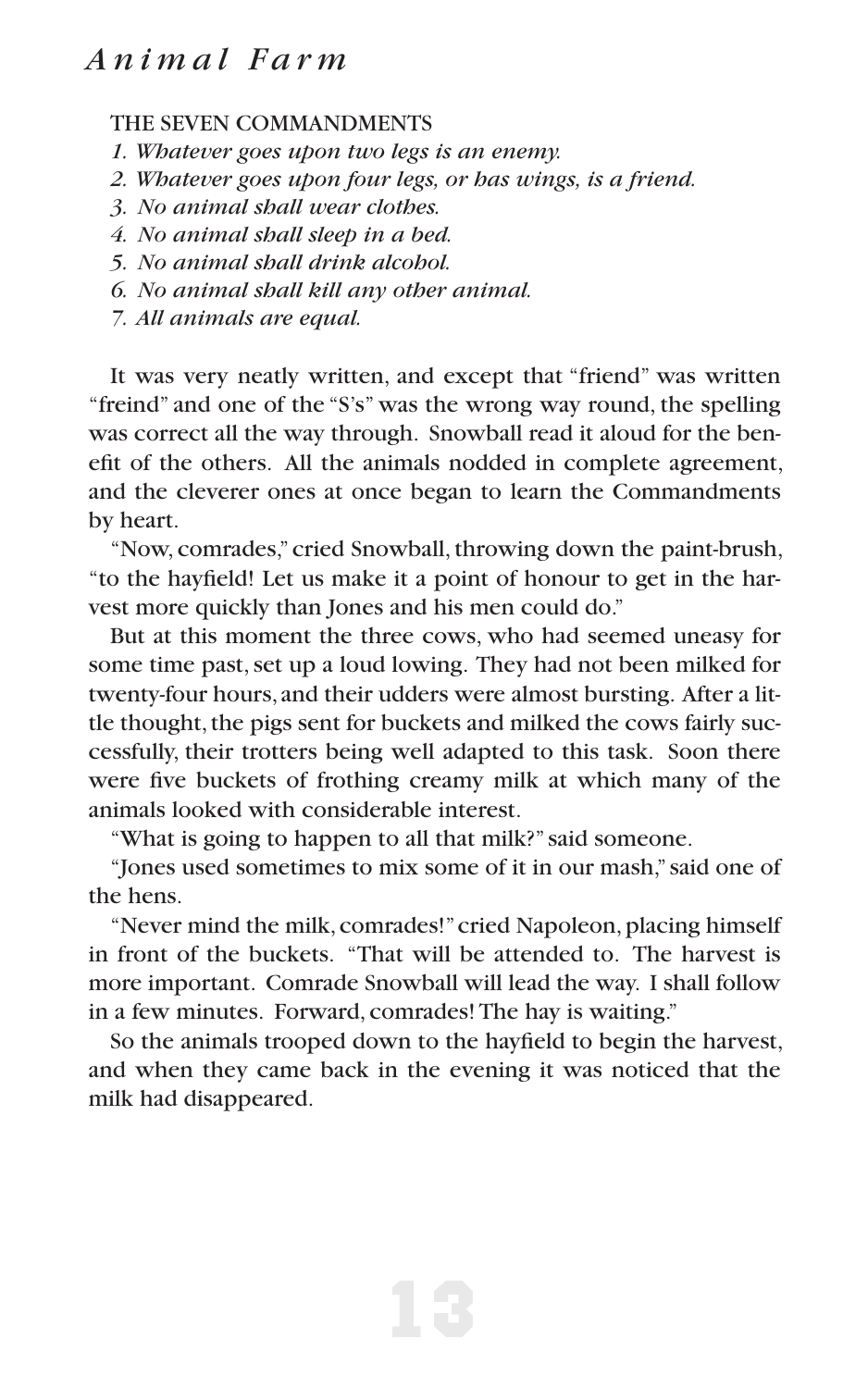## <span id="page-28-0"></span>CHAPTE<sub>r</sub> 000

difficulties—for instance, later in the year, when they harvested the<br> How they toiled and sweated to get the hay in! But their efforts were rewarded, for the harvest was an even bigger success than they had hoped. Sometimes the work was hard; the implements had been designed for human beings and not for animals, and it was a great drawback that no animal was able to use any tool that involved standing on his hind legs. But the pigs were so clever that they could think of a way round every difficulty. As for the horses, they knew every inch of the field, and in fact understood the business of mowing and raking far better than Jones and his men had ever done. The pigs did not actually work, but directed and supervised the others. With their superior knowledge it was natural that they should assume the leadership. Boxer and Clover would harness themselves to the cutter or the horserake (no bits or reins were needed in these days, of course) and tramp steadily round and round the field with a pig walking behind and calling out "Gee up, comrade!" or "Whoa back, comrade!" as the case might be. And every animal down to the humblest worked at turning the hay and gathering it. Even the ducks and hens toiled to and fro all day in the sun, carrying tiny wisps of hay in their beaks. In the end they finished the harvest in two days' less time than it had usually taken Jones and his men. Moreover, it was the biggest harvest that the farm had ever seen. There was no wastage whatever; the hens and ducks with their sharp eyes had gathered up the very last stalk. And not an animal on the farm had stolen so much as a mouthful. All through that summer the work of the farm went like clockwork. The animals were happy as they had never conceived it possible to be. Every mouthful of food was an acute positive pleasure, now that it was truly their own food, produced by themselves and for themselves, not doled out to them by a grudging master. With the worthless parasitical human beings gone, there was more for everyone to eat. There was more leisure too, inexperienced though the animals were. They met with many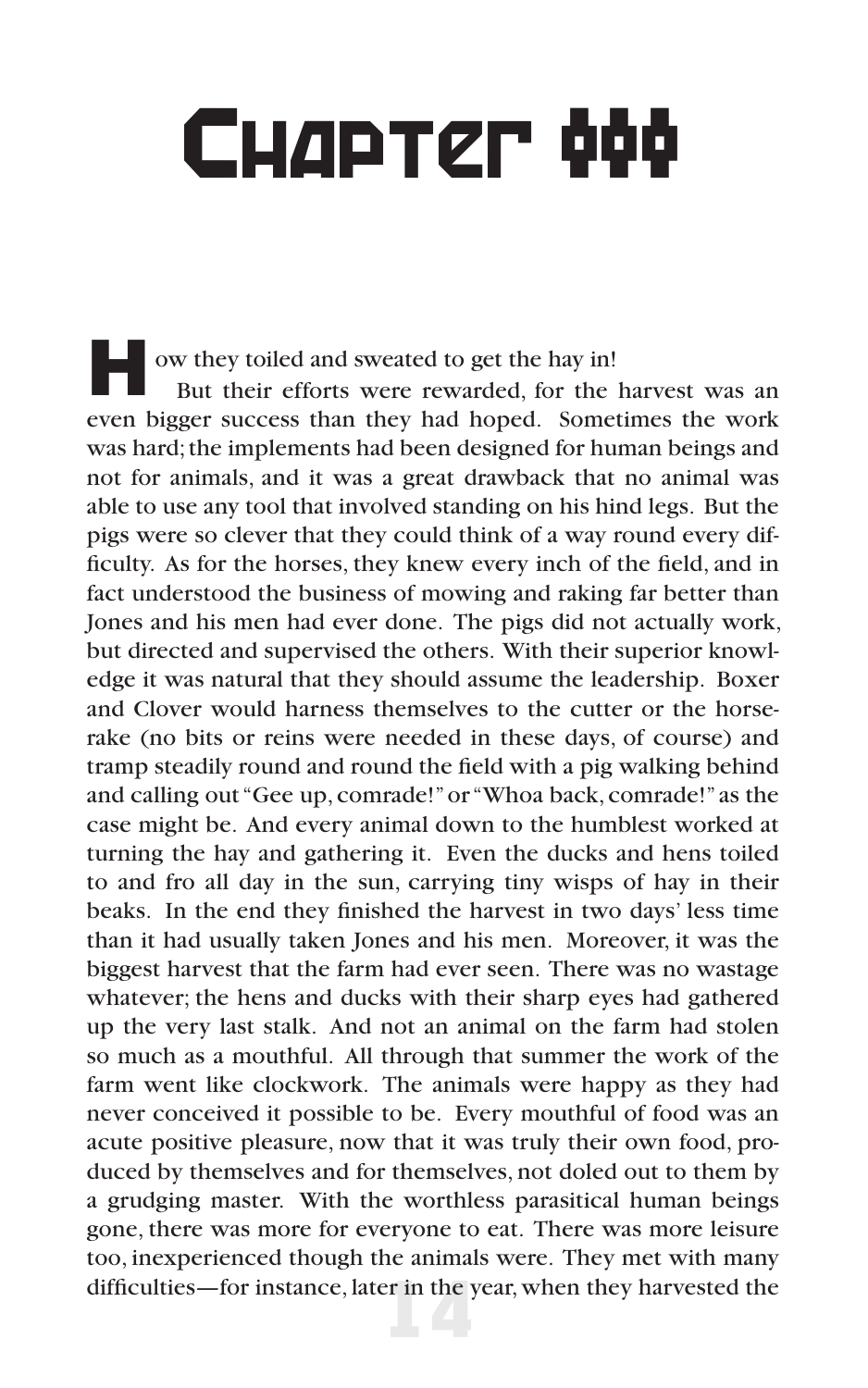corn, they had to tread it out in the ancient style and blow away the chaff with their breath, since the farm possessed no threshing machine—but the pigs with their cleverness and Boxer with his tremendous muscles always pulled them through. Boxer was the admiration of everybody. He had been a hard worker even in Jones's time, but now he seemed more like three horses than one; there were days when the entire work of the farm seemed to rest upon his mighty shoulders. From morning to night he was pushing and pulling, always at the spot where the work was hardest. He had made an arrangement with one of the cockerels to call him in the mornings half an hour earlier than anyone else, and would put in some volunteer labour at whatever seemed to be most needed, before the regular day's work began. His answer to every problem, every setback, was "I will work harder!"—which he had adopted as his personal motto.

But everyone worked according to his capacity. The hens and ducks, for instance, saved five bushels of corn at the harvest by gathering up the stray grains. Nobody stole, nobody grumbled over his rations, the quarrelling and biting and jealousy which had been normal features of life in the old days had almost disappeared. Nobody shirked—or almost nobody. Mollie, it was true, was not good at getting up in the mornings, and had a way of leaving work early on the ground that there was a stone in her hoof. And the behaviour of the cat was somewhat peculiar. It was soon noticed that when there was work to be done the cat could never be found. She would vanish for hours on end, and then reappear at meal-times, or in the evening after work was over, as though nothing had happened. But she always made such excellent excuses, and purred so affectionately, that it was impossible not to believe in her good intentions. Old Benjamin, the donkey, seemed quite unchanged since the Rebellion. He did his work in the same slow obstinate way as he had done it in Jones's time, never shirking and never volunteering for extra work either. About the Rebellion and its results he would express no opinion. When asked whether he was not happier now that Jones was gone, he would say only "Donkeys live a long time. None of you has ever seen a dead donkey," and the others had to be content with this cryptic answer.

ball had found in the harness-room an old green tablecloth of Mrs.<br> On Sundays there was no work. Breakfast was an hour later than usual, and after breakfast there was a ceremony which was observed every week without fail. First came the hoisting of the flag. Snow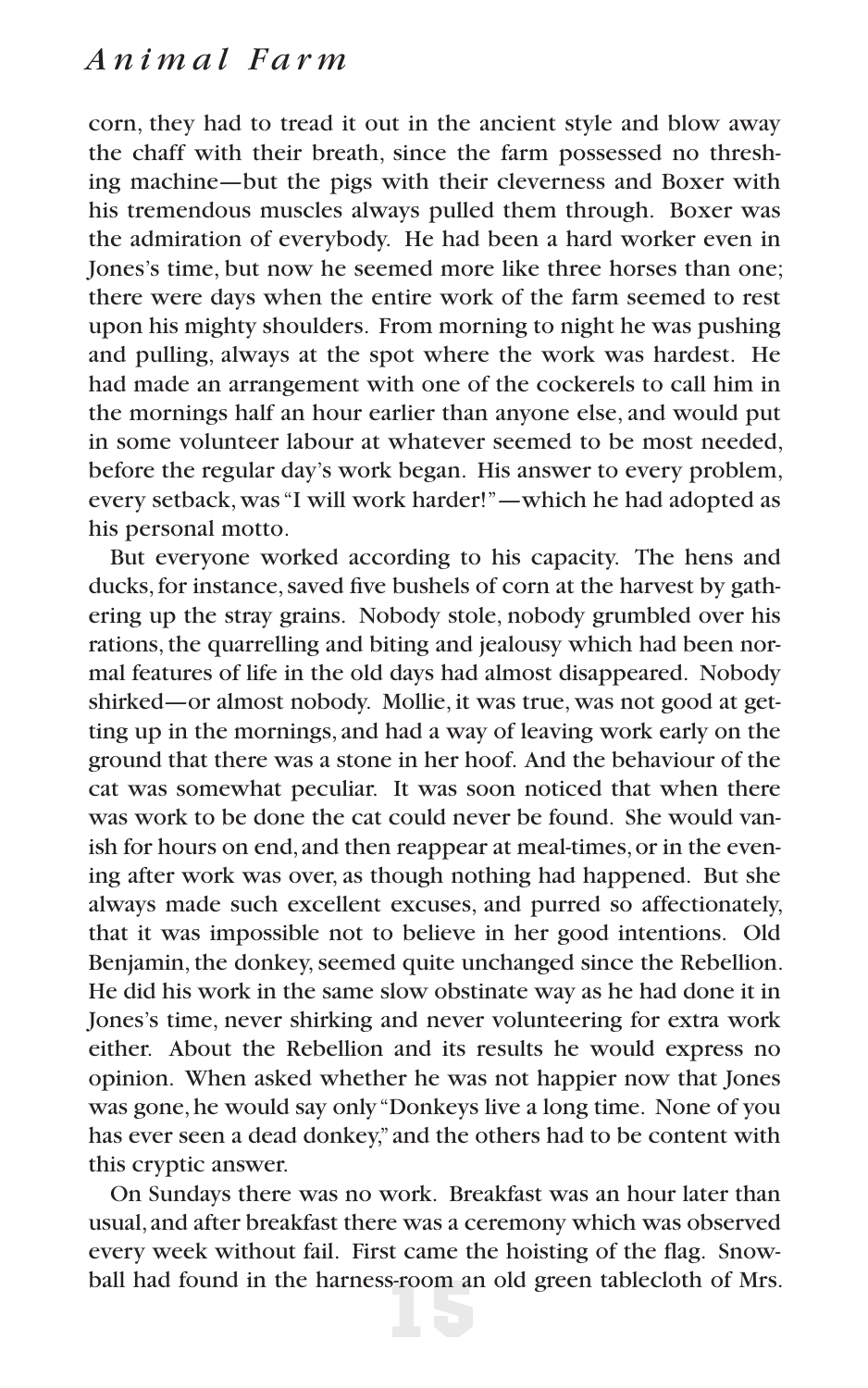Jones's and had painted on it a hoof and a horn in white. This was run up the flagstaff in the farmhouse garden every Sunday morning. The flag was green, Snowball explained, to represent the green fields of England, while the hoof and horn signified the future Republic of the Animals which would arise when the human race had been finally overthrown. After the hoisting of the flag all the animals trooped into the big barn for a general assembly which was known as the Meeting. Here the work of the coming week was planned out and resolutions were put forward and debated. It was always the pigs who put forward the resolutions. The other animals understood how to vote, but could never think of any resolutions of their own. Snowball and Napoleon were by far the most active in the debates. But it was noticed that these two were never in agreement: whatever suggestion either of them made, the other could be counted on to oppose it. Even when it was resolved—a thing no one could object to in itself—to set aside the small paddock behind the orchard as a home of rest for animals who were past work, there was a stormy debate over the correct retiring age for each class of animal. The Meeting always ended with the singing of *Beasts of England*, and the afternoon was given up to recreation.

The pigs had set aside the harness-room as a headquarters for themselves. Here, in the evenings, they studied blacksmithing, carpentering, and other necessary arts from books which they had brought out of the farmhouse. Snowball also busied himself with organising the other animals into what he called Animal Committees. He was indefatigable at this. He formed the Egg Production Committee for the hens, the Clean Tails League for the cows, the Wild Comrades' Re-education Committee (the object of this was to tame the rats and rabbits), the Whiter Wool Movement for the sheep, and various others, besides instituting classes in reading and writing. On the whole, these projects were a failure. The attempt to tame the wild creatures, for instance, broke down almost immediately. They continued to behave very much as before, and when treated with generosity, simply took advantage of it. The cat joined the Re-education Committee and was very active in it for some days. She was seen one day sitting on a roof and talking to some sparrows who were just out of her reach. She was telling them that all animals were now comrades and that any sparrow who chose could come and perch on her paw; but the sparrows kept their distance.

By the autumn almost every animal on the farm was literate in The reading and writing classes, however, were a great success.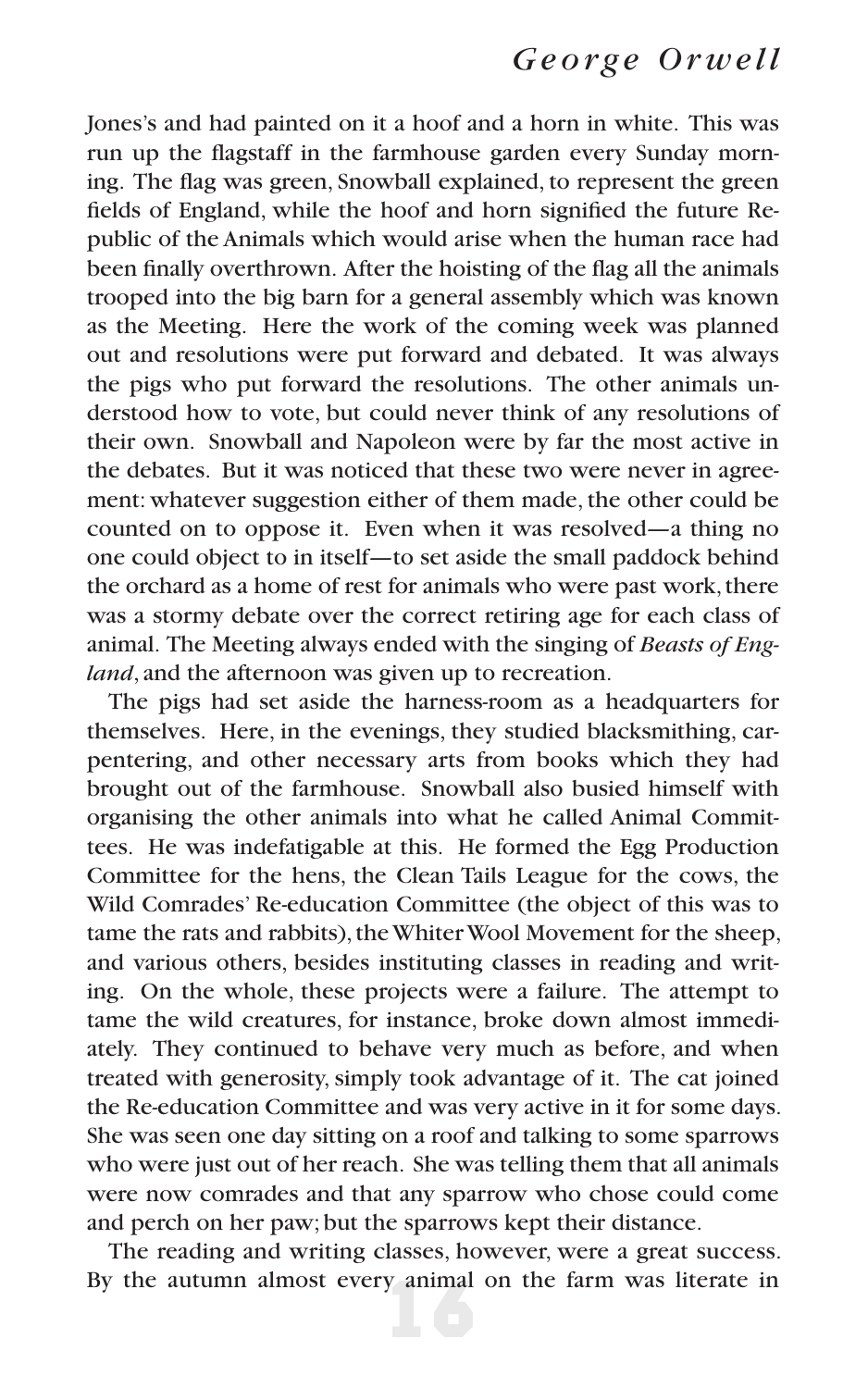some degree.

As for the pigs, they could already read and write perfectly. The dogs learned to read fairly well, but were not interested in reading anything except the Seven Commandments. Muriel, the goat, could read somewhat better than the dogs, and sometimes used to read to the others in the evenings from scraps of newspaper which she found on the rubbish heap. Benjamin could read as well as any pig, but never exercised his faculty. So far as he knew, he said, there was nothing worth reading. Clover learnt the whole alphabet, but could not put words together. Boxer could not get beyond the letter D. He would trace out A, B, C, D, in the dust with his great hoof, and then would stand staring at the letters with his ears back, sometimes shaking his forelock, trying with all his might to remember what came next and never succeeding. On several occasions, indeed, he did learn E, F, G, H, but by the time he knew them, it was always discovered that he had forgotten A, B, C, and D. Finally he decided to be content with the first four letters, and used to write them out once or twice every day to refresh his memory. Mollie refused to learn any but the six letters which spelt her own name. She would form these very neatly out of pieces of twig, and would then decorate them with a flower or two and walk round them admiring them.

None of the other animals on the farm could get further than the letter A. It was also found that the stupider animals, such as the sheep, hens, and ducks, were unable to learn the Seven Commandments by heart. After much thought Snowball declared that the Seven Commandments could in effect be reduced to a single maxim, namely: "Four legs good, two legs bad." This, he said, contained the essential principle of Animalism. Whoever had thoroughly grasped it would be safe from human influences. The birds at first objected, since it seemed to them that they also had two legs, but Snowball proved to them that this was not so.

"A bird's wing, comrades," he said, "is an organ of propulsion and not of manipulation. It should therefore be regarded as a leg. The distinguishing mark of Man is the *hand*, the instrument with which he does all his mischief."

mandments and in bigger letters. When they had once got it by The birds did not understand Snowball's long words, but they accepted his explanation, and all the humbler animals set to work to learn the new maxim by heart. FOUR LEGS GOOD, TWO LEGS BAD, was inscribed on the end wall of the barn, above the Seven Com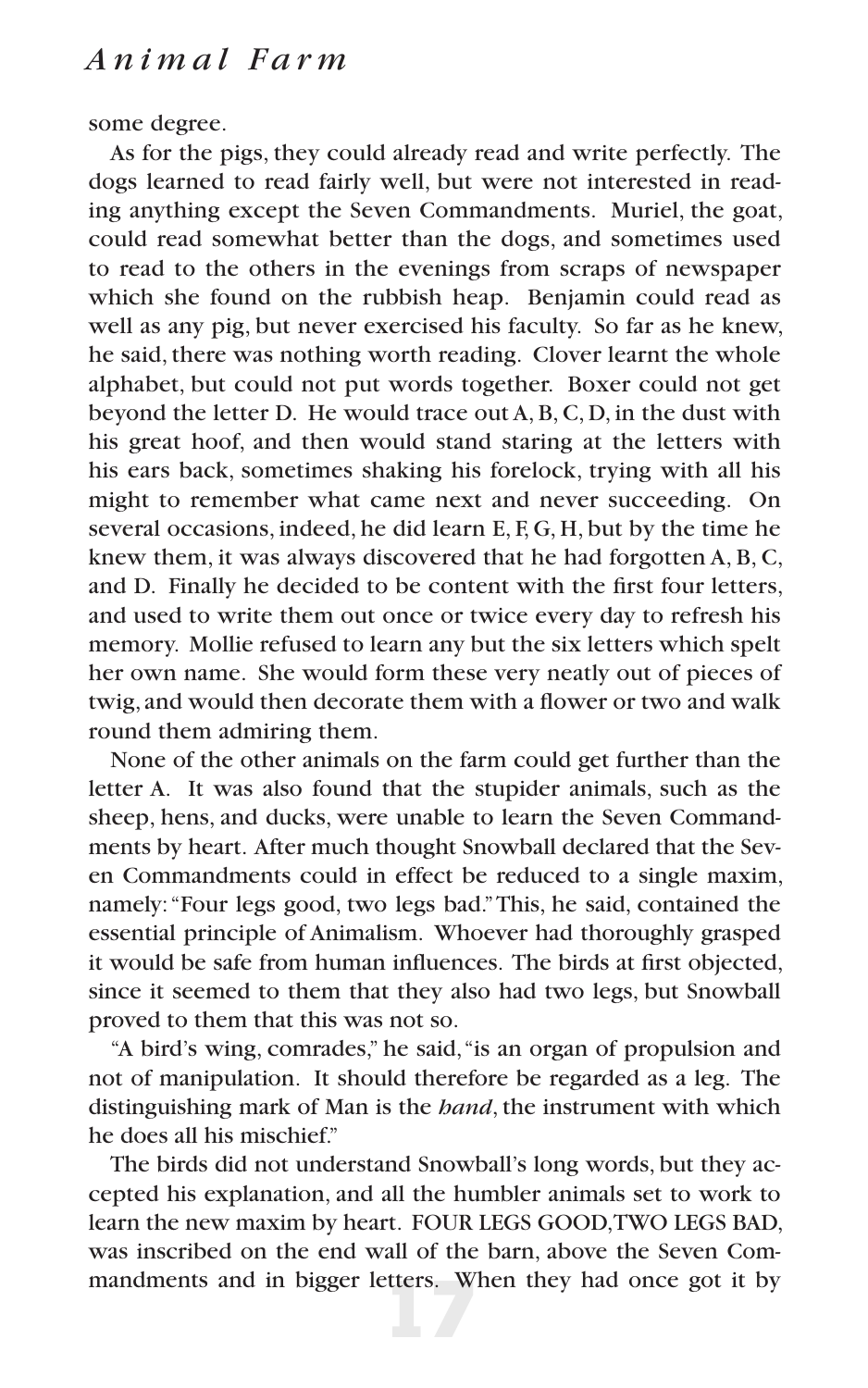heart, the sheep developed a great liking for this maxim, and often as they lay in the field they would all start bleating "Four legs good, two legs bad! Four legs good, two legs bad!" and keep it up for hours on end, never growing tired of it.

Napoleon took no interest in Snowball's committees. He said that the education of the young was more important than anything that could be done for those who were already grown up. It happened that Jessie and Bluebell had both whelped soon after the hay harvest, giving birth between them to nine sturdy puppies. As soon as they were weaned, Napoleon took them away from their mothers, saying that he would make himself responsible for their education. He took them up into a loft which could only be reached by a ladder from the harness-room, and there kept them in such seclusion that the rest of the farm soon forgot their existence.

The mystery of where the milk went to was soon cleared up. It was mixed every day into the pigs' mash. The early apples were now ripening, and the grass of the orchard was littered with windfalls. The animals had assumed as a matter of course that these would be shared out equally; one day, however, the order went forth that all the windfalls were to be collected and brought to the harness-room for the use of the pigs. At this some of the other animals murmured, but it was no use. All the pigs were in full agreement on this point, even Snowball and Napoleon. Squealer was sent to make the necessary explanations to the others. "Comrades!" he cried. "You do not imagine, I hope, that we pigs are doing this in a spirit of selfishness and privilege? Many of us actually dislike milk and apples. I dislike them myself. Our sole object in taking these things is to preserve our health. Milk and apples (this has been proved by Science, comrades) contain substances absolutely necessary to the well-being of a pig. We pigs are brainworkers. The whole management and organisation of this farm depend on us. Day and night we are watching over your welfare. It is for your sake that we drink that milk and eat those apples. Do you know what would happen if we pigs failed in our duty? Jones would come back! Yes, Jones would come back! Surely, comrades," cried Squealer almost pleadingly, skipping from side to side and whisking his tail, "surely there is no one among you who wants to see Jones come back?"

ing the pigs in good health was all too obvious. So it was agreed<br>  $\frac{1}{2}$ Now if there was one thing that the animals were completely certain of, it was that they did not want Jones back. When it was put to them in this light, they had no more to say. The importance of keep-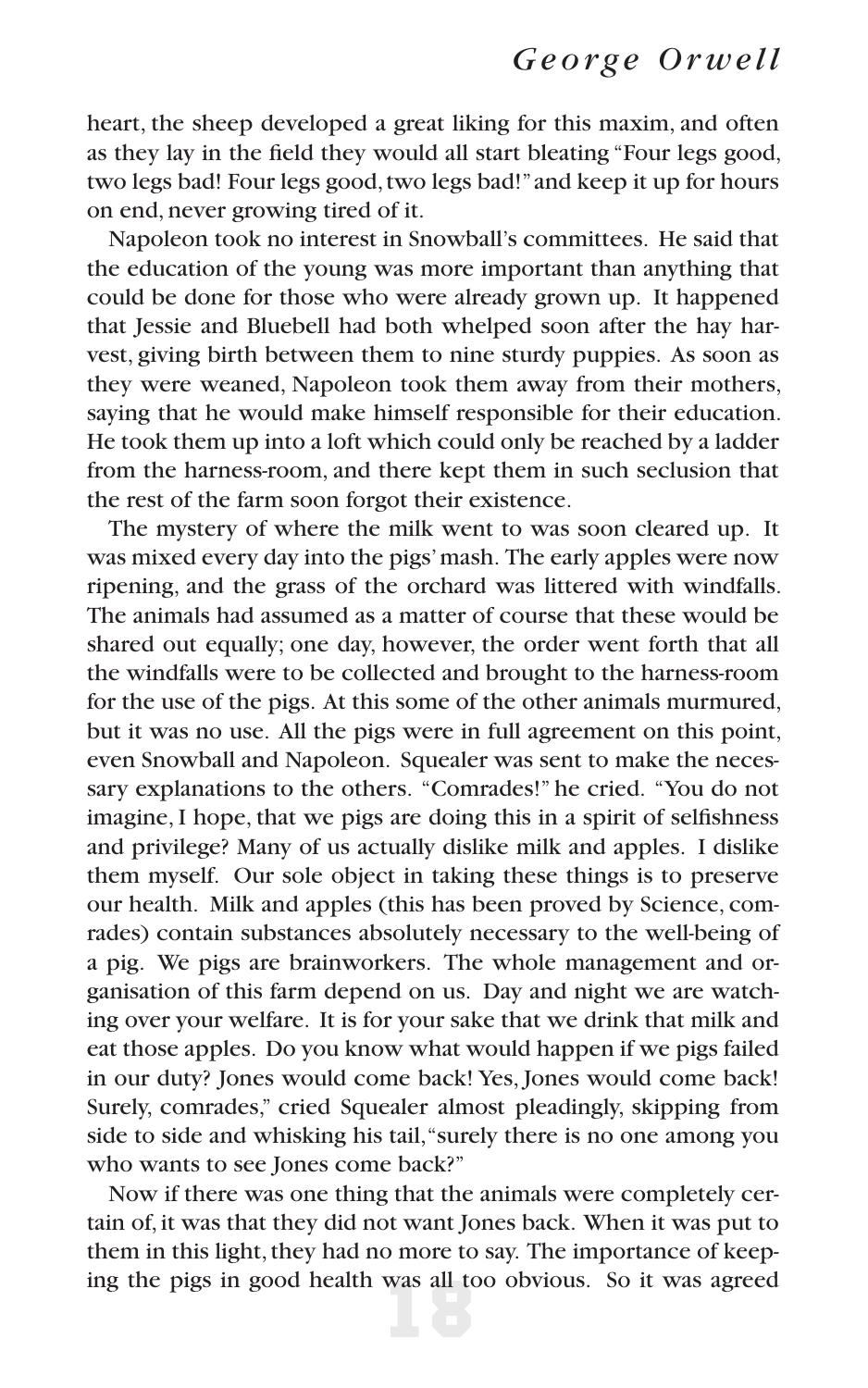without further argument that the milk and the windfall apples (and also the main crop of apples when they ripened) should be reserved for the pigs alone.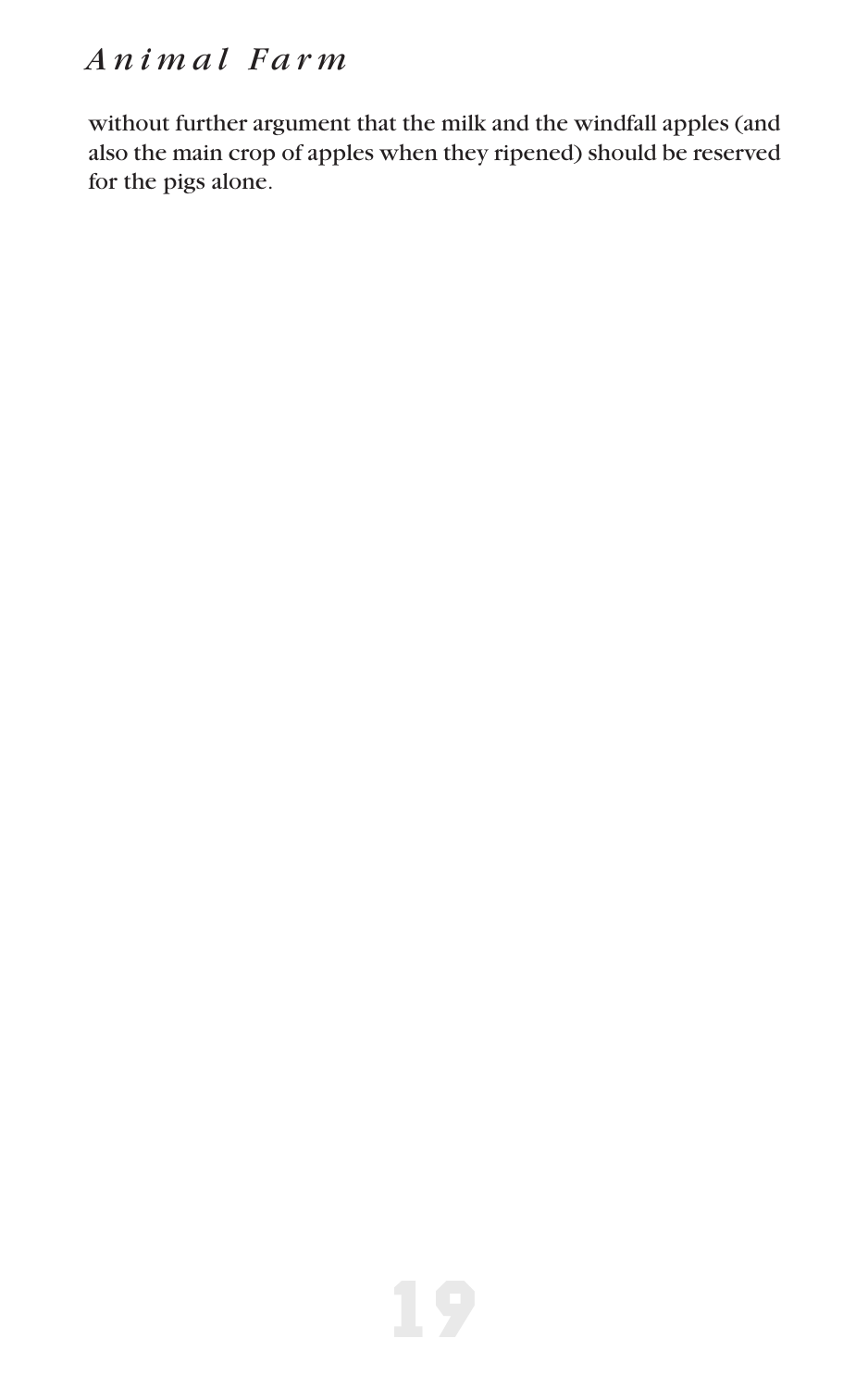## <span id="page-34-0"></span>CHAPTER **N**

By the late summer the news of what had happened on Animal Farm had spread across half the county. Every day Snowball and Napoleon sent out flights of pigeons whose instructions were to mingle with the animals on neighbouring farms, tell them the story of the Rebellion, and teach them the tune of *Beasts of England*.

Most of this time Mr. Jones had spent sitting in the taproom of the Red Lion at Willingdon, complaining to anyone who would listen of the monstrous injustice he had suffered in being turned out of his property by a pack of good-for-nothing animals. The other farmers sympathised in principle, but they did not at first give him much help. At heart, each of them was secretly wondering whether he could not somehow turn Jones's misfortune to his own advantage. It was lucky that the owners of the two farms which adjoined Animal Farm were on permanently bad terms. One of them, which was named Foxwood, was a large, neglected, old-fashioned farm, much overgrown by woodland, with all its pastures worn out and its hedges in a disgraceful condition. Its owner, Mr. Pilkington, was an easygoing gentleman farmer who spent most of his time in fishing or hunting according to the season. The other farm, which was called Pinchfield, was smaller and better kept. Its owner was a Mr. Frederick, a tough, shrewd man, perpetually involved in lawsuits and with a name for driving hard bargains. These two disliked each other so much that it was difficult for them to come to any agreement, even in defence of their own interests.

starving to death. When time passed and the animals had evidently<br> Nevertheless, they were both thoroughly frightened by the rebellion on Animal Farm, and very anxious to prevent their own animals from learning too much about it. At first they pretended to laugh to scorn the idea of animals managing a farm for themselves. The whole thing would be over in a fortnight, they said. They put it about that the animals on the Manor Farm (they insisted on calling it the Manor Farm; they would not tolerate the name "Animal Farm") were perpetually fighting among themselves and were also rapidly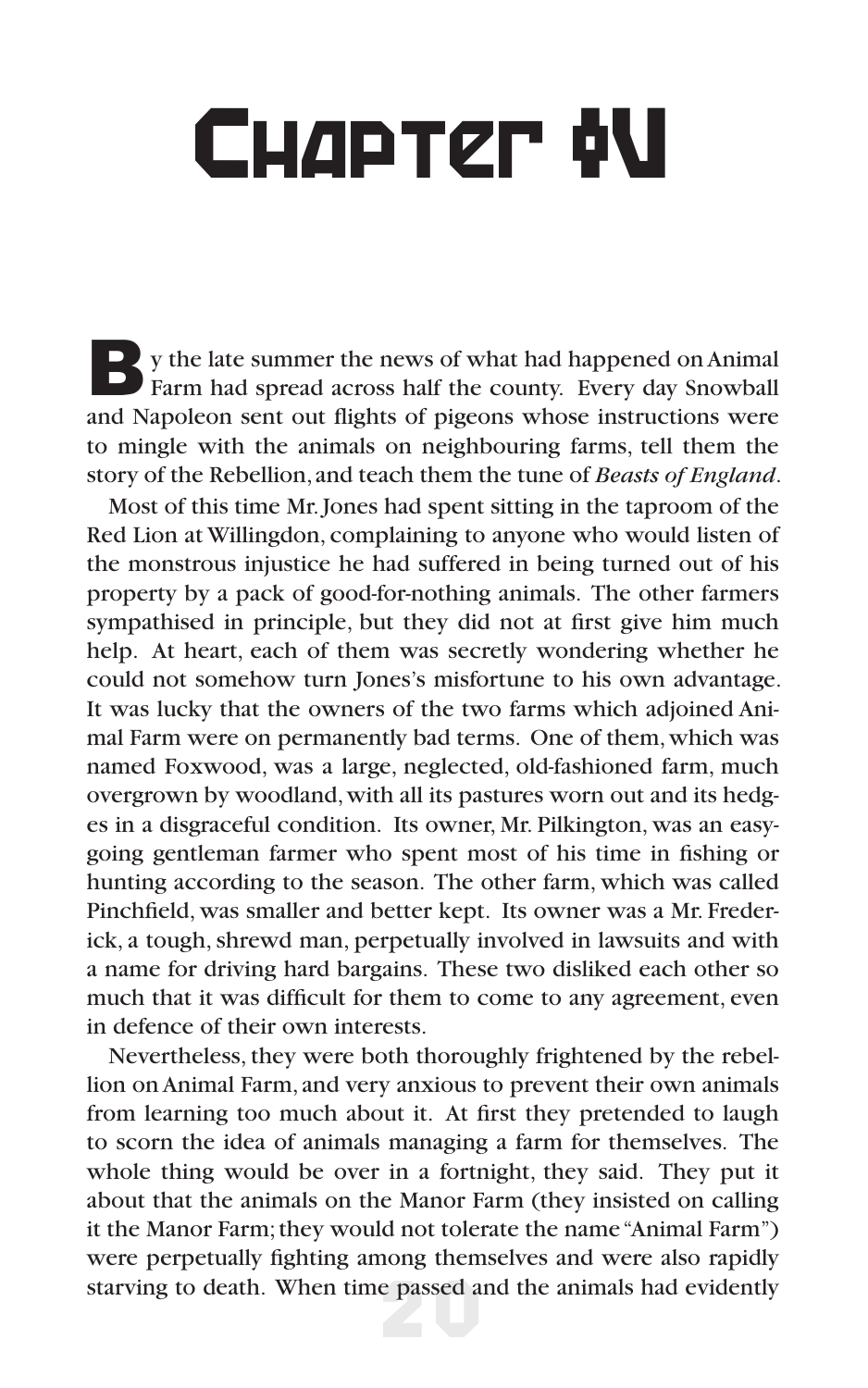not starved to death, Frederick and Pilkington changed their tune and began to talk of the terrible wickedness that now flourished on Animal Farm. It was given out that the animals there practised cannibalism, tortured one another with red-hot horseshoes, and had their females in common. This was what came of rebelling against the laws of Nature, Frederick and Pilkington said.

However, these stories were never fully believed. Rumours of a wonderful farm, where the human beings had been turned out and the animals managed their own affairs, continued to circulate in vague and distorted forms, and throughout that year a wave of rebelliousness ran through the countryside. Bulls which had always been tractable suddenly turned savage, sheep broke down hedges and devoured the clover, cows kicked the pail over, hunters refused their fences and shot their riders on to the other side. Above all, the tune and even the words of *Beasts of England* were known everywhere. It had spread with astonishing speed. The human beings could not contain their rage when they heard this song, though they pretended to think it merely ridiculous. They could not understand, they said, how even animals could bring themselves to sing such contemptible rubbish. Any animal caught singing it was given a flogging on the spot. And yet the song was irrepressible. The blackbirds whistled it in the hedges, the pigeons cooed it in the elms, it got into the din of the smithies and the tune of the church bells. And when the human beings listened to it, they secretly trembled, hearing in it a prophecy of their future doom.

Early in October, when the corn was cut and stacked and some of it was already threshed, a flight of pigeons came whirling through the air and alighted in the yard of Animal Farm in the wildest excitement. Jones and all his men, with half a dozen others from Foxwood and Pinchfield, had entered the five-barred gate and were coming up the cart-track that led to the farm. They were all carrying sticks, except Jones, who was marching ahead with a gun in his hands. Obviously they were going to attempt the recapture of the farm.

This had long been expected, and all preparations had been made. Snowball, who had studied an old book of Julius Caesar's campaigns which he had found in the farmhouse, was in charge of the defensive operations. He gave his orders quickly, and in a couple of minutes every animal was at his post.

As the human beings approached the farm buildings, Snowball launched his first attack. All the pigeons, to the number of thirty-five, flew to and fro over the men's heads and muted upon them from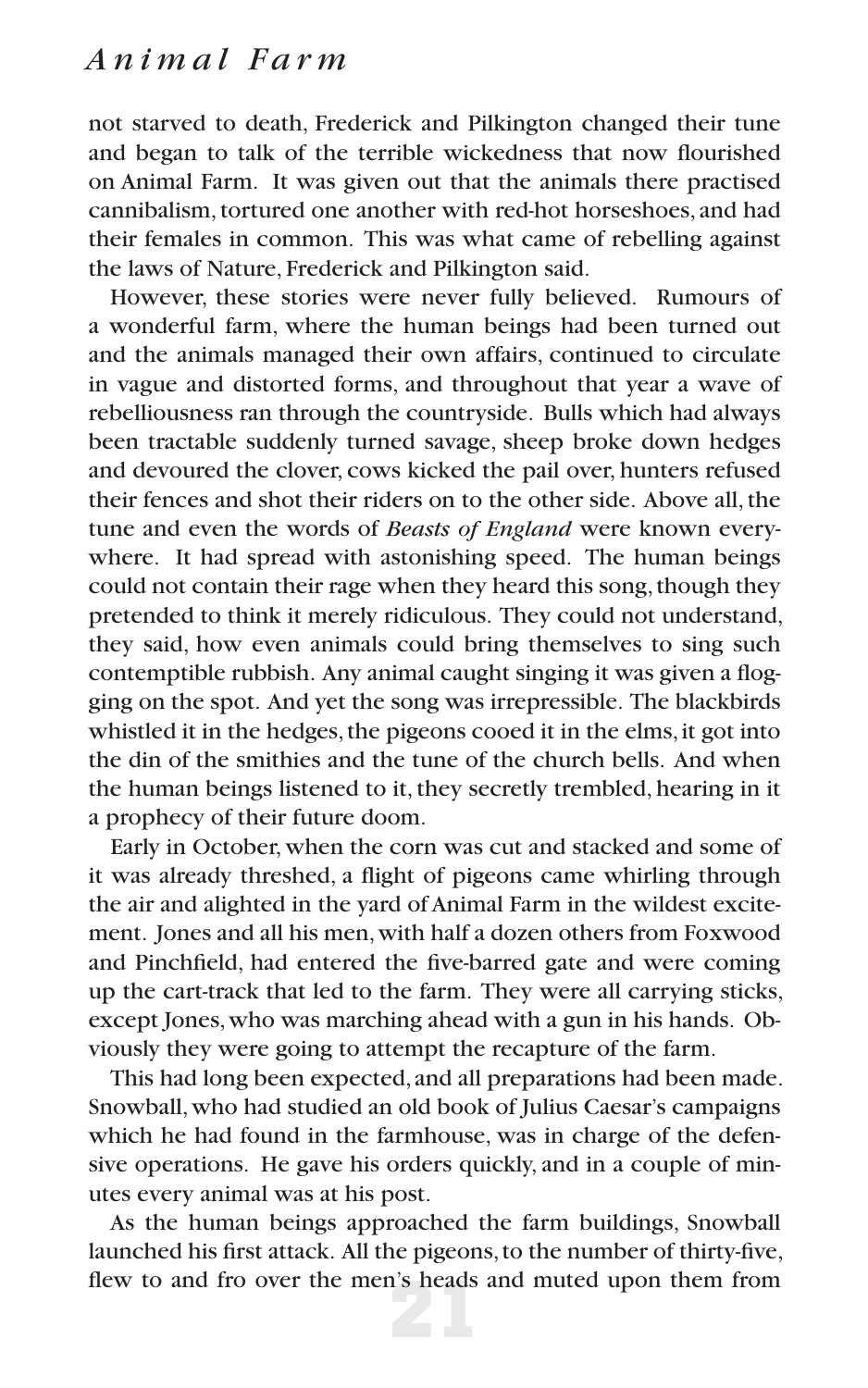mid-air; and while the men were dealing with this, the geese, who had been hiding behind the hedge, rushed out and pecked viciously at the calves of their legs. However, this was only a light skirmishing manoeuvre, intended to create a little disorder, and the men easily drove the geese off with their sticks. Snowball now launched his second line of attack. Muriel, Benjamin, and all the sheep, with Snowball at the head of them, rushed forward and prodded and butted the men from every side, while Benjamin turned round and lashed at them with his small hoofs. But once again the men, with their sticks and their hobnailed boots, were too strong for them; and suddenly, at a squeal from Snowball, which was the signal for retreat, all the animals turned and fled through the gateway into the yard.

The men gave a shout of triumph. They saw, as they imagined, their enemies in flight, and they rushed after them in disorder. This was just what Snowball had intended. As soon as they were well inside the yard, the three horses, the three cows, and the rest of the pigs, who had been lying in ambush in the cow-shed, suddenly emerged in their rear, cutting them off. Snowball now gave the signal for the charge. He himself dashed straight for Jones. Jones saw him coming, raised his gun and fired. The pellets scored bloody streaks along Snowball's back, and a sheep dropped dead. Without halting for an instant, Snowball flung his fifteen stone against Jones's legs. Jones was hurled into a pile of dung and his gun flew out of his hands. But the most terrifying spectacle of all was Boxer, rearing up on his hind legs and striking out with his great iron-shod hoofs like a stallion. His very first blow took a stable-lad from Foxwood on the skull and stretched him lifeless in the mud. At the sight, several men dropped their sticks and tried to run. Panic overtook them, and the next moment all the animals together were chasing them round and round the yard. They were gored, kicked, bitten, trampled on. There was not an animal on the farm that did not take vengeance on them after his own fashion. Even the cat suddenly leapt off a roof onto a cowman's shoulders and sank her claws in his neck, at which he yelled horribly. At a moment when the opening was clear, the men were glad enough to rush out of the yard and make a bolt for the main road. And so within five minutes of their invasion they were in ignominious retreat by the same way as they had come, with a flock of geese hissing after them and pecking at their calves all the way.

All the men were gone except one. Back in the yard Boxer was pawing with his hoof at the stable-lad who lay face down in the mud, trying to turn him over. The boy did not stir.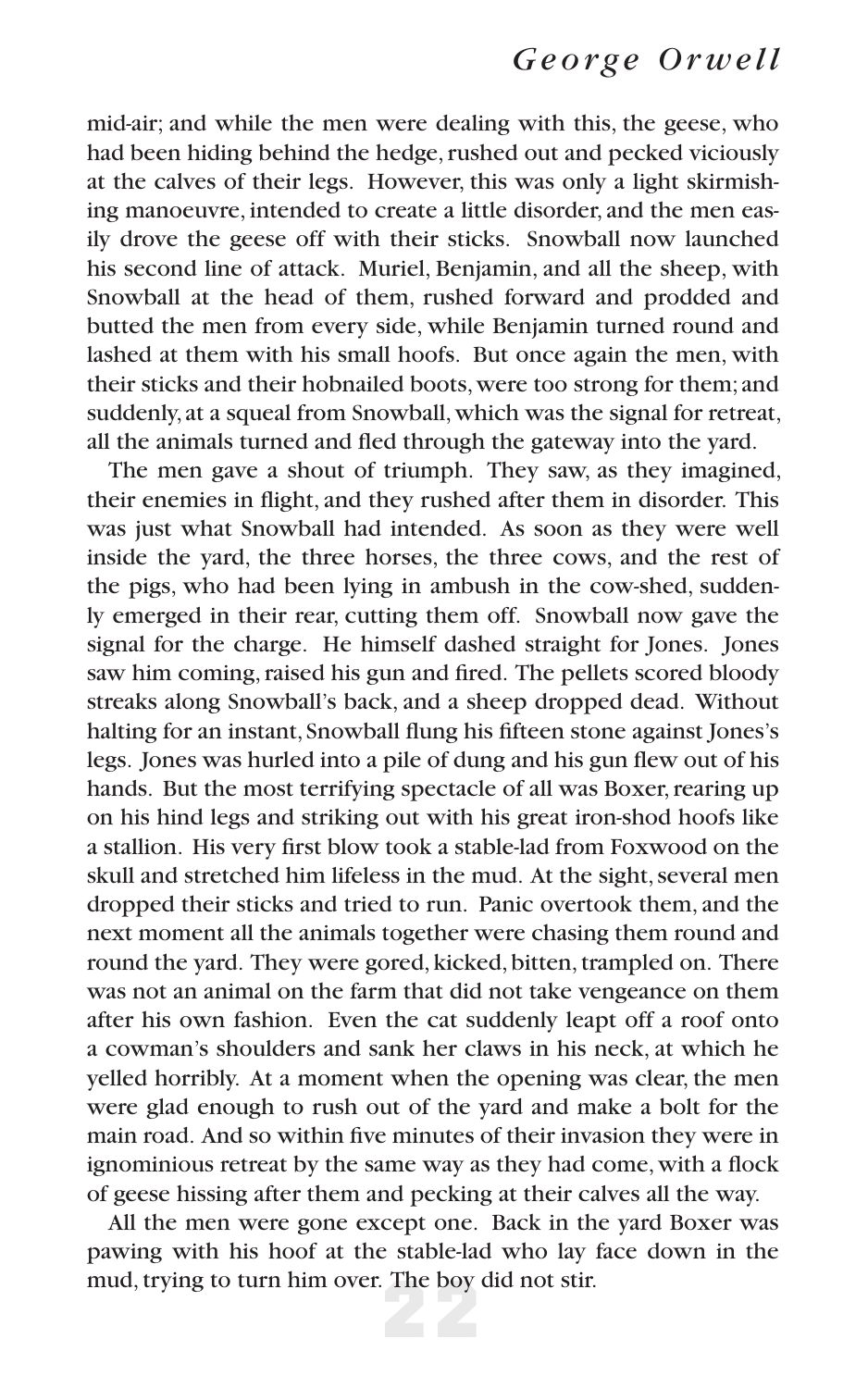"He is dead," said Boxer sorrowfully. "I had no intention of doing that. I forgot that I was wearing iron shoes. Who will believe that I did not do this on purpose?"

"No sentimentality, comrade!" cried Snowball, from whose wounds the blood was still dripping. "War is war. The only good human being is a dead one."

"I have no wish to take life, not even human life," repeated Boxer, and his eyes were full of tears.

"Where is Mollie?" exclaimed somebody.

Mollie in fact was missing. For a moment there was great alarm; it was feared that the men might have harmed her in some way, or even carried her off with them. In the end, however, she was found hiding in her stall with her head buried among the hay in the manger. She had taken to flight as soon as the gun went off. And when the others came back from looking for her, it was to find that the stable-lad, who in fact was only stunned, had already recovered and made off.

The animals had now reassembled in the wildest excitement, each recounting his own exploits in the battle at the top of his voice. An impromptu celebration of the victory was held immediately. The flag was run up and *Beasts of England* was sung a number of times, then the sheep who had been killed was given a solemn funeral, a hawthorn bush being planted on her grave. At the graveside Snowball made a little speech, emphasising the need for all animals to be ready to die for Animal Farm if need be.

The animals decided unanimously to create a military decoration, "Animal Hero, First Class," which was conferred there and then on Snowball and Boxer. It consisted of a brass medal (they were really some old horse-brasses which had been found in the harness-room), to be worn on Sundays and holidays. There was also "Animal Hero, Second Class," which was conferred posthumously on the dead sheep.

There was much discussion as to what the battle should be called. In the end, it was named the Battle of the Cowshed, since that was where the ambush had been sprung. Mr. Jones's gun had been found lying in the mud, and it was known that there was a supply of cartridges in the farmhouse. It was decided to set the gun up at the foot of the flagstaff, like a piece of artillery, and to fire it twice a year—once on October the twelfth, the anniversary of the Battle of the Cowshed, and once on Midsummer Day, the anniversary of the Rebellion.

2 3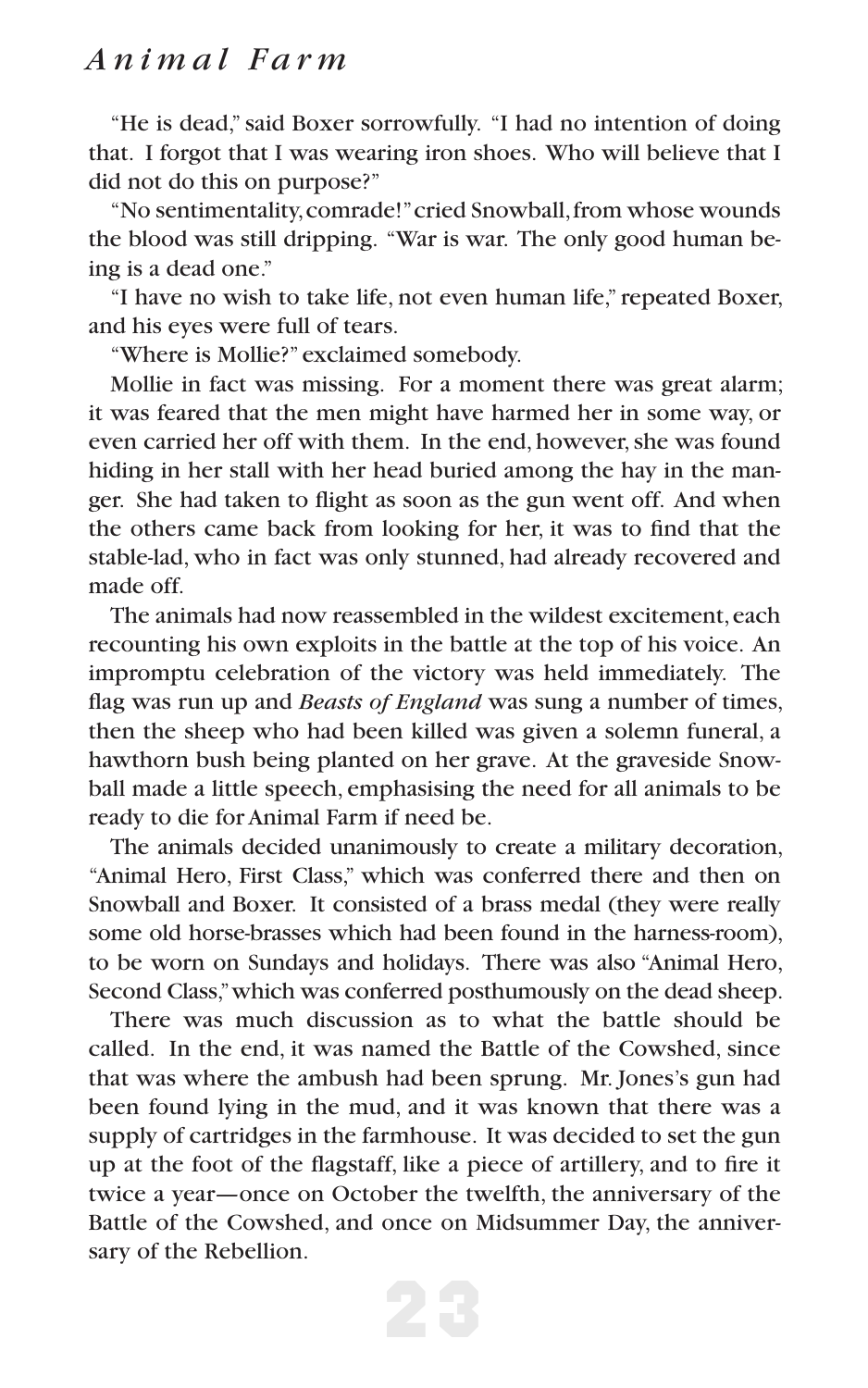# CHAPTER **V**

As winter drew on, Mollie became more and more troublesome. She was late for work every morning and excused herself by saying that she had overslept, and she complained of mysterious pains, although her appetite was excellent. On every kind of pretext she would run away from work and go to the drinking pool, where she would stand foolishly gazing at her own reflection in the water. But there were also rumours of something more serious. One day as Mollie strolled blithely into the yard, flirting her long tail and chewing at a stalk of hay, Clover took her aside.

"Mollie," she said, "I have something very serious to say to you. This morning I saw you looking over the hedge that divides Animal Farm from Foxwood. One of Mr. Pilkington's men was standing on the other side of the hedge. And—I was a long way away, but I am almost certain I saw this—he was talking to you and you were allowing him to stroke your nose. What does that mean, Mollie?"

"He didn't! I wasn't! It isn't true!" cried Mollie, beginning to prance about and paw the ground.

"Mollie! Look me in the face. Do you give me your word of honour that that man was not stroking your nose?"

"It isn't true!" repeated Mollie, but she could not look Clover in the face, and the next moment she took to her heels and galloped away into the field.

A thought struck Clover. Without saying anything to the others, she went to Mollie's stall and turned over the straw with her hoof. Hidden under the straw was a little pile of lump sugar and several bunches of ribbon of different colours.

feeding her with sugar. Her coat was newly clipped and she wore Three days later Mollie disappeared. For some weeks nothing was known of her whereabouts, then the pigeons reported that they had seen her on the other side of Willingdon. She was between the shafts of a smart dogcart painted red and black, which was standing outside a public-house. A fat red-faced man in check breeches and gaiters, who looked like a publican, was stroking her nose and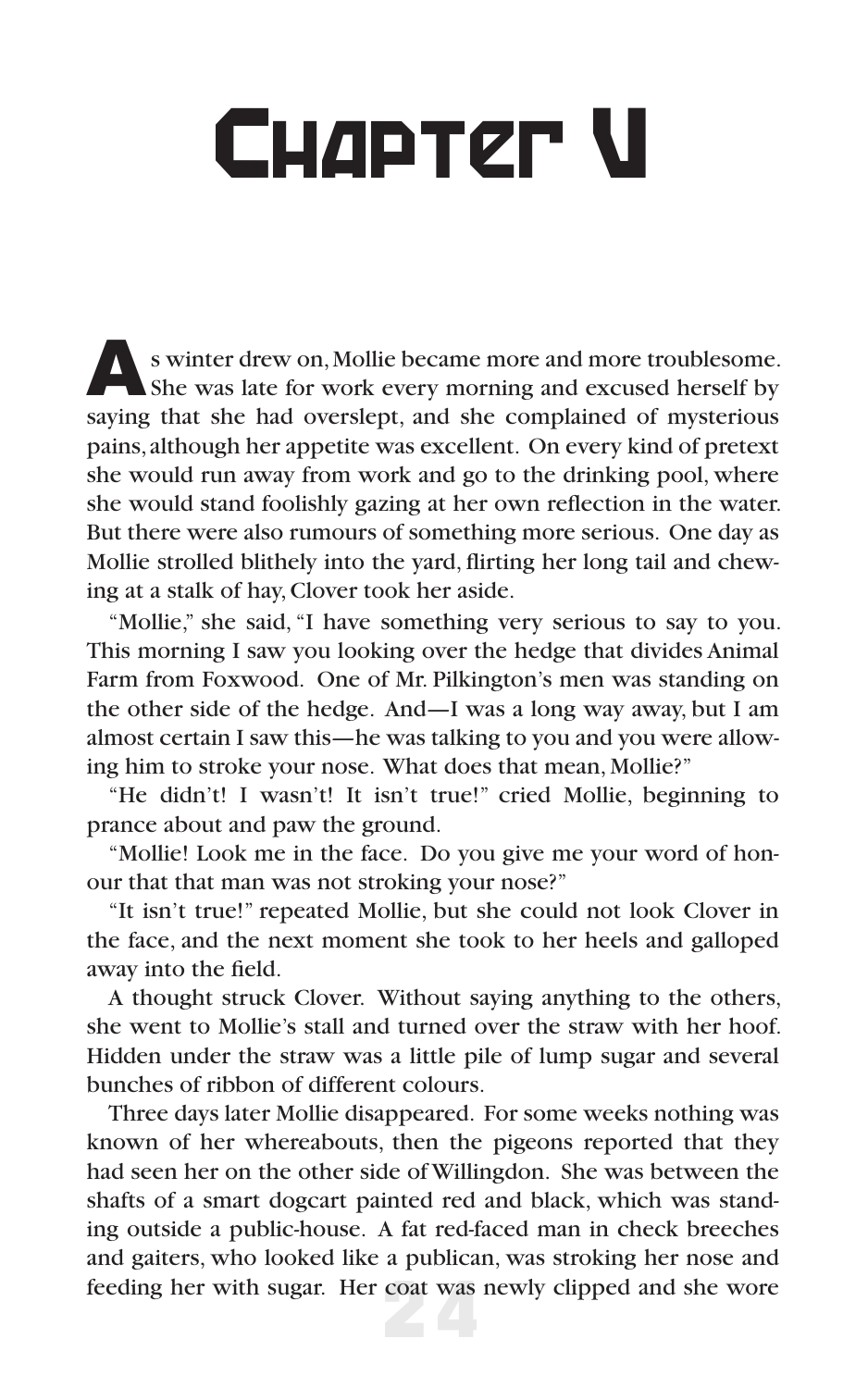a scarlet ribbon round her forelock. She appeared to be enjoying herself, so the pigeons said. None of the animals ever mentioned Mollie again.

In January there came bitterly hard weather. The earth was like iron, and nothing could be done in the fields. Many meetings were held in the big barn, and the pigs occupied themselves with planning out the work of the coming season. It had come to be accepted that the pigs, who were manifestly cleverer than the other animals, should decide all questions of farm policy, though their decisions had to be ratified by a majority vote. This arrangement would have worked well enough if it had not been for the disputes between Snowball and Napoleon. These two disagreed at every point where disagreement was possible. If one of them suggested sowing a bigger acreage with barley, the other was certain to demand a bigger acreage of oats, and if one of them said that such and such a field was just right for cabbages, the other would declare that it was useless for anything except roots. Each had his own following, and there were some violent debates. At the Meetings Snowball often won over the majority by his brilliant speeches, but Napoleon was better at canvassing support for himself in between times. He was especially successful with the sheep. Of late the sheep had taken to bleating "Four legs good, two legs bad" both in and out of season, and they often interrupted the Meeting with this. It was noticed that they were especially liable to break into "Four legs good, two legs bad" at crucial moments in Snowball's speeches. Snowball had made a close study of some back numbers of the *Farmer and Stock-breeder* which he had found in the farmhouse, and was full of plans for innovations and improvements. He talked learnedly about field-drains, silage, and basic slag, and had worked out a complicated scheme for all the animals to drop their dung directly in the fields, at a different spot every day, to save the labour of cartage. Napoleon produced no schemes of his own, but said quietly that Snowball's would come to nothing, and seemed to be biding his time. But of all their controversies, none was so bitter as the one that took place over the windmill.

them in winter, and would also run a circular saw, a chaff-cutter, a<br> In the long pasture, not far from the farm buildings, there was a small knoll which was the highest point on the farm. After surveying the ground, Snowball declared that this was just the place for a windmill, which could be made to operate a dynamo and supply the farm with electrical power. This would light the stalls and warm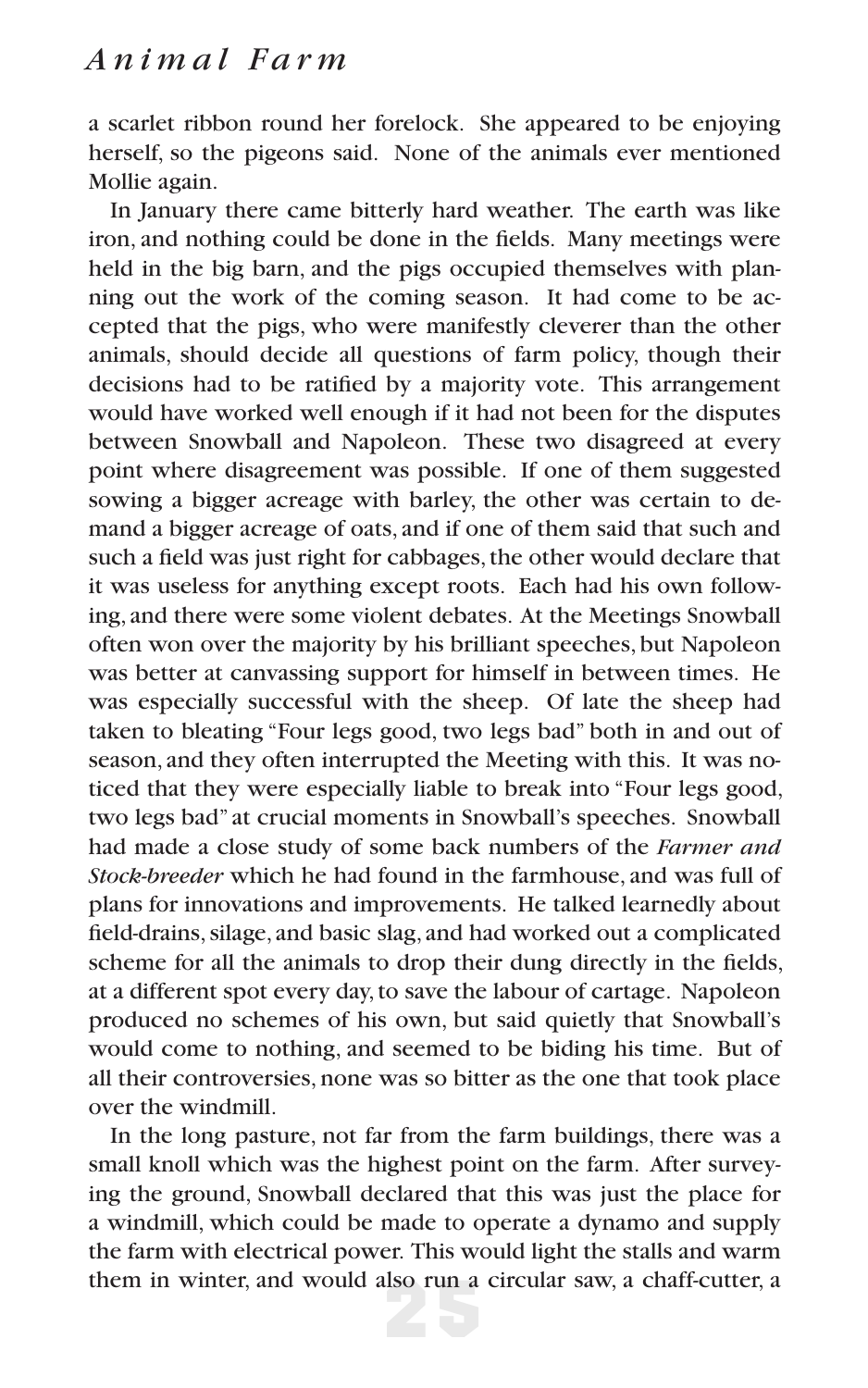mangel-slicer, and an electric milking machine. The animals had never heard of anything of this kind before (for the farm was an old-fashioned one and had only the most primitive machinery), and they listened in astonishment while Snowball conjured up pictures of fantastic machines which would do their work for them while they grazed at their ease in the fields or improved their minds with reading and conversation.

Within a few weeks Snowball's plans for the windmill were fully worked out. The mechanical details came mostly from three books which had belonged to Mr. Jones—*One Thousand Useful Things to Do About the House*, *Every Man His Own Bricklayer*, and *Electricity for Beginners*. Snowball used as his study a shed which had once been used for incubators and had a smooth wooden floor, suitable for drawing on. He was closeted there for hours at a time. With his books held open by a stone, and with a piece of chalk gripped between the knuckles of his trotter, he would move rapidly to and fro, drawing in line after line and uttering little whimpers of excitement. Gradually the plans grew into a complicated mass of cranks and cog-wheels, covering more than half the floor, which the other animals found completely unintelligible but very impressive. All of them came to look at Snowball's drawings at least once a day. Even the hens and ducks came, and were at pains not to tread on the chalk marks. Only Napoleon held aloof. He had declared himself against the windmill from the start. One day, however, he arrived unexpectedly to examine the plans. He walked heavily round the shed, looked closely at every detail of the plans and snuffed at them once or twice, then stood for a little while contemplating them out of the corner of his eye; then suddenly he lifted his leg, urinated over the plans, and walked out without uttering a word.

selves into two factions under the slogans, "Vote for Snowball and<br> The whole farm was deeply divided on the subject of the windmill. Snowball did not deny that to build it would be a difficult business. Stone would have to be quarried and built up into walls, then the sails would have to be made and after that there would be need for dynamos and cables. (How these were to be procured, Snowball did not say.) But he maintained that it could all be done in a year. And thereafter, he declared, so much labour would be saved that the animals would only need to work three days a week. Napoleon, on the other hand, argued that the great need of the moment was to increase food production, and that if they wasted time on the windmill they would all starve to death. The animals formed them-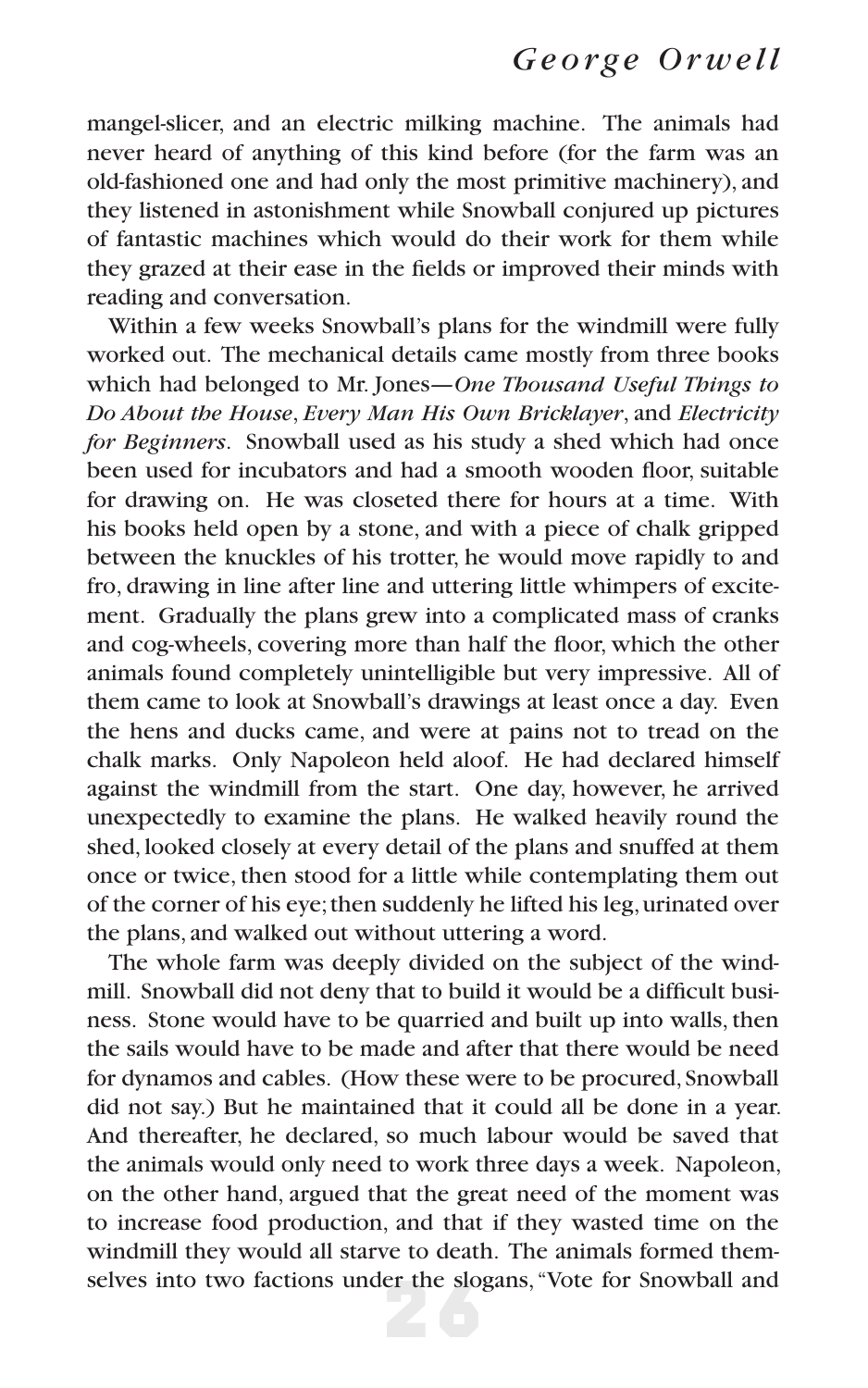the three-day week" and "Vote for Napoleon and the full manger." Benjamin was the only animal who did not side with either faction. He refused to believe either that food would become more plentiful or that the windmill would save work. Windmill or no windmill, he said, life would go on as it had always gone on—that is, badly.

Apart from the disputes over the windmill, there was the question of the defence of the farm. It was fully realised that though the human beings had been defeated in the Battle of the Cowshed they might make another and more determined attempt to recapture the farm and reinstate Mr. Jones. They had all the more reason for doing so because the news of their defeat had spread across the countryside and made the animals on the neighbouring farms more restive than ever. As usual, Snowball and Napoleon were in disagreement. According to Napoleon, what the animals must do was to procure firearms and train themselves in the use of them. According to Snowball, they must send out more and more pigeons and stir up rebellion among the animals on the other farms. The one argued that if they could not defend themselves they were bound to be conquered, the other argued that if rebellions happened everywhere they would have no need to defend themselves. The animals listened first to Napoleon, then to Snowball, and could not make up their minds which was right; indeed, they always found themselves in agreement with the one who was speaking at the moment.

2 7 animals' backs. His imagination had now run far beyond chaff-cut-At last the day came when Snowball's plans were completed. At the Meeting on the following Sunday the question of whether or not to begin work on the windmill was to be put to the vote. When the animals had assembled in the big barn, Snowball stood up and, though occasionally interrupted by bleating from the sheep, set forth his reasons for advocating the building of the windmill. Then Napoleon stood up to reply. He said very quietly that the windmill was nonsense and that he advised nobody to vote for it, and promptly sat down again; he had spoken for barely thirty seconds, and seemed almost indifferent as to the effect he produced. At this Snowball sprang to his feet, and shouting down the sheep, who had begun bleating again, broke into a passionate appeal in favour of the windmill. Until now the animals had been about equally divided in their sympathies, but in a moment Snowball's eloquence had carried them away. In glowing sentences he painted a picture of Animal Farm as it might be when sordid labour was lifted from the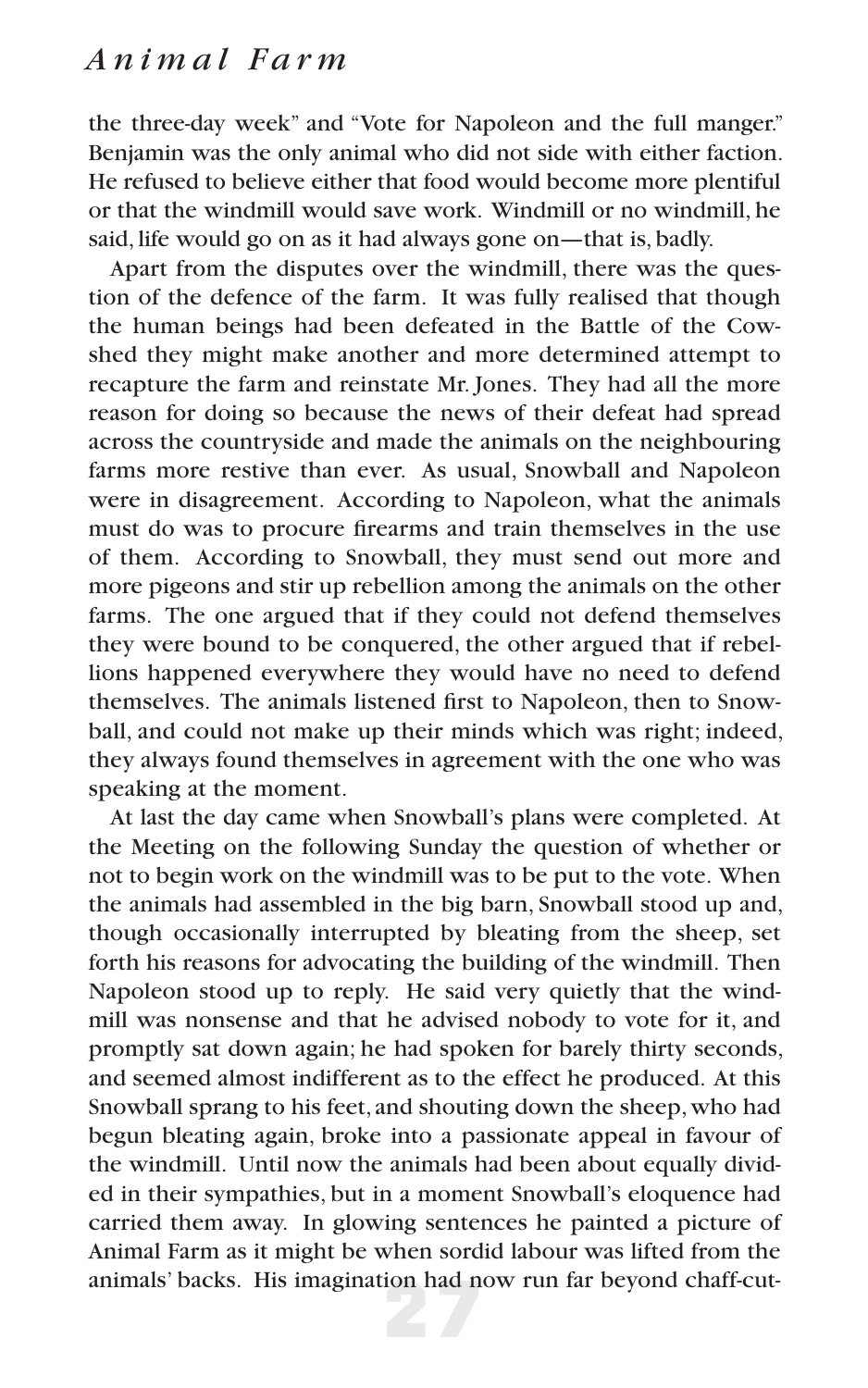ters and turnip-slicers. Electricity, he said, could operate threshing machines, ploughs, harrows, rollers, and reapers and binders, besides supplying every stall with its own electric light, hot and cold water, and an electric heater. By the time he had finished speaking, there was no doubt as to which way the vote would go. But just at this moment Napoleon stood up and, casting a peculiar sidelong look at Snowball, uttered a high-pitched whimper of a kind no one had ever heard him utter before.

At this there was a terrible baying sound outside, and nine enormous dogs wearing brass-studded collars came bounding into the barn. They dashed straight for Snowball, who only sprang from his place just in time to escape their snapping jaws. In a moment he was out of the door and they were after him. Too amazed and frightened to speak, all the animals crowded through the door to watch the chase. Snowball was racing across the long pasture that led to the road. He was running as only a pig can run, but the dogs were close on his heels. Suddenly he slipped and it seemed certain that they had him. Then he was up again, running faster than ever, then the dogs were gaining on him again. One of them all but closed his jaws on Snowball's tail, but Snowball whisked it free just in time. Then he put on an extra spurt and, with a few inches to spare, slipped through a hole in the hedge and was seen no more.

Silent and terrified, the animals crept back into the barn. In a moment the dogs came bounding back. At first no one had been able to imagine where these creatures came from, but the problem was soon solved: they were the puppies whom Napoleon had taken away from their mothers and reared privately. Though not yet fullgrown, they were huge dogs, and as fierce-looking as wolves. They kept close to Napoleon. It was noticed that they wagged their tails to him in the same way as the other dogs had been used to do to Mr. Jones.

*Beasts of England*, and receive their orders for the week; but there Napoleon, with the dogs following him, now mounted on to the raised portion of the floor where Major had previously stood to deliver his speech. He announced that from now on the Sundaymorning Meetings would come to an end. They were unnecessary, he said, and wasted time. In future all questions relating to the working of the farm would be settled by a special committee of pigs, presided over by himself. These would meet in private and afterwards communicate their decisions to the others. The animals would still assemble on Sunday mornings to salute the flag, sing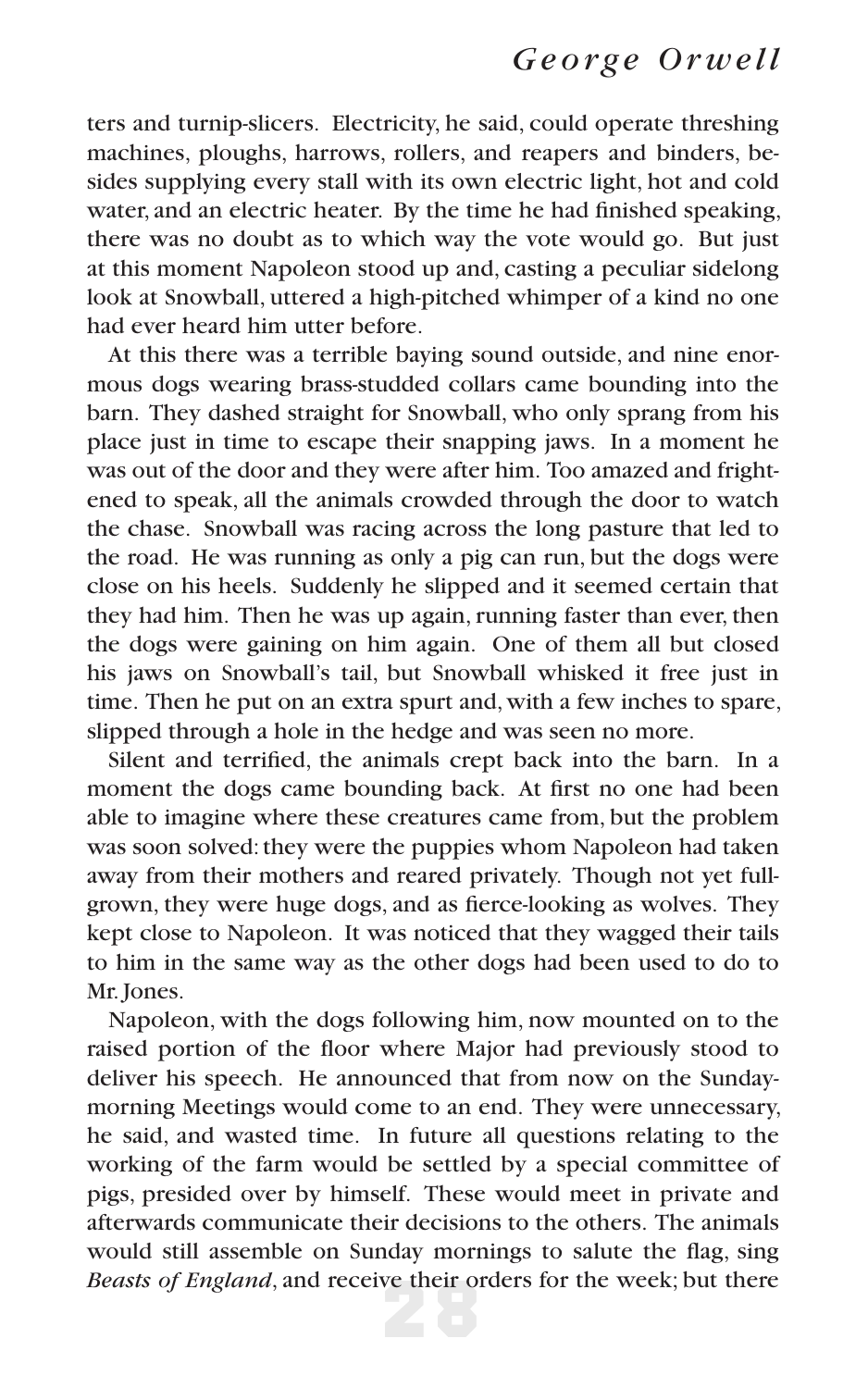would be no more debates.

In spite of the shock that Snowball's expulsion had given them, the animals were dismayed by this announcement. Several of them would have protested if they could have found the right arguments. Even Boxer was vaguely troubled. He set his ears back, shook his forelock several times, and tried hard to marshal his thoughts; but in the end he could not think of anything to say. Some of the pigs themselves, however, were more articulate. Four young porkers in the front row uttered shrill squeals of disapproval, and all four of them sprang to their feet and began speaking at once. But suddenly the dogs sitting round Napoleon let out deep, menacing growls, and the pigs fell silent and sat down again. Then the sheep broke out into a tremendous bleating of "Four legs good, two legs bad!" which went on for nearly a quarter of an hour and put an end to any chance of discussion.

Afterwards Squealer was sent round the farm to explain the new arrangement to the others.

"Comrades," he said, "I trust that every animal here appreciates the sacrifice that Comrade Napoleon has made in taking this extra labour upon himself. Do not imagine, comrades, that leadership is a pleasure! On the contrary, it is a deep and heavy responsibility. No one believes more firmly than Comrade Napoleon that all animals are equal. He would be only too happy to let you make your decisions for yourselves. But sometimes you might make the wrong decisions, comrades, and then where should we be? Suppose you had decided to follow Snowball, with his moonshine of windmills— Snowball, who, as we now know, was no better than a criminal?"

"He fought bravely at the Battle of the Cowshed," said somebody.

"Bravery is not enough," said Squealer. "Loyalty and obedience are more important. And as to the Battle of the Cowshed, I believe the time will come when we shall find that Snowball's part in it was much exaggerated. Discipline, comrades, iron discipline! That is the watchword for today. One false step, and our enemies would be upon us. Surely, comrades, you do not want Jones back?"

2 9 in addition to his private motto of "I will work harder."Once again this argument was unanswerable. Certainly the animals did not want Jones back; if the holding of debates on Sunday mornings was liable to bring him back, then the debates must stop. Boxer, who had now had time to think things over, voiced the general feeling by saying: "If Comrade Napoleon says it, it must be right." And from then on he adopted the maxim, "Napoleon is always right,"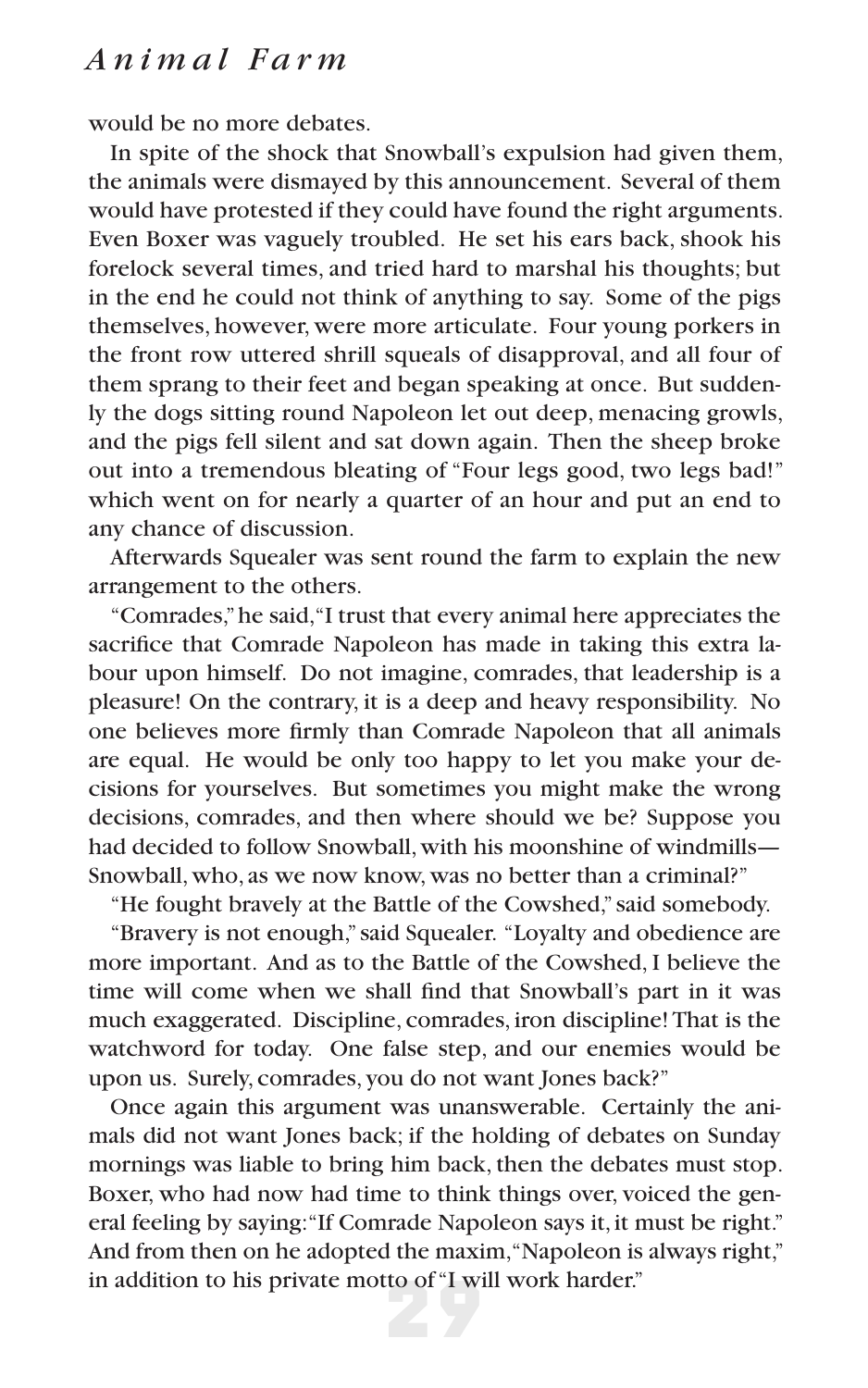By this time the weather had broken and the spring ploughing had begun. The shed where Snowball had drawn his plans of the windmill had been shut up and it was assumed that the plans had been rubbed off the floor. Every Sunday morning at ten o'clock the animals assembled in the big barn to receive their orders for the week. The skull of old Major, now clean of flesh, had been disinterred from the orchard and set up on a stump at the foot of the flagstaff, beside the gun. After the hoisting of the flag, the animals were required to file past the skull in a reverent manner before entering the barn. Nowadays they did not sit all together as they had done in the past. Napoleon, with Squealer and another pig named Minimus, who had a remarkable gift for composing songs and poems, sat on the front of the raised platform, with the nine young dogs forming a semicircle round them, and the other pigs sitting behind. The rest of the animals sat facing them in the main body of the barn. Napoleon read out the orders for the week in a gruff soldierly style, and after a single singing of *Beasts of England*, all the animals dispersed.

On the third Sunday after Snowball's expulsion, the animals were somewhat surprised to hear Napoleon announce that the windmill was to be built after all. He did not give any reason for having changed his mind, but merely warned the animals that this extra task would mean very hard work; it might even be necessary to reduce their rations. The plans, however, had all been prepared, down to the last detail. A special committee of pigs had been at work upon them for the past three weeks. The building of the windmill, with various other improvements, was expected to take two years.

mals were not certain what the word meant, but Squealer spoke That evening Squealer explained privately to the other animals that Napoleon had never in reality been opposed to the windmill. On the contrary, it was he who had advocated it in the beginning, and the plan which Snowball had drawn on the floor of the incubator shed had actually been stolen from among Napoleon's papers. The windmill was, in fact, Napoleon's own creation. Why, then, asked somebody, had he spoken so strongly against it? Here Squealer looked very sly. That, he said, was Comrade Napoleon's cunning. He had seemed to oppose the windmill, simply as a manoeuvre to get rid of Snowball, who was a dangerous character and a bad influence. Now that Snowball was out of the way, the plan could go forward without his interference. This, said Squealer, was something called tactics. He repeated a number of times, "Tactics, comrades, tactics!" skipping round and whisking his tail with a merry laugh. The ani-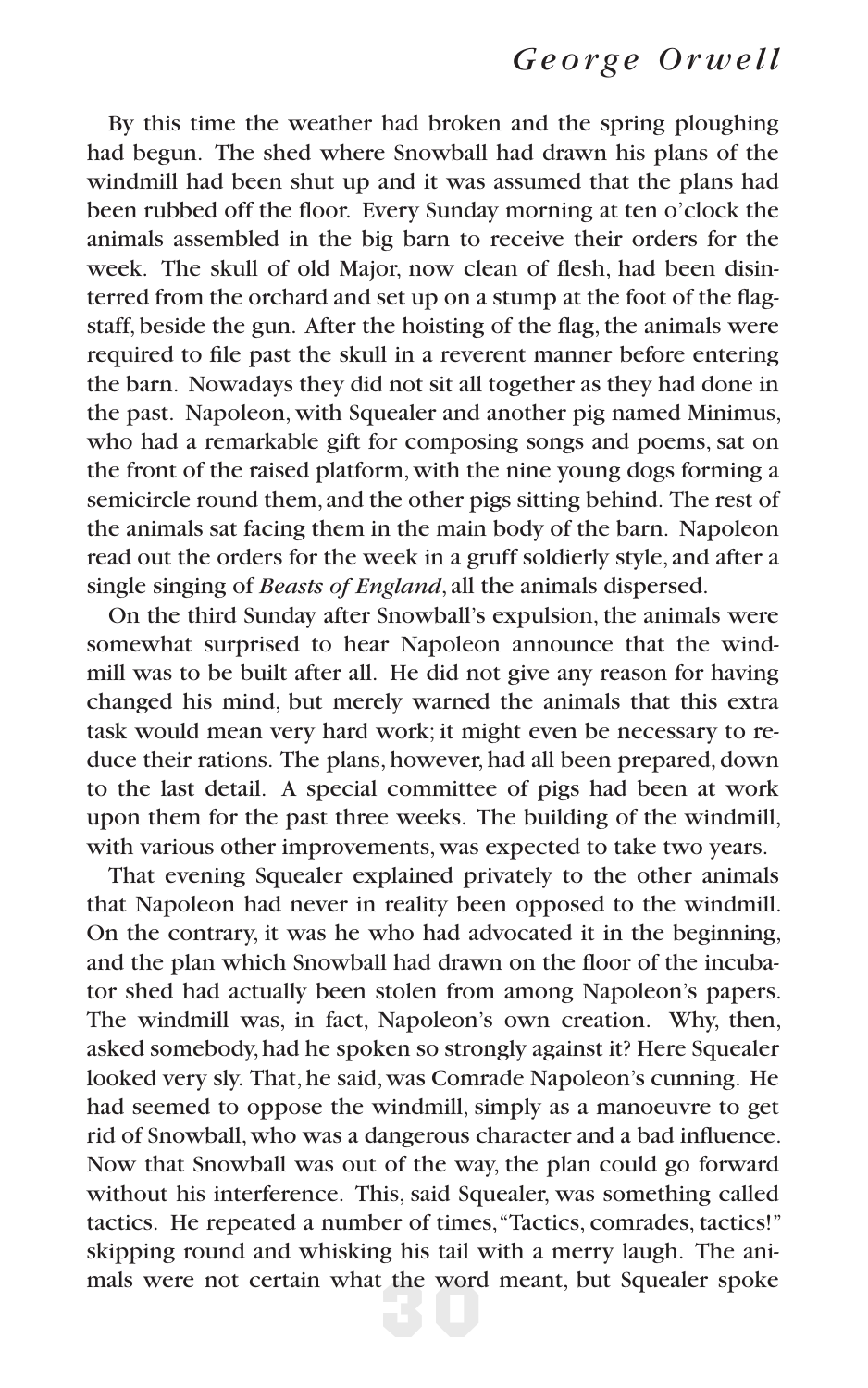so persuasively, and the three dogs who happened to be with him growled so threateningly, that they accepted his explanation without further questions.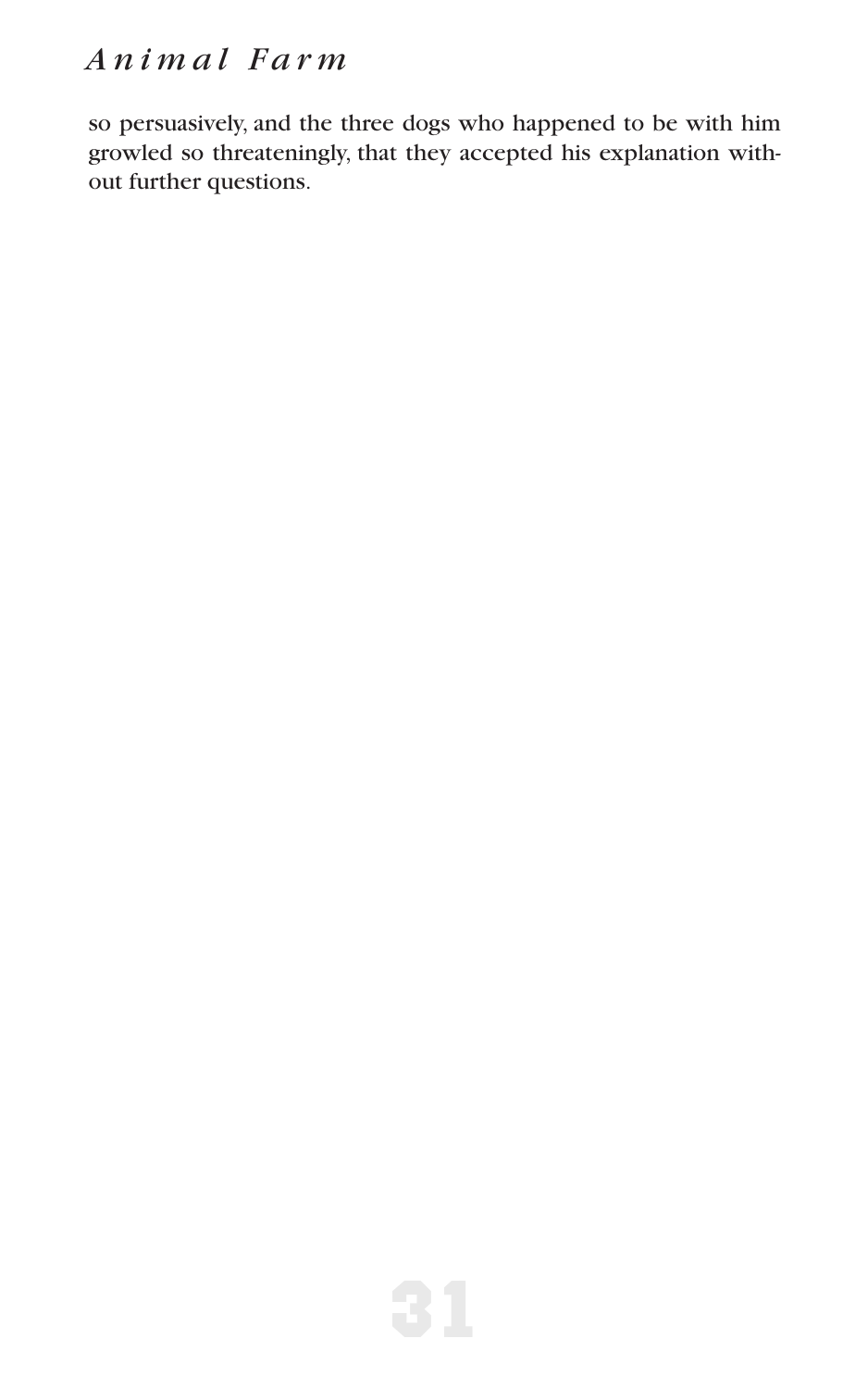# Chapter V<sub>9</sub>

All that year the animals worked like slaves. But they were happy in their work; they grudged no effort or sacrifice, well aware that everything that they did was for the benefit of themselves and those of their kind who would come after them, and not for a pack of idle, thieving human beings.

Throughout the spring and summer they worked a sixty-hour week, and in August Napoleon announced that there would be work on Sunday afternoons as well. This work was strictly voluntary, but any animal who absented himself from it would have his rations reduced by half. Even so, it was found necessary to leave certain tasks undone. The harvest was a little less successful than in the previous year, and two fields which should have been sown with roots in the early summer were not sown because the ploughing had not been completed early enough. It was possible to foresee that the coming winter would be a hard one.

3 2 sheep dragged single blocks, even Muriel and Benjamin yoked them-The windmill presented unexpected difficulties. There was a good quarry of limestone on the farm, and plenty of sand and cement had been found in one of the outhouses, so that all the materials for building were at hand. But the problem the animals could not at first solve was how to break up the stone into pieces of suitable size. There seemed no way of doing this except with picks and crowbars, which no animal could use, because no animal could stand on his hind legs. Only after weeks of vain effort did the right idea occur to somebody—namely, to utilise the force of gravity. Huge boulders, far too big to be used as they were, were lying all over the bed of the quarry. The animals lashed ropes round these, and then all together, cows, horses, sheep, any animal that could lay hold of the rope—even the pigs sometimes joined in at critical moments—they dragged them with desperate slowness up the slope to the top of the quarry, where they were toppled over the edge, to shatter to pieces below. Transporting the stone when it was once broken was comparatively simple. The horses carried it off in cart-loads, the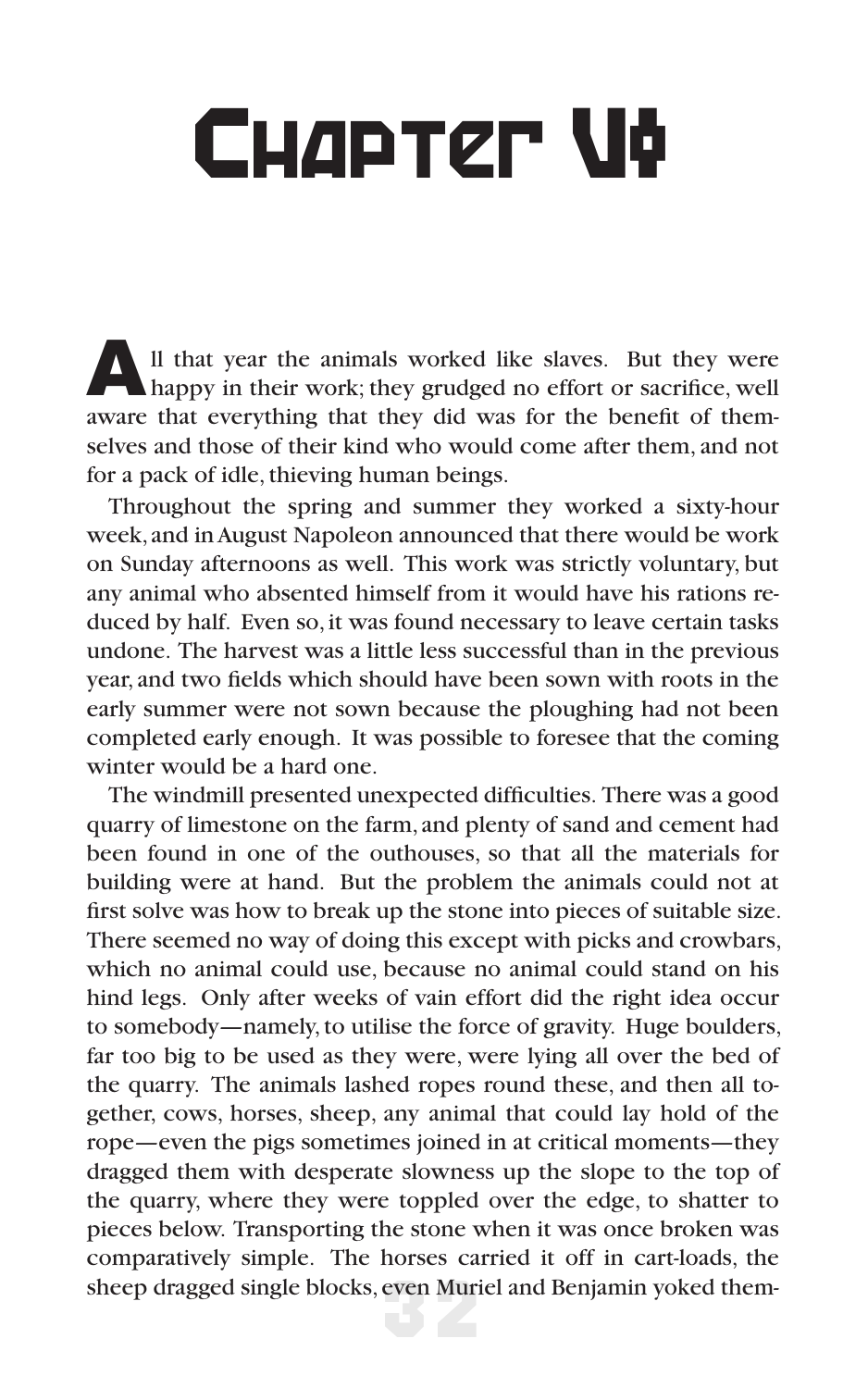selves into an old governess-cart and did their share. By late summer a sufficient store of stone had accumulated, and then the building began, under the superintendence of the pigs.

But it was a slow, laborious process. Frequently it took a whole day of exhausting effort to drag a single boulder to the top of the quarry, and sometimes when it was pushed over the edge it failed to break. Nothing could have been achieved without Boxer, whose strength seemed equal to that of all the rest of the animals put together. When the boulder began to slip and the animals cried out in despair at finding themselves dragged down the hill, it was always Boxer who strained himself against the rope and brought the boulder to a stop. To see him toiling up the slope inch by inch, his breath coming fast, the tips of his hoofs clawing at the ground, and his great sides matted with sweat, filled everyone with admiration. Clover warned him sometimes to be careful not to overstrain himself, but Boxer would never listen to her. His two slogans, "I will work harder" and "Napoleon is always right," seemed to him a sufficient answer to all problems. He had made arrangements with the cockerel to call him three-quarters of an hour earlier in the mornings instead of half an hour. And in his spare moments, of which there were not many nowadays, he would go alone to the quarry, collect a load of broken stone, and drag it down to the site of the windmill unassisted.

The animals were not badly off throughout that summer, in spite of the hardness of their work. If they had no more food than they had had in Jones's day, at least they did not have less. The advantage of only having to feed themselves, and not having to support five extravagant human beings as well, was so great that it would have taken a lot of failures to outweigh it. And in many ways the animal method of doing things was more efficient and saved labour. Such jobs as weeding, for instance, could be done with a thoroughness impossible to human beings. And again, since no animal now stole, it was unnecessary to fence off pasture from arable land, which saved a lot of labour on the upkeep of hedges and gates. Nevertheless, as the summer wore on, various unforeseen shortages began to make themselves felt. There was need of paraffin oil, nails, string, dog biscuits, and iron for the horses' shoes, none of which could be produced on the farm. Later there would also be need for seeds and artificial manures, besides various tools and, finally, the machinery for the windmill. How these were to be procured, no one was able to imagine.

One Sunday morning, when the animals assembled to receive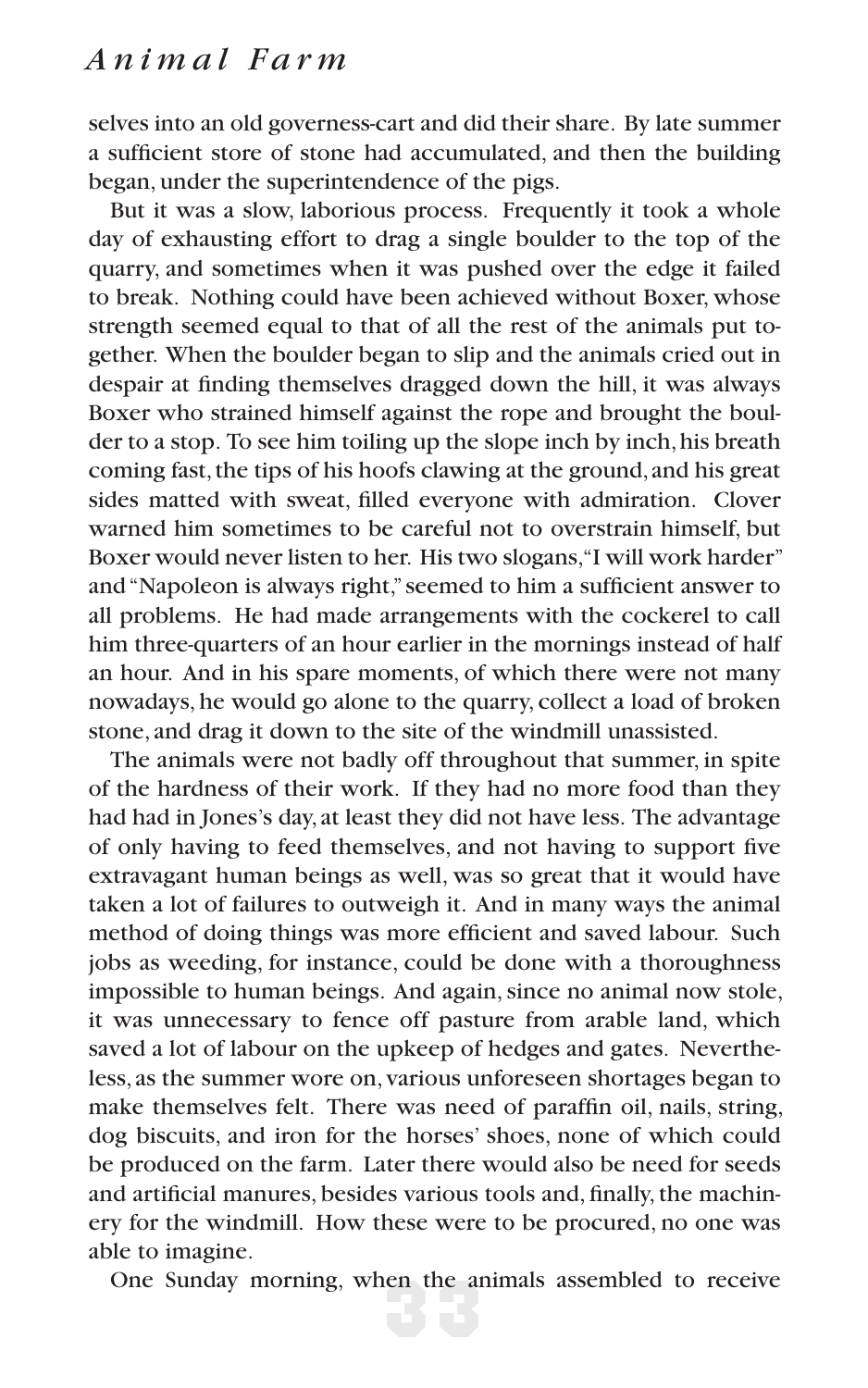their orders, Napoleon announced that he had decided upon a new policy. From now onwards Animal Farm would engage in trade with the neighbouring farms: not, of course, for any commercial purpose, but simply in order to obtain certain materials which were urgently necessary. The needs of the windmill must override everything else, he said. He was therefore making arrangements to sell a stack of hay and part of the current year's wheat crop, and later on, if more money were needed, it would have to be made up by the sale of eggs, for which there was always a market in Willingdon. The hens, said Napoleon, should welcome this sacrifice as their own special contribution towards the building of the windmill.

Once again the animals were conscious of a vague uneasiness. Never to have any dealings with human beings, never to engage in trade, never to make use of money—had not these been among the earliest resolutions passed at that first triumphant Meeting after Jones was expelled? All the animals remembered passing such resolutions: or at least they thought that they remembered it. The four young pigs who had protested when Napoleon abolished the Meetings raised their voices timidly, but they were promptly silenced by a tremendous growling from the dogs. Then, as usual, the sheep broke into "Four legs good, two legs bad!" and the momentary awkwardness was smoothed over. Finally Napoleon raised his trotter for silence and announced that he had already made all the arrangements. There would be no need for any of the animals to come in contact with human beings, which would clearly be most undesirable. He intended to take the whole burden upon his own shoulders. A Mr. Whymper, a solicitor living in Willingdon, had agreed to act as intermediary between Animal Farm and the outside world, and would visit the farm every Monday morning to receive his instructions. Napoleon ended his speech with his usual cry of "Long live Animal Farm!", and after the singing of *Beasts of England* the animals were dismissed.

certainly true that nothing of the kind existed in writing, the animals<br> Afterwards Squealer made a round of the farm and set the animals' minds at rest. He assured them that the resolution against engaging in trade and using money had never been passed, or even suggested. It was pure imagination, probably traceable in the beginning to lies circulated by Snowball. A few animals still felt faintly doubtful, but Squealer asked them shrewdly, "Are you certain that this is not something that you have dreamed, comrades? Have you any record of such a resolution? Is it written down anywhere?" And since it was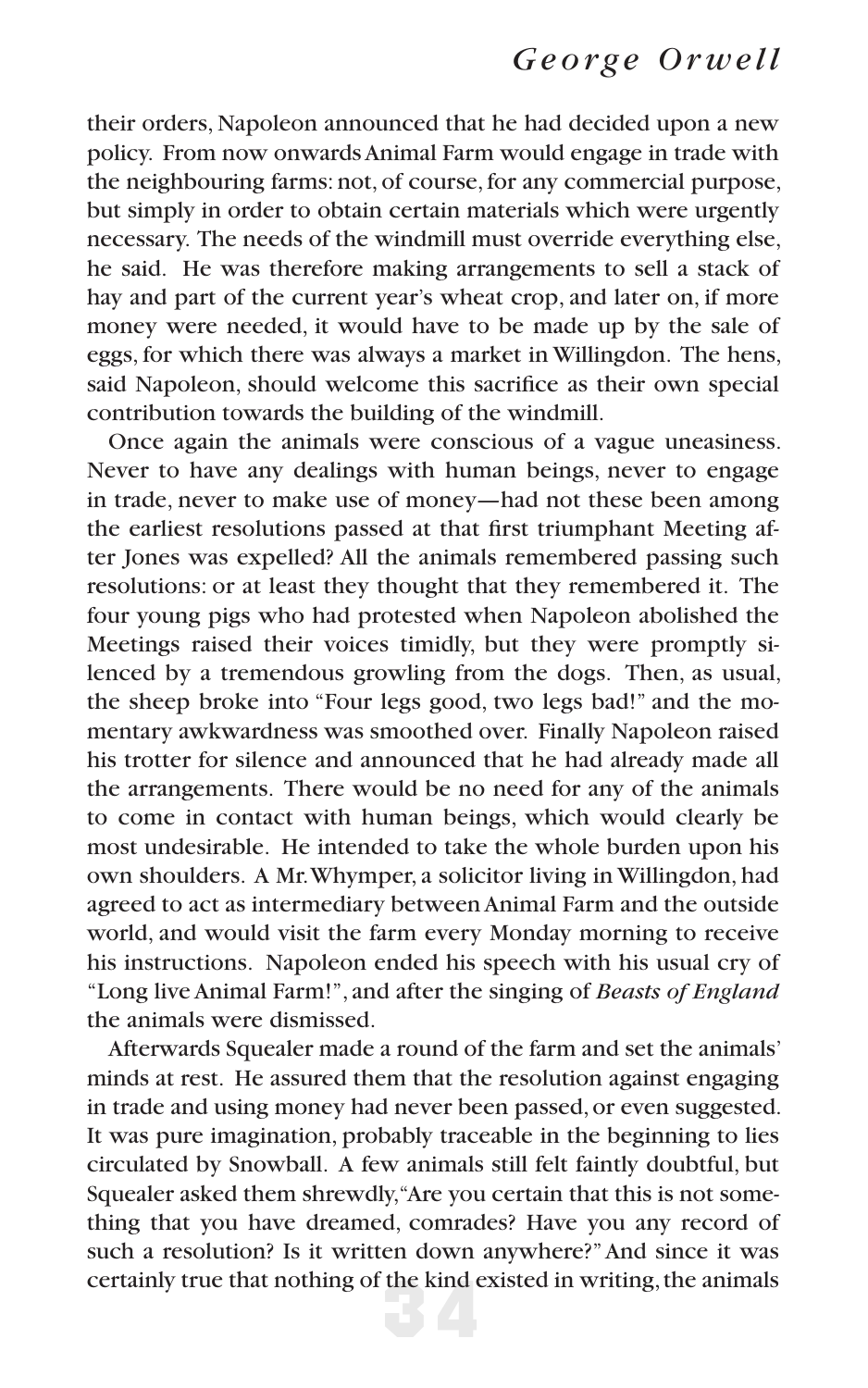were satisfied that they had been mistaken.

Every Monday Mr. Whymper visited the farm as had been arranged. He was a sly-looking little man with side whiskers, a solicitor in a very small way of business, but sharp enough to have realised earlier than anyone else that Animal Farm would need a broker and that the commissions would be worth having. The animals watched his coming and going with a kind of dread, and avoided him as much as possible. Nevertheless, the sight of Napoleon, on all fours, delivering orders to Whymper, who stood on two legs, roused their pride and partly reconciled them to the new arrangement. Their relations with the human race were now not quite the same as they had been before. The human beings did not hate Animal Farm any less now that it was prospering; indeed, they hated it more than ever. Every human being held it as an article of faith that the farm would go bankrupt sooner or later, and, above all, that the windmill would be a failure. They would meet in the public-houses and prove to one another by means of diagrams that the windmill was bound to fall down, or that if it did stand up, then that it would never work. And yet, against their will, they had developed a certain respect for the efficiency with which the animals were managing their own affairs. One symptom of this was that they had begun to call Animal Farm by its proper name and ceased to pretend that it was called the Manor Farm. They had also dropped their championship of Jones, who had given up hope of getting his farm back and gone to live in another part of the county. Except through Whymper, there was as yet no contact between Animal Farm and the outside world, but there were constant rumours that Napoleon was about to enter into a definite business agreement either with Mr. Pilkington of Foxwood or with Mr. Frederick of Pinchfield—but never, it was noticed, with both simultaneously.

meals in the kitchen and used the drawing-room as a recreation It was about this time that the pigs suddenly moved into the farmhouse and took up their residence there. Again the animals seemed to remember that a resolution against this had been passed in the early days, and again Squealer was able to convince them that this was not the case. It was absolutely necessary, he said, that the pigs, who were the brains of the farm, should have a quiet place to work in. It was also more suited to the dignity of the Leader (for of late he had taken to speaking of Napoleon under the title of "Leader") to live in a house than in a mere sty. Nevertheless, some of the animals were disturbed when they heard that the pigs not only took their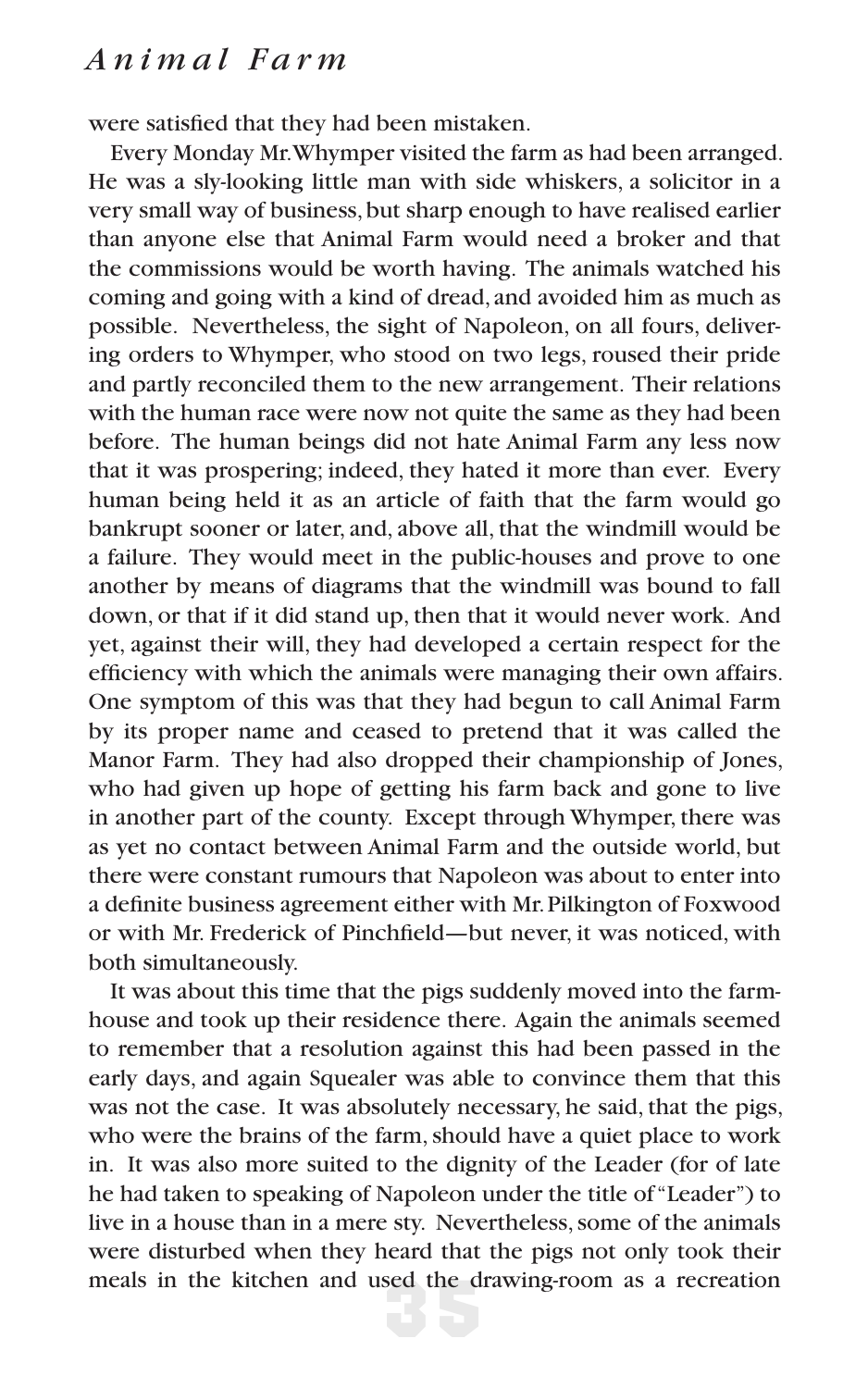room, but also slept in the beds. Boxer passed it off as usual with "Napoleon is always right!", but Clover, who thought she remembered a definite ruling against beds, went to the end of the barn and tried to puzzle out the Seven Commandments which were inscribed there. Finding herself unable to read more than individual letters, she fetched Muriel.

"Muriel," she said, "read me the Fourth Commandment. Does it not say something about never sleeping in a bed?"

With some difficulty Muriel spelt it out.

"It says, 'No animal shall sleep in a bed *with sheets*,'" she announced finally.

Curiously enough, Clover had not remembered that the Fourth Commandment mentioned sheets; but as it was there on the wall, it must have done so. And Squealer, who happened to be passing at this moment, attended by two or three dogs, was able to put the whole matter in its proper perspective.

"You have heard, then, comrades," he said, "that we pigs now sleep in the beds of the farmhouse? And why not? You did not suppose, surely, that there was ever a ruling against *beds*? A bed merely means a place to sleep in. A pile of straw in a stall is a bed, properly regarded. The rule was against *sheets*, which are a human invention. We have removed the sheets from the farmhouse beds, and sleep between blankets. And very comfortable beds they are too! But not more comfortable than we need, I can tell you, comrades, with all the brainwork we have to do nowadays. You would not rob us of our repose, would you, comrades? You would not have us too tired to carry out our duties? Surely none of you wishes to see Jones back?"

The animals reassured him on this point immediately, and no more was said about the pigs sleeping in the farmhouse beds. And when, some days afterwards, it was announced that from now on the pigs would get up an hour later in the mornings than the other animals, no complaint was made about that either.

walls another foot. Boxer would even come out at nights and work By the autumn the animals were tired but happy. They had had a hard year, and after the sale of part of the hay and corn, the stores of food for the winter were none too plentiful, but the windmill compensated for everything. It was almost half built now. After the harvest there was a stretch of clear dry weather, and the animals toiled harder than ever, thinking it well worth while to plod to and fro all day with blocks of stone if by doing so they could raise the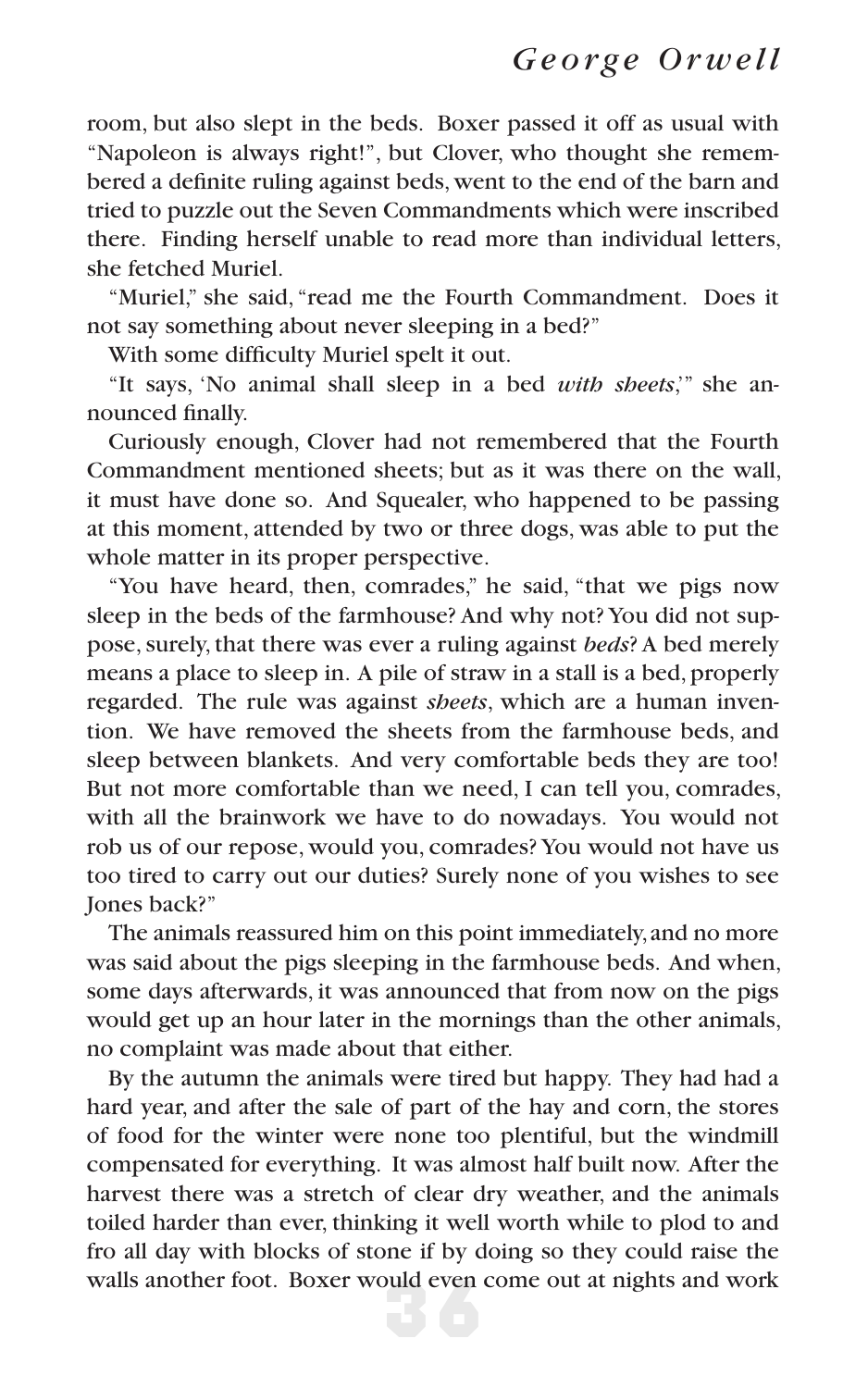for an hour or two on his own by the light of the harvest moon. In their spare moments the animals would walk round and round the half-finished mill, admiring the strength and perpendicularity of its walls and marvelling that they should ever have been able to build anything so imposing. Only old Benjamin refused to grow enthusiastic about the windmill, though, as usual, he would utter nothing beyond the cryptic remark that donkeys live a long time.

November came, with raging south-west winds. Building had to stop because it was now too wet to mix the cement. Finally there came a night when the gale was so violent that the farm buildings rocked on their foundations and several tiles were blown off the roof of the barn. The hens woke up squawking with terror because they had all dreamed simultaneously of hearing a gun go off in the distance. In the morning the animals came out of their stalls to find that the flagstaff had been blown down and an elm tree at the foot of the orchard had been plucked up like a radish. They had just noticed this when a cry of despair broke from every animal's throat. A terrible sight had met their eyes. The windmill was in ruins.

With one accord they dashed down to the spot. Napoleon, who seldom moved out of a walk, raced ahead of them all. Yes, there it lay, the fruit of all their struggles, levelled to its foundations, the stones they had broken and carried so laboriously scattered all around. Unable at first to speak, they stood gazing mournfully at the litter of fallen stone. Napoleon paced to and fro in silence, occasionally snuffing at the ground. His tail had grown rigid and twitched sharply from side to side, a sign in him of intense mental activity. Suddenly he halted as though his mind were made up.

"Comrades," he said quietly, "do you know who is responsible for this? Do you know the enemy who has come in the night and overthrown our windmill? SNOWBALL!" he suddenly roared in a voice of thunder. "Snowball has done this thing! In sheer malignity, thinking to set back our plans and avenge himself for his ignominious expulsion, this traitor has crept here under cover of night and destroyed our work of nearly a year. Comrades, here and now I pronounce the death sentence upon Snowball. 'Animal Hero, Second Class,' and half a bushel of apples to any animal who brings him to justice. A full bushel to anyone who captures him alive!"

ball if he should ever come back. Almost immediately the footprints<br> The animals were shocked beyond measure to learn that even Snowball could be guilty of such an action. There was a cry of indignation, and everyone began thinking out ways of catching Snow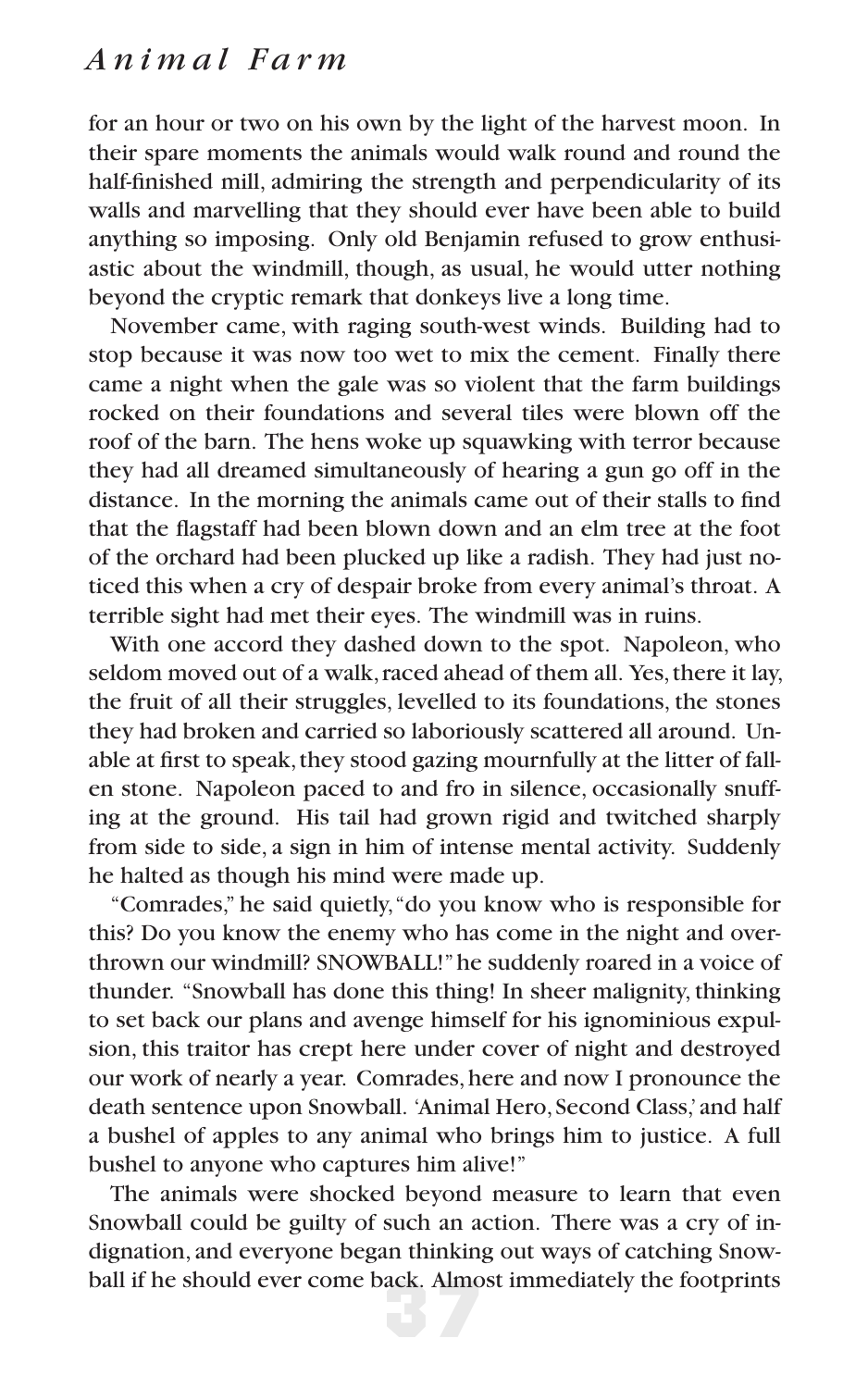of a pig were discovered in the grass at a little distance from the knoll. They could only be traced for a few yards, but appeared to lead to a hole in the hedge. Napoleon snuffed deeply at them and pronounced them to be Snowball's. He gave it as his opinion that Snowball had probably come from the direction of Foxwood Farm.

"No more delays, comrades!" cried Napoleon when the footprints had been examined. "There is work to be done. This very morning we begin rebuilding the windmill, and we will build all through the winter, rain or shine. We will teach this miserable traitor that he cannot undo our work so easily. Remember, comrades, there must be no alteration in our plans: they shall be carried out to the day. Forward, comrades! Long live the windmill! Long live Animal Farm!"

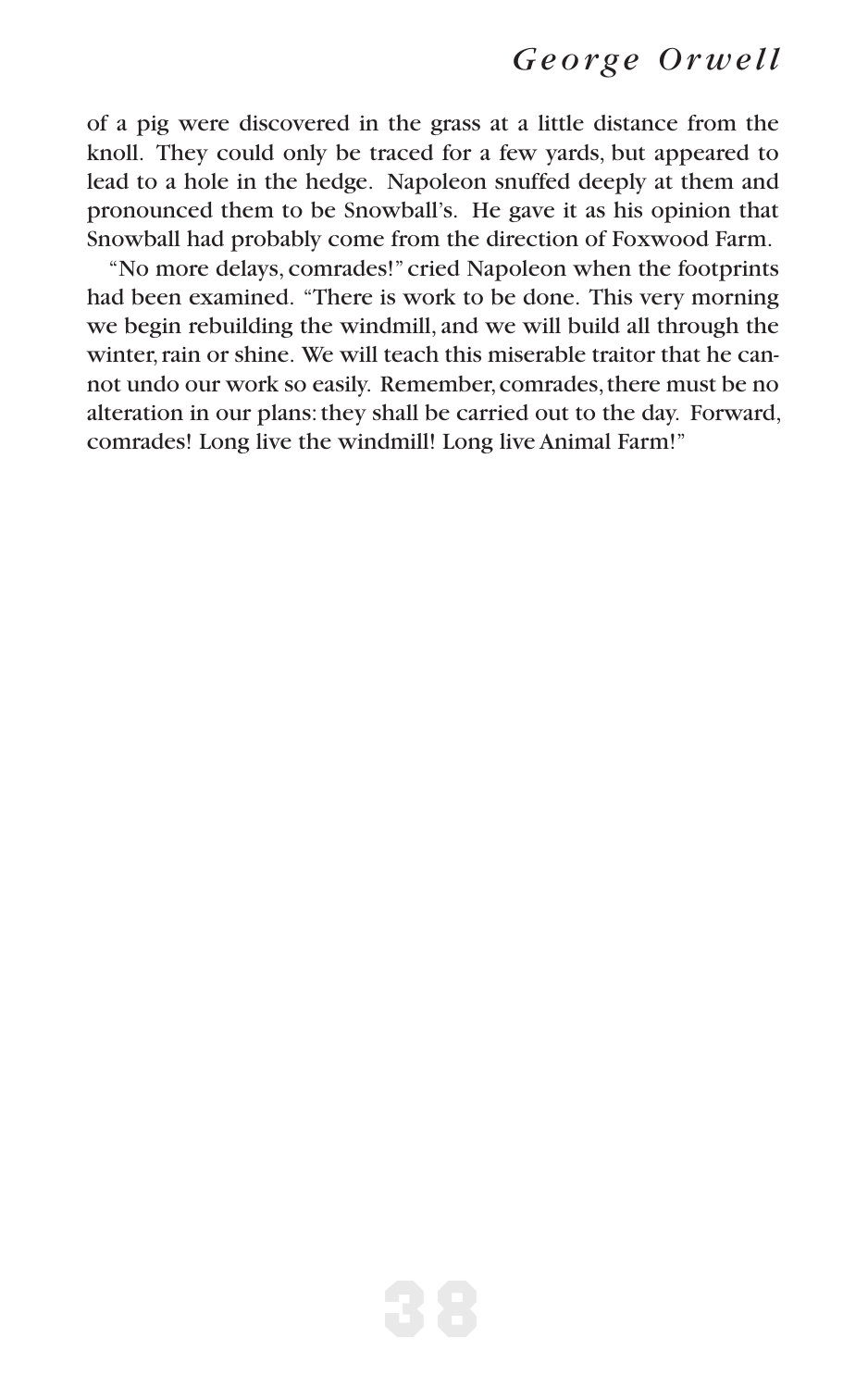# CHAPTER **VOO**

It was a bitter winter. The stormy weather was followed by sleet and snow, and then by a hard frost which did not break till well into February. The animals carried on as best they could with the rebuilding of the windmill, well knowing that the outside world was watching them and that the envious human beings would rejoice and triumph if the mill were not finished on time.

Out of spite, the human beings pretended not to believe that it was Snowball who had destroyed the windmill: they said that it had fallen down because the walls were too thin. The animals knew that this was not the case. Still, it had been decided to build the walls three feet thick this time instead of eighteen inches as before, which meant collecting much larger quantities of stone. For a long time the quarry was full of snowdrifts and nothing could be done. Some progress was made in the dry frosty weather that followed, but it was cruel work, and the animals could not feel so hopeful about it as they had felt before. They were always cold, and usually hungry as well. Only Boxer and Clover never lost heart. Squealer made excellent speeches on the joy of service and the dignity of labour, but the other animals found more inspiration in Boxer's strength and his never-failing cry of "I will work harder!"

In January food fell short. The corn ration was drastically reduced, and it was announced that an extra potato ration would be issued to make up for it. Then it was discovered that the greater part of the potato crop had been frosted in the clamps, which had not been covered thickly enough. The potatoes had become soft and discoloured, and only a few were edible. For days at a time the animals had nothing to eat but chaff and mangels. Starvation seemed to stare them in the face.

disease, and that they were continually fighting among themselves It was vitally necessary to conceal this fact from the outside world. Emboldened by the collapse of the windmill, the human beings were inventing fresh lies about Animal Farm. Once again it was being put about that all the animals were dying of famine and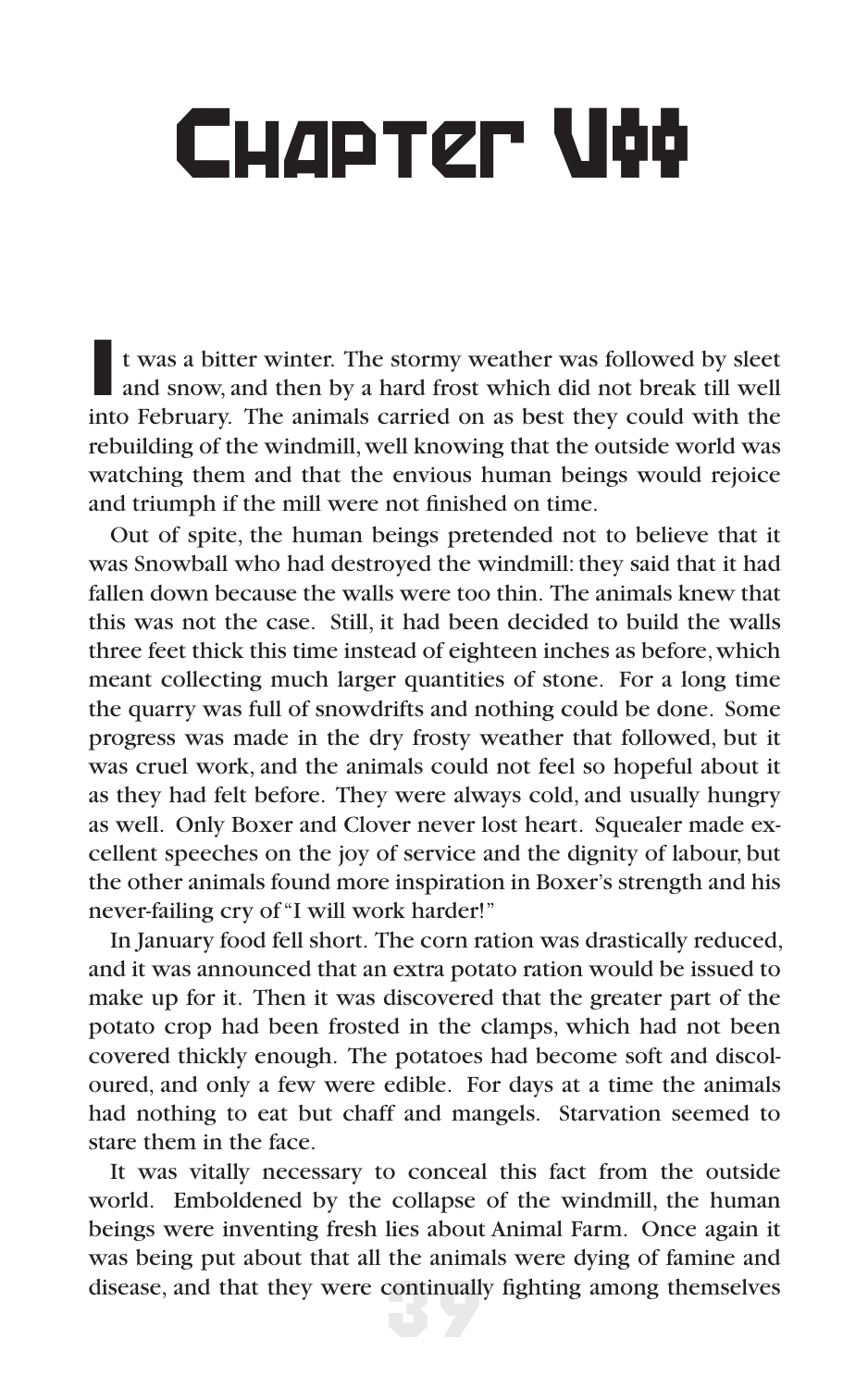and had resorted to cannibalism and infanticide. Napoleon was well aware of the bad results that might follow if the real facts of the food situation were known, and he decided to make use of Mr. Whymper to spread a contrary impression. Hitherto the animals had had little or no contact with Whymper on his weekly visits: now, however, a few selected animals, mostly sheep, were instructed to remark casually in his hearing that rations had been increased. In addition, Napoleon ordered the almost empty bins in the store-shed to be filled nearly to the brim with sand, which was then covered up with what remained of the grain and meal. On some suitable pretext Whymper was led through the store-shed and allowed to catch a glimpse of the bins. He was deceived, and continued to report to the outside world that there was no food shortage on Animal Farm.

Nevertheless, towards the end of January it became obvious that it would be necessary to procure some more grain from somewhere. In these days Napoleon rarely appeared in public, but spent all his time in the farmhouse, which was guarded at each door by fiercelooking dogs. When he did emerge, it was in a ceremonial manner, with an escort of six dogs who closely surrounded him and growled if anyone came too near. Frequently he did not even appear on Sunday mornings, but issued his orders through one of the other pigs, usually Squealer.

One Sunday morning Squealer announced that the hens, who had just come in to lay again, must surrender their eggs. Napoleon had accepted, through Whymper, a contract for four hundred eggs a week. The price of these would pay for enough grain and meal to keep the farm going till summer came on and conditions were easier.

saw to it that these orders were carried out. For five days the hens<br> When the hens heard this, they raised a terrible outcry. They had been warned earlier that this sacrifice might be necessary, but had not believed that it would really happen. They were just getting their clutches ready for the spring sitting, and they protested that to take the eggs away now was murder. For the first time since the expulsion of Jones, there was something resembling a rebellion. Led by three young Black Minorca pullets, the hens made a determined effort to thwart Napoleon's wishes. Their method was to fly up to the rafters and there lay their eggs, which smashed to pieces on the floor. Napoleon acted swiftly and ruthlessly. He ordered the hens' rations to be stopped, and decreed that any animal giving so much as a grain of corn to a hen should be punished by death. The dogs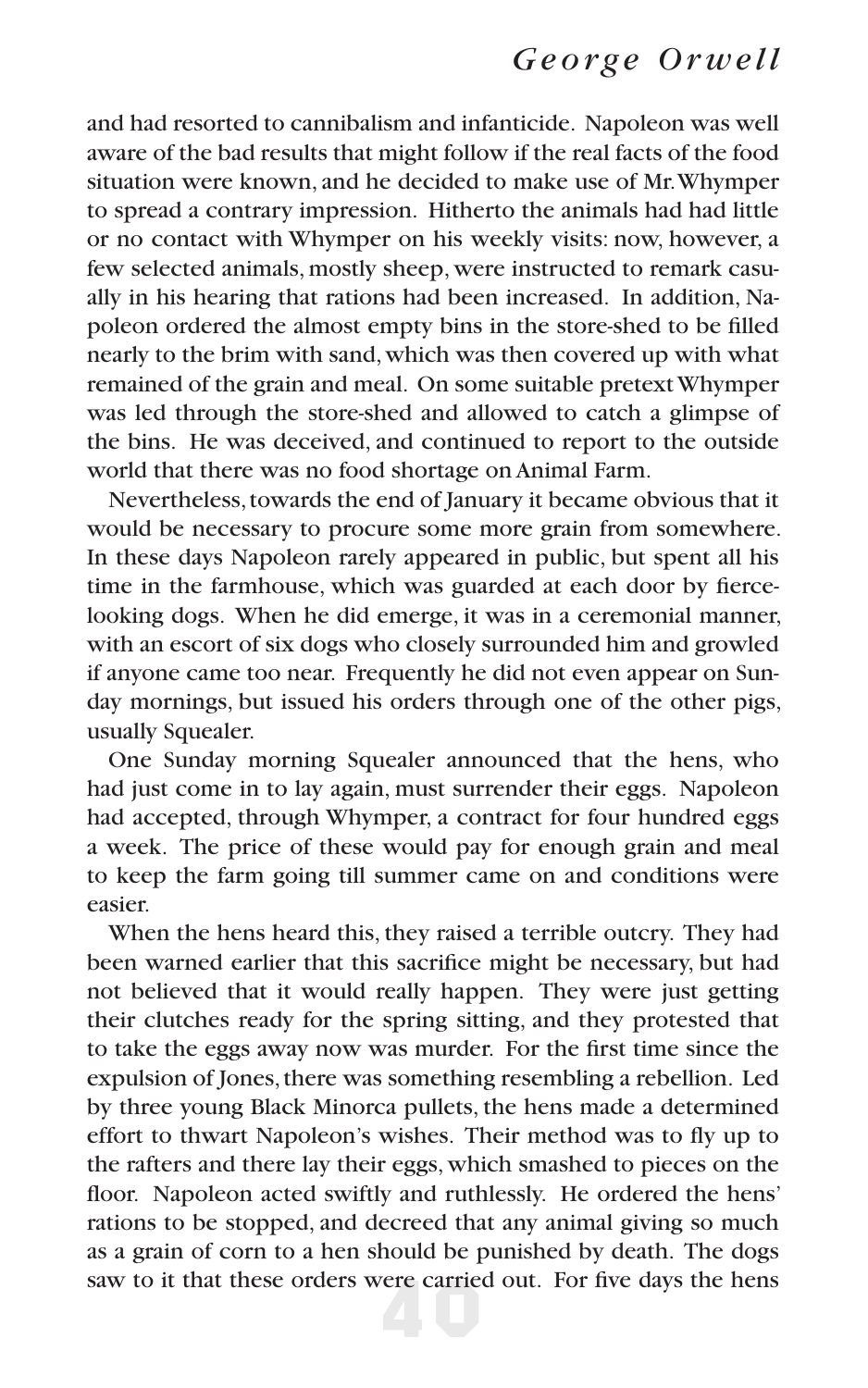held out, then they capitulated and went back to their nesting boxes. Nine hens had died in the meantime. Their bodies were buried in the orchard, and it was given out that they had died of coccidiosis. Whymper heard nothing of this affair, and the eggs were duly delivered, a grocer's van driving up to the farm once a week to take them away.

All this while no more had been seen of Snowball. He was rumoured to be hiding on one of the neighbouring farms, either Foxwood or Pinchfield. Napoleon was by this time on slightly better terms with the other farmers than before. It happened that there was in the yard a pile of timber which had been stacked there ten years earlier when a beech spinney was cleared. It was well seasoned, and Whymper had advised Napoleon to sell it; both Mr. Pilkington and Mr. Frederick were anxious to buy it. Napoleon was hesitating between the two, unable to make up his mind. It was noticed that whenever he seemed on the point of coming to an agreement with Frederick, Snowball was declared to be in hiding at Foxwood, while, when he inclined towards Pilkington, Snowball was said to be at Pinchfield.

Suddenly, early in the spring, an alarming thing was discovered. Snowball was secretly frequenting the farm by night! The animals were so disturbed that they could hardly sleep in their stalls. Every night, it was said, he came creeping in under cover of darkness and performed all kinds of mischief. He stole the corn, he upset the milk-pails, he broke the eggs, he trampled the seed-beds, he gnawed the bark off the fruit trees. Whenever anything went wrong it became usual to attribute it to Snowball. If a window was broken or a drain was blocked up, someone was certain to say that Snowball had come in the night and done it, and when the key of the store-shed was lost, the whole farm was convinced that Snowball had thrown it down the well. Curiously enough, they went on believing this even after the mislaid key was found under a sack of meal. The cows declared unanimously that Snowball crept into their stalls and milked them in their sleep. The rats, which had been troublesome that winter, were also said to be in league with Snowball.

steps, which, he said, he could detect by the smell. He snuffed in Napoleon decreed that there should be a full investigation into Snowball's activities. With his dogs in attendance he set out and made a careful tour of inspection of the farm buildings, the other animals following at a respectful distance. At every few steps Napoleon stopped and snuffed the ground for traces of Snowball's foot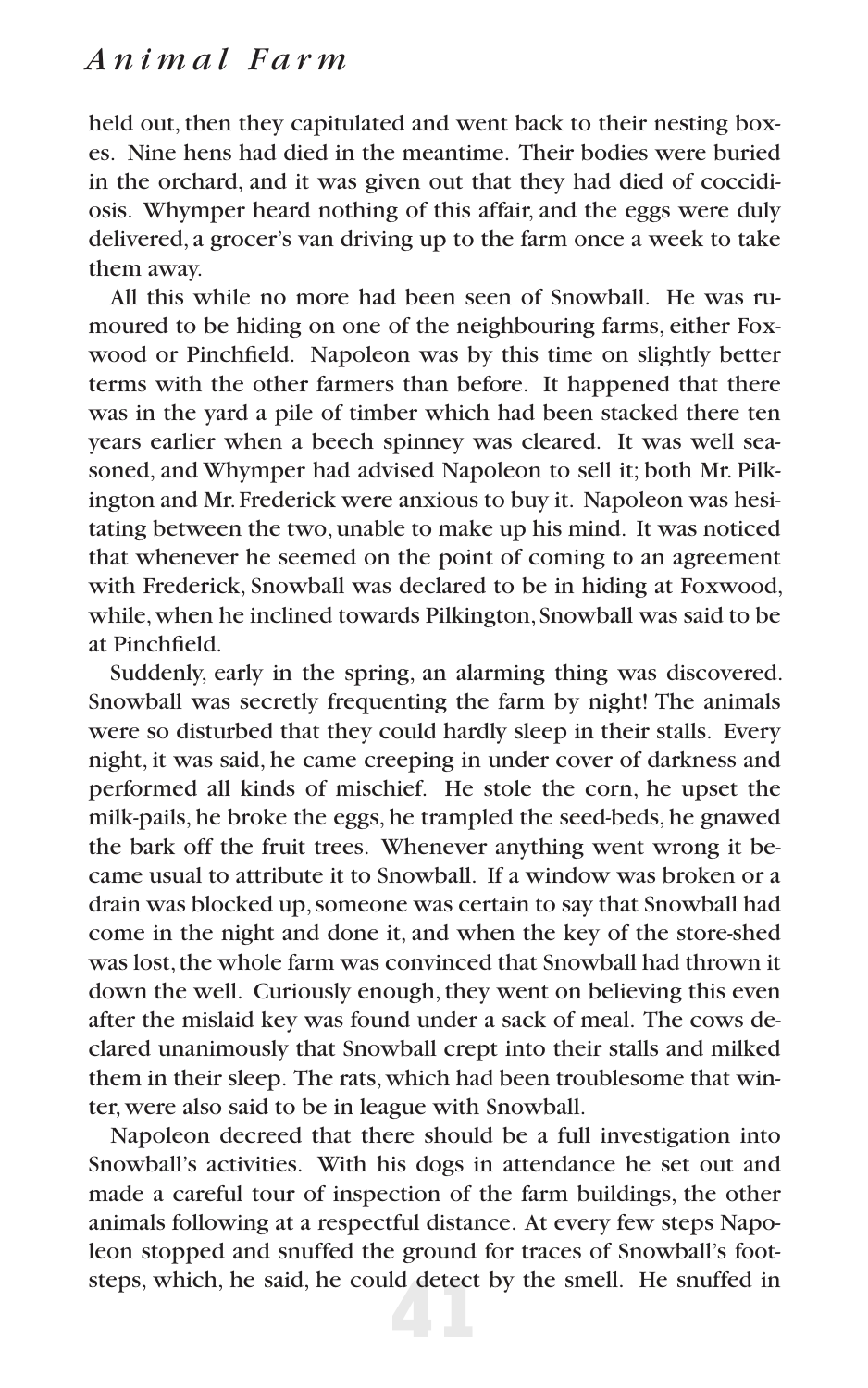every corner, in the barn, in the cowshed, in the hen-houses, in the vegetable garden, and found traces of Snowball almost everywhere. He would put his snout to the ground, give several deep sniffs, and exclaim in a terrible voice, "Snowball! He has been here! I can smell him distinctly!" and at the word "Snowball" all the dogs let out bloodcurdling growls and showed their side teeth.

The animals were thoroughly frightened. It seemed to them as though Snowball were some kind of invisible influence, pervading the air about them and menacing them with all kinds of dangers. In the evening Squealer called them together, and with an alarmed expression on his face told them that he had some serious news to report.

"Comrades!" cried Squealer, making little nervous skips, "a most terrible thing has been discovered. Snowball has sold himself to Frederick of Pinchfield Farm, who is even now plotting to attack us and take our farm away from us! Snowball is to act as his guide when the attack begins. But there is worse than that. We had thought that Snowball's rebellion was caused simply by his vanity and ambition. But we were wrong, comrades. Do you know what the real reason was? Snowball was in league with Jones from the very start! He was Jones's secret agent all the time. It has all been proved by documents which he left behind him and which we have only just discovered. To my mind this explains a great deal, comrades. Did we not see for ourselves how he attempted—fortunately without success—to get us defeated and destroyed at the Battle of the Cowshed?"

The animals were stupefied. This was a wickedness far outdoing Snowball's destruction of the windmill. But it was some minutes before they could fully take it in. They all remembered, or thought they remembered, how they had seen Snowball charging ahead of them at the Battle of the Cowshed, how he had rallied and encouraged them at every turn, and how he had not paused for an instant even when the pellets from Jones's gun had wounded his back. At first it was a little difficult to see how this fitted in with his being on Jones's side. Even Boxer, who seldom asked questions, was puzzled. He lay down, tucked his fore hoofs beneath him, shut his eyes, and with a hard effort managed to formulate his thoughts.

"I do not believe that," he said. "Snowball fought bravely at the Battle of the Cowshed. I saw him myself. Did we not give him 'Animal Hero, First Class,' immediately afterwards?"

"That was our mistake, comrade. For we know now—it is all written down in the secret documents that we have found—that in real-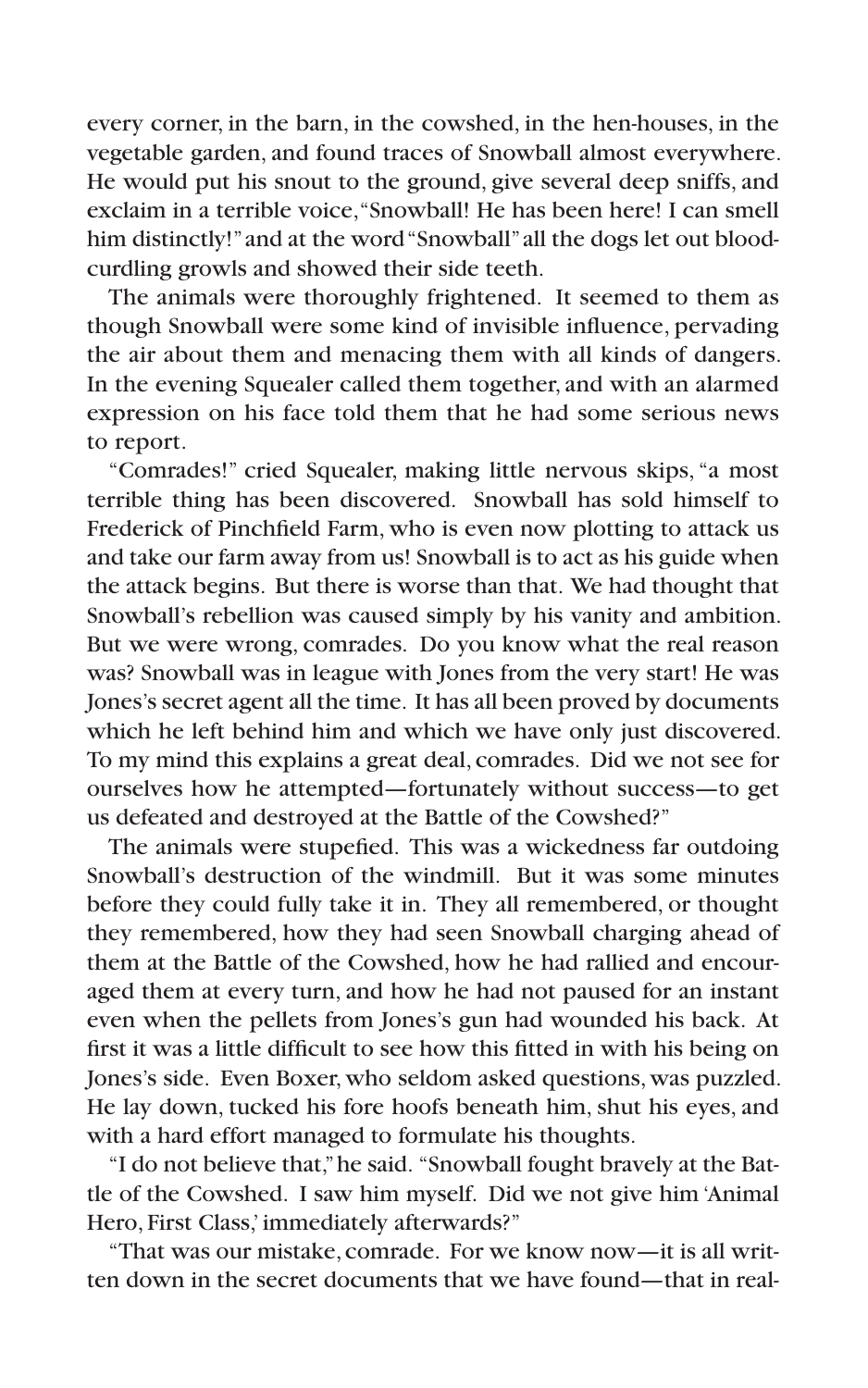ity he was trying to lure us to our doom."

"But he was wounded," said Boxer. "We all saw him running with blood."

"That was part of the arrangement!" cried Squealer. "Jones's shot only grazed him. I could show you this in his own writing, if you were able to read it. The plot was for Snowball, at the critical moment, to give the signal for flight and leave the field to the enemy. And he very nearly succeeded—I will even say, comrades, he would have succeeded if it had not been for our heroic Leader, Comrade Napoleon. Do you not remember how, just at the moment when Jones and his men had got inside the yard, Snowball suddenly turned and fled, and many animals followed him? And do you not remember, too, that it was just at that moment, when panic was spreading and all seemed lost, that Comrade Napoleon sprang forward with a cry of 'Death to Humanity!' and sank his teeth in Jones's leg? Surely you remember *that*, comrades?" exclaimed Squealer, frisking from side to side.

Now when Squealer described the scene so graphically, it seemed to the animals that they did remember it. At any rate, they remembered that at the critical moment of the battle Snowball had turned to flee. But Boxer was still a little uneasy.

"I do not believe that Snowball was a traitor at the beginning," he said finally. "What he has done since is different. But I believe that at the Battle of the Cowshed he was a good comrade."

"Our Leader, Comrade Napoleon," announced Squealer, speaking very slowly and firmly, "has stated categorically—categorically, comrade—that Snowball was Jones's agent from the very beginning yes, and from long before the Rebellion was ever thought of."

"Ah, that is different!" said Boxer. "If Comrade Napoleon says it, it must be right."

"That is the true spirit, comrade!" cried Squealer, but it was noticed he cast a very ugly look at Boxer with his little twinkling eyes. He turned to go, then paused and added impressively: "I warn every animal on this farm to keep his eyes very wide open. For we have reason to think that some of Snowball's secret agents are lurking among us at this moment!"

and "Animal Hero, Second Class"), with his nine huge dogs frisking<br> Four days later, in the late afternoon, Napoleon ordered all the animals to assemble in the yard. When they were all gathered together, Napoleon emerged, from the farmhouse, wearing both his medals (for he had recently awarded himself "Animal Hero, First Class,"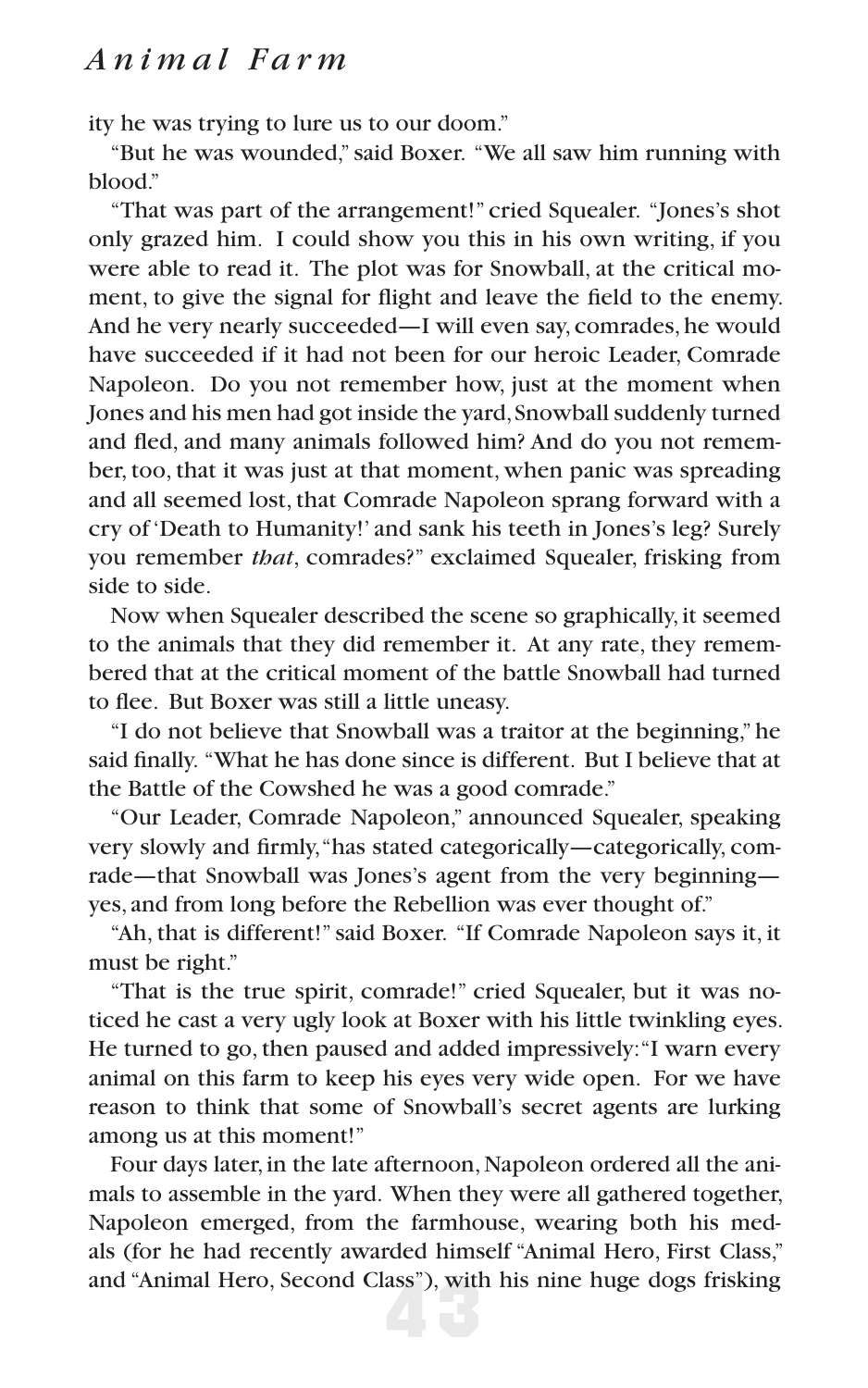round him and uttering growls that sent shivers down all the animals' spines. They all cowered silently in their places, seeming to know in advance that some terrible thing was about to happen.

Napoleon stood sternly surveying his audience; then he uttered a high-pitched whimper. Immediately the dogs bounded forward, seized four of the pigs by the ear and dragged them, squealing with pain and terror, to Napoleon's feet. The pigs' ears were bleeding, the dogs had tasted blood, and for a few moments they appeared to go quite mad. To the amazement of everybody, three of them flung themselves upon Boxer. Boxer saw them coming and put out his great hoof, caught a dog in mid-air, and pinned him to the ground. The dog shrieked for mercy and the other two fled with their tails between their legs. Boxer looked at Napoleon to know whether he should crush the dog to death or let it go. Napoleon appeared to change countenance, and sharply ordered Boxer to let the dog go, whereat Boxer lifted his hoof, and the dog slunk away, bruised and howling.

Presently the tumult died down. The four pigs waited, trembling, with guilt written on every line of their countenances. Napoleon now called upon them to confess their crimes. They were the same four pigs as had protested when Napoleon abolished the Sunday Meetings. Without any further prompting they confessed that they had been secretly in touch with Snowball ever since his expulsion, that they had collaborated with him in destroying the windmill, and that they had entered into an agreement with him to hand over Animal Farm to Mr. Frederick. They added that Snowball had privately admitted to them that he had been Jones's secret agent for years past. When they had finished their confession, the dogs promptly tore their throats out, and in a terrible voice Napoleon demanded whether any other animal had anything to confess.

from a cough. They were all slain on the spot. And so the tale of con-The three hens who had been the ringleaders in the attempted rebellion over the eggs now came forward and stated that Snowball had appeared to them in a dream and incited them to disobey Napoleon's orders. They, too, were slaughtered. Then a goose came forward and confessed to having secreted six ears of corn during the last year's harvest and eaten them in the night. Then a sheep confessed to having urinated in the drinking pool—urged to do this, so she said, by Snowball—and two other sheep confessed to having murdered an old ram, an especially devoted follower of Napoleon, by chasing him round and round a bonfire when he was suffering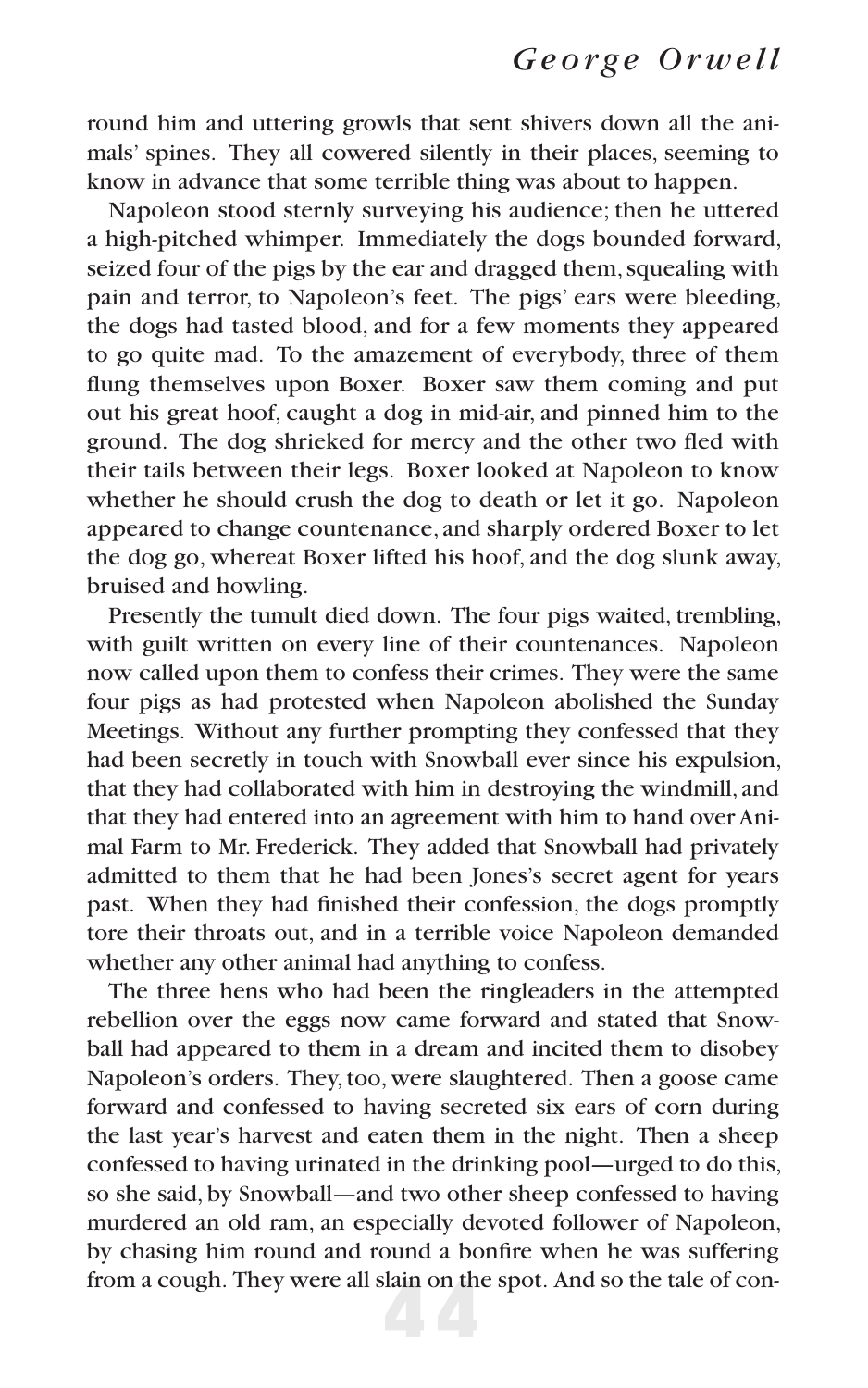fessions and executions went on, until there was a pile of corpses lying before Napoleon's feet and the air was heavy with the smell of blood, which had been unknown there since the expulsion of Jones.

When it was all over, the remaining animals, except for the pigs and dogs, crept away in a body. They were shaken and miserable. They did not know which was more shocking—the treachery of the animals who had leagued themselves with Snowball, or the cruel retribution they had just witnessed. In the old days there had often been scenes of bloodshed equally terrible, but it seemed to all of them that it was far worse now that it was happening among themselves. Since Jones had left the farm, until today, no animal had killed another animal. Not even a rat had been killed. They had made their way on to the little knoll where the half-finished windmill stood, and with one accord they all lay down as though huddling together for warmth—Clover, Muriel, Benjamin, the cows, the sheep, and a whole flock of geese and hens—everyone, indeed, except the cat, who had suddenly disappeared just before Napoleon ordered the animals to assemble. For some time nobody spoke. Only Boxer remained on his feet. He fidgeted to and fro, swishing his long black tail against his sides and occasionally uttering a little whinny of surprise. Finally he said:

"I do not understand it. I would not have believed that such things could happen on our farm. It must be due to some fault in ourselves. The solution, as I see it, is to work harder. From now onwards I shall get up a full hour earlier in the mornings."

And he moved off at his lumbering trot and made for the quarry. Having got there, he collected two successive loads of stone and dragged them down to the windmill before retiring for the night.

have spoken her thoughts, it would have been to say that this was<br> The animals huddled about Clover, not speaking. The knoll where they were lying gave them a wide prospect across the countryside. Most of Animal Farm was within their view—the long pasture stretching down to the main road, the hayfield, the spinney, the drinking pool, the ploughed fields where the young wheat was thick and green, and the red roofs of the farm buildings with the smoke curling from the chimneys. It was a clear spring evening. The grass and the bursting hedges were gilded by the level rays of the sun. Never had the farm—and with a kind of surprise they remembered that it was their own farm, every inch of it their own property—appeared to the animals so desirable a place. As Clover looked down the hillside her eyes filled with tears. If she could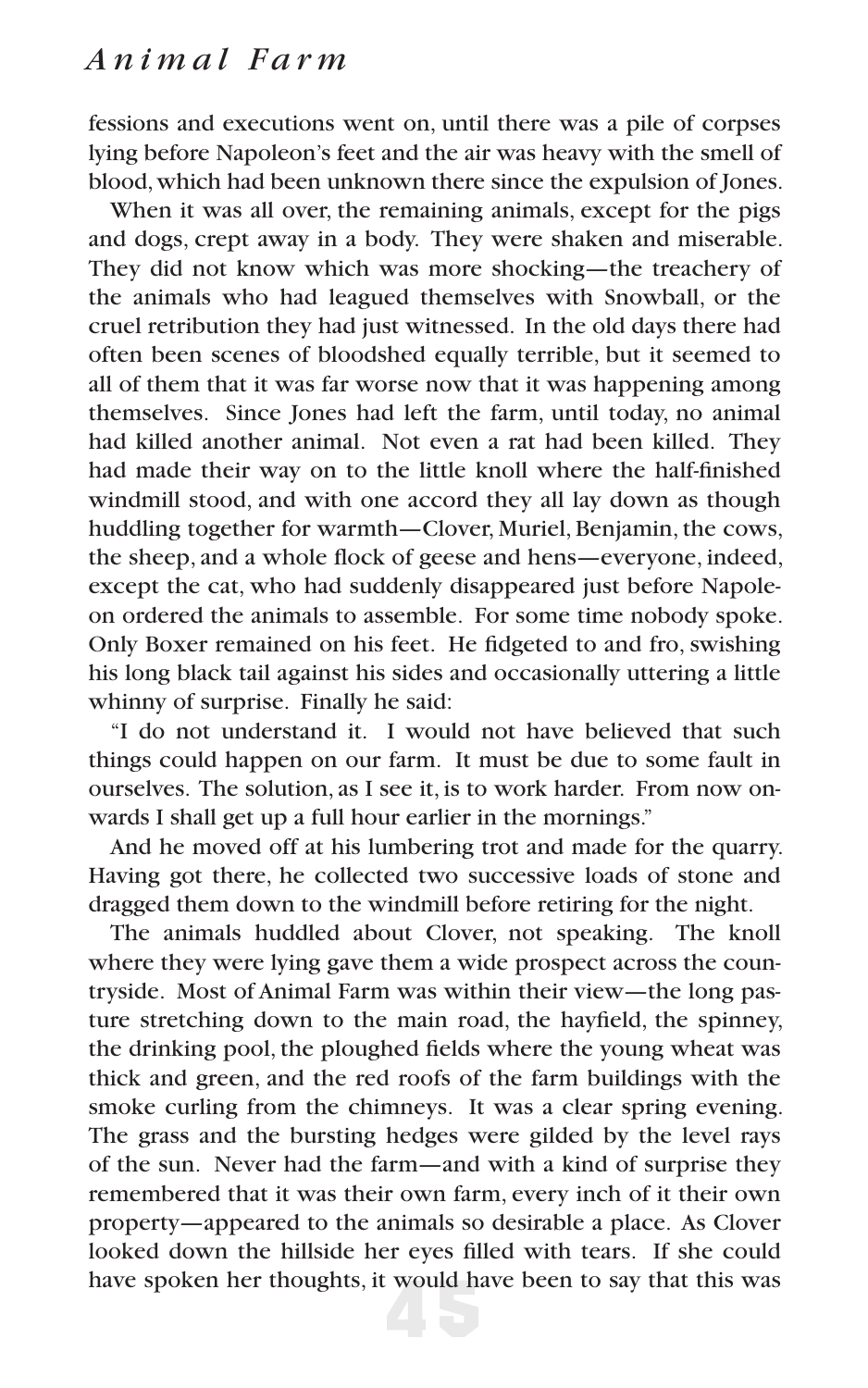not what they had aimed at when they had set themselves years ago to work for the overthrow of the human race. These scenes of terror and slaughter were not what they had looked forward to on that night when old Major first stirred them to rebellion. If she herself had had any picture of the future, it had been of a society of animals set free from hunger and the whip, all equal, each working according to his capacity, the strong protecting the weak, as she had protected the lost brood of ducklings with her foreleg on the night of Major's speech. Instead—she did not know why they had come to a time when no one dared speak his mind, when fierce, growling dogs roamed everywhere, and when you had to watch your comrades torn to pieces after confessing to shocking crimes. There was no thought of rebellion or disobedience in her mind. She knew that, even as things were, they were far better off than they had been in the days of Jones, and that before all else it was needful to prevent the return of the human beings. Whatever happened she would remain faithful, work hard, carry out the orders that were given to her, and accept the leadership of Napoleon. But still, it was not for this that she and all the other animals had hoped and toiled. It was not for this that they had built the windmill and faced the bullets of Jones's gun. Such were her thoughts, though she lacked the words to express them.

At last, feeling this to be in some way a substitute for the words she was unable to find, she began to sing *Beasts of England*. The other animals sitting round her took it up, and they sang it three times over—very tunefully, but slowly and mournfully, in a way they had never sung it before.

They had just finished singing it for the third time when Squealer, attended by two dogs, approached them with the air of having something important to say. He announced that, by a special decree of Comrade Napoleon, *Beasts of England* had been abolished. From now onwards it was forbidden to sing it.

The animals were taken aback.

"Why?" cried Muriel.

this song has no longer any purpose." "It is no longer needed, comrade," said Squealer stiffly. "*Beasts of England* was the song of the Rebellion. But the Rebellion is now completed. The execution of the traitors this afternoon was the final act. The enemy both external and internal has been defeated. In *Beasts of England* we expressed our longing for a better society in days to come. But that society has now been established. Clearly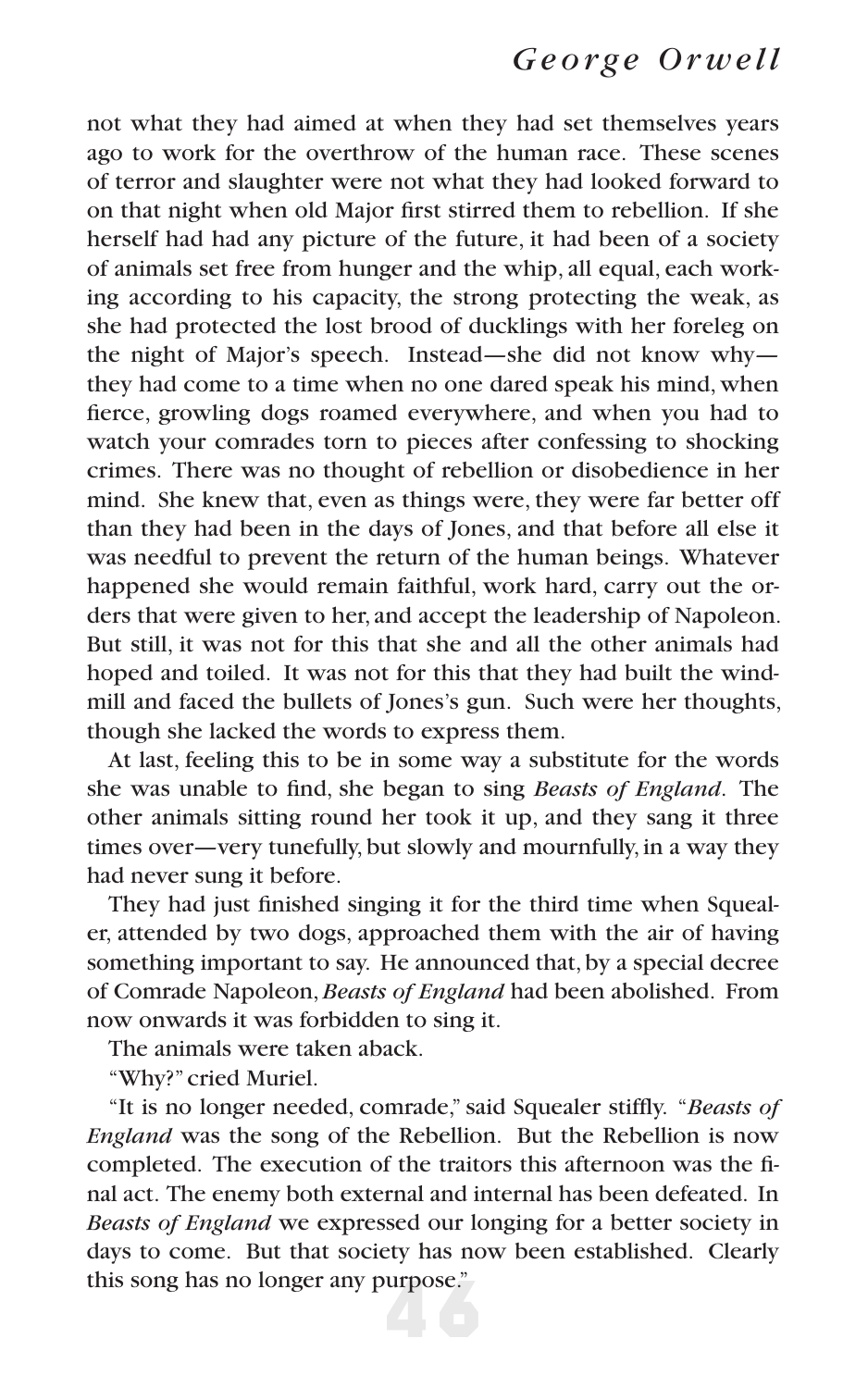Frightened though they were, some of the animals might possibly have protested, but at this moment the sheep set up their usual bleating of "Four legs good, two legs bad," which went on for several minutes and put an end to the discussion.

So *Beasts of England* was heard no more. In its place Minimus, the poet, had composed another song which began:

*Animal Farm, Animal Farm, Never through me shalt thou come to harm!*

and this was sung every Sunday morning after the hoisting of the flag. But somehow neither the words nor the tune ever seemed to the animals to come up to *Beasts of England*.

47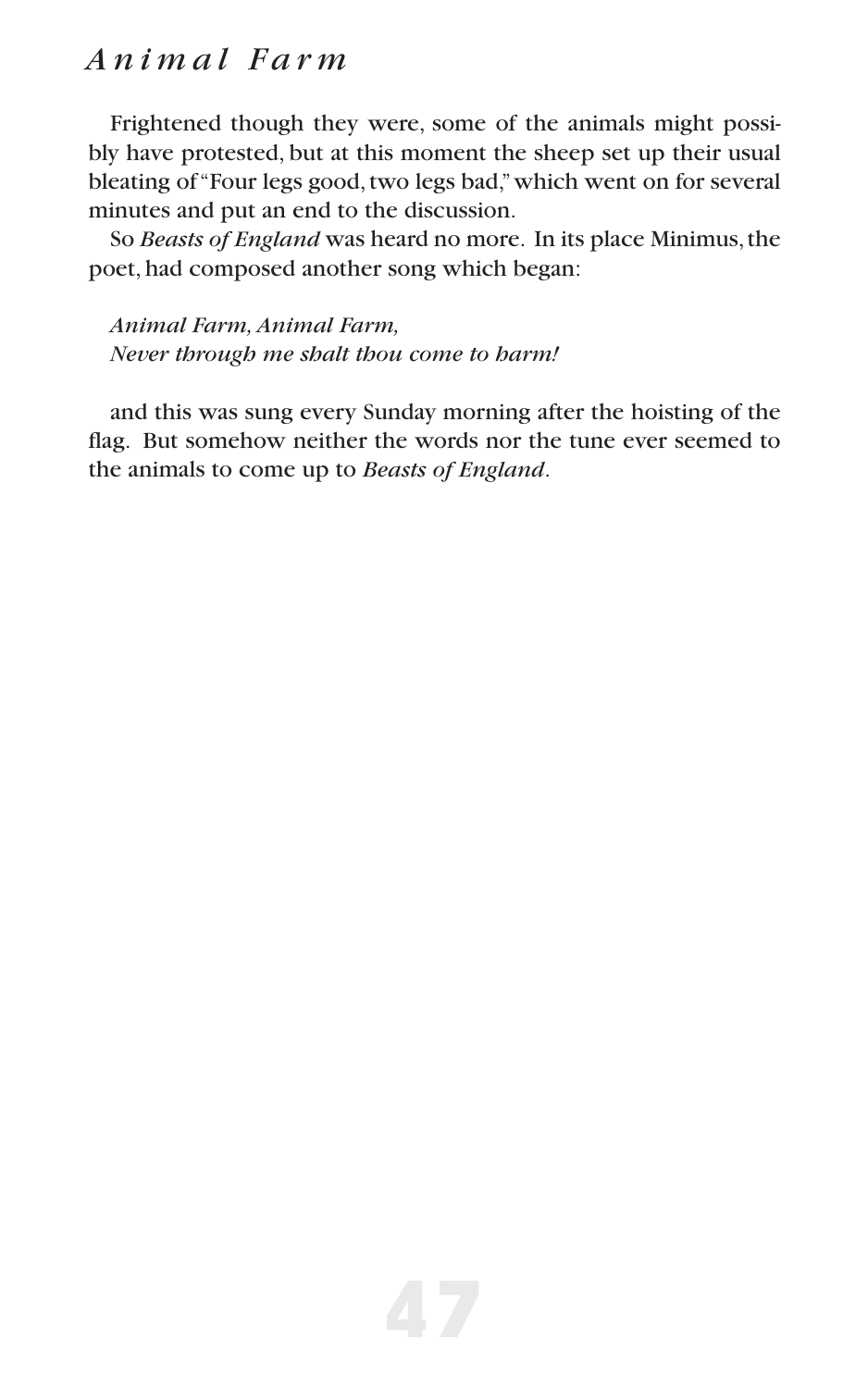# Chapter VI<sub>00</sub>

A few days later, when the terror caused by the executions had died down, some of the animals remembered—or thought they remembered—that the Sixth Commandment decreed "No animal shall kill any other animal." And though no one cared to mention it in the hearing of the pigs or the dogs, it was felt that the killings which had taken place did not square with this. Clover asked Benjamin to read her the Sixth Commandment, and when Benjamin, as usual, said that he refused to meddle in such matters, she fetched Muriel. Muriel read the Commandment for her. It ran: "No animal shall kill any other animal *without cause*." Somehow or other, the last two words had slipped out of the animals' memory. But they saw now that the Commandment had not been violated; for clearly there was good reason for killing the traitors who had leagued themselves with Snowball. Throughout the year the animals worked even harder than they had worked in the previous year. To rebuild the windmill, with walls twice as thick as before, and to finish it by the appointed date, together with the regular work of the farm, was a tremendous labour. There were times when it seemed to the animals that they worked longer hours and fed no better than they had done in Jones's day. On Sunday mornings Squealer, holding down a long strip of paper with his trotter, would read out to them lists of figures proving that the production of every class of foodstuff had increased by two hundred per cent, three hundred per cent, or five hundred per cent, as the case might be. The animals saw no reason to disbelieve him, especially as they could no longer remember very clearly what conditions had been like before the Rebellion. All the same, there were days when they felt that they would sooner have had less figures and more food.

and acted as a kind of trumpeter, letting out a loud "cock-a-doodle-All orders were now issued through Squealer or one of the other pigs. Napoleon himself was not seen in public as often as once in a fortnight. When he did appear, he was attended not only by his retinue of dogs but by a black cockerel who marched in front of him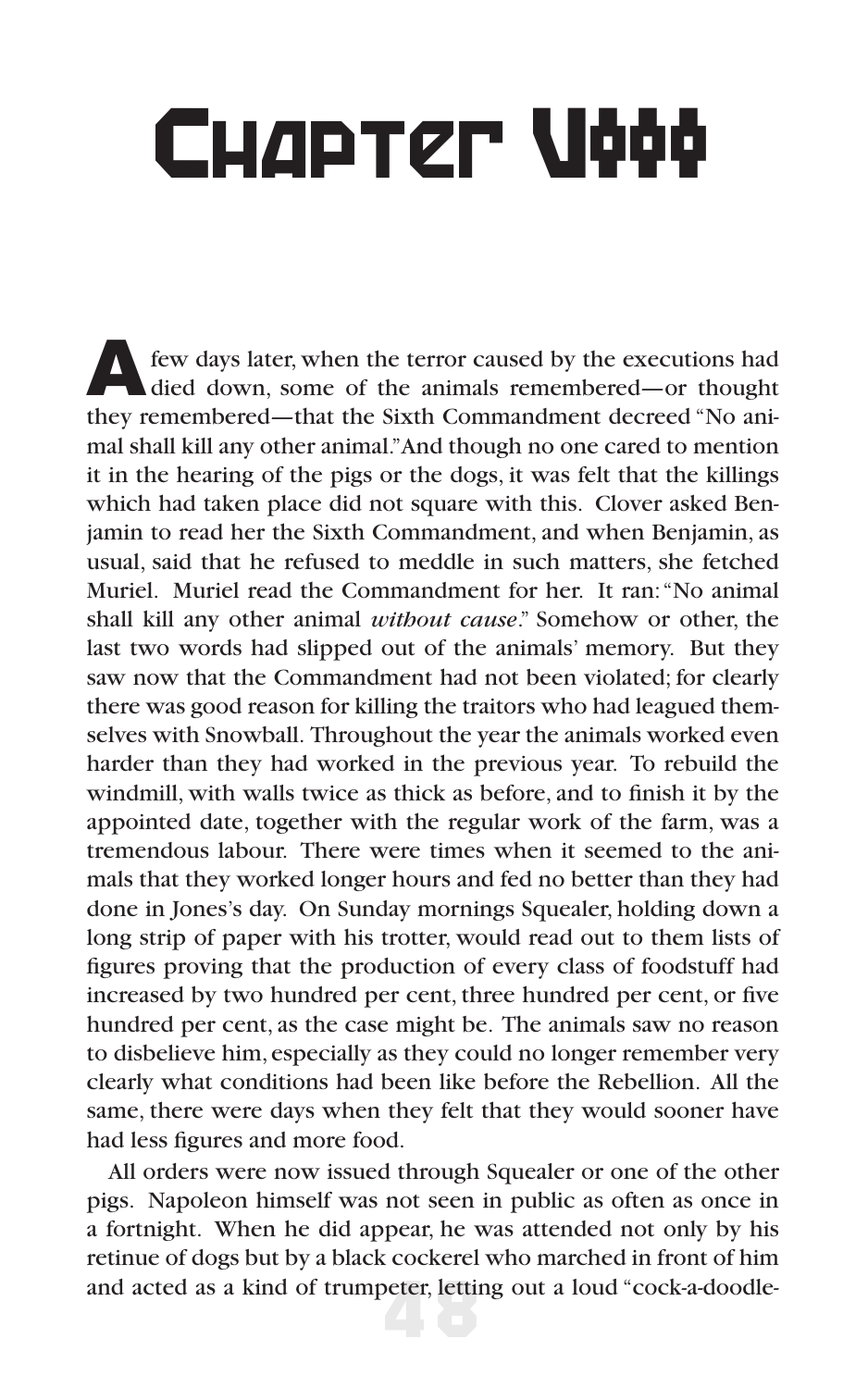doo" before Napoleon spoke. Even in the farmhouse, it was said, Napoleon inhabited separate apartments from the others. He took his meals alone, with two dogs to wait upon him, and always ate from the Crown Derby dinner service which had been in the glass cupboard in the drawing-room. It was also announced that the gun would be fired every year on Napoleon's birthday, as well as on the other two anniversaries.

Napoleon was now never spoken of simply as "Napoleon." He was always referred to in formal style as "our Leader, Comrade Napoleon," and the pigs liked to invent for him such titles as Father of All Animals, Terror of Mankind, Protector of the Sheep-fold, Ducklings' Friend, and the like. In his speeches, Squealer would talk with the tears rolling down his cheeks of Napoleon's wisdom, the goodness of his heart, and the deep love he bore to all animals everywhere, even and especially the unhappy animals who still lived in ignorance and slavery on other farms. It had become usual to give Napoleon the credit for every successful achievement and every stroke of good fortune. You would often hear one hen remark to another, "Under the guidance of our Leader, Comrade Napoleon, I have laid five eggs in six days"; or two cows, enjoying a drink at the pool, would exclaim, "Thanks to the leadership of Comrade Napoleon, how excellent this water tastes!" The general feeling on the farm was well expressed in a poem entitled *Comrade Napoleon*, which was composed by Minimus and which ran as follows:

*Friend of the fatherless! Fountain of happiness! Lord of the swill-bucket! Oh, how my soul is on Fire when I gaze at thy Calm and commanding eye, Like the sun in the sky, Comrade Napoleon!*

49 *Thou art the giver of All that thy creatures love, Full belly twice a day, clean straw to roll upon; Every beast great or small Sleeps at peace in his stall, Thou watchest over all, Comrade Napoleon!*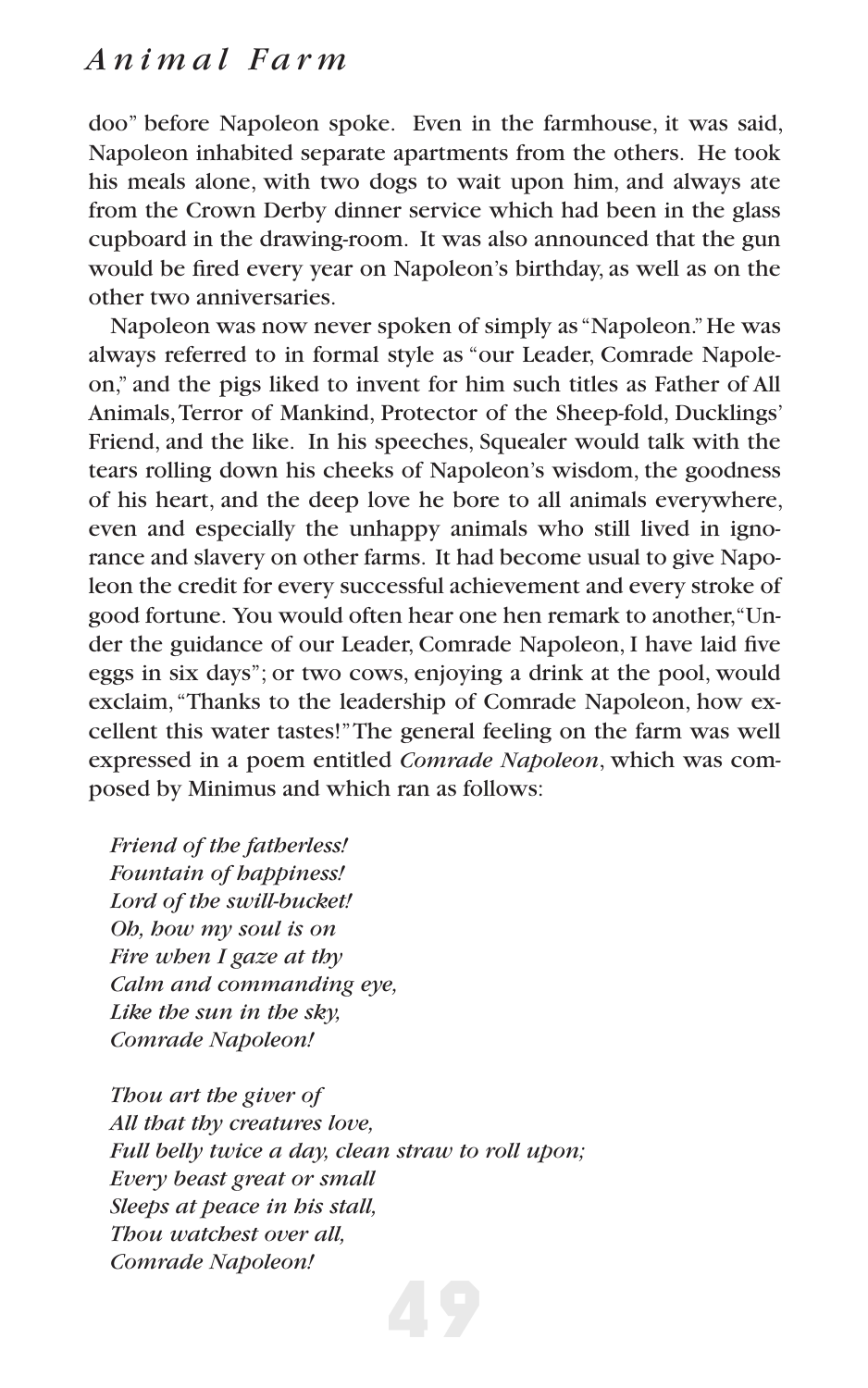### *George Orwell*

*Had I a sucking-pig, Ere he had grown as big Even as a pint bottle or as a rolling-pin, He should have learned to be Faithful and true to thee, Yes, his first squeak should be "Comrade Napoleon!*

Napoleon approved of this poem and caused it to be inscribed on the wall of the big barn, at the opposite end from the Seven Commandments. It was surmounted by a portrait of Napoleon, in profile, executed by Squealer in white paint.

Meanwhile, through the agency of Whymper, Napoleon was engaged in complicated negotiations with Frederick and Pilkington. The pile of timber was still unsold. Of the two, Frederick was the more anxious to get hold of it, but he would not offer a reasonable price. At the same time there were renewed rumours that Frederick and his men were plotting to attack Animal Farm and to destroy the windmill, the building of which had aroused furious jealousy in him. Snowball was known to be still skulking on Pinchfield Farm. In the middle of the summer the animals were alarmed to hear that three hens had come forward and confessed that, inspired by Snowball, they had entered into a plot to murder Napoleon. They were executed immediately, and fresh precautions for Napoleon's safety were taken. Four dogs guarded his bed at night, one at each corner, and a young pig named Pinkeye was given the task of tasting all his food before he ate it, lest it should be poisoned.

At about the same time it was given out that Napoleon had arranged to sell the pile of timber to Mr. Pilkington; he was also going to enter into a regular agreement for the exchange of certain products between Animal Farm and Foxwood. The relations between Napoleon and Pilkington, though they were only conducted through Whymper, were now almost friendly. The animals distrusted Pilkington, as a human being, but greatly preferred him to Frederick, whom they both feared and hated. As the summer wore on, and the windmill neared completion, the rumours of an impending treacherous attack grew stronger and stronger. Frederick, it was said, intended to bring against them twenty men all armed with guns, and he had already bribed the magistrates and police, so that if he could once get hold of the title-deeds of Animal Farm they would ask no questions. Moreover, terrible stories were leaking out from Pinchfield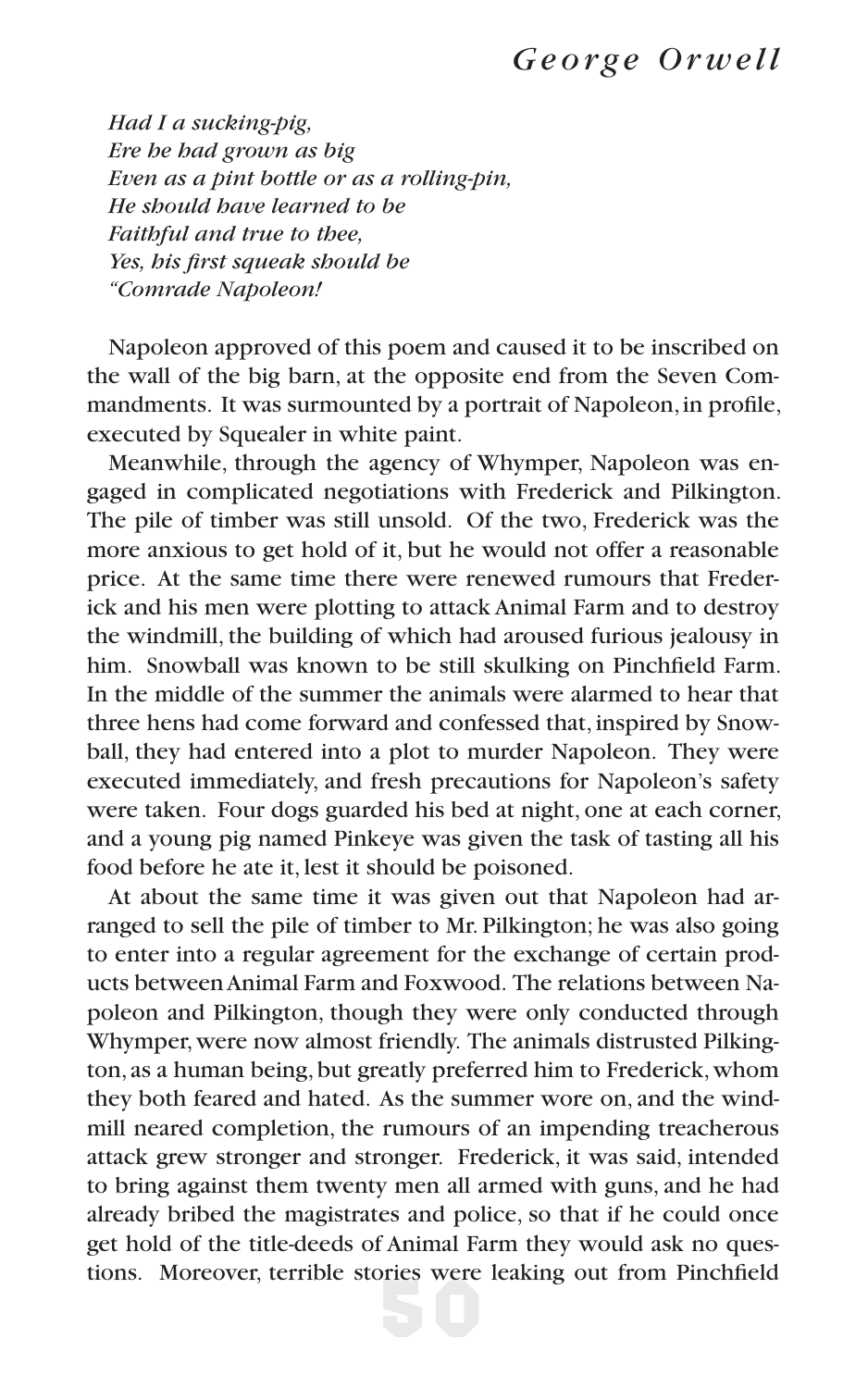about the cruelties that Frederick practised upon his animals. He had flogged an old horse to death, he starved his cows, he had killed a dog by throwing it into the furnace, he amused himself in the evenings by making cocks fight with splinters of razor-blade tied to their spurs. The animals' blood boiled with rage when they heard of these things being, done to their comrades, and sometimes they clamoured to be allowed to go out in a body and attack Pinchfield Farm, drive out the humans, and set the animals free. But Squealer counselled them to avoid rash actions and trust in Comrade Napoleon's strategy.

Nevertheless, feeling against Frederick continued to run high. One Sunday morning Napoleon appeared in the barn and explained that he had never at any time contemplated selling the pile of timber to Frederick; he considered it beneath his dignity, he said, to have dealings with scoundrels of that description. The pigeons who were still sent out to spread tidings of the Rebellion were forbidden to set foot anywhere on Foxwood, and were also ordered to drop their former slogan of "Death to Humanity" in favour of "Death to Frederick." In the late summer yet another of Snowball's machinations was laid bare. The wheat crop was full of weeds, and it was discovered that on one of his nocturnal visits Snowball had mixed weed seeds with the seed corn. A gander who had been privy to the plot had confessed his guilt to Squealer and immediately committed suicide by swallowing deadly nightshade berries. The animals now also learned that Snowball had never—as many of them had believed hitherto—received the order of "Animal Hero, First Class." This was merely a legend which had been spread some time after the Battle of the Cowshed by Snowball himself. So far from being decorated, he had been censured for showing cowardice in the battle. Once again some of the animals heard this with a certain bewilderment, but Squealer was soon able to convince them that their memories had been at fault.

even more beautiful in their eyes than when it had been built the<br> In the autumn, by a tremendous, exhausting effort—for the harvest had to be gathered at almost the same time—the windmill was finished. The machinery had still to be installed, and Whymper was negotiating the purchase of it, but the structure was completed. In the teeth of every difficulty, in spite of inexperience, of primitive implements, of bad luck and of Snowball's treachery, the work had been finished punctually to the very day! Tired out but proud, the animals walked round and round their masterpiece, which appeared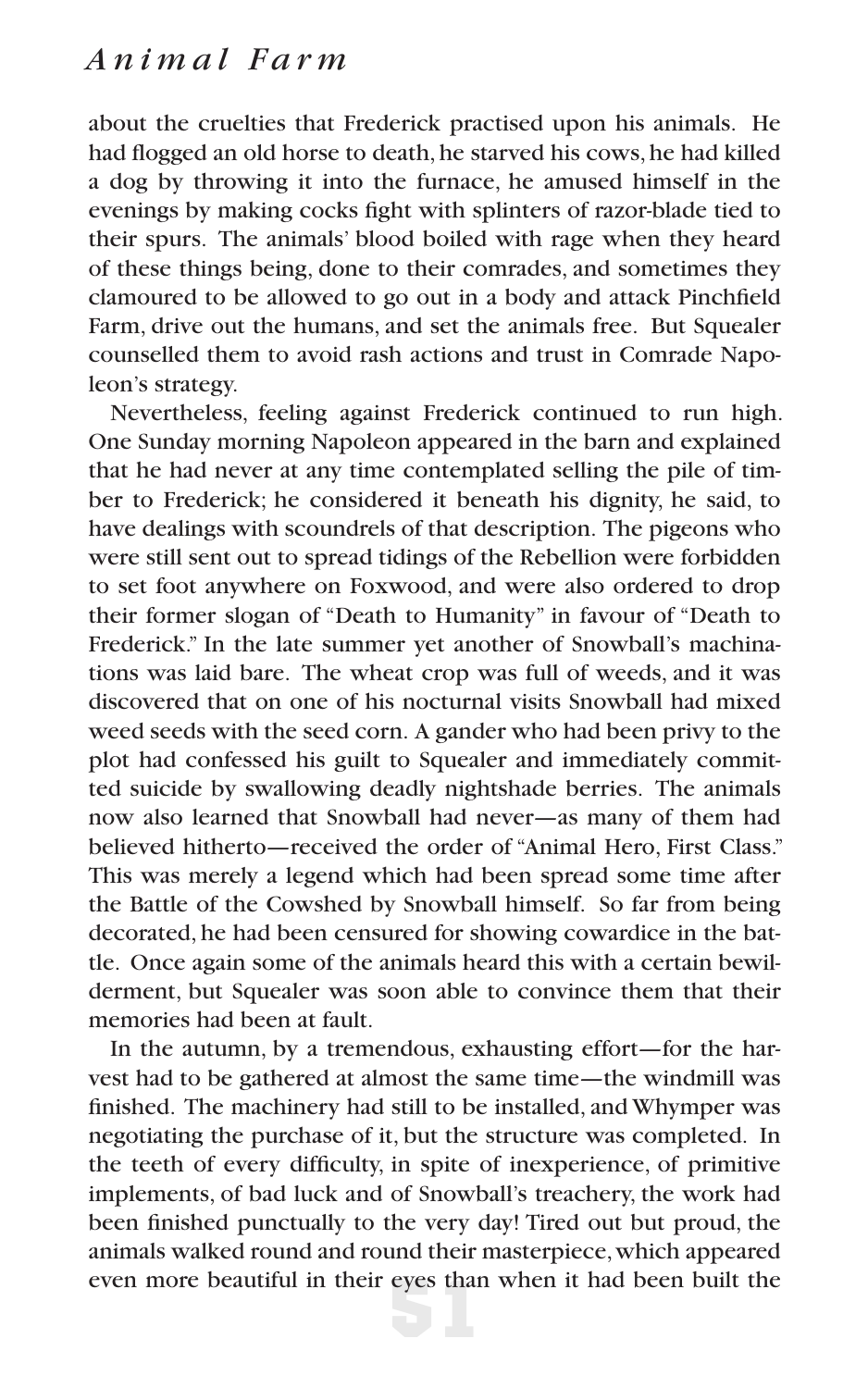first time. Moreover, the walls were twice as thick as before. Nothing short of explosives would lay them low this time! And when they thought of how they had laboured, what discouragements they had overcome, and the enormous difference that would be made in their lives when the sails were turning and the dynamos running—when they thought of all this, their tiredness forsook them and they gambolled round and round the windmill, uttering cries of triumph. Napoleon himself, attended by his dogs and his cockerel, came down to inspect the completed work; he personally congratulated the animals on their achievement, and announced that the mill would be named Napoleon Mill.

Two days later the animals were called together for a special meeting in the barn. They were struck dumb with surprise when Napoleon announced that he had sold the pile of timber to Frederick. Tomorrow Frederick's wagons would arrive and begin carting it away. Throughout the whole period of his seeming friendship with Pilkington, Napoleon had really been in secret agreement with Frederick.

All relations with Foxwood had been broken off; insulting messages had been sent to Pilkington. The pigeons had been told to avoid Pinchfield Farm and to alter their slogan from "Death to Frederick" to "Death to Pilkington." At the same time Napoleon assured the animals that the stories of an impending attack on Animal Farm were completely untrue, and that the tales about Frederick's cruelty to his own animals had been greatly exaggerated. All these rumours had probably originated with Snowball and his agents. It now appeared that Snowball was not, after all, hiding on Pinchfield Farm, and in fact had never been there in his life: he was living—in considerable luxury, so it was said—at Foxwood, and had in reality been a pensioner of Pilkington for years past.

buy the machinery for the windmill. The pigs were in ecstasies over Napoleon's cunning. By seeming to be friendly with Pilkington he had forced Frederick to raise his price by twelve pounds. But the superior quality of Napoleon's mind, said Squealer, was shown in the fact that he trusted nobody, not even Frederick. Frederick had wanted to pay for the timber with something called a cheque, which, it seemed, was a piece of paper with a promise to pay written upon it. But Napoleon was too clever for him. He had demanded payment in real five-pound notes, which were to be handed over before the timber was removed. Already Frederick had paid up; and the sum he had paid was just enough to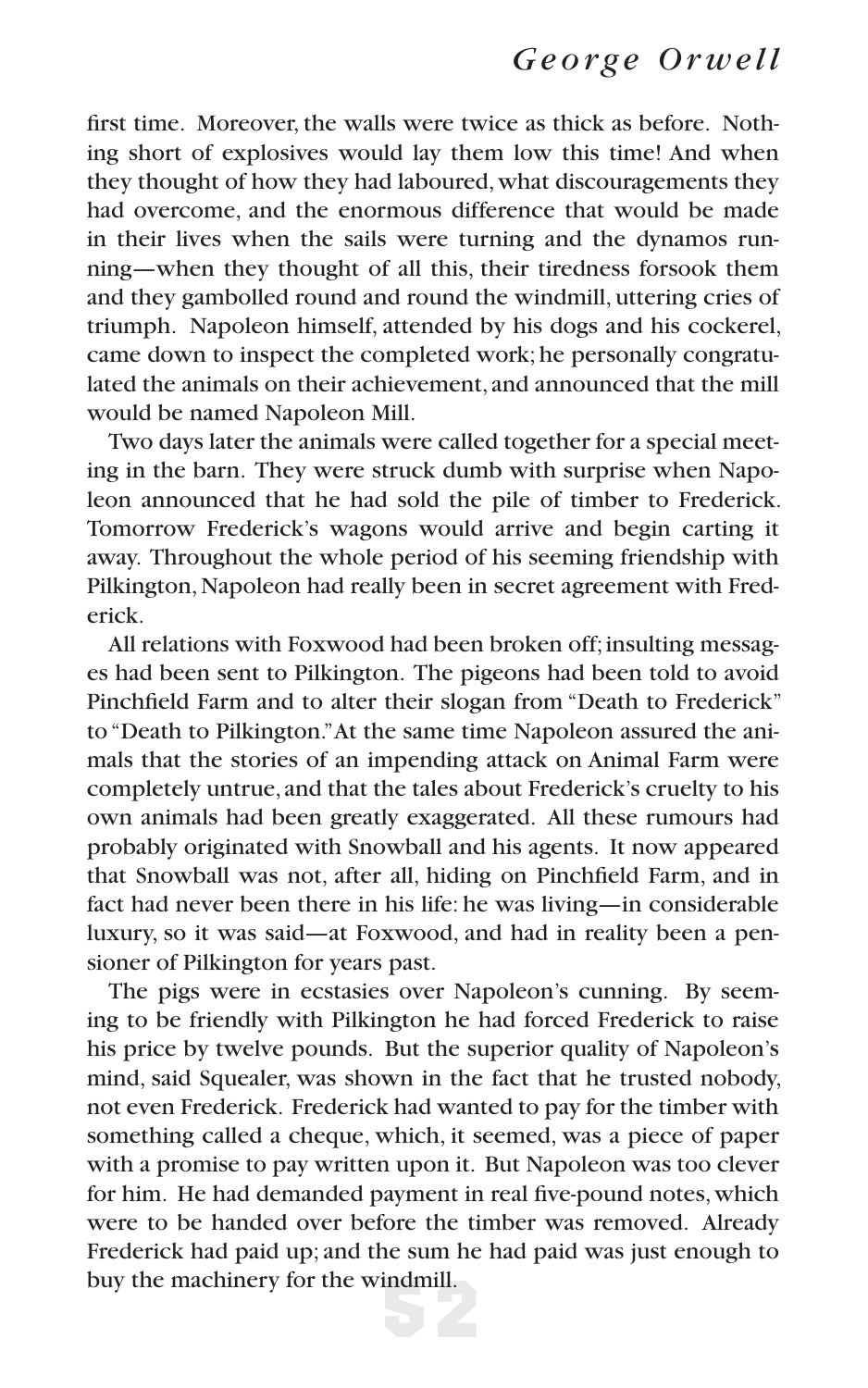Meanwhile the timber was being carted away at high speed. When it was all gone, another special meeting was held in the barn for the animals to inspect Frederick's bank-notes. Smiling beatifically, and wearing both his decorations, Napoleon reposed on a bed of straw on the platform, with the money at his side, neatly piled on a china dish from the farmhouse kitchen. The animals filed slowly past, and each gazed his fill. And Boxer put out his nose to sniff at the banknotes, and the flimsy white things stirred and rustled in his breath.

Three days later there was a terrible hullabaloo. Whymper, his face deadly pale, came racing up the path on his bicycle, flung it down in the yard and rushed straight into the farmhouse. The next moment a choking roar of rage sounded from Napoleon's apartments. The news of what had happened sped round the farm like wildfire. The bank-notes were forgeries! Frederick had got the timber for nothing!

Napoleon called the animals together immediately and in a terrible voice pronounced the death sentence upon Frederick. When captured, he said, Frederick should be boiled alive. At the same time he warned them that after this treacherous deed the worst was to be expected. Frederick and his men might make their long-expected attack at any moment. Sentinels were placed at all the approaches to the farm. In addition, four pigeons were sent to Foxwood with a conciliatory message, which it was hoped might re-establish good relations with Pilkington.

moment the four pigeons, who had been sent out on the day before,<br> $\overline{\phantom{a}}$ The very next morning the attack came. The animals were at breakfast when the look-outs came racing in with the news that Frederick and his followers had already come through the fivebarred gate. Boldly enough the animals sallied forth to meet them, but this time they did not have the easy victory that they had had in the Battle of the Cowshed. There were fifteen men, with half a dozen guns between them, and they opened fire as soon as they got within fifty yards. The animals could not face the terrible explosions and the stinging pellets, and in spite of the efforts of Napoleon and Boxer to rally them, they were soon driven back. A number of them were already wounded. They took refuge in the farm buildings and peeped cautiously out from chinks and knot-holes. The whole of the big pasture, including the windmill, was in the hands of the enemy. For the moment even Napoleon seemed at a loss. He paced up and down without a word, his tail rigid and twitching. Wistful glances were sent in the direction of Foxwood. If Pilkington and his men would help them, the day might yet be won. But at this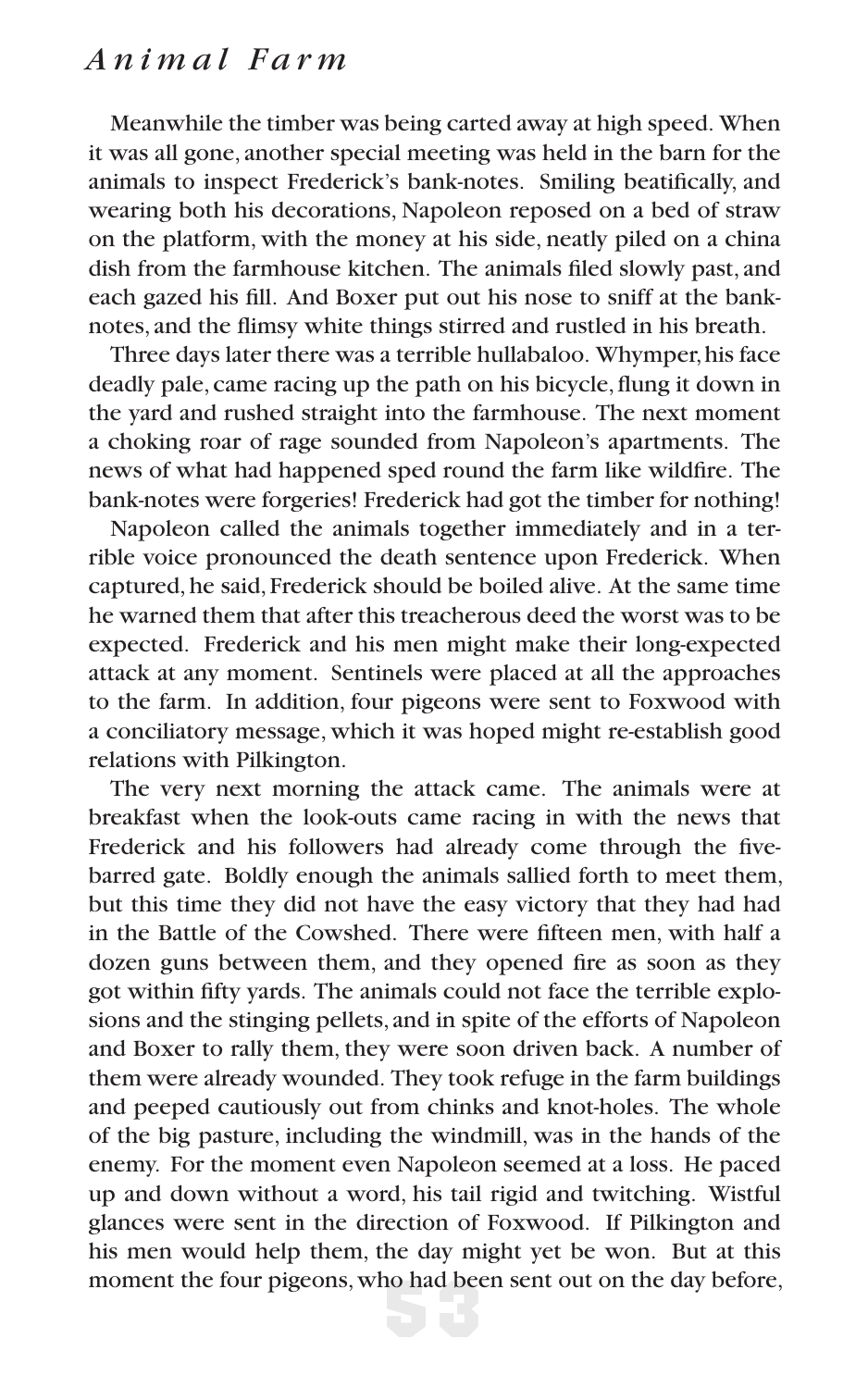returned, one of them bearing a scrap of paper from Pilkington. On it was pencilled the words: "Serves you right."

Meanwhile Frederick and his men had halted about the windmill. The animals watched them, and a murmur of dismay went round. Two of the men had produced a crowbar and a sledge hammer. They were going to knock the windmill down.

"Impossible!" cried Napoleon. "We have built the walls far too thick for that. They could not knock it down in a week. Courage, comrades!"

But Benjamin was watching the movements of the men intently. The two with the hammer and the crowbar were drilling a hole near the base of the windmill. Slowly, and with an air almost of amusement, Benjamin nodded his long muzzle.

"I thought so," he said. "Do you not see what they are doing? In another moment they are going to pack blasting powder into that hole."

Terrified, the animals waited. It was impossible now to venture out of the shelter of the buildings. After a few minutes the men were seen to be running in all directions. Then there was a deafening roar. The pigeons swirled into the air, and all the animals, except Napoleon, flung themselves flat on their bellies and hid their faces. When they got up again, a huge cloud of black smoke was hanging where the windmill had been. Slowly the breeze drifted it away. The windmill had ceased to exist!

denly appeared on the men's flank, baying ferociously, panic over-At this sight the animals' courage returned to them. The fear and despair they had felt a moment earlier were drowned in their rage against this vile, contemptible act. A mighty cry for vengeance went up, and without waiting for further orders they charged forth in a body and made straight for the enemy. This time they did not heed the cruel pellets that swept over them like hail. It was a savage, bitter battle. The men fired again and again, and, when the animals got to close quarters, lashed out with their sticks and their heavy boots. A cow, three sheep, and two geese were killed, and nearly everyone was wounded. Even Napoleon, who was directing operations from the rear, had the tip of his tail chipped by a pellet. But the men did not go unscathed either. Three of them had their heads broken by blows from Boxer's hoofs; another was gored in the belly by a cow's horn; another had his trousers nearly torn off by Jessie and Bluebell. And when the nine dogs of Napoleon's own bodyguard, whom he had instructed to make a detour under cover of the hedge, sud-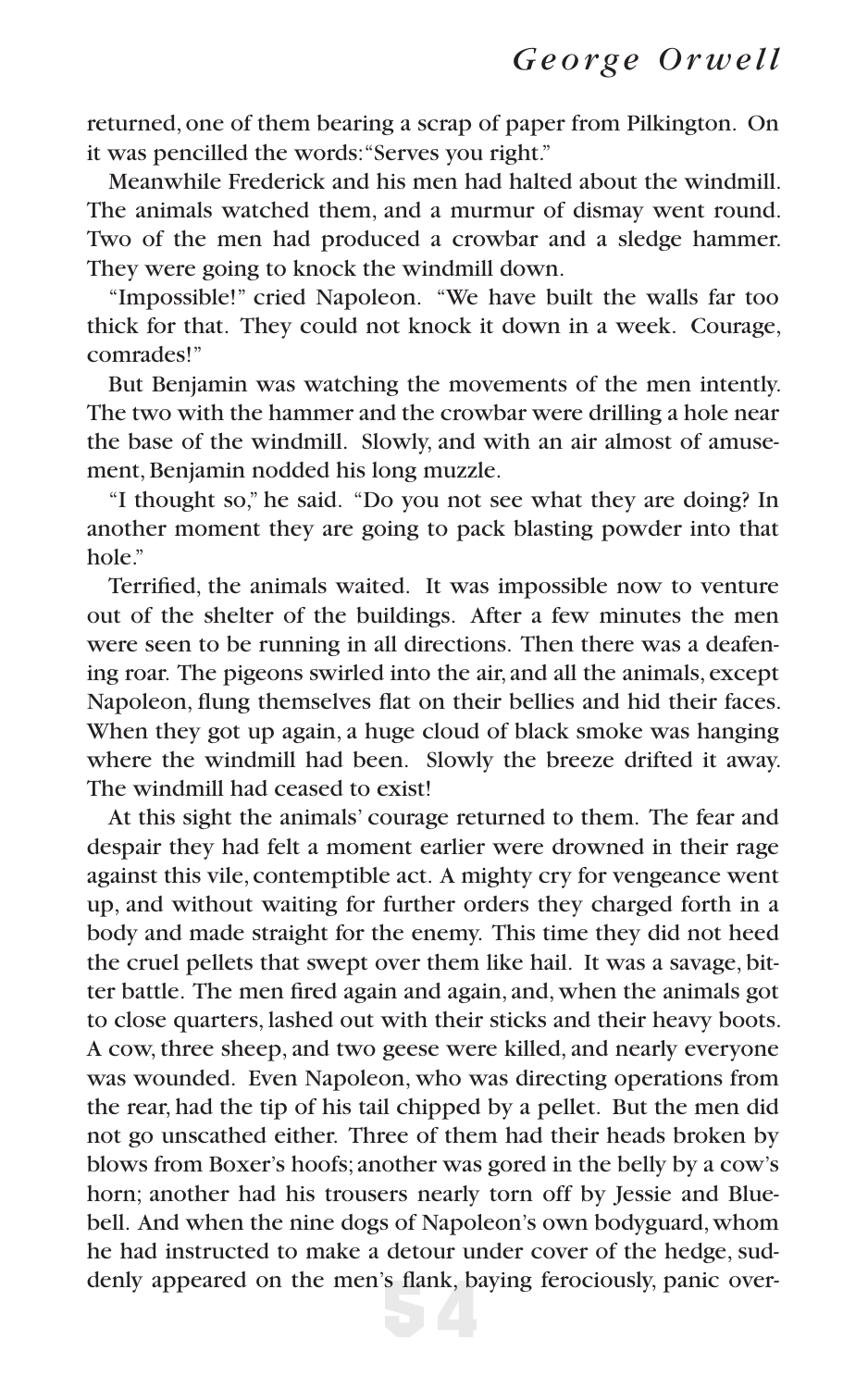took them. They saw that they were in danger of being surrounded. Frederick shouted to his men to get out while the going was good, and the next moment the cowardly enemy was running for dear life. The animals chased them right down to the bottom of the field, and got in some last kicks at them as they forced their way through the thorn hedge.

They had won, but they were weary and bleeding. Slowly they began to limp back towards the farm. The sight of their dead comrades stretched upon the grass moved some of them to tears. And for a little while they halted in sorrowful silence at the place where the windmill had once stood. Yes, it was gone; almost the last trace of their labour was gone! Even the foundations were partially destroyed. And in rebuilding it they could not this time, as before, make use of the fallen stones. This time the stones had vanished too. The force of the explosion had flung them to distances of hundreds of yards. It was as though the windmill had never been.

As they approached the farm Squealer, who had unaccountably been absent during the fighting, came skipping towards them, whisking his tail and beaming with satisfaction. And the animals heard, from the direction of the farm buildings, the solemn booming of a gun.

"What is that gun firing for?" said Boxer.

"To celebrate our victory!" cried Squealer.

"What victory?" said Boxer. His knees were bleeding, he had lost a shoe and split his hoof, and a dozen pellets had lodged themselves in his hind leg.

"What victory, comrade? Have we not driven the enemy off our soil—the sacred soil of Animal Farm?"

"But they have destroyed the windmill. And we had worked on it for two years!"

"What matter? We will build another windmill. We will build six windmills if we feel like it. You do not appreciate, comrade, the mighty thing that we have done. The enemy was in occupation of this very ground that we stand upon. And now—thanks to the leadership of Comrade Napoleon—we have won every inch of it back again!"

"Then we have won back what we had before," said Boxer.

"That is our victory," said Squealer.

building the windmill from the foundations, and already in imagina-<br> They limped into the yard. The pellets under the skin of Boxer's leg smarted painfully. He saw ahead of him the heavy labour of re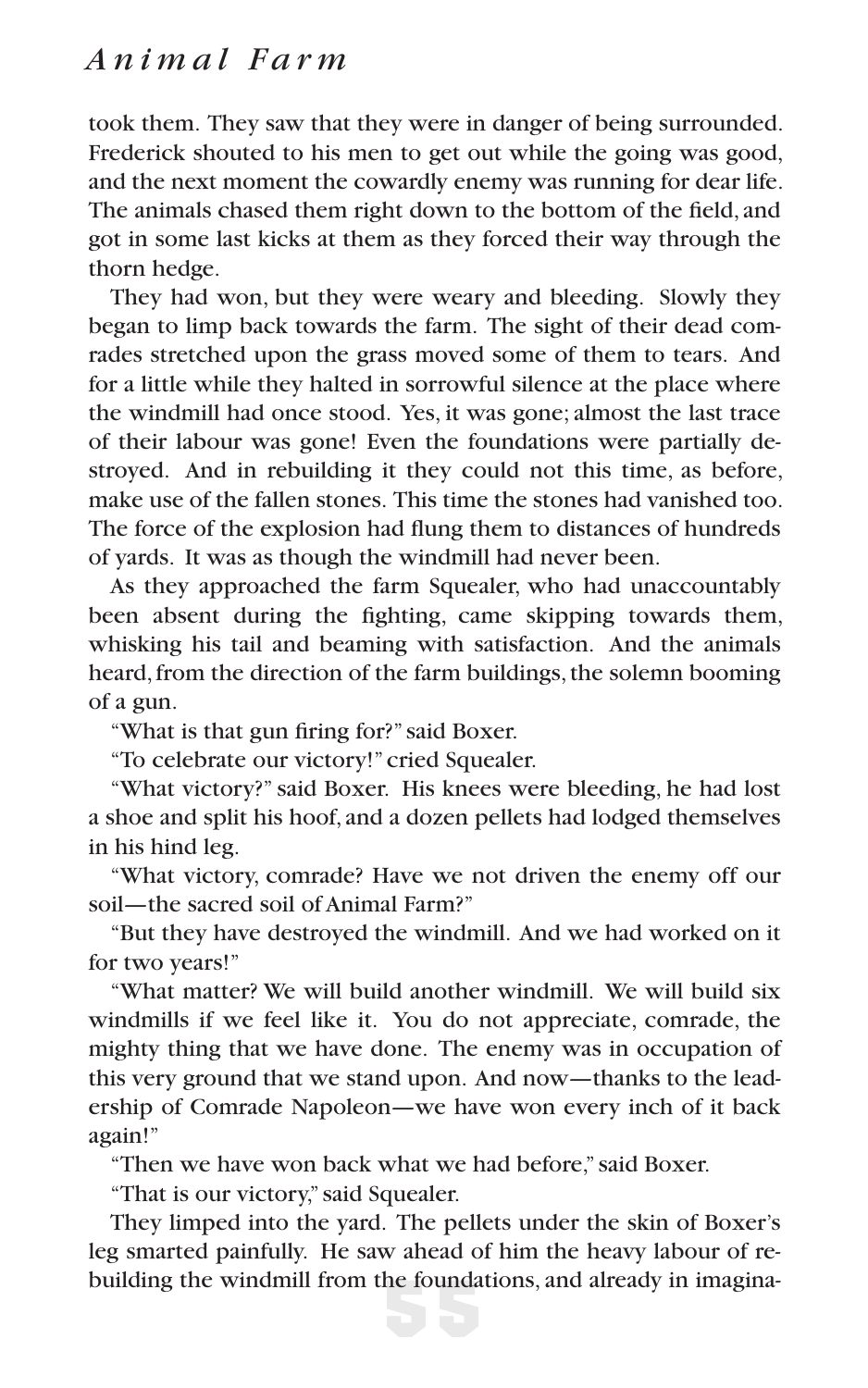tion he braced himself for the task. But for the first time it occurred to him that he was eleven years old and that perhaps his great muscles were not quite what they had once been.

But when the animals saw the green flag flying, and heard the gun firing again—seven times it was fired in all—and heard the speech that Napoleon made, congratulating them on their conduct, it did seem to them after all that they had won a great victory. The animals slain in the battle were given a solemn funeral. Boxer and Clover pulled the wagon which served as a hearse, and Napoleon himself walked at the head of the procession. Two whole days were given over to celebrations. There were songs, speeches, and more firing of the gun, and a special gift of an apple was bestowed on every animal, with two ounces of corn for each bird and three biscuits for each dog. It was announced that the battle would be called the Battle of the Windmill, and that Napoleon had created a new decoration, the Order of the Green Banner, which he had conferred upon himself. In the general rejoicings the unfortunate affair of the banknotes was forgotten.

It was a few days later than this that the pigs came upon a case of whisky in the cellars of the farmhouse. It had been overlooked at the time when the house was first occupied. That night there came from the farmhouse the sound of loud singing, in which, to everyone's surprise, the strains of *Beasts of England* were mixed up. At about half-past nine Napoleon, wearing an old bowler hat of Mr. Jones's, was distinctly seen to emerge from the back door, gallop rapidly round the yard, and disappear indoors again. But in the morning a deep silence hung over the farmhouse. Not a pig appeared to be stirring. It was nearly nine o'clock when Squealer made his appearance, walking slowly and dejectedly, his eyes dull, his tail hanging limply behind him, and with every appearance of being seriously ill. He called the animals together and told them that he had a terrible piece of news to impart. Comrade Napoleon was dying!

A cry of lamentation went up. Straw was laid down outside the doors of the farmhouse, and the animals walked on tiptoe. With tears in their eyes they asked one another what they should do if their Leader were taken away from them. A rumour went round that Snowball had after all contrived to introduce poison into Napoleon's food. At eleven o'clock Squealer came out to make another announcement. As his last act upon earth, Comrade Napoleon had pronounced a solemn decree: the drinking of alcohol was to be punished by death.

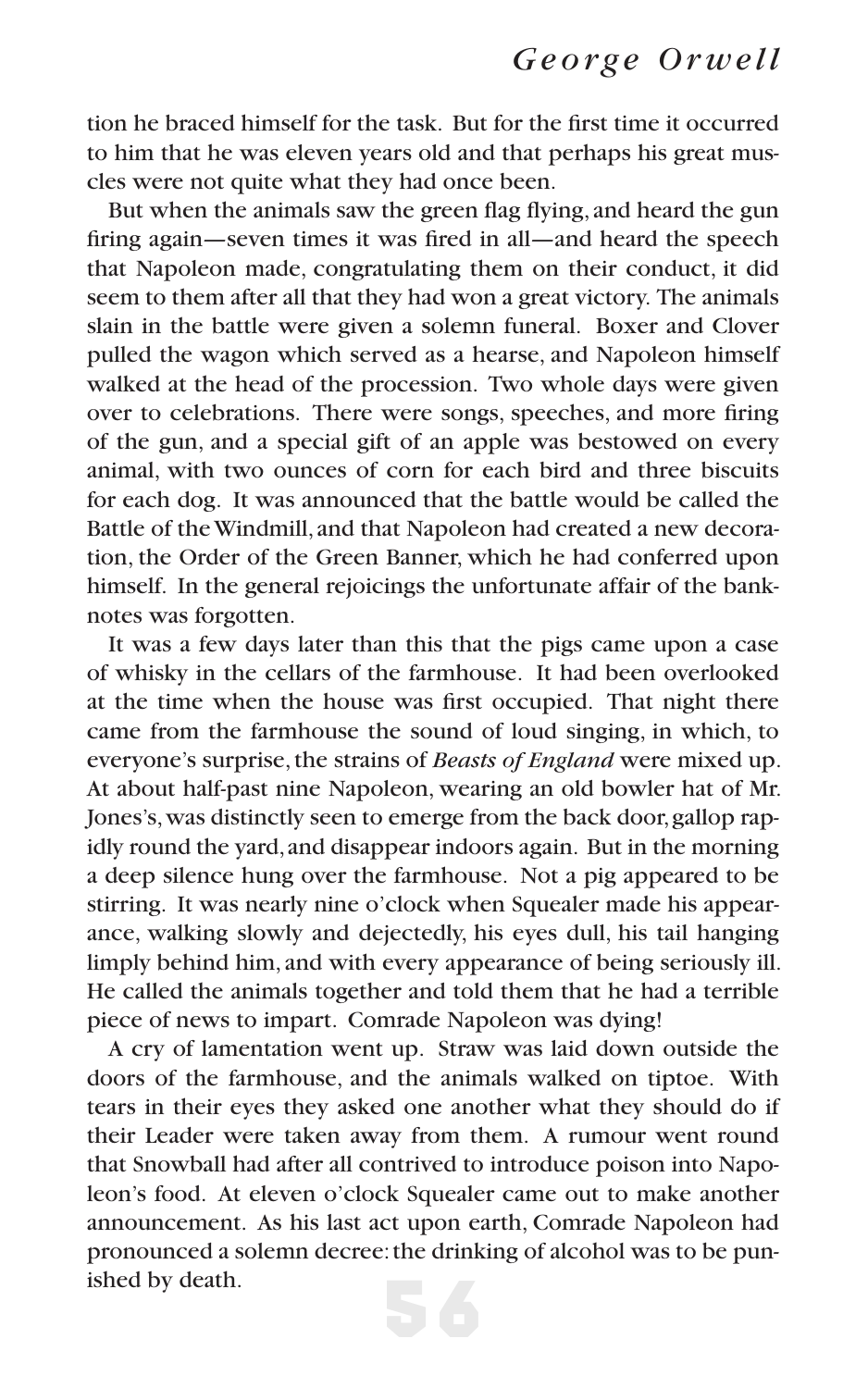By the evening, however, Napoleon appeared to be somewhat better, and the following morning Squealer was able to tell them that he was well on the way to recovery. By the evening of that day Napoleon was back at work, and on the next day it was learned that he had instructed Whymper to purchase in Willingdon some booklets on brewing and distilling. A week later Napoleon gave orders that the small paddock beyond the orchard, which it had previously been intended to set aside as a grazing-ground for animals who were past work, was to be ploughed up. It was given out that the pasture was exhausted and needed re-seeding; but it soon became known that Napoleon intended to sow it with barley.

About this time there occurred a strange incident which hardly anyone was able to understand. One night at about twelve o'clock there was a loud crash in the yard, and the animals rushed out of their stalls. It was a moonlit night. At the foot of the end wall of the big barn, where the Seven Commandments were written, there lay a ladder broken in two pieces. Squealer, temporarily stunned, was sprawling beside it, and near at hand there lay a lantern, a paintbrush, and an overturned pot of white paint. The dogs immediately made a ring round Squealer, and escorted him back to the farmhouse as soon as he was able to walk. None of the animals could form any idea as to what this meant, except old Benjamin, who nodded his muzzle with a knowing air, and seemed to understand, but would say nothing.

But a few days later Muriel, reading over the Seven Commandments to herself, noticed that there was yet another of them which the animals had remembered wrong. They had thought that the Fifth Commandment was "No animal shall drink alcohol," but there were two words that they had forgotten. Actually the Commandment read: "No animal shall drink alcohol *to excess*."

5 7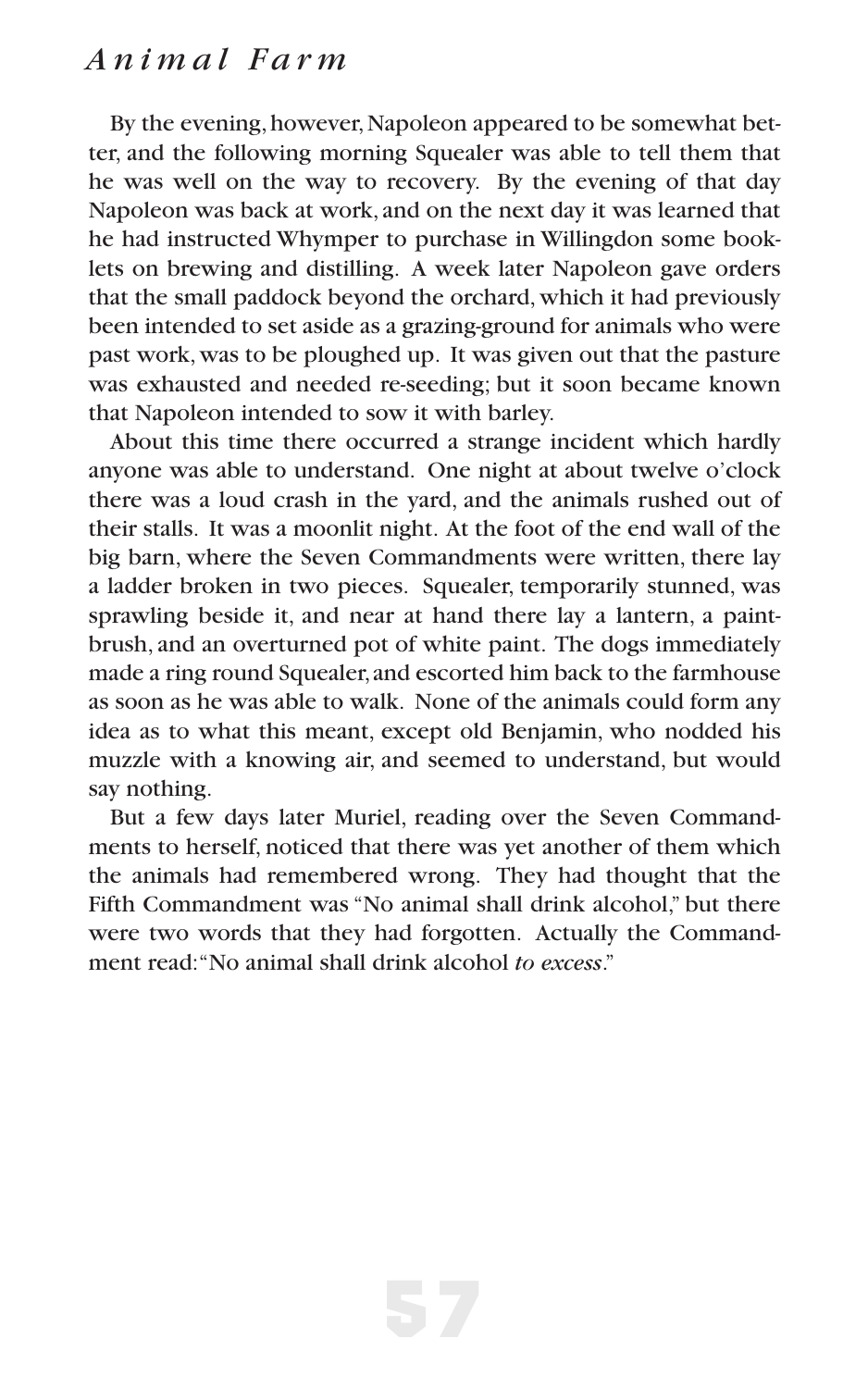# CHAPTET **OX**

Boxer's split hoof was a long time in healing. They had started the rebuilding of the windmill the day after the victory celebrations were ended. Boxer refused to take even a day off work, and made it a point of honour not to let it be seen that he was in pain. In the evenings he would admit privately to Clover that the hoof troubled him a great deal. Clover treated the hoof with poultices of herbs which she prepared by chewing them, and both she and Benjamin urged Boxer to work less hard. "A horse's lungs do not last for ever," she said to him. But Boxer would not listen. He had, he said, only one real ambition left—to see the windmill well under way before he reached the age for retirement.

At the beginning, when the laws of Animal Farm were first formulated, the retiring age had been fixed for horses and pigs at twelve, for cows at fourteen, for dogs at nine, for sheep at seven, and for hens and geese at five. Liberal old-age pensions had been agreed upon. As yet no animal had actually retired on pension, but of late the subject had been discussed more and more. Now that the small field beyond the orchard had been set aside for barley, it was rumoured that a corner of the large pasture was to be fenced off and turned into a grazing-ground for superannuated animals. For a horse, it was said, the pension would be five pounds of corn a day and, in winter, fifteen pounds of hay, with a carrot or possibly an apple on public holidays. Boxer's twelfth birthday was due in the late summer of the following year.

always spoke of it as a "readjustment," never as a "reduction"), but in<br> Meanwhile life was hard. The winter was as cold as the last one had been, and food was even shorter. Once again all rations were reduced, except those of the pigs and the dogs. A too rigid equality in rations, Squealer explained, would have been contrary to the principles of Animalism. In any case he had no difficulty in proving to the other animals that they were not in reality short of food, whatever the appearances might be. For the time being, certainly, it had been found necessary to make a readjustment of rations (Squealer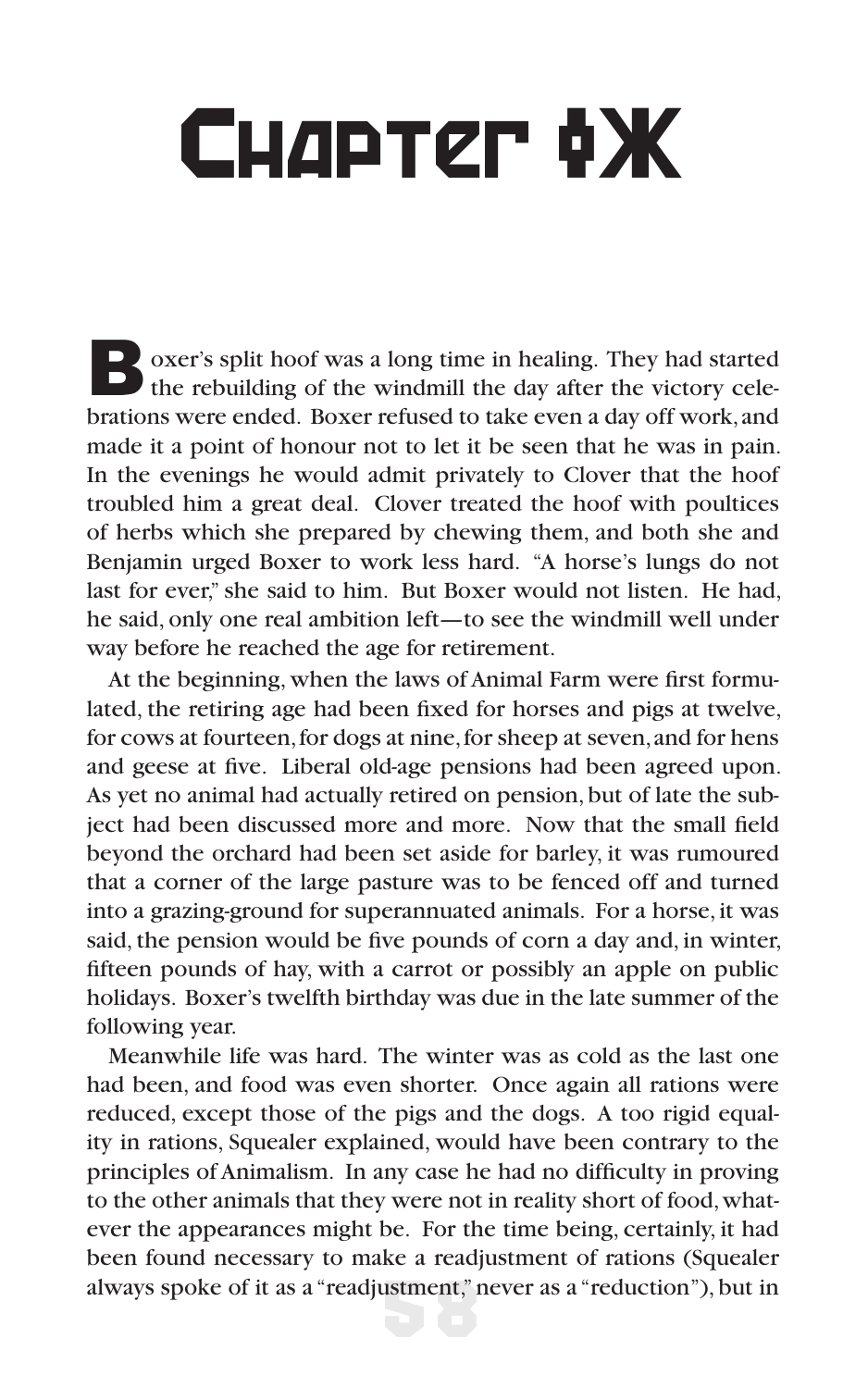comparison with the days of Jones, the improvement was enormous. Reading out the figures in a shrill, rapid voice, he proved to them in detail that they had more oats, more hay, more turnips than they had had in Jones's day, that they worked shorter hours, that their drinking water was of better quality, that they lived longer, that a larger proportion of their young ones survived infancy, and that they had more straw in their stalls and suffered less from fleas. The animals believed every word of it. Truth to tell, Jones and all he stood for had almost faded out of their memories. They knew that life nowadays was harsh and bare, that they were often hungry and often cold, and that they were usually working when they were not asleep. But doubtless it had been worse in the old days. They were glad to believe so. Besides, in those days they had been slaves and now they were free, and that made all the difference, as Squealer did not fail to point out.

There were many more mouths to feed now. In the autumn the four sows had all littered about simultaneously, producing thirty-one young pigs between them. The young pigs were piebald, and as Napoleon was the only boar on the farm, it was possible to guess at their parentage. It was announced that later, when bricks and timber had been purchased, a schoolroom would be built in the farmhouse garden. For the time being, the young pigs were given their instruction by Napoleon himself in the farmhouse kitchen. They took their exercise in the garden, and were discouraged from playing with the other young animals. About this time, too, it was laid down as a rule that when a pig and any other animal met on the path, the other animal must stand aside: and also that all pigs, of whatever degree, were to have the privilege of wearing green ribbons on their tails on Sundays.

in December, were reduced again in February, and lanterns in the<br>
<sub>1</sub> The farm had had a fairly successful year, but was still short of money. There were the bricks, sand, and lime for the schoolroom to be purchased, and it would also be necessary to begin saving up again for the machinery for the windmill. Then there were lamp oil and candles for the house, sugar for Napoleon's own table (he forbade this to the other pigs, on the ground that it made them fat), and all the usual replacements such as tools, nails, string, coal, wire, scrap-iron, and dog biscuits. A stump of hay and part of the potato crop were sold off, and the contract for eggs was increased to six hundred a week, so that that year the hens barely hatched enough chicks to keep their numbers at the same level. Rations, reduced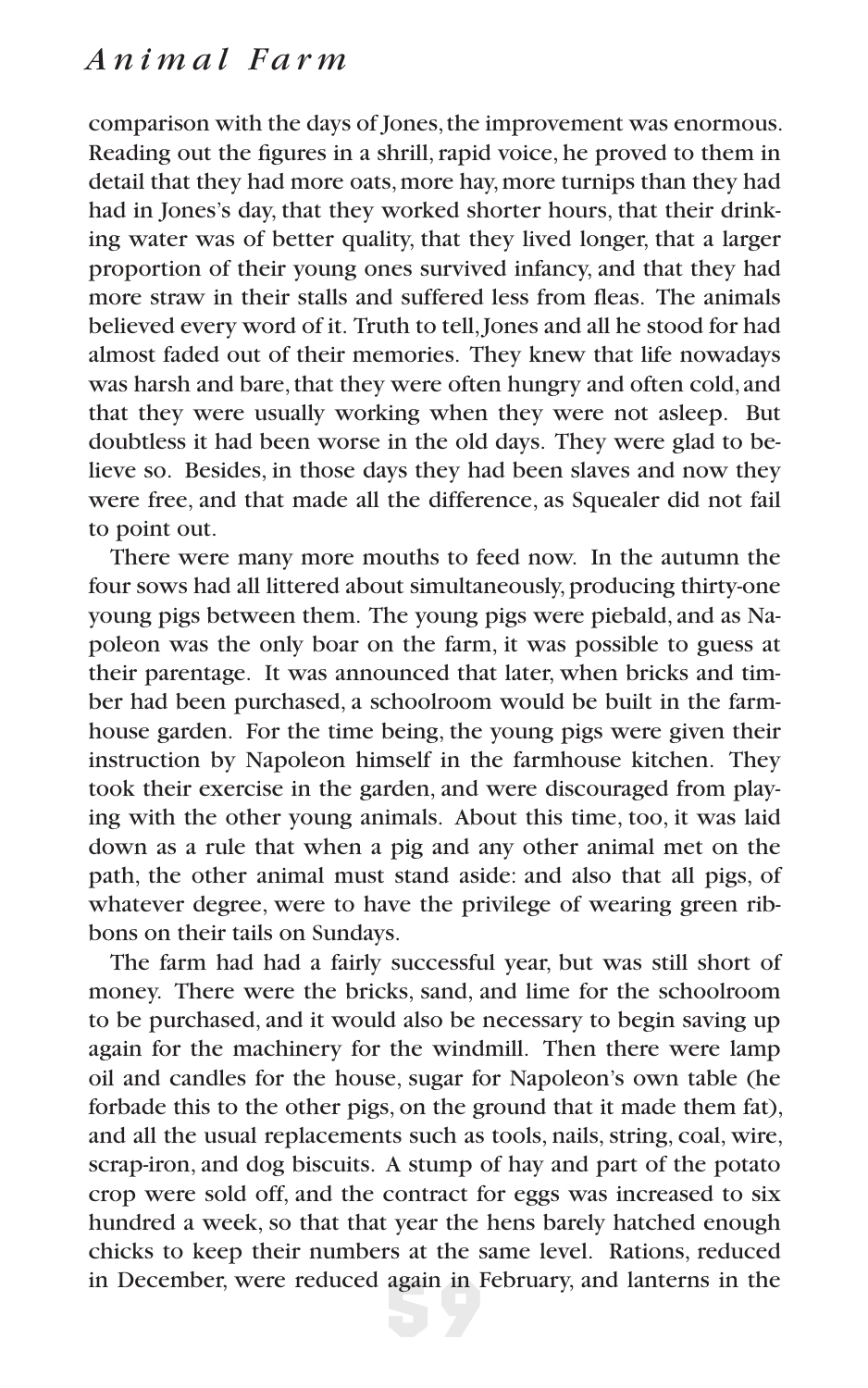stalls were forbidden to save oil. But the pigs seemed comfortable enough, and in fact were putting on weight if anything. One afternoon in late February a warm, rich, appetising scent, such as the animals had never smelt before, wafted itself across the yard from the little brew-house, which had been disused in Jones's time, and which stood beyond the kitchen. Someone said it was the smell of cooking barley. The animals sniffed the air hungrily and wondered whether a warm mash was being prepared for their supper. But no warm mash appeared, and on the following Sunday it was announced that from now onwards all barley would be reserved for the pigs. The field beyond the orchard had already been sown with barley. And the news soon leaked out that every pig was now receiving a ration of a pint of beer daily, with half a gallon for Napoleon himself, which was always served to him in the Crown Derby soup tureen.

fluttering of the flag, they were able to forget that their bellies were But if there were hardships to be borne, they were partly offset by the fact that life nowadays had a greater dignity than it had had before. There were more songs, more speeches, more processions. Napoleon had commanded that once a week there should be held something called a Spontaneous Demonstration, the object of which was to celebrate the struggles and triumphs of Animal Farm. At the appointed time the animals would leave their work and march round the precincts of the farm in military formation, with the pigs leading, then the horses, then the cows, then the sheep, and then the poultry. The dogs flanked the procession and at the head of all marched Napoleon's black cockerel. Boxer and Clover always carried between them a green banner marked with the hoof and the horn and the caption, "Long live Comrade Napoleon!" Afterwards there were recitations of poems composed in Napoleon's honour, and a speech by Squealer giving particulars of the latest increases in the production of foodstuffs, and on occasion a shot was fired from the gun. The sheep were the greatest devotees of the Spontaneous Demonstration, and if anyone complained (as a few animals sometimes did, when no pigs or dogs were near) that they wasted time and meant a lot of standing about in the cold, the sheep were sure to silence him with a tremendous bleating of "Four legs good, two legs bad!" But by and large the animals enjoyed these celebrations. They found it comforting to be reminded that, after all, they were truly their own masters and that the work they did was for their own benefit. So that, what with the songs, the processions, Squealer's lists of figures, the thunder of the gun, the crowing of the cockerel, and the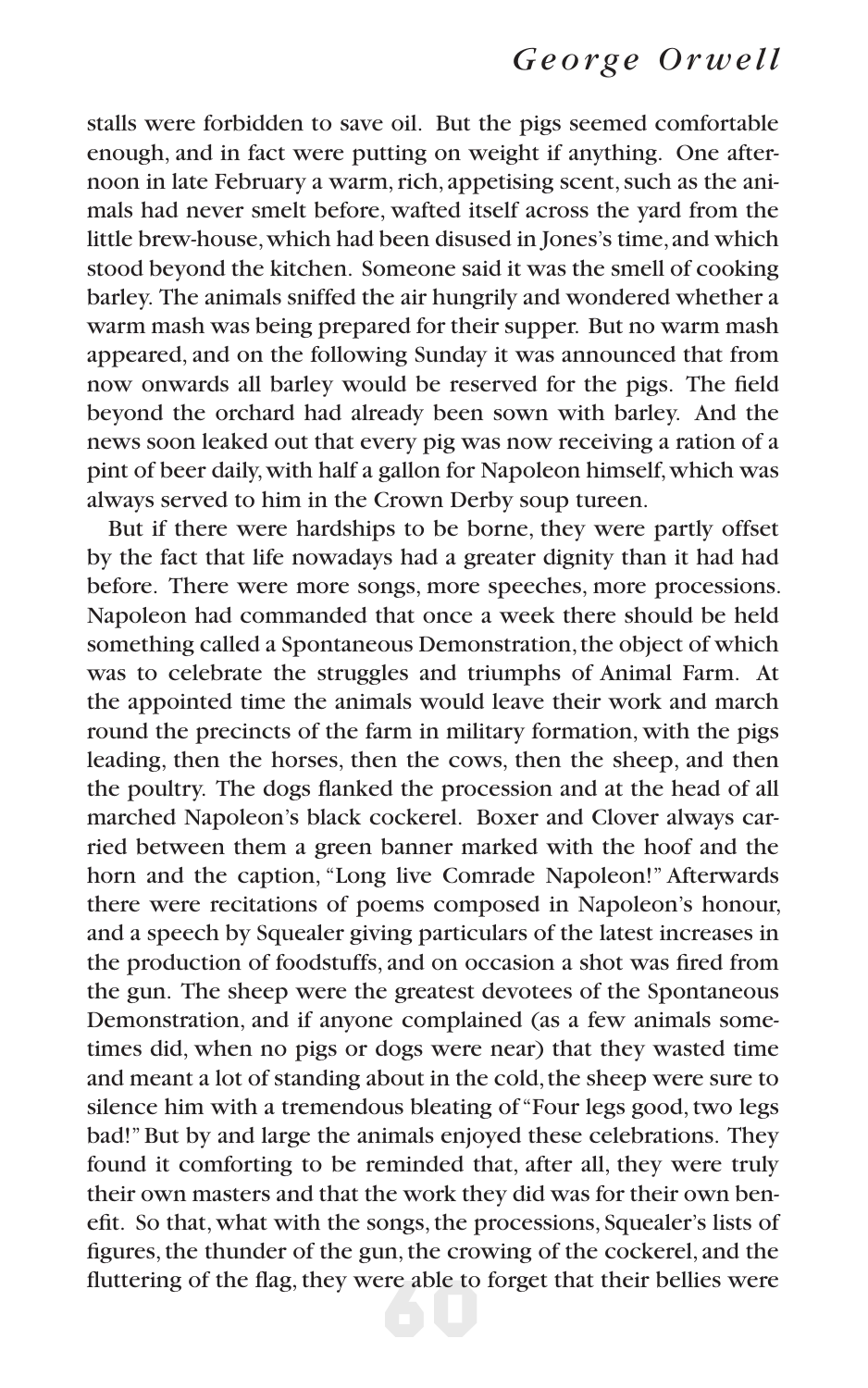empty, at least part of the time.

In April, Animal Farm was proclaimed a Republic, and it became necessary to elect a President. There was only one candidate, Napoleon, who was elected unanimously. On the same day it was given out that fresh documents had been discovered which revealed further details about Snowball's complicity with Jones. It now appeared that Snowball had not, as the animals had previously imagined, merely attempted to lose the Battle of the Cowshed by means of a stratagem, but had been openly fighting on Jones's side. In fact, it was he who had actually been the leader of the human forces, and had charged into battle with the words "Long live Humanity!" on his lips. The wounds on Snowball's back, which a few of the animals still remembered to have seen, had been inflicted by Napoleon's teeth.

In the middle of the summer Moses the raven suddenly reappeared on the farm, after an absence of several years. He was quite unchanged, still did no work, and talked in the same strain as ever about Sugarcandy Mountain. He would perch on a stump, flap his black wings, and talk by the hour to anyone who would listen. "Up there, comrades," he would say solemnly, pointing to the sky with his large beak—"up there, just on the other side of that dark cloud that you can see—there it lies, Sugarcandy Mountain, that happy country where we poor animals shall rest for ever from our labours!" He even claimed to have been there on one of his higher flights, and to have seen the everlasting fields of clover and the linseed cake and lump sugar growing on the hedges. Many of the animals believed him. Their lives now, they reasoned, were hungry and laborious; was it not right and just that a better world should exist somewhere else? A thing that was difficult to determine was the attitude of the pigs towards Moses. They all declared contemptuously that his stories about Sugarcandy Mountain were lies, and yet they allowed him to remain on the farm, not working, with an allowance of a gill of beer a day.

It was only his appearance that was a little altered; his hide was  $\overline{a}$ After his hoof had healed up, Boxer worked harder than ever. Indeed, all the animals worked like slaves that year. Apart from the regular work of the farm, and the rebuilding of the windmill, there was the schoolhouse for the young pigs, which was started in March. Sometimes the long hours on insufficient food were hard to bear, but Boxer never faltered. In nothing that he said or did was there any sign that his strength was not what it had been.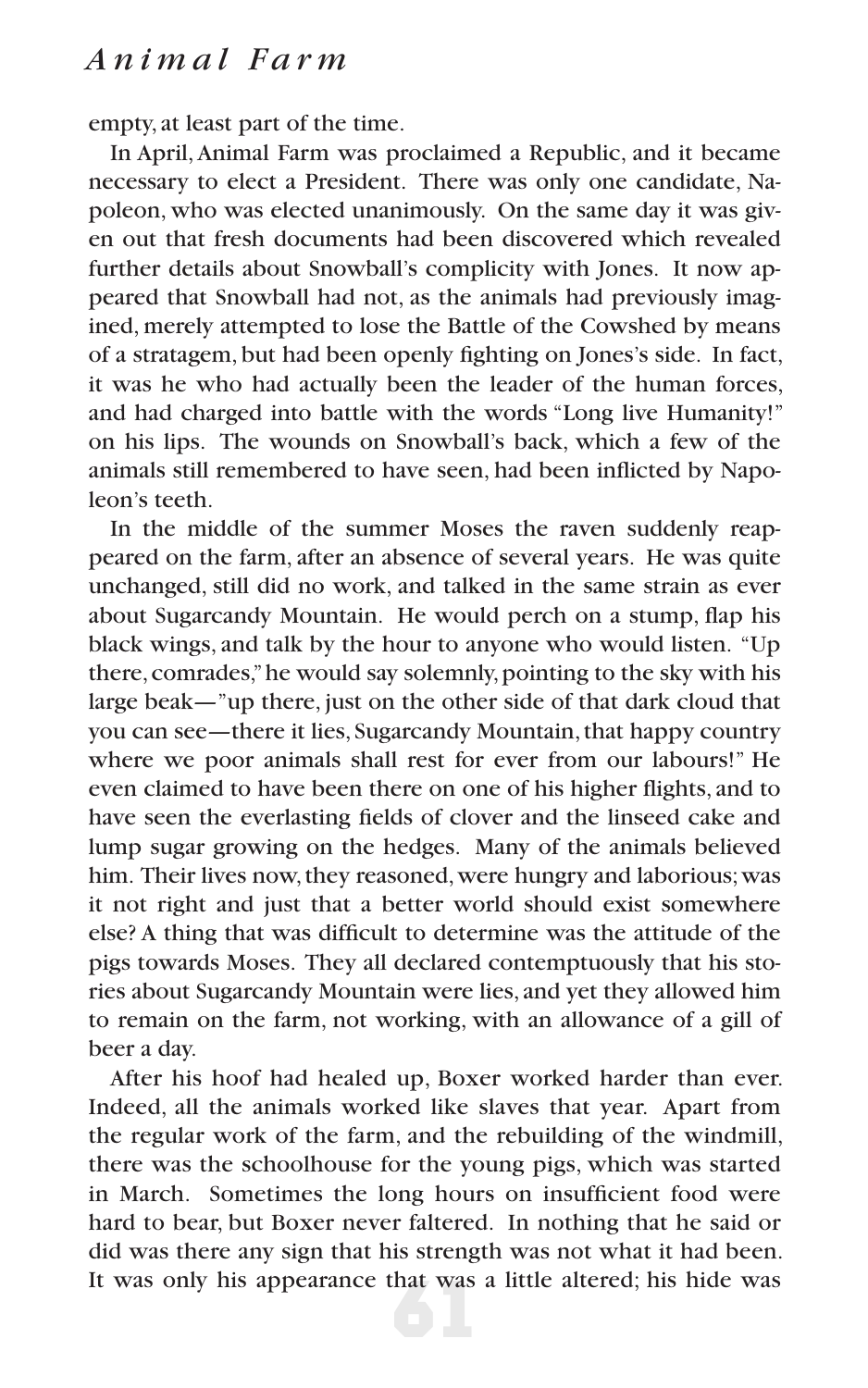less shiny than it had used to be, and his great haunches seemed to have shrunken. The others said, "Boxer will pick up when the spring grass comes on"; but the spring came and Boxer grew no fatter. Sometimes on the slope leading to the top of the quarry, when he braced his muscles against the weight of some vast boulder, it seemed that nothing kept him on his feet except the will to continue. At such times his lips were seen to form the words, "I will work harder"; he had no voice left. Once again Clover and Benjamin warned him to take care of his health, but Boxer paid no attention. His twelfth birthday was approaching. He did not care what happened so long as a good store of stone was accumulated before he went on pension.

Late one evening in the summer, a sudden rumour ran round the farm that something had happened to Boxer. He had gone out alone to drag a load of stone down to the windmill. And sure enough, the rumour was true. A few minutes later two pigeons came racing in with the news: "Boxer has fallen! He is lying on his side and can't get up!"

About half the animals on the farm rushed out to the knoll where the windmill stood. There lay Boxer, between the shafts of the cart, his neck stretched out, unable even to raise his head. His eyes were glazed, his sides matted with sweat. A thin stream of blood had trickled out of his mouth. Clover dropped to her knees at his side.

"Boxer!" she cried, "how are you?"

"It is my lung," said Boxer in a weak voice. "It does not matter. I think you will be able to finish the windmill without me. There is a pretty good store of stone accumulated. I had only another month to go in any case. To tell you the truth, I had been looking forward to my retirement. And perhaps, as Benjamin is growing old too, they will let him retire at the same time and be a companion to me."

"We must get help at once," said Clover. "Run, somebody, and tell Squealer what has happened."

Willingdon. The animals felt a little uneasy at this. Except for Mollie All the other animals immediately raced back to the farmhouse to give Squealer the news. Only Clover remained, and Benjamin, who lay down at Boxer's side, and, without speaking, kept the flies off him with his long tail. After about a quarter of an hour Squealer appeared, full of sympathy and concern. He said that Comrade Napoleon had learned with the very deepest distress of this misfortune to one of the most loyal workers on the farm, and was already making arrangements to send Boxer to be treated in the hospital at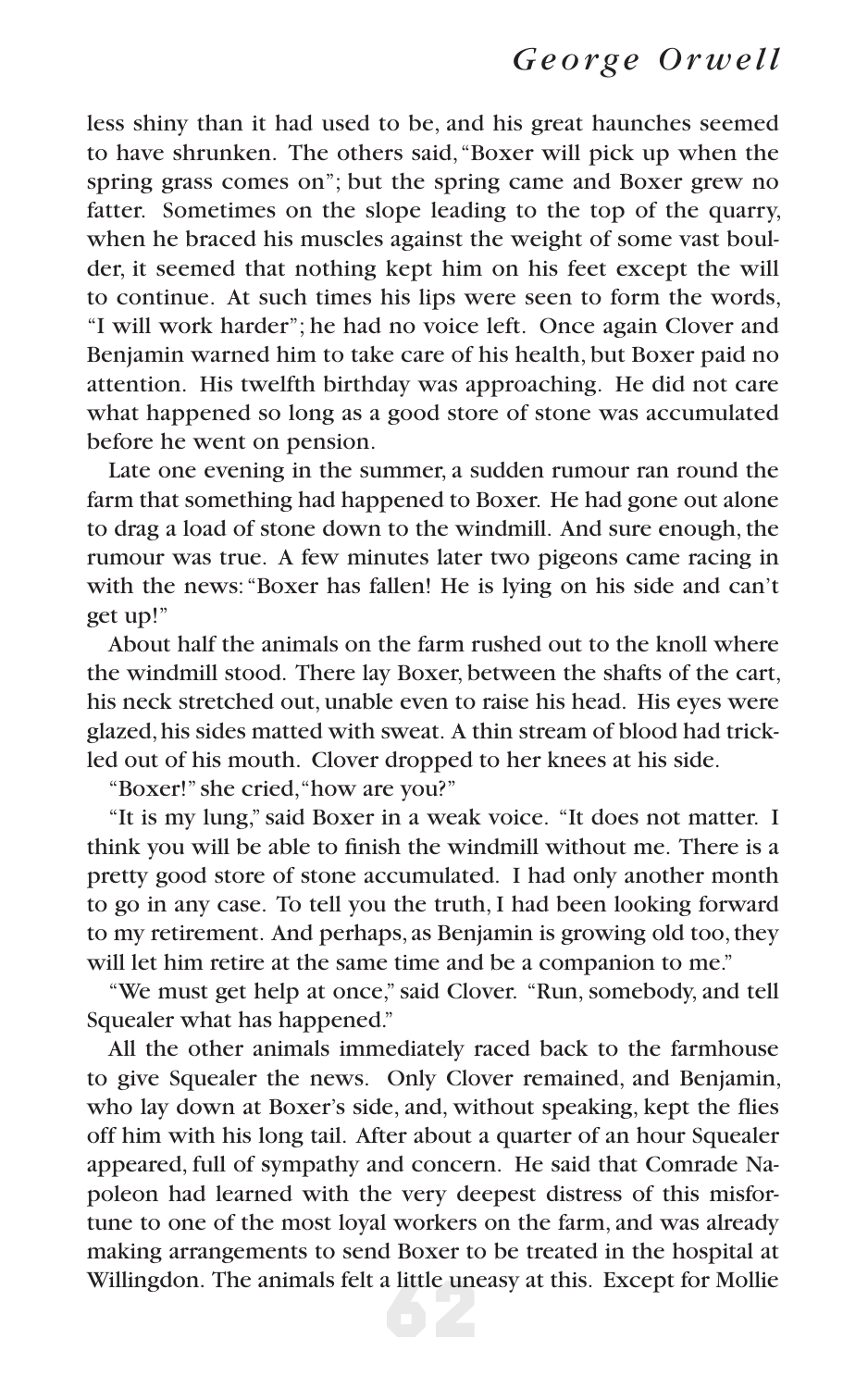and Snowball, no other animal had ever left the farm, and they did not like to think of their sick comrade in the hands of human beings. However, Squealer easily convinced them that the veterinary surgeon in Willingdon could treat Boxer's case more satisfactorily than could be done on the farm. And about half an hour later, when Boxer had somewhat recovered, he was with difficulty got on to his feet, and managed to limp back to his stall, where Clover and Benjamin had prepared a good bed of straw for him.

For the next two days Boxer remained in his stall. The pigs had sent out a large bottle of pink medicine which they had found in the medicine chest in the bathroom, and Clover administered it to Boxer twice a day after meals. In the evenings she lay in his stall and talked to him, while Benjamin kept the flies off him. Boxer professed not to be sorry for what had happened. If he made a good recovery, he might expect to live another three years, and he looked forward to the peaceful days that he would spend in the corner of the big pasture. It would be the first time that he had had leisure to study and improve his mind. He intended, he said, to devote the rest of his life to learning the remaining twenty-two letters of the alphabet.

However, Benjamin and Clover could only be with Boxer after working hours, and it was in the middle of the day when the van came to take him away. The animals were all at work weeding turnips under the supervision of a pig, when they were astonished to see Benjamin come galloping from the direction of the farm buildings, braying at the top of his voice. It was the first time that they had ever seen Benjamin excited—indeed, it was the first time that anyone had ever seen him gallop. "Quick, quick!" he shouted. "Come at once! They're taking Boxer away!" Without waiting for orders from the pig, the animals broke off work and raced back to the farm buildings. Sure enough, there in the yard was a large closed van, drawn by two horses, with lettering on its side and a sly-looking man in a low-crowned bowler hat sitting on the driver's seat. And Boxer's stall was empty.

The animals crowded round the van. "Good-bye, Boxer!" they chorused, "good-bye!"

"Fools! Fools!" shouted Benjamin, prancing round them and stamping the earth with his small hoofs. "Fools! Do you not see what is written on the side of that van?"

 $\overline{\phantom{a}}$ That gave the animals pause, and there was a hush. Muriel began to spell out the words. But Benjamin pushed her aside and in the midst of a deadly silence he read: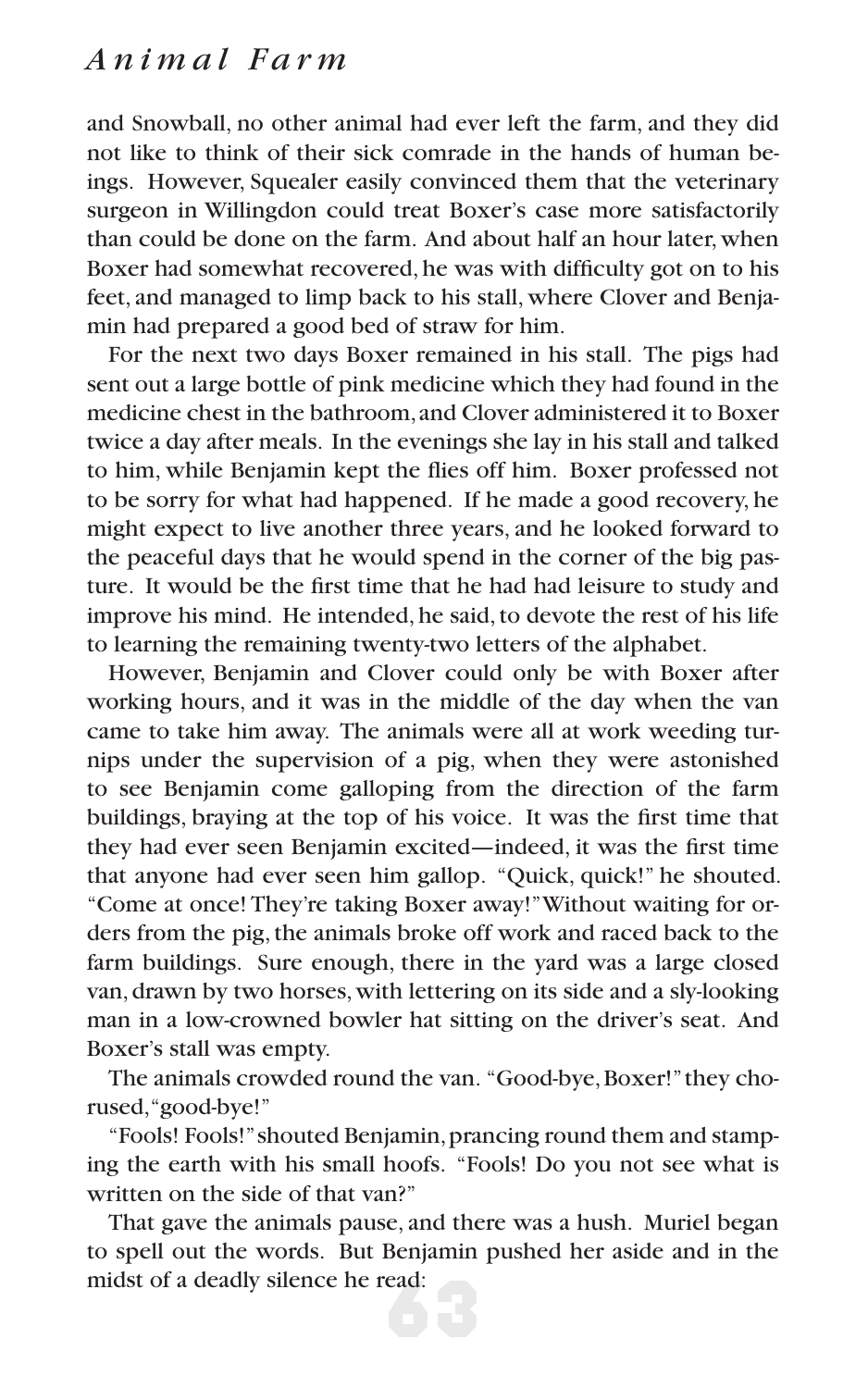"'Alfred Simmonds, Horse Slaughterer and Glue Boiler, Willingdon. Dealer in Hides and Bone-Meal. Kennels Supplied.' Do you not understand what that means? They are taking Boxer to the knacker's!"

A cry of horror burst from all the animals. At this moment the man on the box whipped up his horses and the van moved out of the yard at a smart trot. All the animals followed, crying out at the tops of their voices. Clover forced her way to the front. The van began to gather speed. Clover tried to stir her stout limbs to a gallop, and achieved a canter. "Boxer!" she cried. "Boxer! Boxer! Boxer!" And just at this moment, as though he had heard the uproar outside, Boxer's face, with the white stripe down his nose, appeared at the small window at the back of the van.

"Boxer!" cried Clover in a terrible voice. "Boxer! Get out! Get out quickly! They are taking you to your death!"

All the animals took up the cry of "Get out, Boxer, get out!" But the van was already gathering speed and drawing away from them. It was uncertain whether Boxer had understood what Clover had said. But a moment later his face disappeared from the window and there was the sound of a tremendous drumming of hoofs inside the van. He was trying to kick his way out. The time had been when a few kicks from Boxer's hoofs would have smashed the van to matchwood. But alas! his strength had left him; and in a few moments the sound of drumming hoofs grew fainter and died away. In desperation the animals began appealing to the two horses which drew the van to stop. "Comrades, comrades!" they shouted. "Don't take your own brother to his death!" But the stupid brutes, too ignorant to realise what was happening, merely set back their ears and quickened their pace. Boxer's face did not reappear at the window. Too late, someone thought of racing ahead and shutting the five-barred gate; but in another moment the van was through it and rapidly disappearing down the road. Boxer was never seen again.

Three days later it was announced that he had died in the hospital at Willingdon, in spite of receiving every attention a horse could have. Squealer came to announce the news to the others. He had, he said, been present during Boxer's last hours.

6 4 the name of the Rebellion. Long live Animal Farm! Long live Com-"It was the most affecting sight I have ever seen!" said Squealer, lifting his trotter and wiping away a tear. "I was at his bedside at the very last. And at the end, almost too weak to speak, he whispered in my ear that his sole sorrow was to have passed on before the windmill was finished. 'Forward, comrades!' he whispered. 'Forward in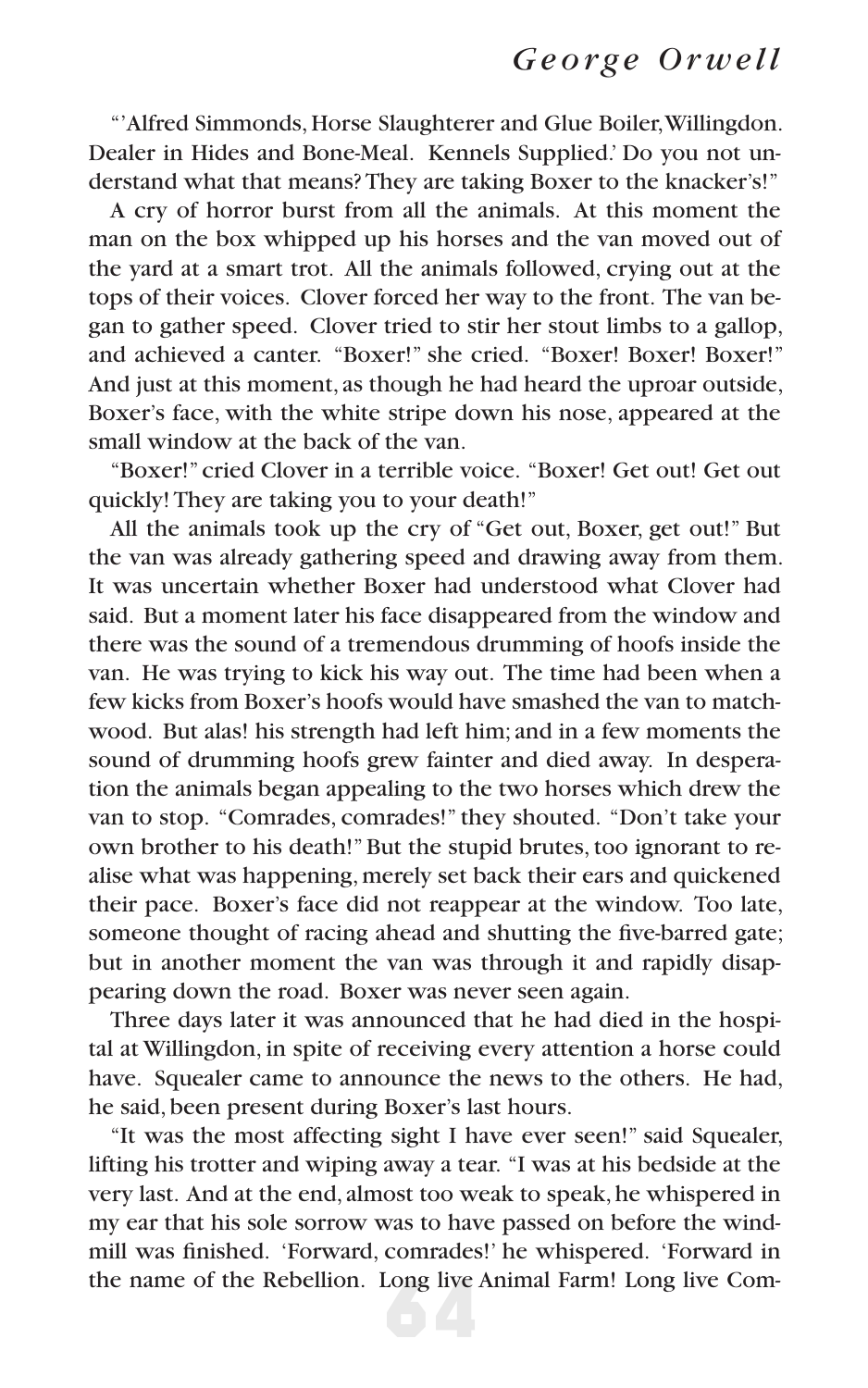rade Napoleon! Napoleon is always right.' Those were his very last words, comrades."

Here Squealer's demeanour suddenly changed. He fell silent for a moment, and his little eyes darted suspicious glances from side to side before he proceeded.

It had come to his knowledge, he said, that a foolish and wicked rumour had been circulated at the time of Boxer's removal. Some of the animals had noticed that the van which took Boxer away was marked "Horse Slaughterer," and had actually jumped to the conclusion that Boxer was being sent to the knacker's. It was almost unbelievable, said Squealer, that any animal could be so stupid. Surely, he cried indignantly, whisking his tail and skipping from side to side, surely they knew their beloved Leader, Comrade Napoleon, better than that? But the explanation was really very simple. The van had previously been the property of the knacker, and had been bought by the veterinary surgeon, who had not yet painted the old name out. That was how the mistake had arisen.

The animals were enormously relieved to hear this. And when Squealer went on to give further graphic details of Boxer's deathbed, the admirable care he had received, and the expensive medicines for which Napoleon had paid without a thought as to the cost, their last doubts disappeared and the sorrow that they felt for their comrade's death was tempered by the thought that at least he had died happy.

Napoleon himself appeared at the meeting on the following Sunday morning and pronounced a short oration in Boxer's honour. It had not been possible, he said, to bring back their lamented comrade's remains for interment on the farm, but he had ordered a large wreath to be made from the laurels in the farmhouse garden and sent down to be placed on Boxer's grave. And in a few days' time the pigs intended to hold a memorial banquet in Boxer's honour. Napoleon ended his speech with a reminder of Boxer's two favourite maxims, "I will work harder" and "Comrade Napoleon is always right"—maxims, he said, which every animal would do well to adopt as his own.

stirred in the farmhouse before noon on the following day, and the stirred in the farmhouse before noon on the following day, and the On the day appointed for the banquet, a grocer's van drove up from Willingdon and delivered a large wooden crate at the farmhouse. That night there was the sound of uproarious singing, which was followed by what sounded like a violent quarrel and ended at about eleven o'clock with a tremendous crash of glass. No one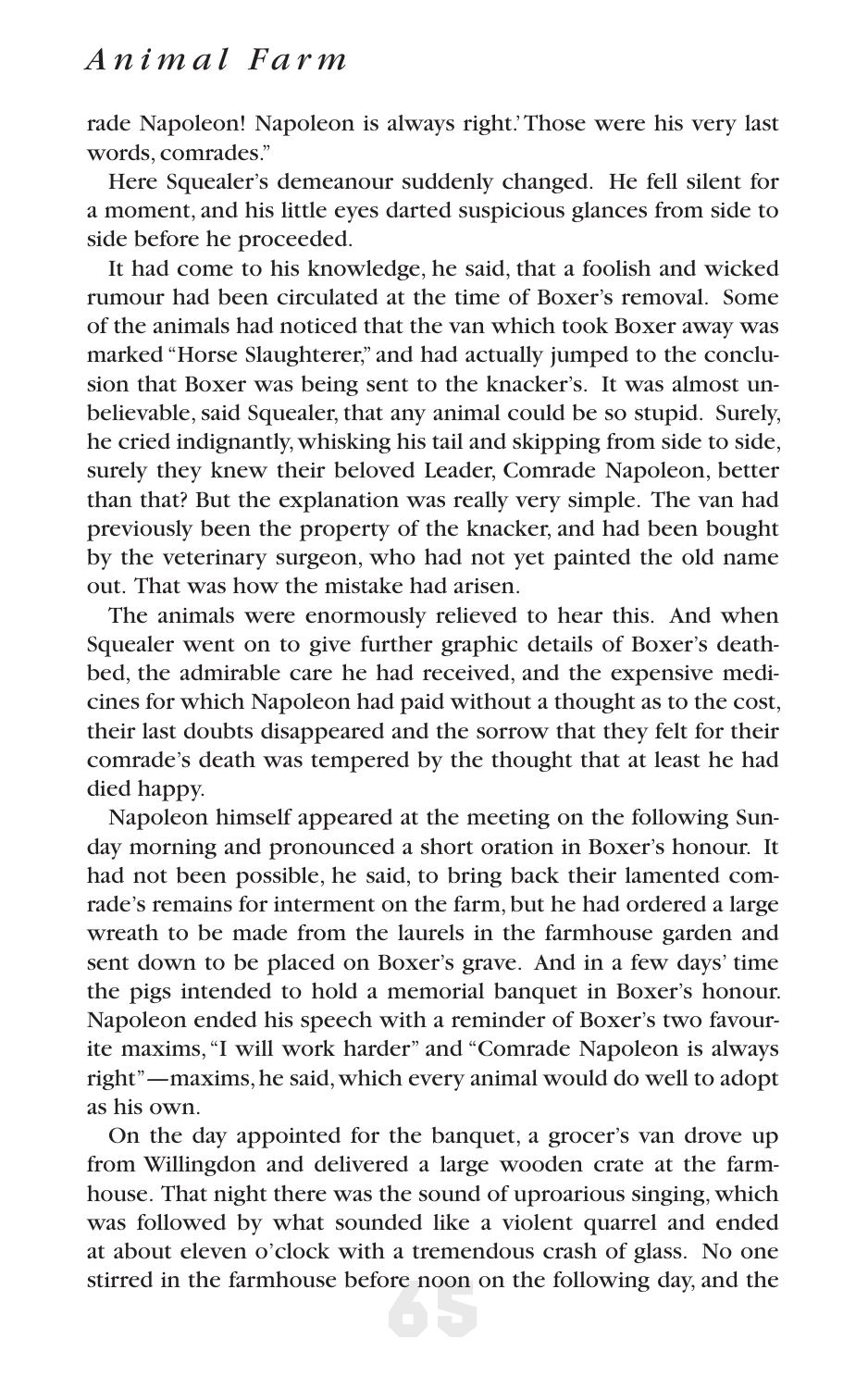### *George Orwell*

word went round that from somewhere or other the pigs had acquired the money to buy themselves another case of whisky.

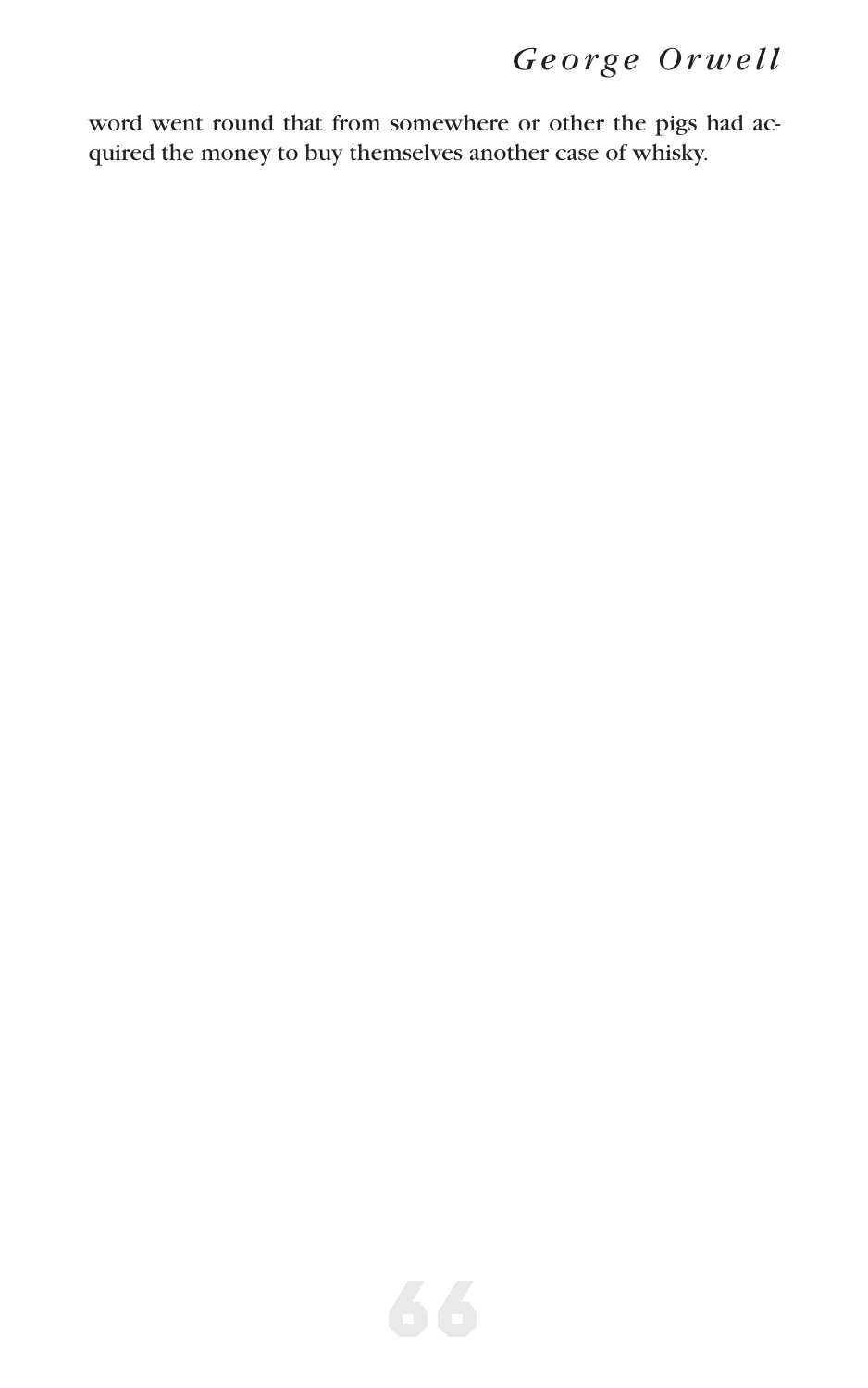# CHAPTET **X**

Years passed. The seasons came and went, the short animal lives fled by. A time came when there was no one who remembered the old days before the Rebellion, except Clover, Benjamin, Moses the raven, and a number of the pigs.

Muriel was dead; Bluebell, Jessie, and Pincher were dead. Jones too was dead—he had died in an inebriates' home in another part of the county. Snowball was forgotten. Boxer was forgotten, except by the few who had known him. Clover was an old stout mare now, stiff in the joints and with a tendency to rheumy eyes. She was two years past the retiring age, but in fact no animal had ever actually retired. The talk of setting aside a corner of the pasture for superannuated animals had long since been dropped. Napoleon was now a mature boar of twenty-four stone. Squealer was so fat that he could with difficulty see out of his eyes. Only old Benjamin was much the same as ever, except for being a little greyer about the muzzle, and, since Boxer's death, more morose and taciturn than ever.

There were many more creatures on the farm now, though the increase was not so great as had been expected in earlier years. Many animals had been born to whom the Rebellion was only a dim tradition, passed on by word of mouth, and others had been bought who had never heard mention of such a thing before their arrival. The farm possessed three horses now besides Clover. They were fine upstanding beasts, willing workers and good comrades, but very stupid. None of them proved able to learn the alphabet beyond the letter B. They accepted everything that they were told about the Rebellion and the principles of Animalism, especially from Clover, for whom they had an almost filial respect; but it was doubtful whether they understood very much of it.

its own, and various new buildings had been added to it. Whymper The farm was more prosperous now, and better organised: it had even been enlarged by two fields which had been bought from Mr. Pilkington. The windmill had been successfully completed at last, and the farm possessed a threshing machine and a hay elevator of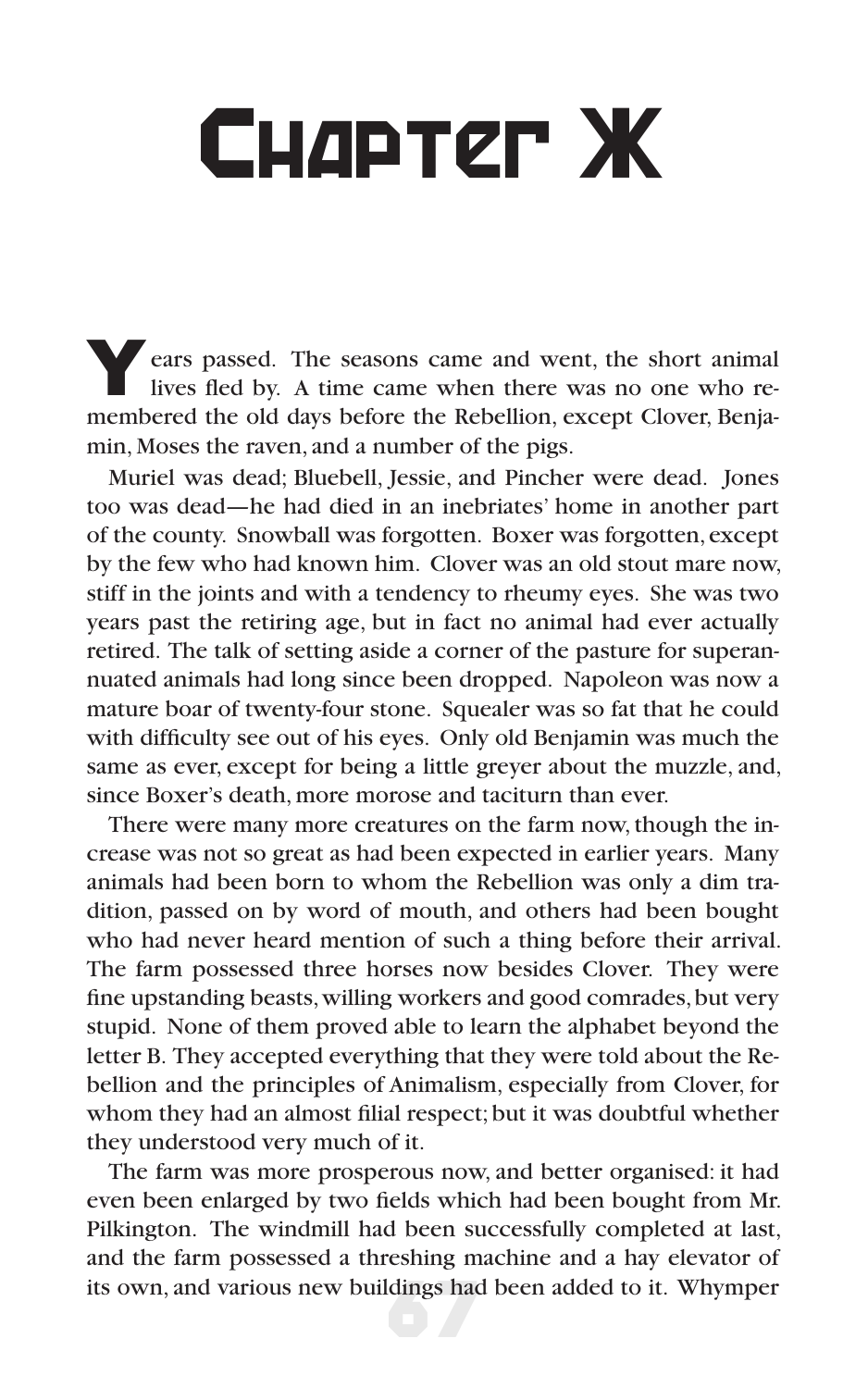had bought himself a dogcart. The windmill, however, had not after all been used for generating electrical power. It was used for milling corn, and brought in a handsome money profit. The animals were hard at work building yet another windmill; when that one was finished, so it was said, the dynamos would be installed. But the luxuries of which Snowball had once taught the animals to dream, the stalls with electric light and hot and cold water, and the three-day week, were no longer talked about. Napoleon had denounced such ideas as contrary to the spirit of Animalism. The truest happiness, he said, lay in working hard and living frugally.

Somehow it seemed as though the farm had grown richer without making the animals themselves any richer—except, of course, for the pigs and the dogs. Perhaps this was partly because there were so many pigs and so many dogs. It was not that these creatures did not work, after their fashion. There was, as Squealer was never tired of explaining, endless work in the supervision and organisation of the farm. Much of this work was of a kind that the other animals were too ignorant to understand. For example, Squealer told them that the pigs had to expend enormous labours every day upon mysterious things called "files," "reports," "minutes," and "memoranda." These were large sheets of paper which had to be closely covered with writing, and as soon as they were so covered, they were burnt in the furnace. This was of the highest importance for the welfare of the farm, Squealer said. But still, neither pigs nor dogs produced any food by their own labour; and there were very many of them, and their appetites were always good.

nor ever could be much better or much worse—hunger, hardship, As for the others, their life, so far as they knew, was as it had always been. They were generally hungry, they slept on straw, they drank from the pool, they laboured in the fields; in winter they were troubled by the cold, and in summer by the flies. Sometimes the older ones among them racked their dim memories and tried to determine whether in the early days of the Rebellion, when Jones's expulsion was still recent, things had been better or worse than now. They could not remember. There was nothing with which they could compare their present lives: they had nothing to go upon except Squealer's lists of figures, which invariably demonstrated that everything was getting better and better. The animals found the problem insoluble; in any case, they had little time for speculating on such things now. Only old Benjamin professed to remember every detail of his long life and to know that things never had been,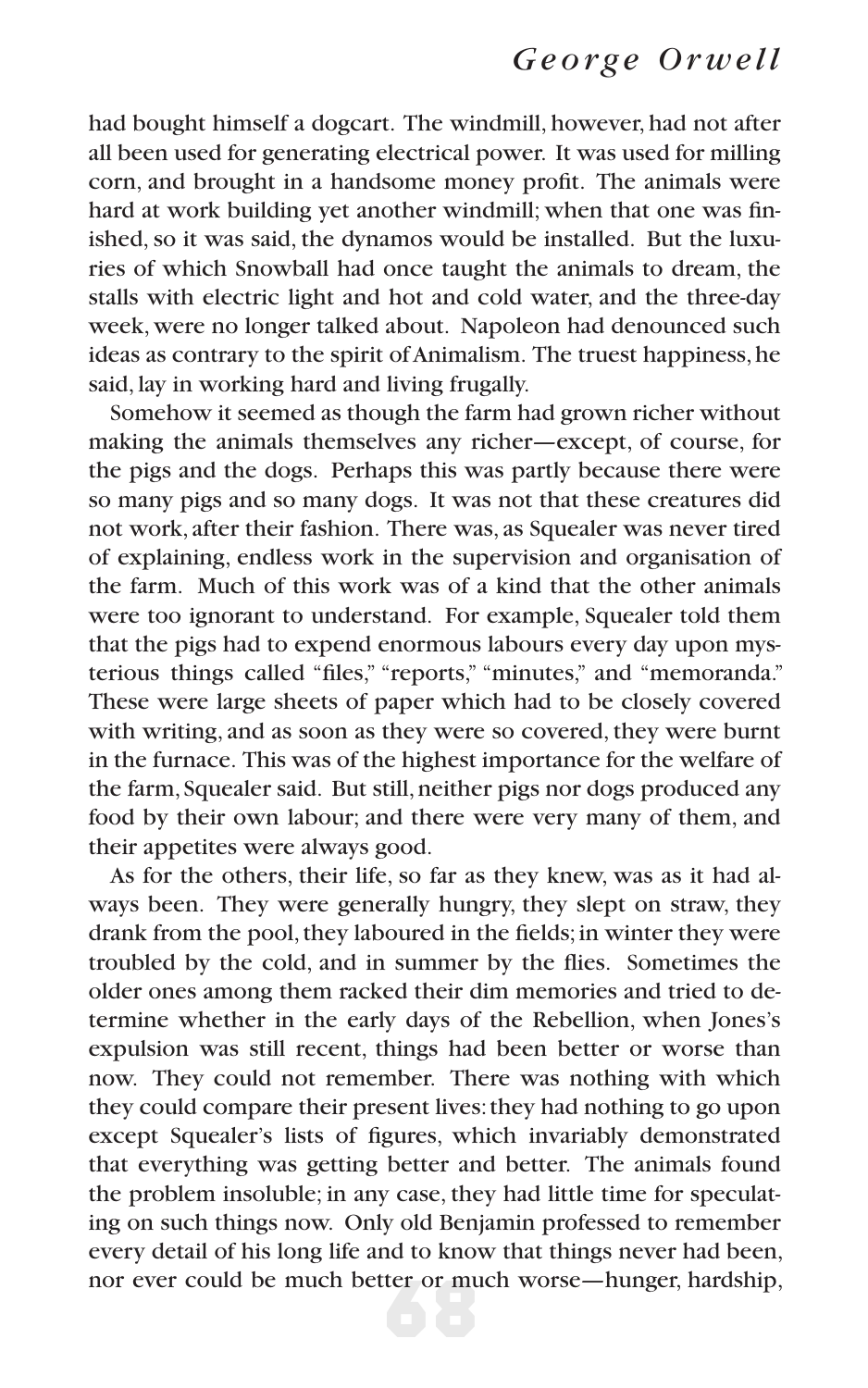and disappointment being, so he said, the unalterable law of life.

And yet the animals never gave up hope. More, they never lost, even for an instant, their sense of honour and privilege in being members of Animal Farm. They were still the only farm in the whole county—in all England!—owned and operated by animals. Not one of them, not even the youngest, not even the newcomers who had been brought from farms ten or twenty miles away, ever ceased to marvel at that. And when they heard the gun booming and saw the green flag fluttering at the masthead, their hearts swelled with imperishable pride, and the talk turned always towards the old heroic days, the expulsion of Jones, the writing of the Seven Commandments, the great battles in which the human invaders had been defeated. None of the old dreams had been abandoned. The Republic of the Animals which Major had foretold, when the green fields of England should be untrodden by human feet, was still believed in. Some day it was coming: it might not be soon, it might not be within the lifetime of any animal now living, but still it was coming. Even the tune of *Beasts of England* was perhaps hummed secretly here and there: at any rate, it was a fact that every animal on the farm knew it, though no one would have dared to sing it aloud. It might be that their lives were hard and that not all of their hopes had been fulfilled; but they were conscious that they were not as other animals. If they went hungry, it was not from feeding tyrannical human beings; if they worked hard, at least they worked for themselves. No creature among them went upon two legs. No creature called any other creature "Master." All animals were equal.

One day in early summer Squealer ordered the sheep to follow him, and led them out to a piece of waste ground at the other end of the farm, which had become overgrown with birch saplings. The sheep spent the whole day there browsing at the leaves under Squealer's supervision. In the evening he returned to the farmhouse himself, but, as it was warm weather, told the sheep to stay where they were. It ended by their remaining there for a whole week, during which time the other animals saw nothing of them. Squealer was with them for the greater part of every day. He was, he said, teaching them to sing a new song, for which privacy was needed.

It was Clover's voice. She neighed again, and all the animals broke<br> It was just after the sheep had returned, on a pleasant evening when the animals had finished work and were making their way back to the farm buildings, that the terrified neighing of a horse sounded from the yard. Startled, the animals stopped in their tracks.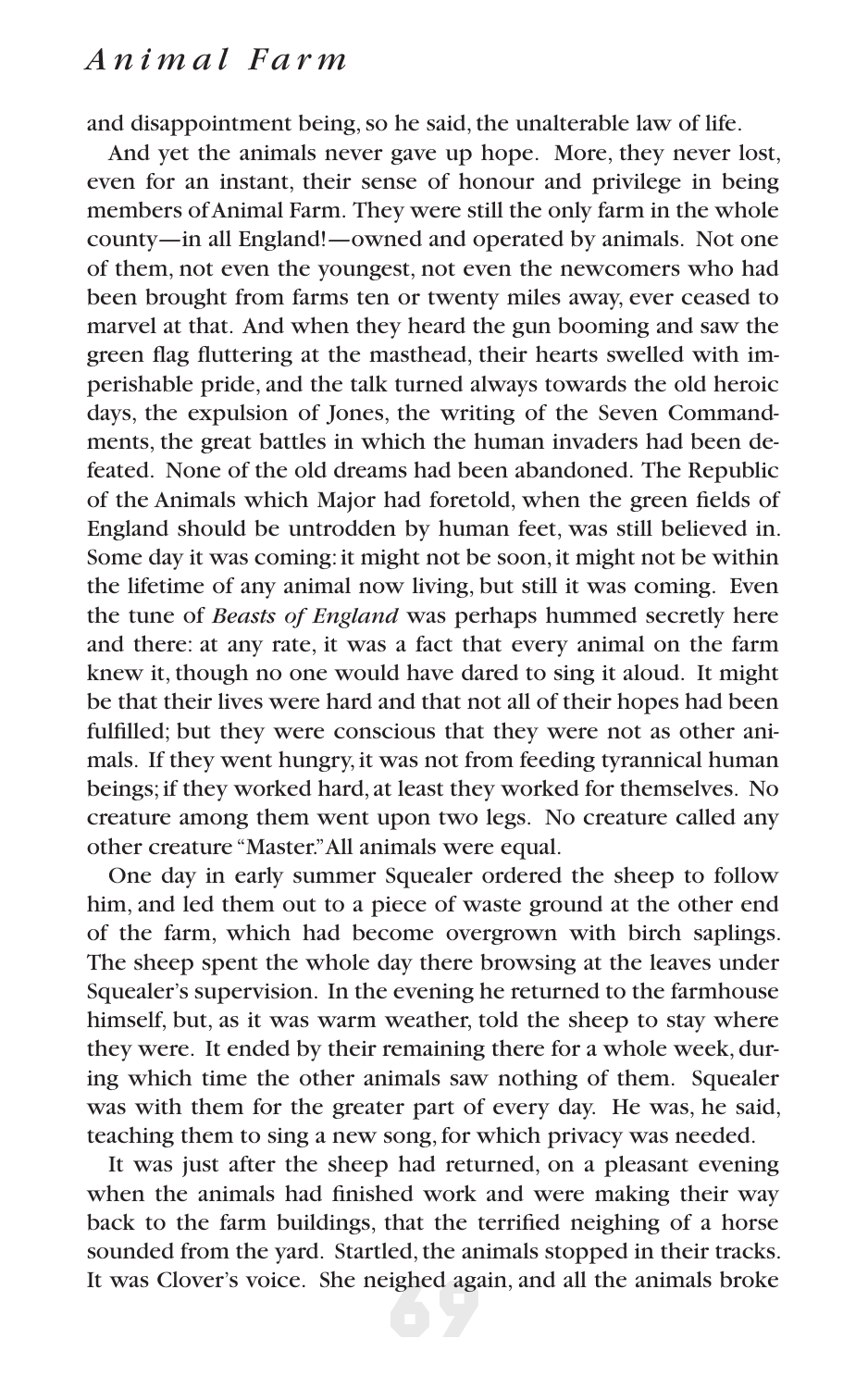into a gallop and rushed into the yard. Then they saw what Clover had seen.

It was a pig walking on his hind legs.

Yes, it was Squealer. A little awkwardly, as though not quite used to supporting his considerable bulk in that position, but with perfect balance, he was strolling across the yard. And a moment later, out from the door of the farmhouse came a long file of pigs, all walking on their hind legs. Some did it better than others, one or two were even a trifle unsteady and looked as though they would have liked the support of a stick, but every one of them made his way right round the yard successfully. And finally there was a tremendous baying of dogs and a shrill crowing from the black cockerel, and out came Napoleon himself, majestically upright, casting haughty glances from side to side, and with his dogs gambolling round him.

He carried a whip in his trotter.

There was a deadly silence. Amazed, terrified, huddling together, the animals watched the long line of pigs march slowly round the yard. It was as though the world had turned upside-down. Then there came a moment when the first shock had worn off and when, in spite of everything—in spite of their terror of the dogs, and of the habit, developed through long years, of never complaining, never criticising, no matter what happened—they might have uttered some word of protest. But just at that moment, as though at a signal, all the sheep burst out into a tremendous bleating of—

"Four legs good, two legs *better*! Four legs good, two legs *better*! Four legs good, two legs *better*!"

It went on for five minutes without stopping. And by the time the sheep had quieted down, the chance to utter any protest had passed, for the pigs had marched back into the farmhouse.

Benjamin felt a nose nuzzling at his shoulder. He looked round. It was Clover. Her old eyes looked dimmer than ever. Without saying anything, she tugged gently at his mane and led him round to the end of the big barn, where the Seven Commandments were written. For a minute or two they stood gazing at the tarred wall with its white lettering.

"My sight is failing," she said finally. "Even when I was young I could not have read what was written there. But it appears to me that that wall looks different. Are the Seven Commandments the same as they used to be, Benjamin?"

to her what was written on the wall. There was nothing there now  $\overline{a}$ For once Benjamin consented to break his rule, and he read out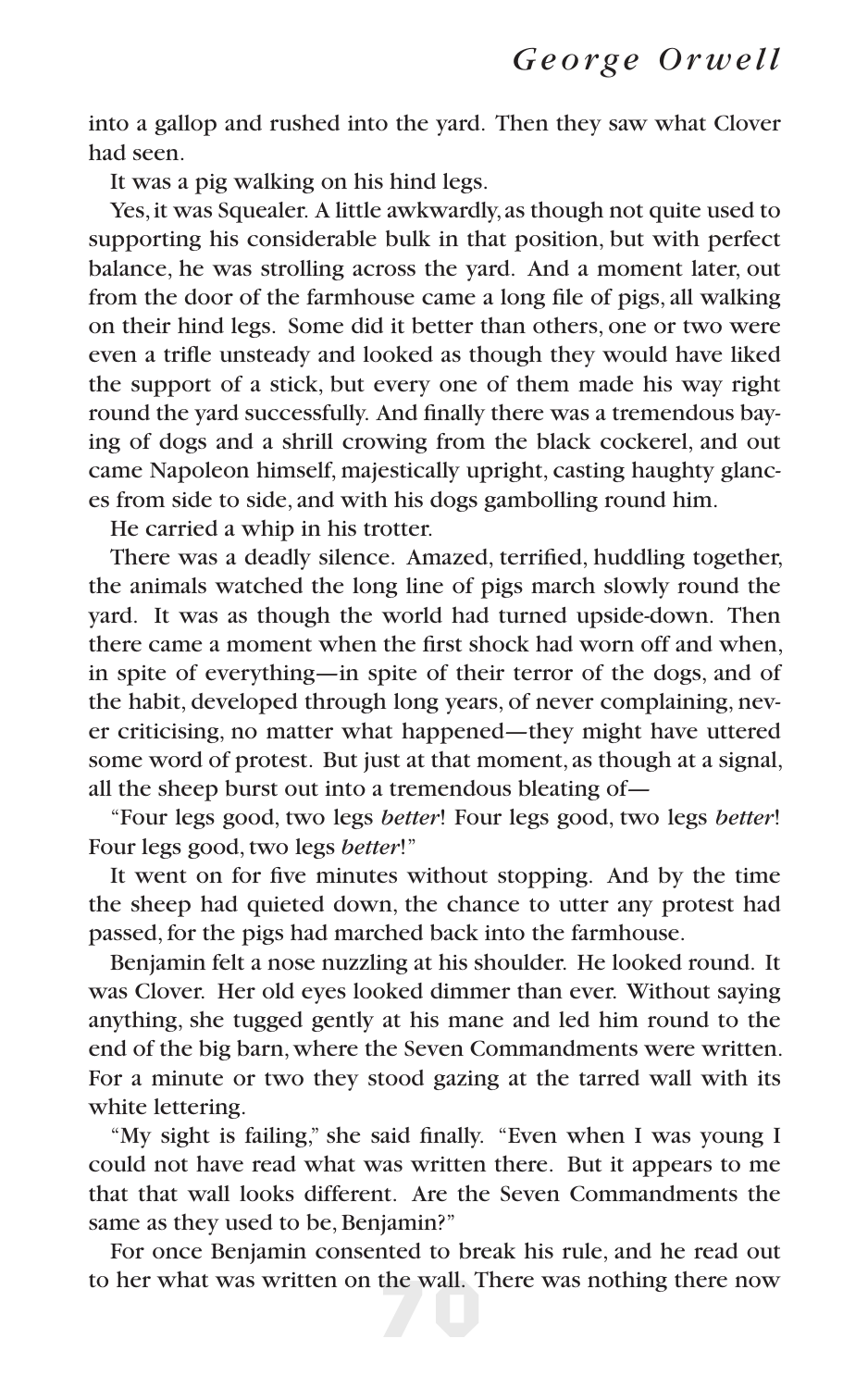except a single Commandment. It ran:

#### *ALL ANIMALS ARE EQUAL BUT SOME ANIMALS ARE MORE EQUAL THAN OTHERS*

After that it did not seem strange when next day the pigs who were supervising the work of the farm all carried whips in their trotters. It did not seem strange to learn that the pigs had bought themselves a wireless set, were arranging to install a telephone, and had taken out subscriptions to *John Bull*, *Tit-Bits*, and the *Daily Mirror*. It did not seem strange when Napoleon was seen strolling in the farmhouse garden with a pipe in his mouth—no, not even when the pigs took Mr. Jones's clothes out of the wardrobes and put them on, Napoleon himself appearing in a black coat, ratcatcher breeches, and leather leggings, while his favourite sow appeared in the watered silk dress which Mrs. Jones had been used to wear on Sundays.

A week later, in the afternoon, a number of dog-carts drove up to the farm. A deputation of neighbouring farmers had been invited to make a tour of inspection. They were shown all over the farm, and expressed great admiration for everything they saw, especially the windmill. The animals were weeding the turnip field. They worked diligently, hardly raising their faces from the ground, and not knowing whether to be more frightened of the pigs or of the human visitors.

That evening loud laughter and bursts of singing came from the farmhouse. And suddenly, at the sound of the mingled voices, the animals were stricken with curiosity. What could be happening in there, now that for the first time animals and human beings were meeting on terms of equality? With one accord they began to creep as quietly as possible into the farmhouse garden.

At the gate they paused, half frightened to go on, but Clover led the way in. They tiptoed up to the house, and such animals as were tall enough peered in at the dining-room window. There, round the long table, sat half a dozen farmers and half a dozen of the more eminent pigs, Napoleon himself occupying the seat of honour at the head of the table. The pigs appeared completely at ease in their chairs. The company had been enjoying a game of cards, but had broken off for the moment, evidently in order to drink a toast. A large jug was circulating, and the mugs were being refilled with beer. No one noticed the wondering faces of the animals that gazed in at the window.

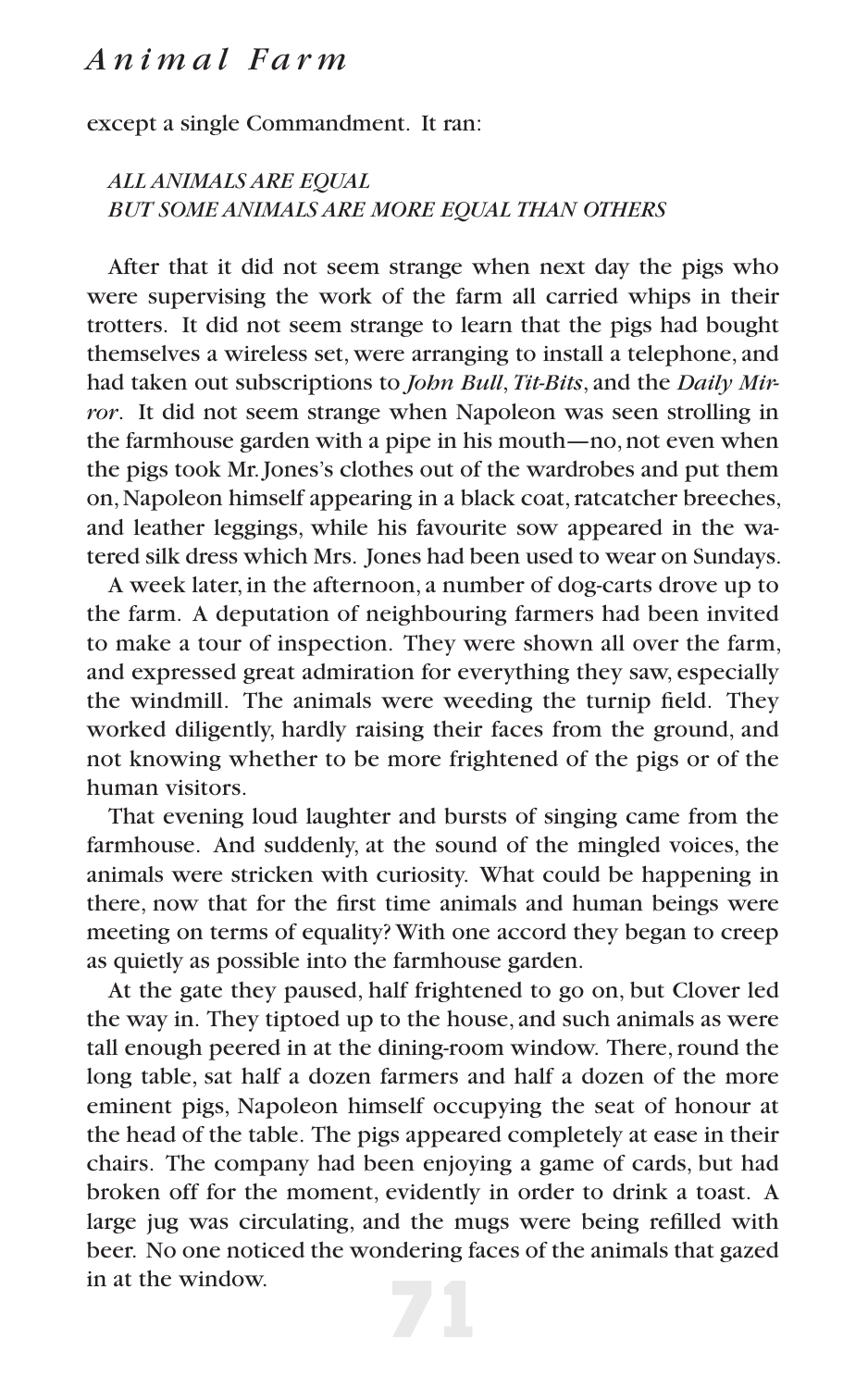Mr. Pilkington, of Foxwood, had stood up, his mug in his hand. In a moment, he said, he would ask the present company to drink a toast. But before doing so, there were a few words that he felt it incumbent upon him to say.

It was a source of great satisfaction to him, he said—and, he was sure, to all others present—to feel that a long period of mistrust and misunderstanding had now come to an end. There had been a time—not that he, or any of the present company, had shared such sentiments—but there had been a time when the respected proprietors of Animal Farm had been regarded, he would not say with hostility, but perhaps with a certain measure of misgiving, by their human neighbours. Unfortunate incidents had occurred, mistaken ideas had been current. It had been felt that the existence of a farm owned and operated by pigs was somehow abnormal and was liable to have an unsettling effect in the neighbourhood. Too many farmers had assumed, without due enquiry, that on such a farm a spirit of licence and indiscipline would prevail. They had been nervous about the effects upon their own animals, or even upon their human employees. But all such doubts were now dispelled. Today he and his friends had visited Animal Farm and inspected every inch of it with their own eyes, and what did they find? Not only the most upto-date methods, but a discipline and an orderliness which should be an example to all farmers everywhere. He believed that he was right in saying that the lower animals on Animal Farm did more work and received less food than any animals in the county. Indeed, he and his fellow-visitors today had observed many features which they intended to introduce on their own farms immediately.

eral absence of pampering which he had observed on Animal Farm. He would end his remarks, he said, by emphasising once again the friendly feelings that subsisted, and ought to subsist, between Animal Farm and its neighbours. Between pigs and human beings there was not, and there need not be, any clash of interests whatever. Their struggles and their difficulties were one. Was not the labour problem the same everywhere? Here it became apparent that Mr. Pilkington was about to spring some carefully prepared witticism on the company, but for a moment he was too overcome by amusement to be able to utter it. After much choking, during which his various chins turned purple, he managed to get it out: "If you have your lower animals to contend with," he said, "we have our lower classes!"! This *bon mot* set the table in a roar; and Mr. Pilkington once again congratulated the pigs on the low rations, the long working hours, and the gen-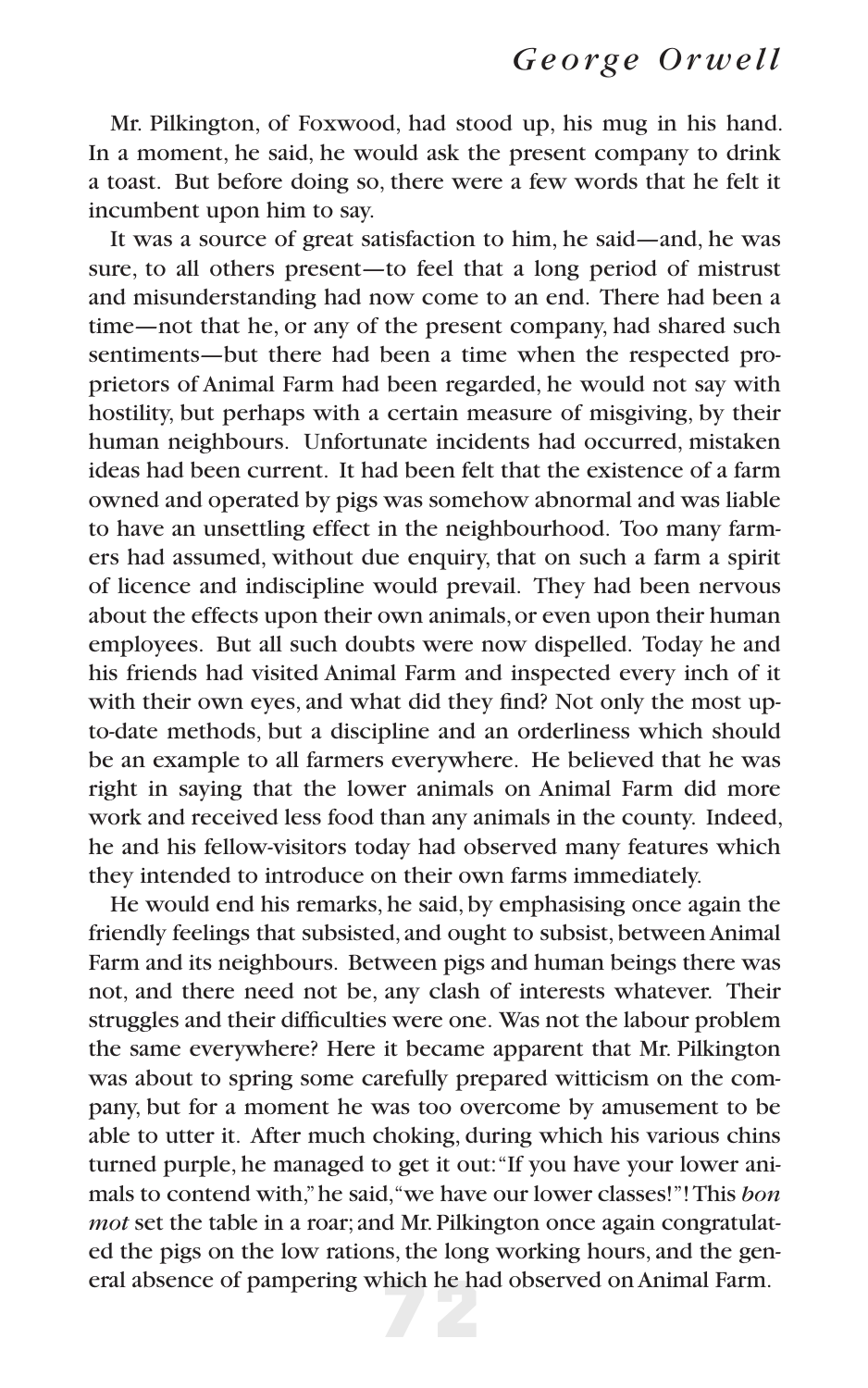And now, he said finally, he would ask the company to rise to their feet and make certain that their glasses were full. "Gentlemen," concluded Mr. Pilkington, "gentlemen, I give you a toast: To the prosperity of Animal Farm!"

There was enthusiastic cheering and stamping of feet. Napoleon was so gratified that he left his place and came round the table to clink his mug against Mr. Pilkington's before emptying it. When the cheering had died down, Napoleon, who had remained on his feet, intimated that he too had a few words to say.

Like all of Napoleon's speeches, it was short and to the point. He too, he said, was happy that the period of misunderstanding was at an end. For a long time there had been rumours—circulated, he had reason to think, by some malignant enemy—that there was something subversive and even revolutionary in the outlook of himself and his colleagues. They had been credited with attempting to stir up rebellion among the animals on neighbouring farms. Nothing could be further from the truth! Their sole wish, now and in the past, was to live at peace and in normal business relations with their neighbours. This farm which he had the honour to control, he added, was a co-operative enterprise. The title-deeds, which were in his own possession, were owned by the pigs jointly.

He did not believe, he said, that any of the old suspicions still lingered, but certain changes had been made recently in the routine of the farm which should have the effect of promoting confidence still further. Hitherto the animals on the farm had had a rather foolish custom of addressing one another as "Comrade." This was to be suppressed. There had also been a very strange custom, whose origin was unknown, of marching every Sunday morning past a boar's skull which was nailed to a post in the garden. This, too, would be suppressed, and the skull had already been buried. His visitors might have observed, too, the green flag which flew from the masthead. If so, they would perhaps have noted that the white hoof and horn with which it had previously been marked had now been removed. It would be a plain green flag from now onwards.

7 3 He had only one criticism, he said, to make of Mr. Pilkington's excellent and neighbourly speech. Mr. Pilkington had referred throughout to "Animal Farm." He could not of course know—for he, Napoleon, was only now for the first time announcing it—that the name "Animal Farm" had been abolished. Henceforward the farm was to be known as "The Manor Farm"—which, he believed, was its correct and original name.